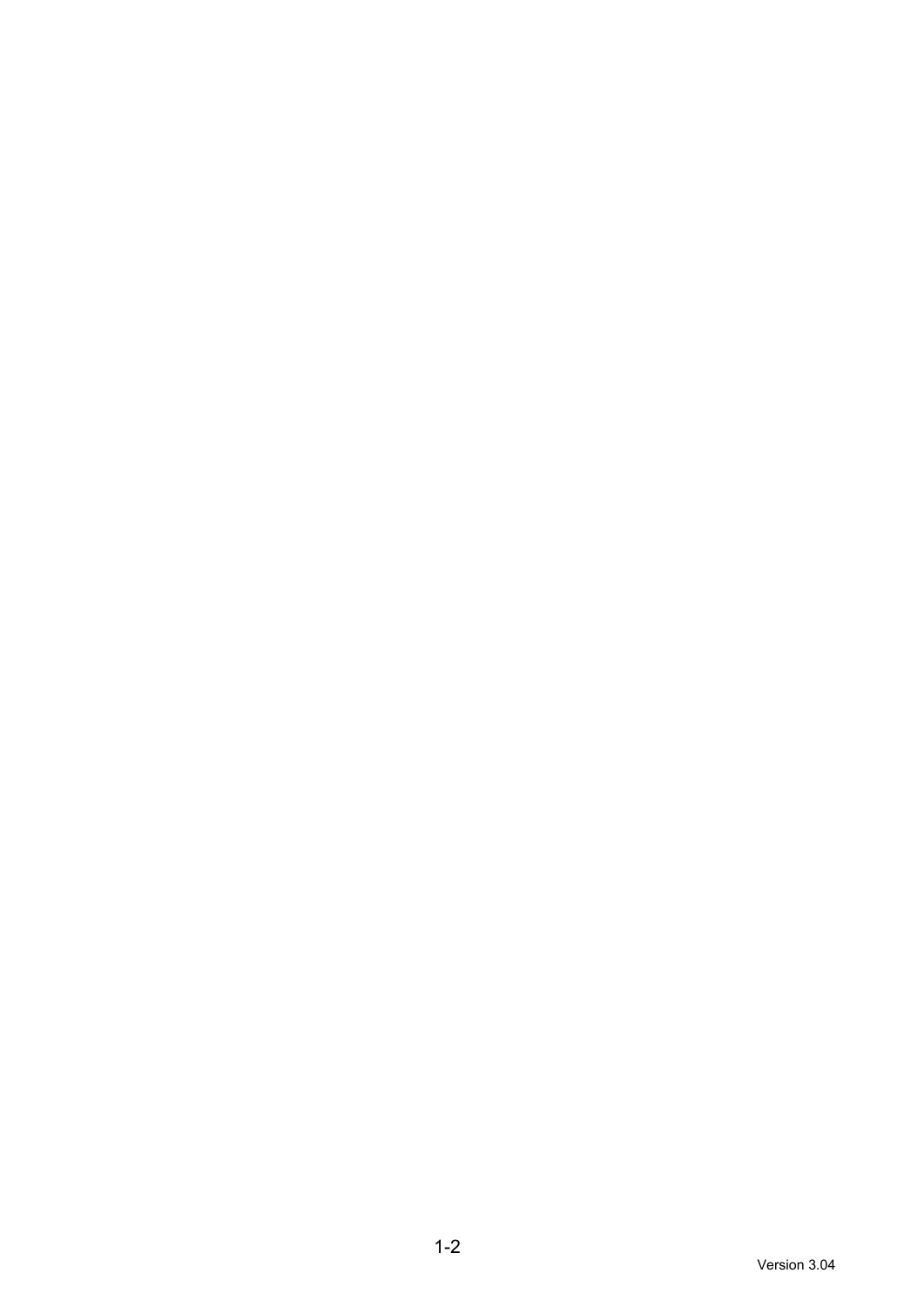|                                                          | $1 - 11$ |
|----------------------------------------------------------|----------|
|                                                          | $1 - 11$ |
|                                                          | $1 - 11$ |
|                                                          | $1 - 12$ |
|                                                          | $1 - 12$ |
|                                                          | $1 - 13$ |
|                                                          | $1 - 13$ |
|                                                          | $1 - 13$ |
|                                                          |          |
|                                                          | $2 - 1$  |
|                                                          | $2 - 1$  |
|                                                          | $2 - 2$  |
|                                                          | $2 - 2$  |
|                                                          | $2 - 2$  |
|                                                          | $3 - 1$  |
|                                                          | $3 - 1$  |
|                                                          | $3 - 1$  |
|                                                          | $3 - 2$  |
|                                                          | $3 - 2$  |
|                                                          | $3 - 2$  |
| PUBLIC ACCESS TO DOCUMENTS AFTER THE MEETING             | $3-3$    |
| CIRCUMSTANCES WHERE THE PUBLIC ARE EXCLUDED FROM         |          |
|                                                          | $3 - 3$  |
|                                                          | $3 - 3$  |
|                                                          | $3 - 4$  |
|                                                          | $3 - 4$  |
|                                                          | $3 - 4$  |
|                                                          | $3 - 4$  |
|                                                          |          |
|                                                          | $4 - 1$  |
|                                                          | $4 - 1$  |
|                                                          | $4 - 1$  |
|                                                          | $4 - 2$  |
|                                                          |          |
|                                                          | $4 - 3$  |
|                                                          | $4 - 3$  |
|                                                          | $4 - 4$  |
| ADULT SOCIAL CARE AND PUBLIC HEALTH COMMITTEE - TERMS OF |          |
|                                                          | $4 - 6$  |
| CHILDREN AND YOUNG PEOPLE'S COMMITTEE - TERMS OF         |          |
|                                                          | $4 - 7$  |
| COMMUNITIES COMMITTEE - TERMS OF REFERENCE               | $4 - 8$  |
| ECONOMIC DEVELOPMENT AND ASSET MANAGEMENT COMMITTEE      |          |
|                                                          | $4 - 9$  |
|                                                          | $4 - 10$ |
| GOVERNANCE AND ETHICS COMMITTEE - TERMS OF REFERENCE     | $4 - 11$ |
| GOVERNANCE AND ETHICS SUB-COMMITTEE - TERMS OF           |          |
|                                                          | $4 - 13$ |
| HEALTH AND WELLBEING BOARD - TERMS OF REFERENCE          | $4 - 13$ |
| HEALTH SCRUTINY COMMITTEE – TERMS OF REFERENCE           | $4 - 13$ |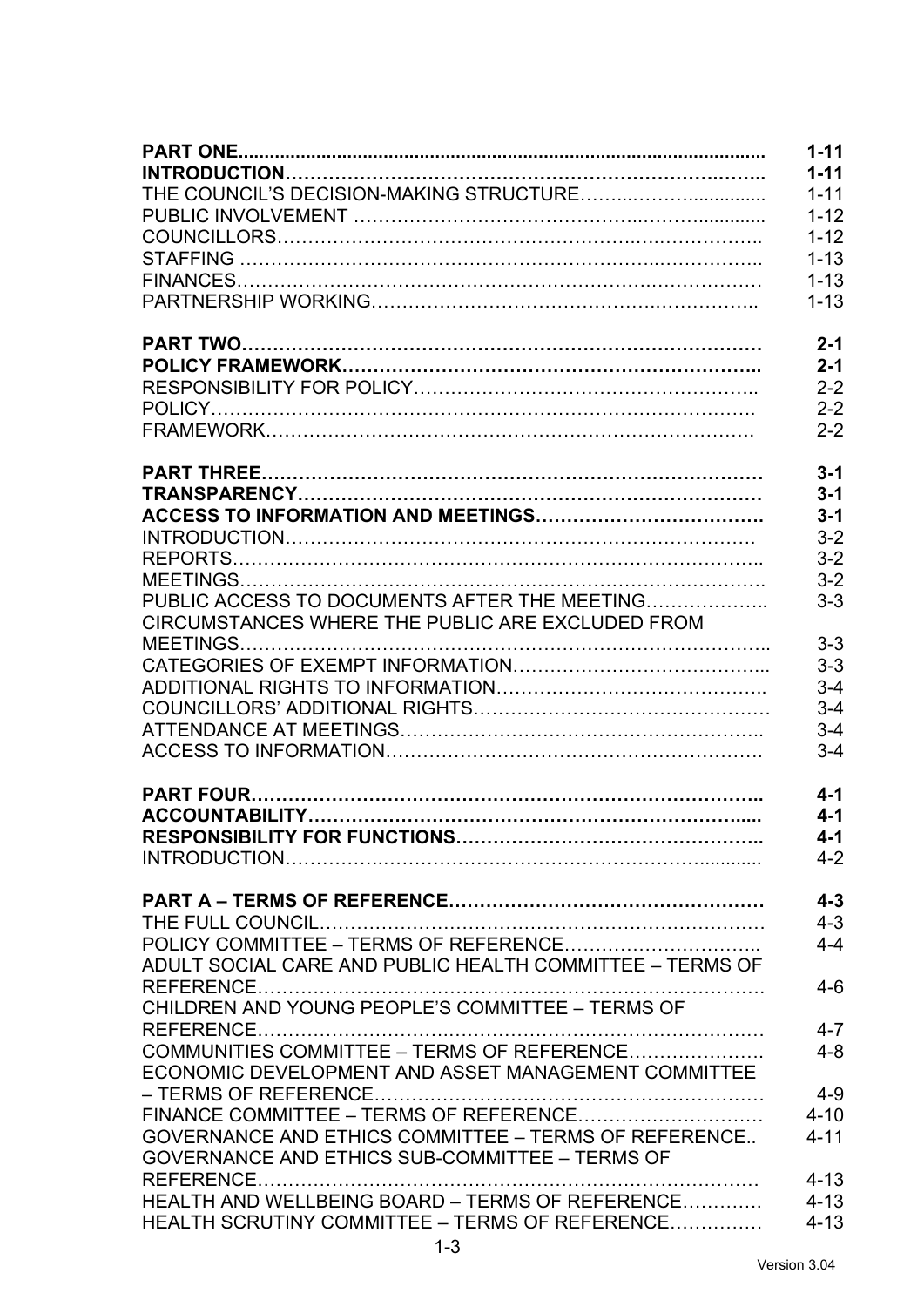| LOCAL JOINT RESOLUTIONS COMMITTEE - TERMS OF                                                          | $4 - 13$             |
|-------------------------------------------------------------------------------------------------------|----------------------|
|                                                                                                       |                      |
| NOTTINGHAMSHIRE LOCAL PENSION BOARD - TERMS OF                                                        | $4 - 14$             |
| NOTTINGHAMSHIRE PENSION FUND COMMITTEE - TERMS OF                                                     |                      |
| PERSONNEL COMMITTEE - TERMS OF REFERENCE                                                              | $4 - 14$<br>$4 - 15$ |
| SENIOR STAFFING SUB-COMMITTEE - TERMS OF REFERENCE<br>PLANNING AND RIGHTS OF WAY COMMITTEE - TERMS OF | $4 - 16$             |
|                                                                                                       | $4 - 17$             |
|                                                                                                       | $4 - 17$             |
|                                                                                                       | $4 - 19$             |
| BUS LANE ADJUDICATION SERVICE JOINT COMMITTEE                                                         | $4 - 19$             |
| GREATER NOTTINGHAM LIGHT RAPID TRANSPORT ADVISORY                                                     |                      |
| JOINT COMMITTEE FOR STRATEGIC PLANNING AND                                                            | $4 - 19$             |
|                                                                                                       | $4 - 19$             |
| CITY OF NOTTINGHAM AND NOTTINGHAMSHIRE ECONOMIC                                                       |                      |
|                                                                                                       | $4 - 19$             |
| JOINT HEALTH SCRUTINY COMMITTEE (COMMISSIONERS WORKING                                                |                      |
|                                                                                                       | $4 - 19$             |
|                                                                                                       | $4 - 19$<br>$4 - 19$ |
| NOTTINGHAMSHIRE AND CITY OF NOTTINGHAM FIRE AUTHORITY                                                 | $4 - 19$             |
| NOTTINGHAMSHIRE POLICE AND CRIME PANEL                                                                | $4 - 20$             |
| PATROL (PARKING AND TRAFFIC REGULATIONS OUTSIDE LONDON)                                               |                      |
|                                                                                                       | $4 - 20$             |
|                                                                                                       |                      |
|                                                                                                       | $4 - 21$<br>$4 - 22$ |
|                                                                                                       | $4 - 22$             |
| Service Director Customers, Governance and Employees                                                  | $4 - 22$             |
| Service Director Finance, Infrastructure and Improvement                                              | $4 - 23$             |
| CORPORATE DIRECTOR ADULT SOCIAL CARE AND HEALTH                                                       | $4 - 23$             |
|                                                                                                       | $4 - 24$             |
|                                                                                                       | $4 - 24$             |
|                                                                                                       | $4 - 25$             |
|                                                                                                       | $4 - 25$             |
|                                                                                                       | $4 - 25$             |
|                                                                                                       | $4 - 26$             |
|                                                                                                       | $4 - 26$             |

|                                                          | 5-1   |
|----------------------------------------------------------|-------|
|                                                          | $5-1$ |
|                                                          | 5-1   |
| <b>PART A – PROCEDURE RULES FOR MEETINGS OF THE FULL</b> |       |
|                                                          | $5-2$ |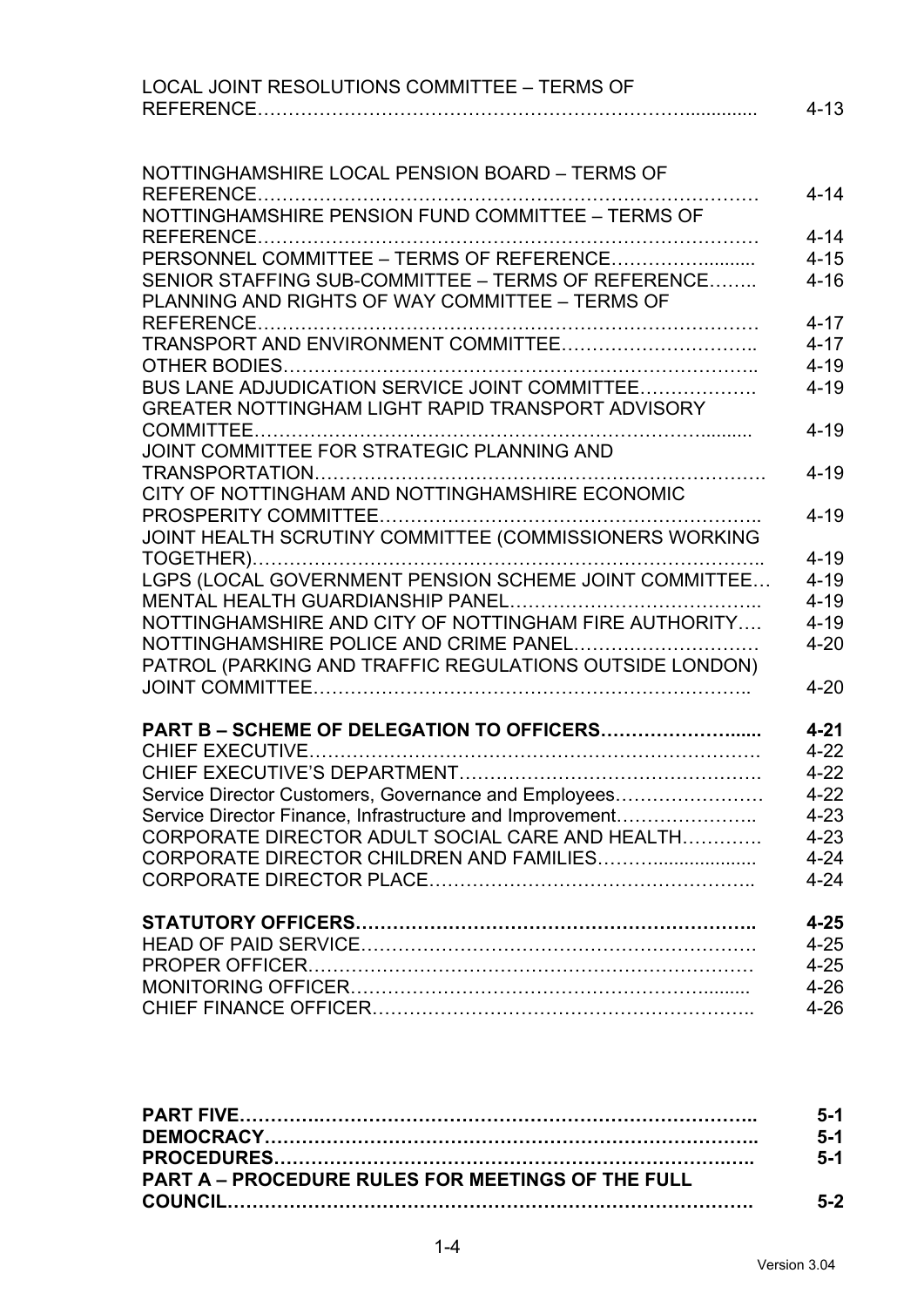|                                                     | $5-2$    |
|-----------------------------------------------------|----------|
|                                                     | $5-2$    |
|                                                     | $5-3$    |
|                                                     | $5-4$    |
| OTHER POINTS REGARDING THE ORDER OF BUSINESS        | $5-4$    |
|                                                     | $5-5$    |
|                                                     | $5-5$    |
|                                                     | $5-6$    |
|                                                     | $5-6$    |
| CONSIDERATION OF REPORTS FOR DECISION BY COUNCIL    | $5 - 7$  |
|                                                     | $5 - 7$  |
|                                                     | $5-9$    |
| CONSIDERATION OF INDIVIDUAL MOTIONS TABLED BY       |          |
|                                                     | $5-9$    |
|                                                     | $5 - 10$ |
| ALTERATIONS AND AMENDMENTS TO RECOMMENDATIONS AND   |          |
| $MOTIONS$                                           | $5 - 11$ |
| MOTIONS NOT REQUIRING PRIOR WRITTEN NOTICE          | $5 - 12$ |
|                                                     | $5 - 12$ |
|                                                     | $5 - 13$ |
|                                                     | $5 - 13$ |
|                                                     | $5 - 14$ |
|                                                     | $5 - 14$ |
|                                                     | $5 - 14$ |
|                                                     | $5 - 14$ |
|                                                     | $5 - 15$ |
|                                                     | $5 - 15$ |
|                                                     | $5 - 16$ |
|                                                     | $5 - 17$ |
| PART B - PROCEDURE RULES FOR COMMITTEE AND SUB-     |          |
|                                                     | $5 - 18$ |
| <b>INTRODUCTION</b>                                 | $5 - 18$ |
|                                                     | $5 - 18$ |
|                                                     | $5 - 18$ |
|                                                     | $5 - 18$ |
| OTHER POINTS REGARDING THE ORDER OF BUSINESS        | $5 - 19$ |
|                                                     | $5-19$   |
|                                                     | $5 - 19$ |
| CONSIDERATION OF RECOMMENDATIONS IN REPORTS AND THE |          |
|                                                     | $5 - 20$ |
| ALTERATIONS AND AMENDMENTS TO RECOMMENDATIONS AND   |          |
|                                                     | $5 - 21$ |
| MOTIONS NOT REQUIRING PRIOR WRITTEN NOTICE          | $5-22$   |
|                                                     | $5 - 23$ |
| POINTS OF ORDER AND PERSONAL EXPLANATIONS           | $5 - 23$ |
|                                                     | $5 - 23$ |
|                                                     | $5 - 24$ |
|                                                     | $5 - 24$ |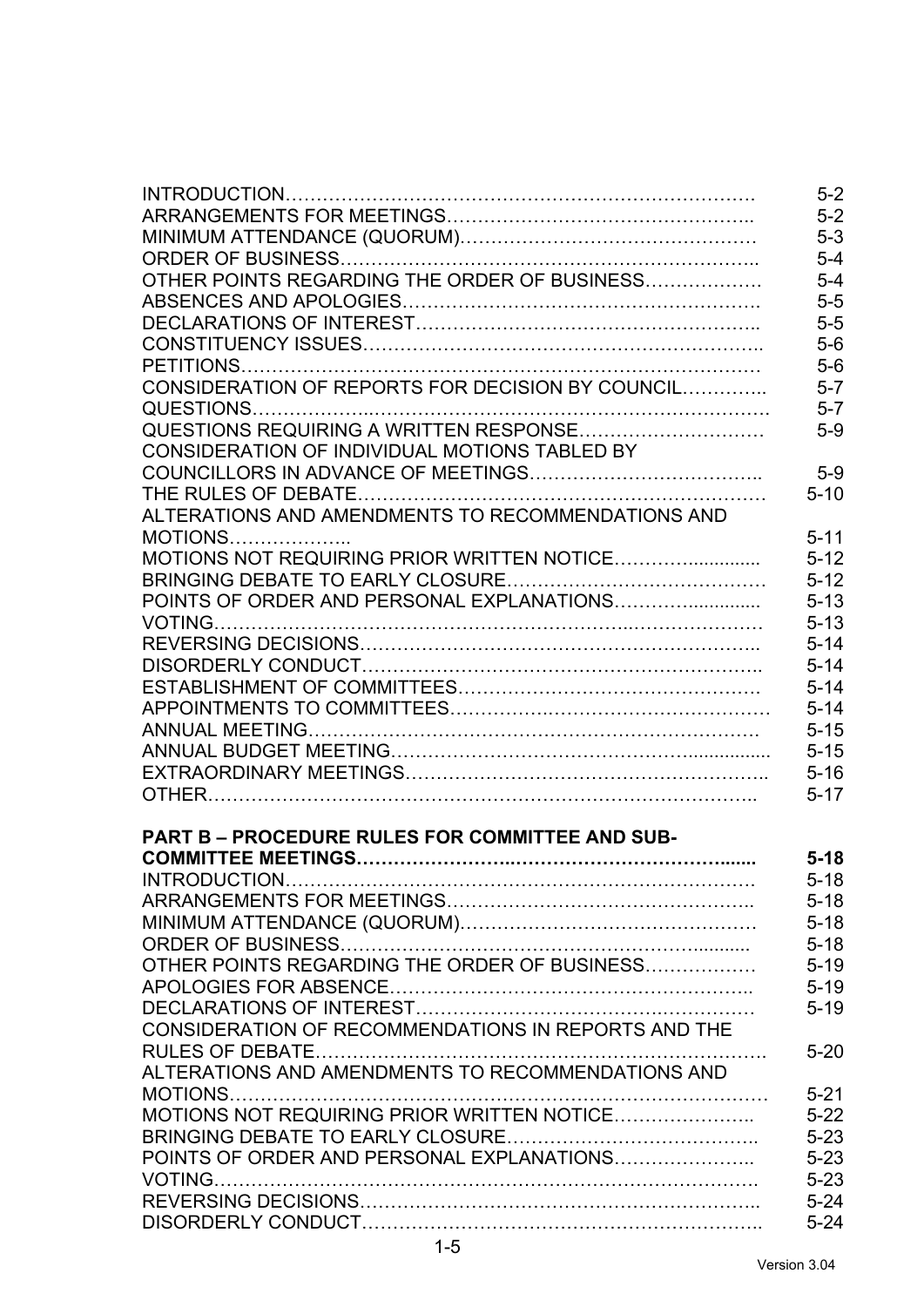| $5 - 25$<br>$5 - 25$<br>POLICY COMMITTEE, COMMUNITIES COMMITTEE AND HEALTH<br>$5 - 25$<br>$5 - 26$<br>$5 - 26$<br>$5 - 26$<br>$5 - 26$<br>$5 - 26$<br><b>PART C - THE PROCEDURE FOR TAKING URGENT DECISIONS</b><br>$5 - 27$<br>$5 - 27$<br>OPTION B – CALLING AN ADDITIONAL MEETING<br>$5 - 27$<br>$5 - 28$<br>REPORT ON THE USE OF THE URGENCY PROCEDURE<br>$5 - 28$<br>$6-1$<br>$6-1$<br>$6-2$<br>$6-2$<br>$6 - 2$<br>$6 - 2$<br>$6 - 2$<br>$6 - 2$<br>$6 - 2$<br>$6-3$<br>$6-4$<br>2. FINANCIAL PLANNING AND BUDGETARY CONTROL<br>$6-5$<br>$6-6$<br>4. CAPITAL EXPENDITURE AND OTHER MAJOR PROJECTS<br>$6 - 10$<br>$6 - 15$<br>$6 - 15$<br>$6 - 17$<br>8. COMMISSIONING AND PROCUREMENT OF GOODS, SERVICES<br>$6 - 18$<br>9. PAYMENT FOR GOODS, SERVICES AND WORKS<br>$6 - 28$<br>10. INCOME, BANKING AND IMPREST ACCOUNTS<br>$6 - 30$<br>$6 - 32$<br>$6 - 33$<br>$6 - 36$<br>$6 - 36$<br>$6 - 37$<br>$6 - 37$<br>$6 - 38$<br>$6 - 47$<br>$6 - 47$<br>$6 - 47$ | $5 - 25$ |
|-------------------------------------------------------------------------------------------------------------------------------------------------------------------------------------------------------------------------------------------------------------------------------------------------------------------------------------------------------------------------------------------------------------------------------------------------------------------------------------------------------------------------------------------------------------------------------------------------------------------------------------------------------------------------------------------------------------------------------------------------------------------------------------------------------------------------------------------------------------------------------------------------------------------------------------------------------------------|----------|
|                                                                                                                                                                                                                                                                                                                                                                                                                                                                                                                                                                                                                                                                                                                                                                                                                                                                                                                                                                   |          |
|                                                                                                                                                                                                                                                                                                                                                                                                                                                                                                                                                                                                                                                                                                                                                                                                                                                                                                                                                                   |          |
|                                                                                                                                                                                                                                                                                                                                                                                                                                                                                                                                                                                                                                                                                                                                                                                                                                                                                                                                                                   |          |
|                                                                                                                                                                                                                                                                                                                                                                                                                                                                                                                                                                                                                                                                                                                                                                                                                                                                                                                                                                   |          |
|                                                                                                                                                                                                                                                                                                                                                                                                                                                                                                                                                                                                                                                                                                                                                                                                                                                                                                                                                                   |          |
|                                                                                                                                                                                                                                                                                                                                                                                                                                                                                                                                                                                                                                                                                                                                                                                                                                                                                                                                                                   |          |
|                                                                                                                                                                                                                                                                                                                                                                                                                                                                                                                                                                                                                                                                                                                                                                                                                                                                                                                                                                   |          |
|                                                                                                                                                                                                                                                                                                                                                                                                                                                                                                                                                                                                                                                                                                                                                                                                                                                                                                                                                                   |          |
|                                                                                                                                                                                                                                                                                                                                                                                                                                                                                                                                                                                                                                                                                                                                                                                                                                                                                                                                                                   |          |
|                                                                                                                                                                                                                                                                                                                                                                                                                                                                                                                                                                                                                                                                                                                                                                                                                                                                                                                                                                   |          |
|                                                                                                                                                                                                                                                                                                                                                                                                                                                                                                                                                                                                                                                                                                                                                                                                                                                                                                                                                                   |          |
|                                                                                                                                                                                                                                                                                                                                                                                                                                                                                                                                                                                                                                                                                                                                                                                                                                                                                                                                                                   |          |
|                                                                                                                                                                                                                                                                                                                                                                                                                                                                                                                                                                                                                                                                                                                                                                                                                                                                                                                                                                   |          |
|                                                                                                                                                                                                                                                                                                                                                                                                                                                                                                                                                                                                                                                                                                                                                                                                                                                                                                                                                                   |          |
|                                                                                                                                                                                                                                                                                                                                                                                                                                                                                                                                                                                                                                                                                                                                                                                                                                                                                                                                                                   |          |
|                                                                                                                                                                                                                                                                                                                                                                                                                                                                                                                                                                                                                                                                                                                                                                                                                                                                                                                                                                   |          |
|                                                                                                                                                                                                                                                                                                                                                                                                                                                                                                                                                                                                                                                                                                                                                                                                                                                                                                                                                                   |          |
|                                                                                                                                                                                                                                                                                                                                                                                                                                                                                                                                                                                                                                                                                                                                                                                                                                                                                                                                                                   |          |
|                                                                                                                                                                                                                                                                                                                                                                                                                                                                                                                                                                                                                                                                                                                                                                                                                                                                                                                                                                   |          |
|                                                                                                                                                                                                                                                                                                                                                                                                                                                                                                                                                                                                                                                                                                                                                                                                                                                                                                                                                                   |          |
|                                                                                                                                                                                                                                                                                                                                                                                                                                                                                                                                                                                                                                                                                                                                                                                                                                                                                                                                                                   |          |
|                                                                                                                                                                                                                                                                                                                                                                                                                                                                                                                                                                                                                                                                                                                                                                                                                                                                                                                                                                   |          |
|                                                                                                                                                                                                                                                                                                                                                                                                                                                                                                                                                                                                                                                                                                                                                                                                                                                                                                                                                                   |          |
|                                                                                                                                                                                                                                                                                                                                                                                                                                                                                                                                                                                                                                                                                                                                                                                                                                                                                                                                                                   |          |
|                                                                                                                                                                                                                                                                                                                                                                                                                                                                                                                                                                                                                                                                                                                                                                                                                                                                                                                                                                   |          |
|                                                                                                                                                                                                                                                                                                                                                                                                                                                                                                                                                                                                                                                                                                                                                                                                                                                                                                                                                                   |          |
|                                                                                                                                                                                                                                                                                                                                                                                                                                                                                                                                                                                                                                                                                                                                                                                                                                                                                                                                                                   |          |
|                                                                                                                                                                                                                                                                                                                                                                                                                                                                                                                                                                                                                                                                                                                                                                                                                                                                                                                                                                   |          |
|                                                                                                                                                                                                                                                                                                                                                                                                                                                                                                                                                                                                                                                                                                                                                                                                                                                                                                                                                                   |          |
|                                                                                                                                                                                                                                                                                                                                                                                                                                                                                                                                                                                                                                                                                                                                                                                                                                                                                                                                                                   |          |
|                                                                                                                                                                                                                                                                                                                                                                                                                                                                                                                                                                                                                                                                                                                                                                                                                                                                                                                                                                   |          |
|                                                                                                                                                                                                                                                                                                                                                                                                                                                                                                                                                                                                                                                                                                                                                                                                                                                                                                                                                                   |          |
|                                                                                                                                                                                                                                                                                                                                                                                                                                                                                                                                                                                                                                                                                                                                                                                                                                                                                                                                                                   |          |
|                                                                                                                                                                                                                                                                                                                                                                                                                                                                                                                                                                                                                                                                                                                                                                                                                                                                                                                                                                   |          |
|                                                                                                                                                                                                                                                                                                                                                                                                                                                                                                                                                                                                                                                                                                                                                                                                                                                                                                                                                                   |          |
|                                                                                                                                                                                                                                                                                                                                                                                                                                                                                                                                                                                                                                                                                                                                                                                                                                                                                                                                                                   |          |
|                                                                                                                                                                                                                                                                                                                                                                                                                                                                                                                                                                                                                                                                                                                                                                                                                                                                                                                                                                   |          |
|                                                                                                                                                                                                                                                                                                                                                                                                                                                                                                                                                                                                                                                                                                                                                                                                                                                                                                                                                                   |          |
|                                                                                                                                                                                                                                                                                                                                                                                                                                                                                                                                                                                                                                                                                                                                                                                                                                                                                                                                                                   |          |
|                                                                                                                                                                                                                                                                                                                                                                                                                                                                                                                                                                                                                                                                                                                                                                                                                                                                                                                                                                   |          |
|                                                                                                                                                                                                                                                                                                                                                                                                                                                                                                                                                                                                                                                                                                                                                                                                                                                                                                                                                                   |          |
|                                                                                                                                                                                                                                                                                                                                                                                                                                                                                                                                                                                                                                                                                                                                                                                                                                                                                                                                                                   |          |
|                                                                                                                                                                                                                                                                                                                                                                                                                                                                                                                                                                                                                                                                                                                                                                                                                                                                                                                                                                   |          |
|                                                                                                                                                                                                                                                                                                                                                                                                                                                                                                                                                                                                                                                                                                                                                                                                                                                                                                                                                                   |          |
|                                                                                                                                                                                                                                                                                                                                                                                                                                                                                                                                                                                                                                                                                                                                                                                                                                                                                                                                                                   | $6 - 47$ |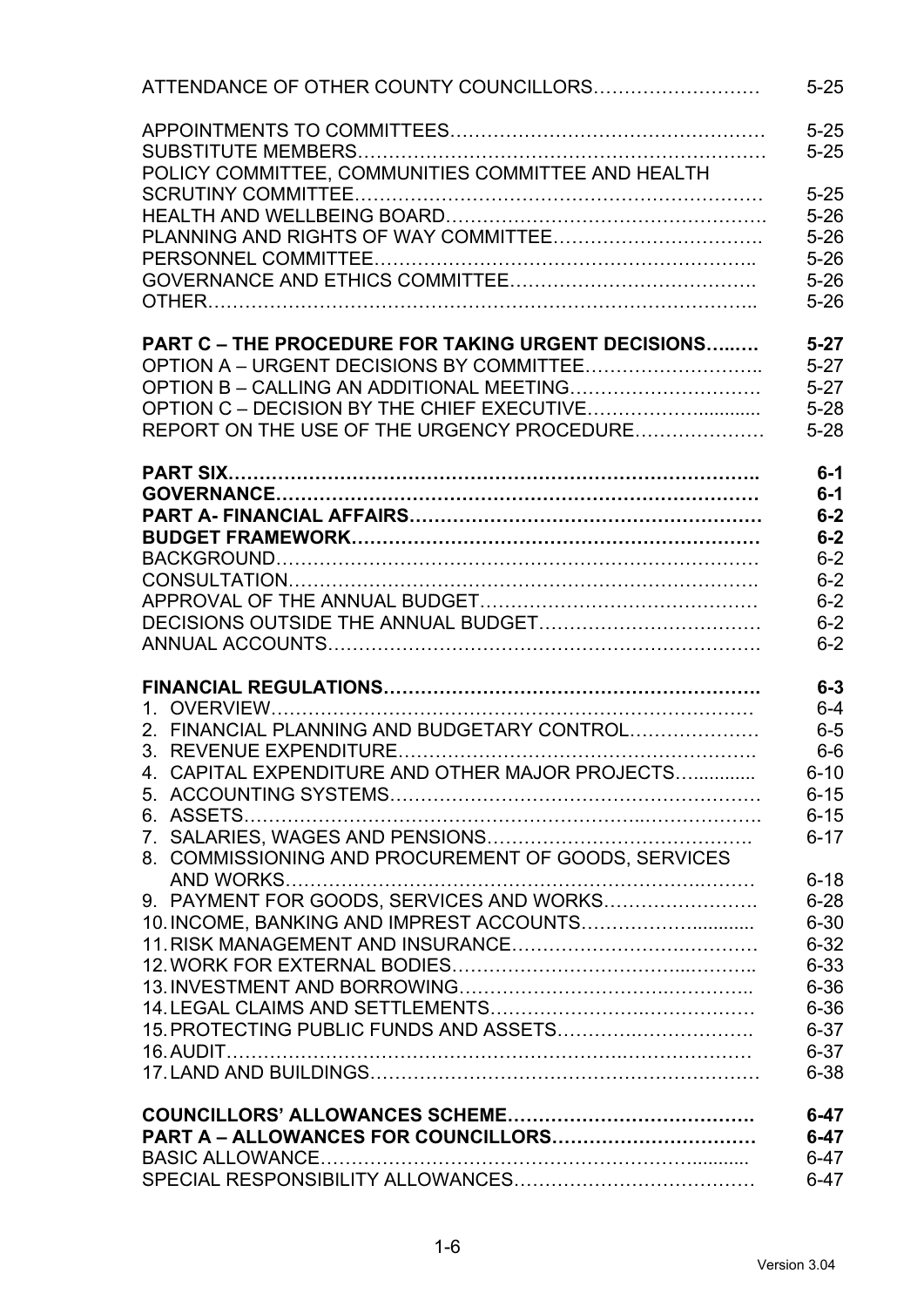|                                                               | $6 - 48$ |
|---------------------------------------------------------------|----------|
|                                                               | $6 - 48$ |
|                                                               | $6 - 48$ |
|                                                               | $6 - 48$ |
|                                                               | $6 - 49$ |
|                                                               | $6 - 49$ |
|                                                               | $6 - 49$ |
|                                                               | $6 - 49$ |
| PART B - ALLOWANCES FOR STATUTORY CO-OPTEES                   | $6 - 49$ |
| <b>PART C - ALLOWANCES FOR EDUCATION APPEAL PANEL</b>         |          |
|                                                               | $6 - 50$ |
|                                                               | $6 - 50$ |
|                                                               | $6 - 50$ |
|                                                               | $6 - 51$ |
|                                                               | $6 - 53$ |
|                                                               | $6 - 53$ |
|                                                               | $6 - 54$ |
| APPROVED DUTIES (TRAVELLING AND SUBSISTENCE                   |          |
|                                                               | $6 - 54$ |
|                                                               | $6 - 54$ |
|                                                               | $6 - 55$ |
|                                                               | $6 - 55$ |
|                                                               | $6 - 55$ |
|                                                               | $6 - 55$ |
|                                                               | $6 - 56$ |
|                                                               | $6 - 56$ |
|                                                               | $6 - 56$ |
|                                                               | $6 - 56$ |
|                                                               | $6 - 56$ |
|                                                               |          |
|                                                               | $6 - 58$ |
|                                                               | $6 - 58$ |
|                                                               | $6 - 58$ |
|                                                               | $6 - 59$ |
|                                                               | $6 - 59$ |
|                                                               | $6 - 59$ |
| TRAVEL TO NORTHERN IRELAND/REPUBLIC OF IRELAND/OUTSIDE        |          |
|                                                               | $6 - 60$ |
|                                                               | $6 - 60$ |
|                                                               | $6 - 60$ |
| WITHIN THE UK (INCLUDING NORTHERN IRELAND)                    | $6 - 60$ |
|                                                               | $6 - 61$ |
|                                                               | $6 - 61$ |
|                                                               | $6 - 62$ |
|                                                               |          |
| <b>PART B - CODES OF CONDUCT AND GUIDANCE FOR COUNCILLORS</b> |          |
| <b>AND OFFICERS</b>                                           | $6 - 64$ |
| CODE OF CONDUCT FOR COUNCILLORS AND CO-OPTED MEMBERS          | $6 - 64$ |
|                                                               | $6 - 64$ |
|                                                               | $6 - 64$ |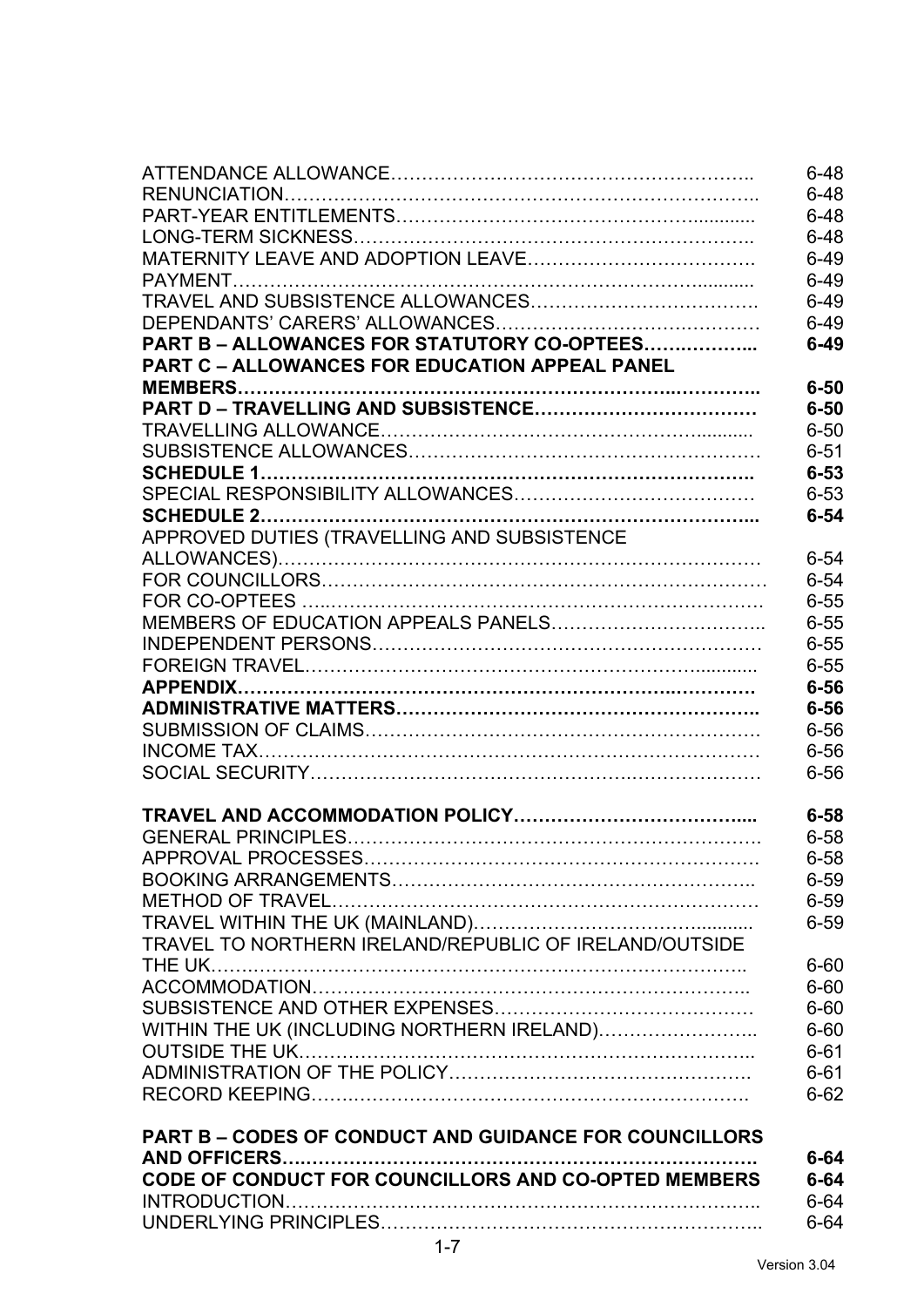|                                                          | $6 - 64$ |
|----------------------------------------------------------|----------|
|                                                          | $6 - 65$ |
| REGISTERING AND DECLARING PECUNIARY AND NON-PECUNIARY    |          |
|                                                          | $6 - 66$ |
|                                                          |          |
|                                                          | $6 - 69$ |
|                                                          | $6 - 69$ |
|                                                          | $6 - 69$ |
|                                                          | $6 - 69$ |
|                                                          | $6 - 70$ |
|                                                          | $6 - 70$ |
|                                                          | $6 - 71$ |
|                                                          | $6 - 71$ |
|                                                          | $6 - 71$ |
|                                                          | $6 - 71$ |
|                                                          | $6 - 72$ |
| THE RELATIONSHIP BETWEEN OFFICERS AND COUNCILLORS        | $6 - 72$ |
| THE RELATIONSHIP BETWEEN OFFICERS AND THE PUBLIC         | $6 - 72$ |
| THE RELATIONSHIP BETWEEN OFFICERS AND CONTRACTORS        | $6 - 72$ |
| APPOINTMENTS AND OTHER EMPLOYMENT MATTERS                | $6 - 72$ |
|                                                          | $6 - 73$ |
| USE OF COUNCIL PREMISES OR FACILITIES FOR WORK NOT       |          |
|                                                          | $6 - 73$ |
|                                                          | $6 - 73$ |
|                                                          | $6 - 73$ |
|                                                          | $6 - 73$ |
|                                                          | $6 - 73$ |
| <b>PROTOCOL FOR COUNCILLOR AND OFFICER RELATIONSHIPS</b> | $6 - 75$ |
|                                                          | $6 - 75$ |
|                                                          | $6 - 75$ |
|                                                          | $6 - 75$ |
|                                                          | $6 - 76$ |
| THE RELATIONSHIP BETWEEN EMPLOYEES AND COUNCILLORS       | $6 - 76$ |
|                                                          | $6 - 77$ |
| EMPLOYEES TO KEEP COUNCILLORS INFORMED ABOUT LOCAL       | $6 - 77$ |
|                                                          |          |
|                                                          | $6 - 78$ |
|                                                          | $6 - 78$ |
|                                                          | $6 - 78$ |
|                                                          | $6 - 78$ |
|                                                          | $6 - 78$ |
| PROTOCOL FOR INVOLVEMENT IN OUTSIDE BODIES               | $6 - 79$ |
|                                                          | $6 - 79$ |
| SUPPORT FOR REPRESENTATIVES ON OUTSIDE BODIES            | $6 - 79$ |
| RESPONSIBILITIES OF COUNTY COUNCIL REPRESENTATIVES ON    |          |
|                                                          | $6 - 79$ |
|                                                          |          |
| <b>PART C - EMPLOYMENT PROCEDURE RULES</b>               | $6 - 81$ |
|                                                          | $6 - 81$ |
|                                                          |          |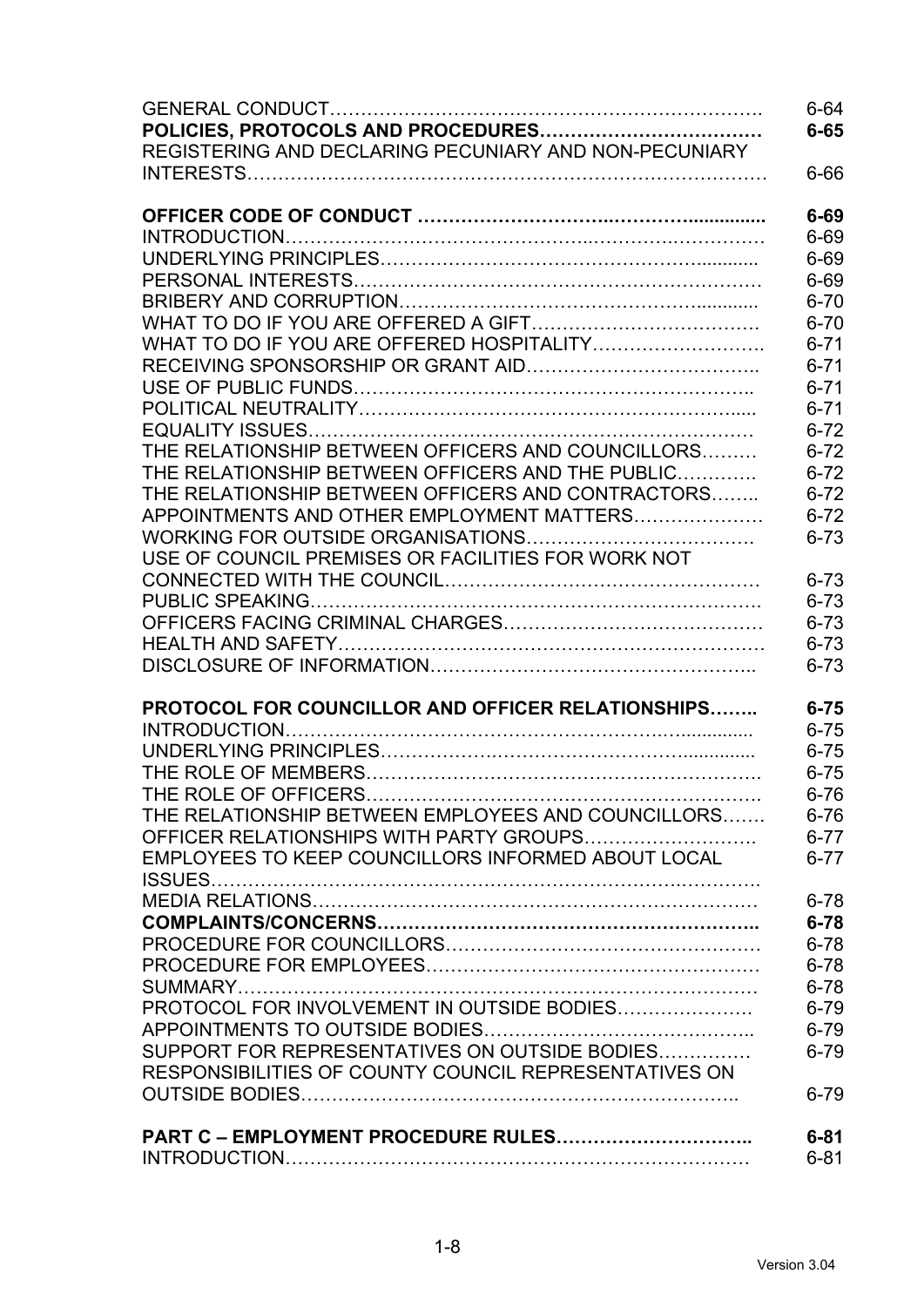| APPOINTMENT AND DISMISSAL - SENIOR EMPLOYEES          | $6 - 81$<br>$6 - 81$ |
|-------------------------------------------------------|----------------------|
|                                                       | $6 - 82$             |
| APPOINTMENT OF ASSISTANTS TO POLITICAL GROUPS         | $6 - 82$             |
| APPOINTMENT, DISMISSAL AND MANAGEMENT OF ALL OTHER    |                      |
|                                                       | $6 - 82$             |
|                                                       | $6 - 83$             |
|                                                       | $6 - 83$             |
| CHANGES TO STAFFING AND STRUCTURE RECORDS             | $6 - 83$             |
|                                                       | $6 - 84$             |
| RESOLUTION OF DISPUTES UNDER THE EMPLOYMENT RELATIONS |                      |
|                                                       | հ-84                 |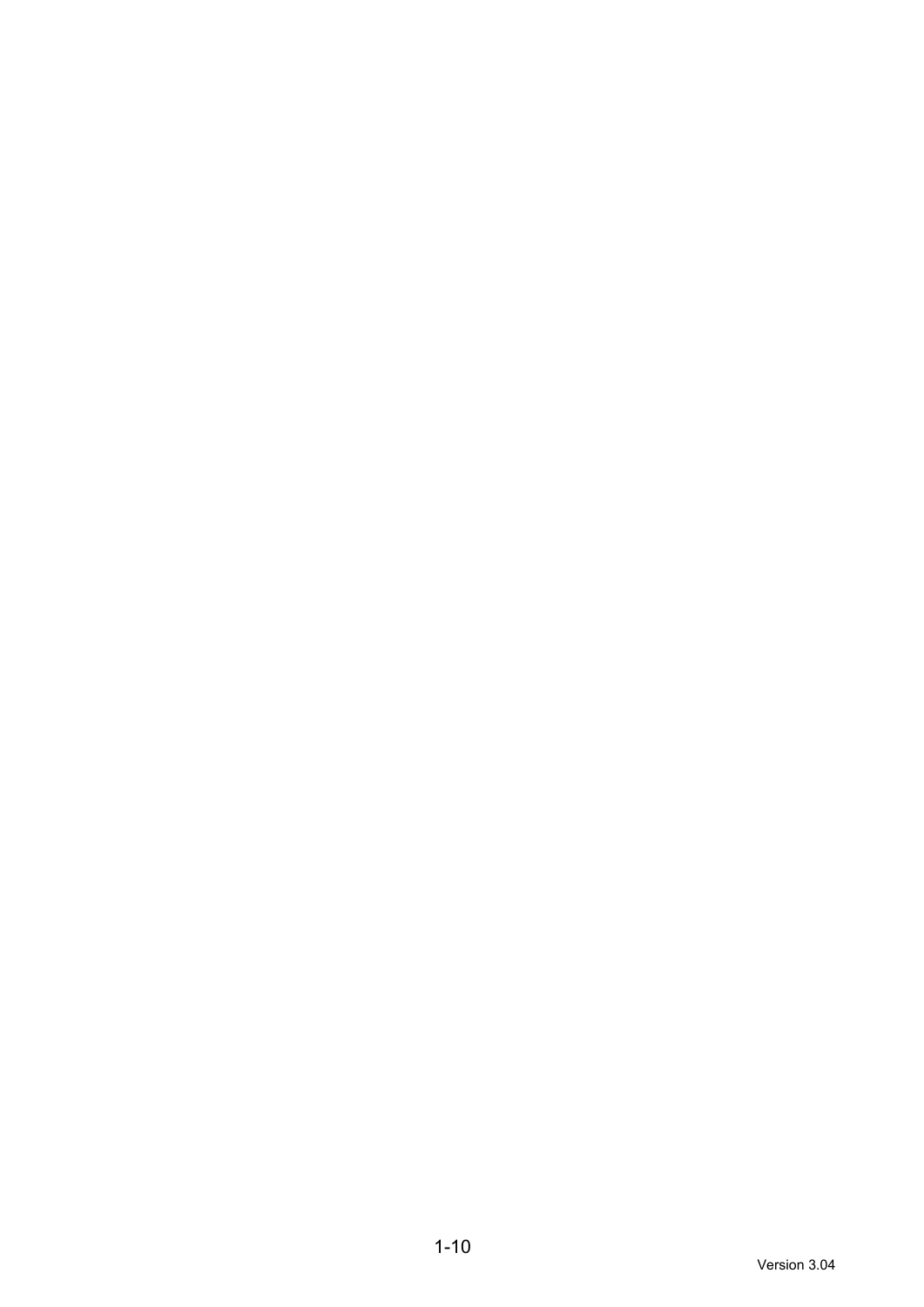# **PART ONE**

### **INTRODUCTION**

1. This Constitution sets out how Nottinghamshire County Council is governed including how decisions are made.

### **THE COUNCIL'S DECISION-MAKING STRUCTURE**

- 2. The Council and its committees and officers will make decisions in accordance with the Authority's governing principles which are as follows:
	- a. Creating and implementing a strategic vision for Nottinghamshire
	- b. Focusing on outcomes for the people of Nottinghamshire
	- c. Councillors and staff working together to achieve the Council's common purpose
	- d. Upholding high standards of conduct and behaviour
	- e. Taking informed and transparent decisions
	- f. Engaging with local people and other stakeholders to ensure robust public accountability and putting the customer at the heart of everything we do
	- g. Ensuring the effectiveness of Councillors and staff through appropriate support.
- 3. With the exception of day-to-day operational matters, all decisions of the Council are taken either at Full Council involving all 66 County Councillors, or by committees. Committees are comprised of councillors, to reflect the political balance of the Council.
- 4. The Council has appointed the following committees:

| <b>Adult Social Care and Public Health</b><br>Committee       | Joint Committee on Strategic Planning<br>and Transport |
|---------------------------------------------------------------|--------------------------------------------------------|
| Children and Young People's Committee                         | Local Joint Resolutions Committee                      |
| <b>Communities Committee</b>                                  | Nottinghamshire Local Pension Board                    |
| Economic Development and Asset<br><b>Management Committee</b> | <b>Nottinghamshire Pension Fund</b><br>Committee       |
| <b>Finance Committee</b>                                      | <b>Personnel Committee</b>                             |
| Governance and Ethics Committee                               | <b>Senior Staffing Sub-Committee</b>                   |
| Governance and Ethics Sub-Committee                           | Planning and Rights of Way<br>Committee                |
| Health and Wellbeing Board                                    | <b>Policy Committee</b>                                |
| <b>Health Scrutiny Committee</b>                              | <b>Transport and Environment Committee</b>             |
|                                                               |                                                        |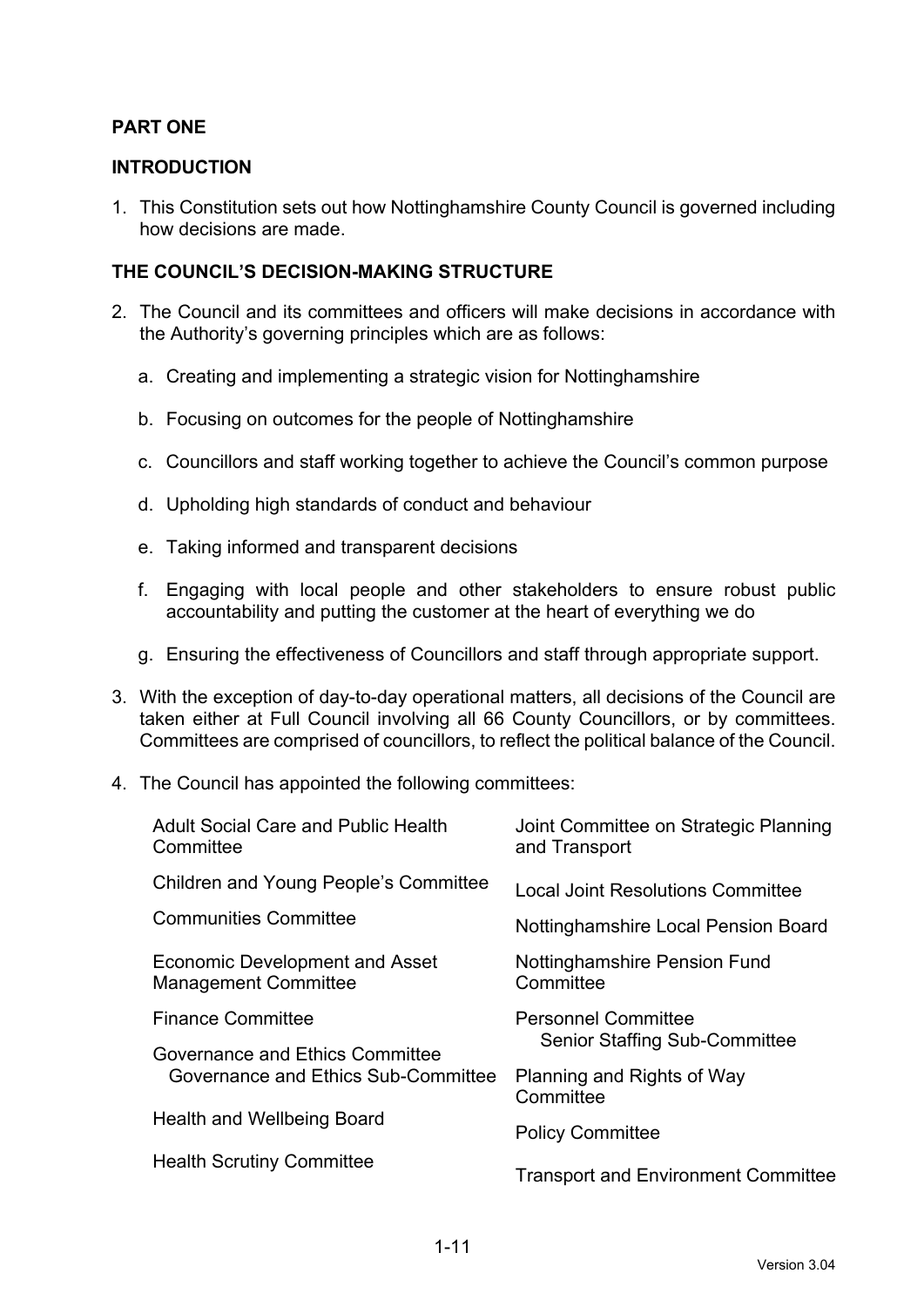- 5. Part Four of this Constitution sets out Council, committee and employee responsibilities in detail.
- 6. The Council has appointed Councillors to other joint committees and to the Nottinghamshire and City of Nottingham Fire Authority. Part Four of this Constitution includes information about the responsibilities of those bodies.
- 7. All Council and committee decisions are taken following consideration of a report which gives background information, any alternative options available and other relevant considerations such as the potential impact on equalities, crime and disorder and human rights. The procedure for committee meetings where decisions are taken is set out in Part Five.

# **PUBLIC INVOLVEMENT**

- 8. The Council encourages the public of Nottinghamshire to get involved in local democracy and decision-making.
- 9. The public elects County Councillors every four years. They also have the right to submit petitions. More information on petitions is available in Part Five of this **Constitution**
- 10. Access to the right information is essential if the public is to be properly involved; Part Three of this Constitution explains how information is made available. In particular, the public has the right to attend all meetings of Council and its committees, and to see reports and background papers. The Council's diary of meetings and reports are available on the Council's website: www.nottinghamshire.gov.uk
- 11. The Council operates complaints procedures which are overseen by the Local Government Ombudsman.

#### **COUNCILLORS**

- 12. Councillors collectively are the ultimate policy makers. The Council's Policy Framework is set out in Part Two of this Constitution. Their role is to act in the interests of the whole county of Nottinghamshire, and also to represent the communities which elected them, bringing their views to the decision-making process. In addition they deal with individual casework and act on behalf of constituents in resolving particular problems.
- 13. Nottinghamshire County Councillors have adopted a Code of Conduct to ensure the highest standards are maintained. This is set out in Part Six of this Constitution.
- 14. The Council elects a Chairman and Vice-Chairman of the Council annually. They will carry out the formal and ceremonial duties of the Council, chairing meetings of Full Council and representing the Authority at civic functions.
- 15. The Chairman of Policy Committee will be the Council Leader and the Vice-Chairman will be the Deputy Leader.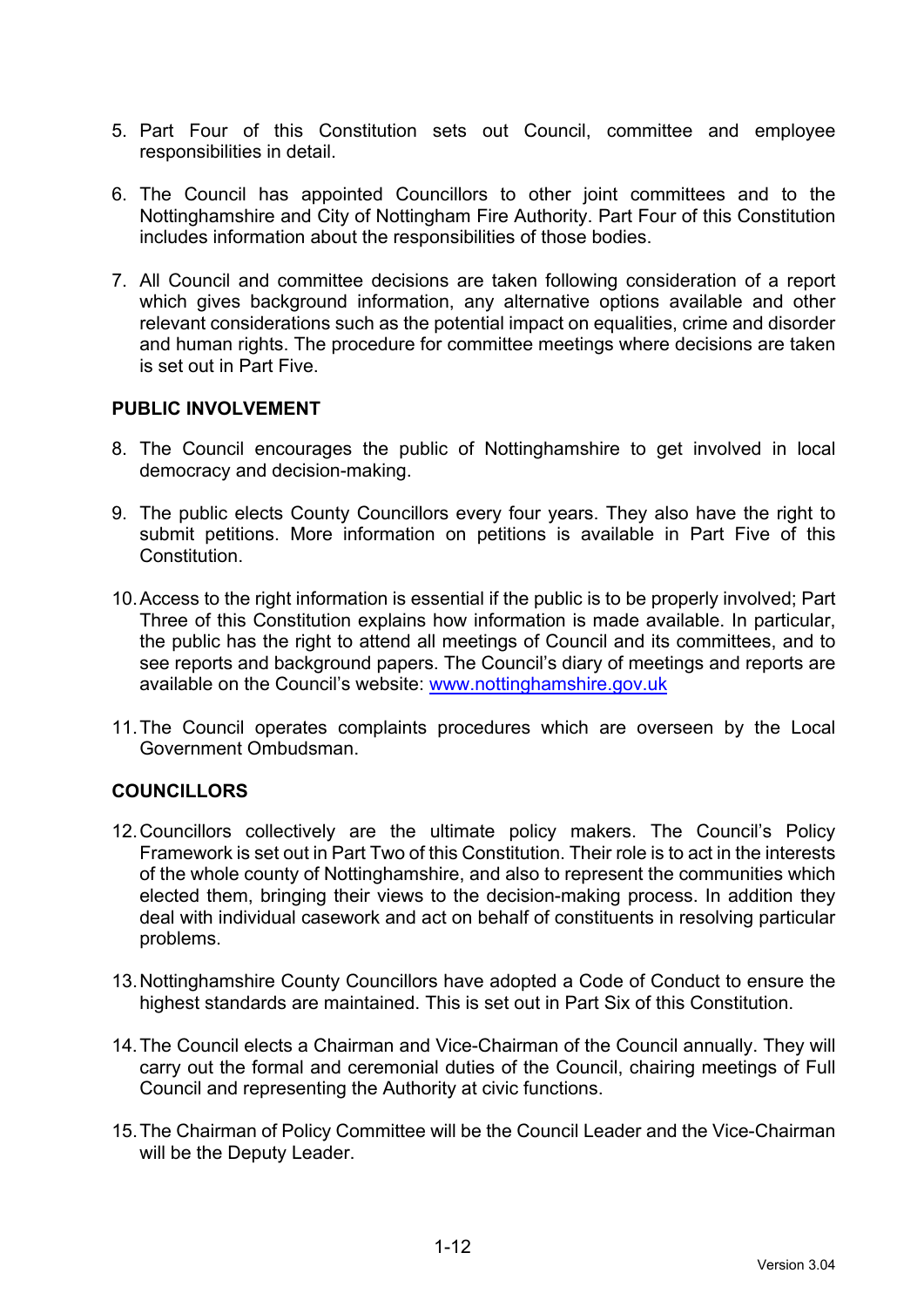# **STAFFING**

- 16. The Council employs staff to carry out its functions and decides every year how many are required. The Staffing Procedure Rules [see Part Six of this Constitution] set out how decisions relating to staffing issues will be taken.
- 17. The Council has also adopted a Code of Conduct to ensure the highest standards are maintained. This is set out in Part Six of this Constitution.
- 18. There is a legal requirement to allocate some specific responsibilities to officers and the Council has designated the following posts:

| <b>Chief Executive</b> |                                | Head of Paid Service & Proper Officer           |
|------------------------|--------------------------------|-------------------------------------------------|
| Service                | Director                       | Customers,   Monitoring Officer                 |
|                        | Governance and Employees       |                                                 |
| Service                | Director                       | Finance,   Chief Finance Officer (also known as |
|                        | Infrastructure and Improvement | Section 151 Officer)                            |

19. These post holders' specific responsibilities are set out in Part Four of this **Constitution** 

# **FINANCES**

- 20. To ensure transparency and propriety in how the Council spends taxpayers' money, the Council has adopted Financial Regulations which are set out in Part Six of this Constitution. The Council sets its budget annually; the framework for the process is set out in Part Six of this Constitution.
- 21. It has also adopted a Scheme of Councillor Allowances and Travel and Accommodation Policy regarding expenses, both of which are set out in Part Six.
- 22. The Council publishes its annual statement of accounts and all individual items of expenditure over £500 on its website, and approves and publishes senior officer pay.

### **PARTNERSHIP WORKING**

- 23. The Council is committed to working with its partners such as the City Council, district and borough councils, parish councils, the Health Service, the voluntary sector and other public bodies, to deliver services in the most effective way. The Council has adopted a protocol for councillors and officers involved with outside bodies. This is set out in Part Six of this Constitution.
- 24. The Council may also contract-out functions to other bodies or organisations where considered appropriate.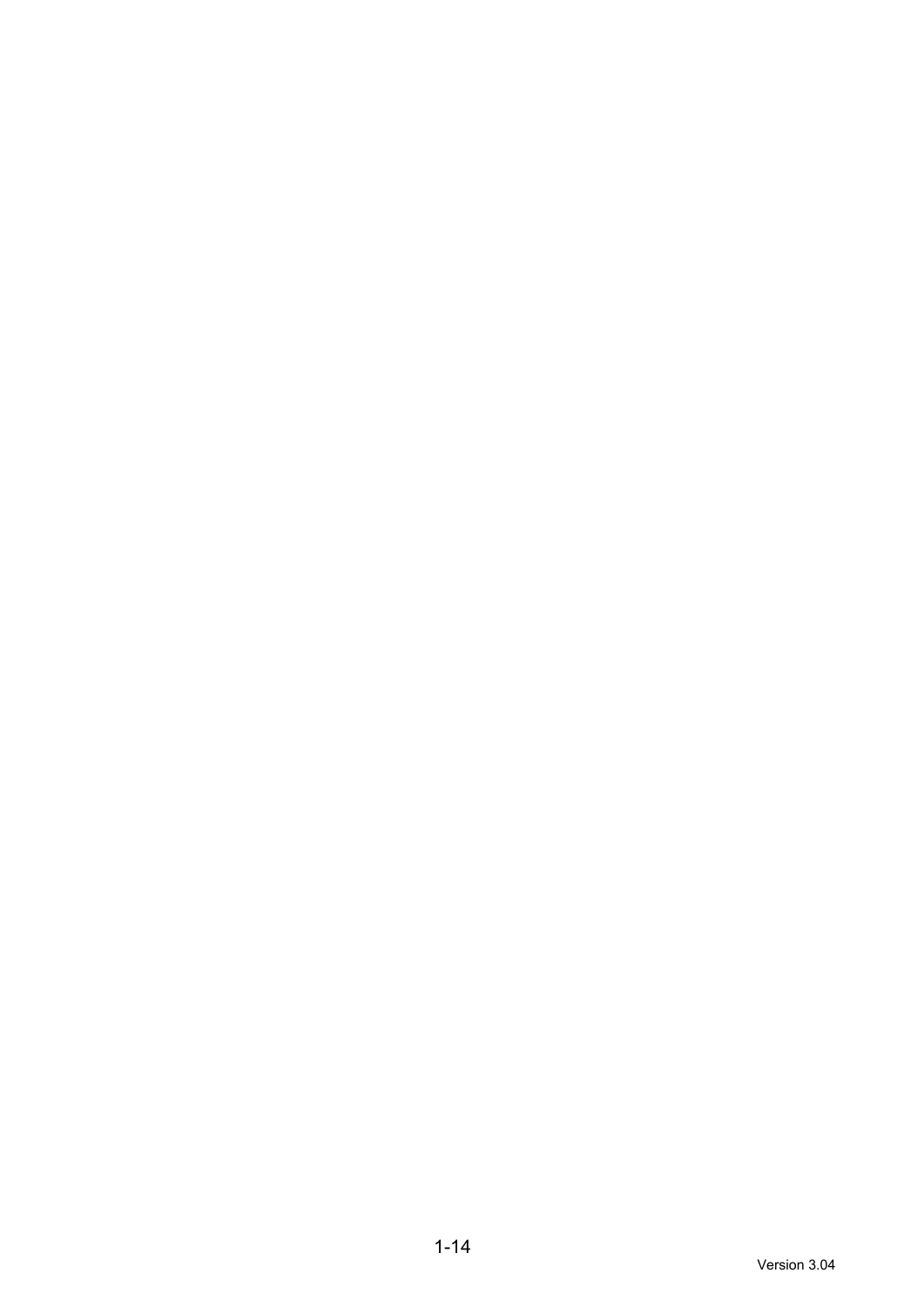# **PART TWO**

# **POLICY FRAMEWORK**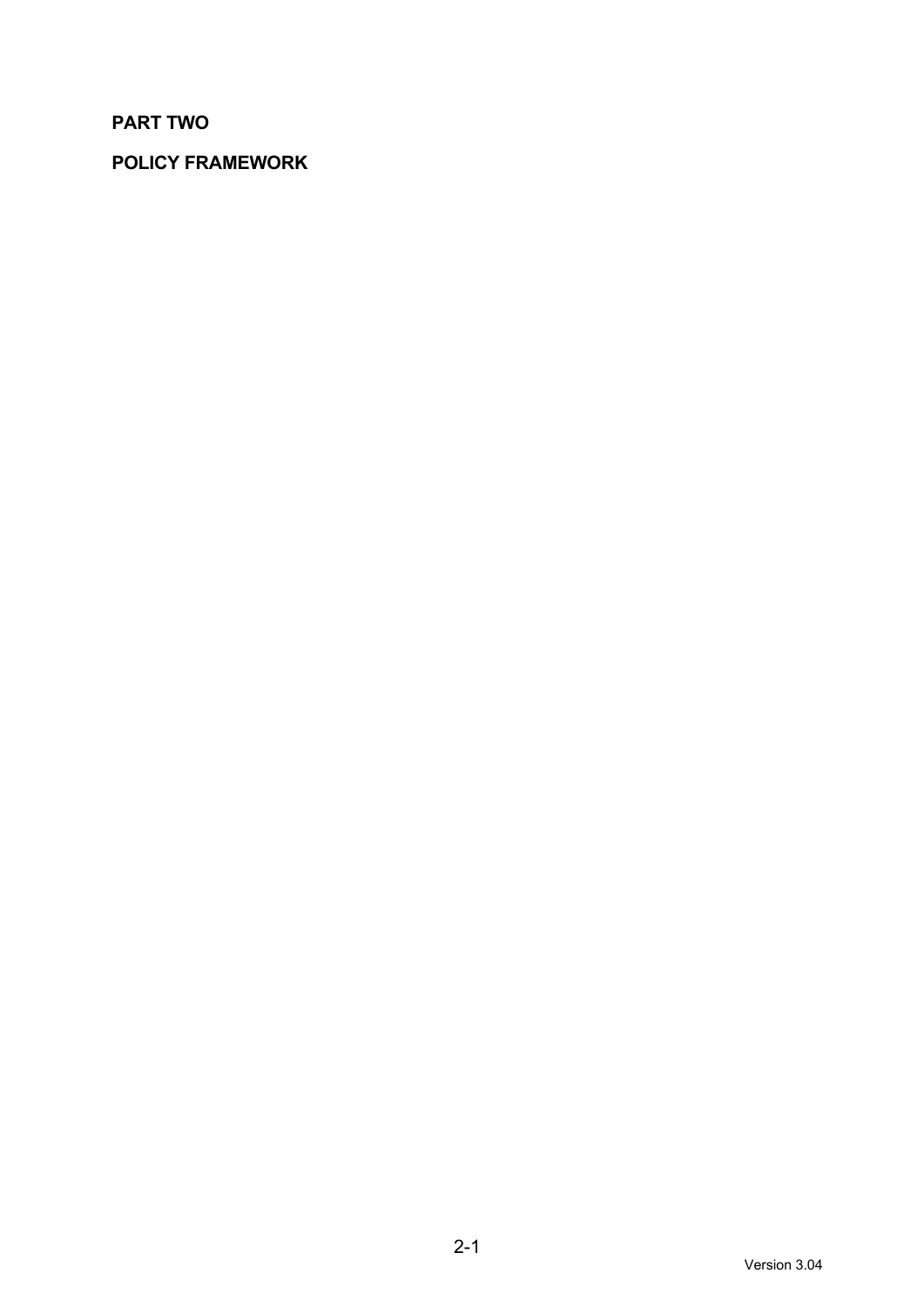# **RESPONSIBILITY FOR POLICY**

1. Councillors are collectively the ultimate policy makers for the County Council. The Council's policies are set by Councillors as set out in the responsibility for functions of the Full Council and the Policy Committee.

# **POLICY**

- 2. The Council's policies establish the principles that the organisation will follow in
	- a. according with the Council's governing principles
	- b. implementing the strategic vision for Nottinghamshire
	- c. all decision making
	- d. developing, improving, commissioning and providing services
	- e. representing the views of the Council and Nottinghamshire.
- 3. The council's ambitions, values and priorities will be set out in a strategic vision for Nottinghamshire.
- 4. The strategic vision for Nottinghamshire will be delivered through a Plan. The council will report progress and achievements against the Plan.

# **FRAMEWORK**

- 5. The Council's policies and strategies will be informed by the strategic vision for Nottinghamshire, the ambitions, values and priorities set out in the vision and the Plan to deliver it.
- 6. The Council's policies and strategies will be supported by a plan for implementation of the policy or delivery of the strategy. The council will report progress and achievements against these Plans.
- 7. The Council's policies and strategies will be accessed from a single policy library and will be subject to review.
- 8. The development and review of policy will be led by Councillors. The Council will usually set one policy with service specific considerations if appropriate.
- 9. The Council may develop procedures and issue guidance in accordance with its policies.
- 10. Within the responsibility for functions of the Full Council and the Policy Committee Policy is a collective term which includes the Council's policies, strategies and statutory plans.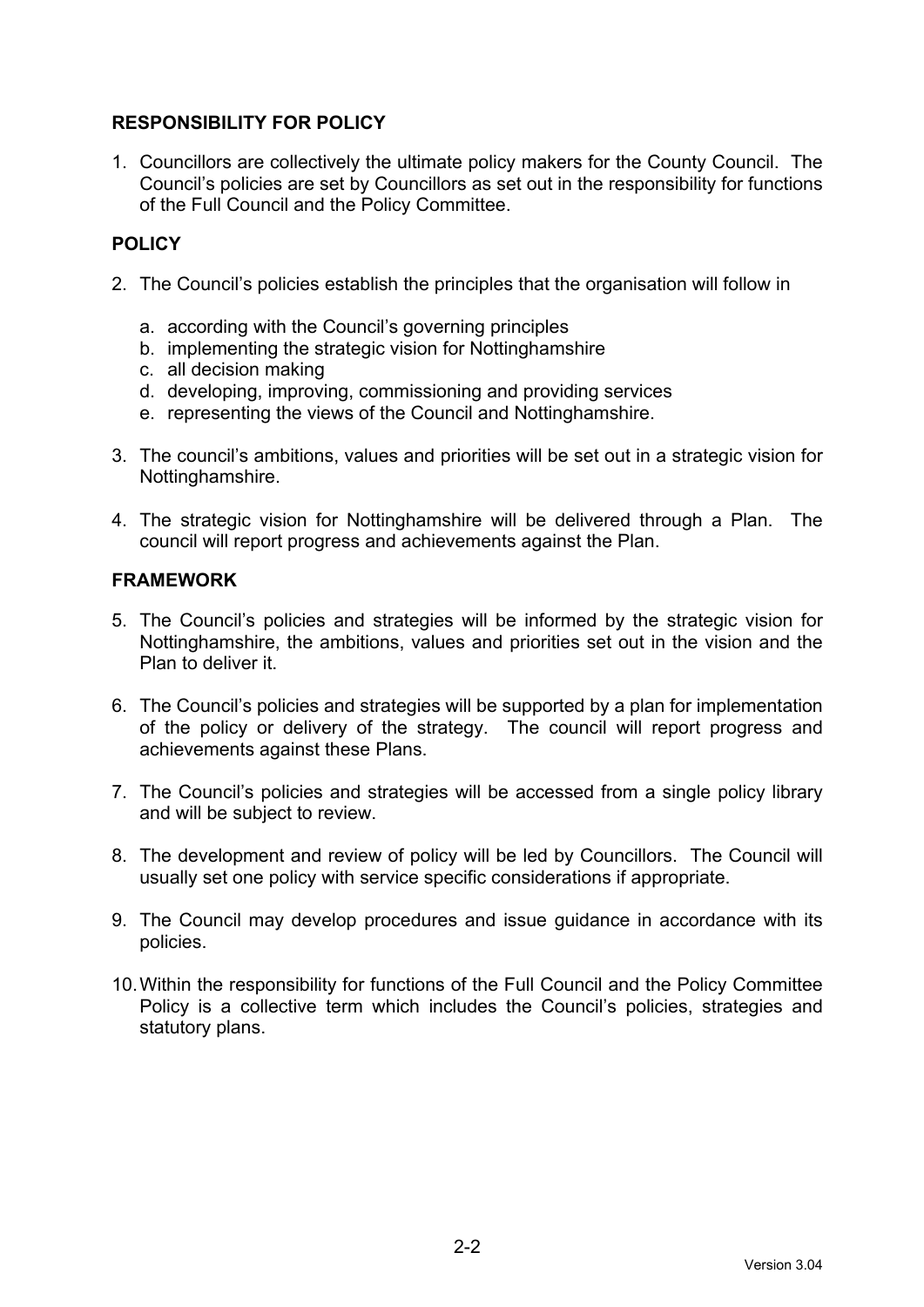**PART THREE** 

**TRANSPARENCY** 

**ACCESS TO INFORMATION AND MEETINGS**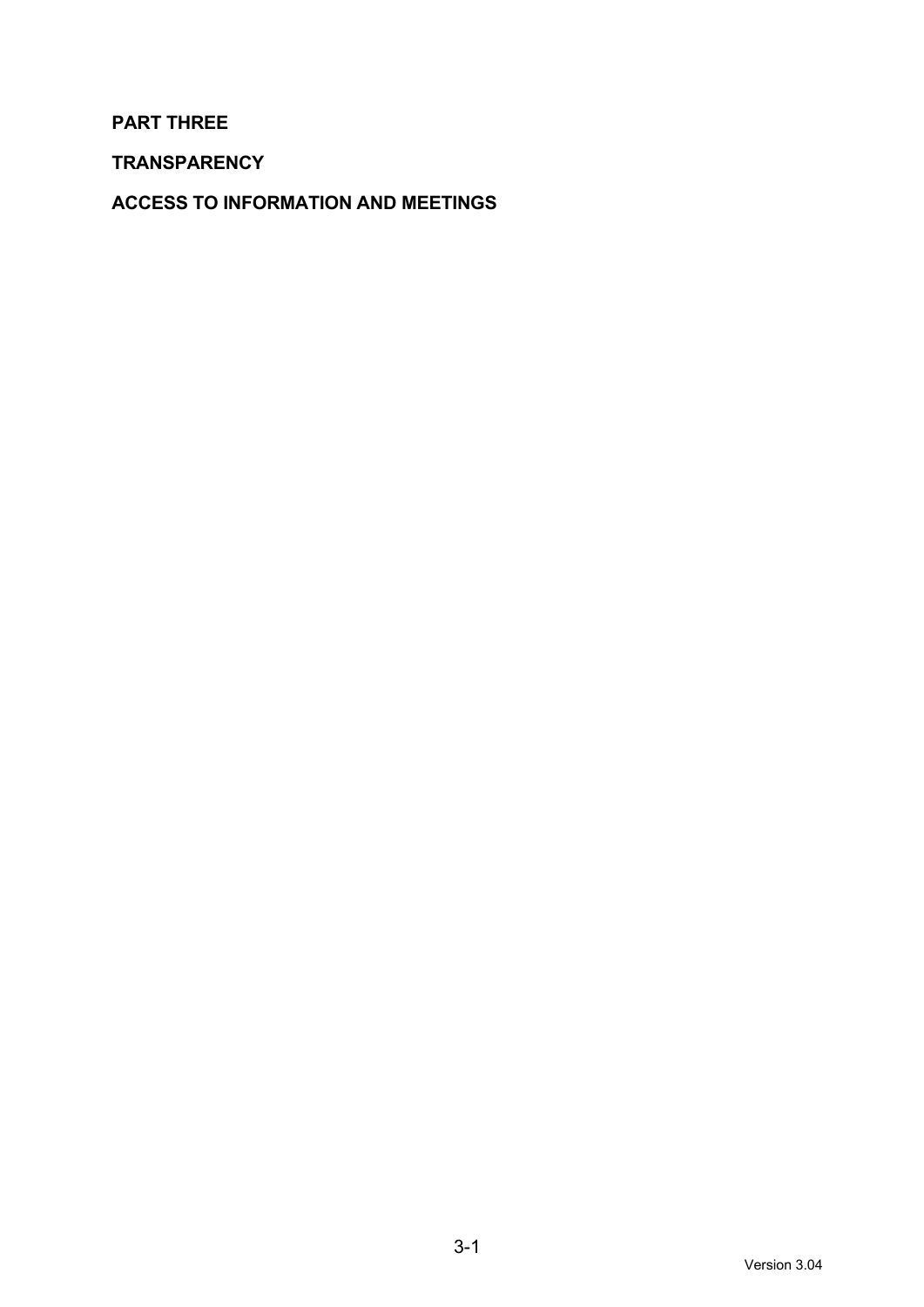# **INTRODUCTION**

- 1. Nottinghamshire County Council is committed to the principles of openness and accountability and encourages the public to attend meetings and take an active interest in how the Council works.
- 2. The Council is committed to making available minutes, agendas and reports for public inspection.
- 3. Councillors have additional rights to access information which they need to assist them in fulfilling their responsibilities.
- 4. These rules apply to all meetings of the Council, committees and sub-committees and set out the rights of individuals to attend meetings and access information.

#### **REPORTS**

- 5. Committee reports will normally be available to the public. However if exempt information is required to enable a proper decision to be taken, it will be placed in an appendix to the report. Categories of exempt information are set out below.
- 6. Reports which include exempt information will set out the reason for this exemption and in the body of the report explain why it is not in the public interest to make that information available at that time.
- 7. On rare occasions it may be necessary for a whole report to be exempt and not publicly available due to the nature of the information it contains.
- 8. All reports will include a list of background papers (if any) relating to the subject matter of the report which:
	- a. have been relied on in preparing the report (e.g. a consultant's report);
	- b. disclose any facts or matters on which the report or an important part of the report is based;
- 9. Reports may also include a list of any previous reports on the same issue and other published information that is relevant
- 10. Anyone requiring a copy of background papers for any report should contact Democratic Services. The list of background papers should indicate whether any papers include exempt or confidential information which cannot be disclosed.

#### **MEETINGS**

- 11. The Council will give at least five clear working days' notice of all meetings. Details of all meetings will be posted on the notice board at County Hall and the Council's website: www.nottinghamshire.gov.uk.
- 12. Copies of the agenda and reports for meetings will be made available to the public for inspection at County Hall and will also be available on the Council's website. These documents will be made available: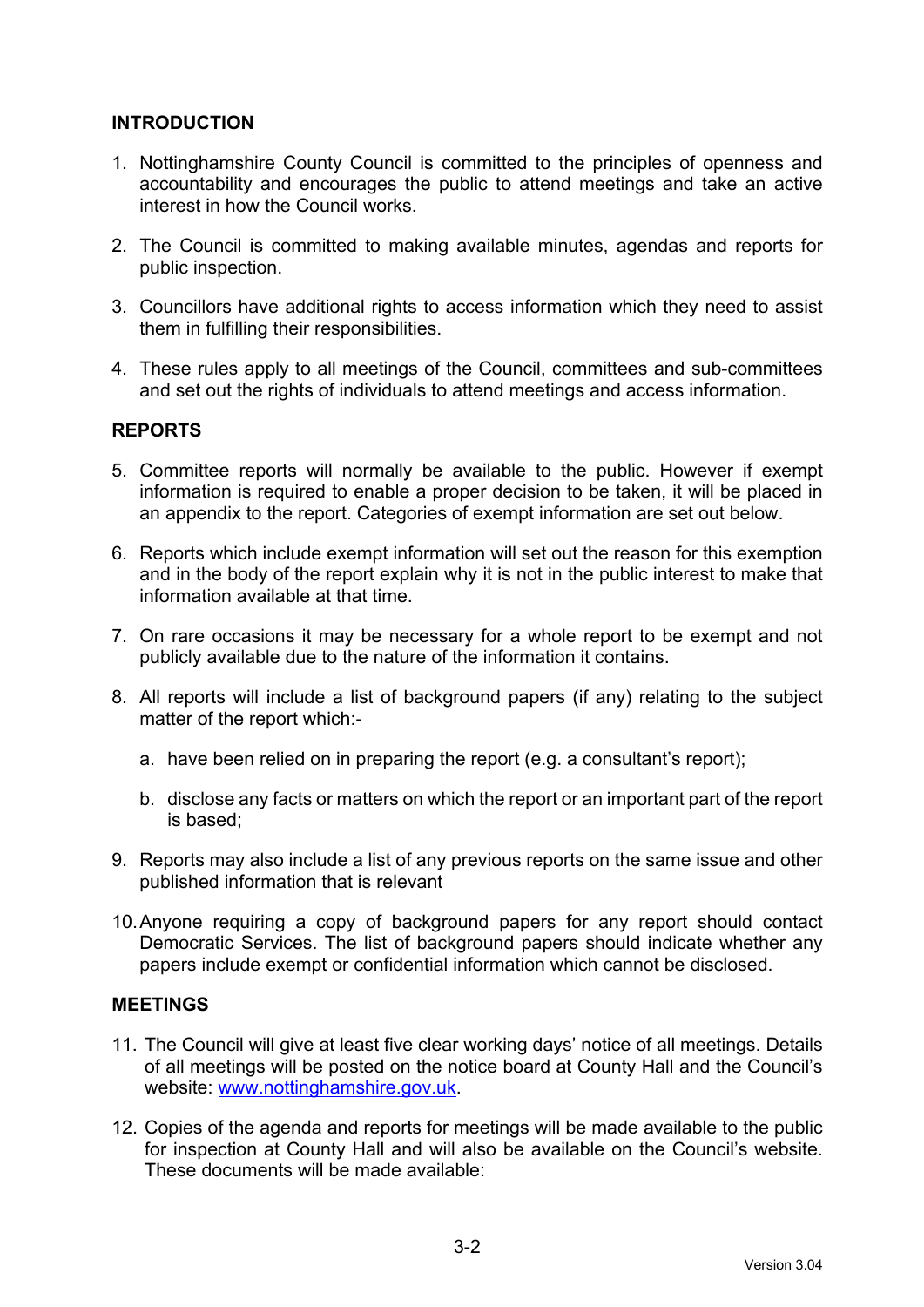- a. five clear working days before the meeting; or
- b. in the case of an urgent item or additional information, as soon as possible.
- 13. Members of the public may attend all meetings of the Council and its committees and will only be excluded when exempt information is discussed.

# **PUBLIC ACCESS TO DOCUMENTS AFTER THE MEETING**

- 14. Copies of meeting documents will be publicly available for 6 years following the date of the meeting unless they relate to exempt or confidential information.
- 15. The Council will supply copies of the publicly available documents to any person who requests them but may make a charge for costs incurred such as postage and photocopying.
- 16. Meeting documents will include minutes of meetings, agendas and reports.

#### **CIRCUMSTANCES WHERE THE PUBLIC ARE EXCLUDED FROM MEETINGS**

- 17. Members of the public may be excluded from a meeting where exempt information as set out below is being discussed.
- 18. Members of the public must be excluded from a meeting where confidential information is being discussed. Confidential information for these purposes is:
	- a. information given to the Council by a Government Department on terms which do not permit its public disclosure; or
	- b. information which cannot be publicly disclosed by virtue of any enactment or by Court Order.

# **CATEGORIES OF EXEMPT INFORMATION**

- 1. Information relating to any individual, such as names, addresses, telephone numbers, or job titles
- 2. Information which is likely to reveal the identity of an individual, such as names, addresses, telephone numbers, or job titles
- 3. Information relating to the financial or business affairs of individuals or organisations (including the Council). This could include contemplated as well as past or current activities
- 4. Information relating to any consultations or negotiations on employee relations
- 5. Information to which legal professional privilege applies
- 6. Information which discloses the Council's intention to issue a formal legal notice or make a formal legal order or direction
- 7. Information relating to any action taken or to be taken in connection with the prevention, investigation or prosecution of crime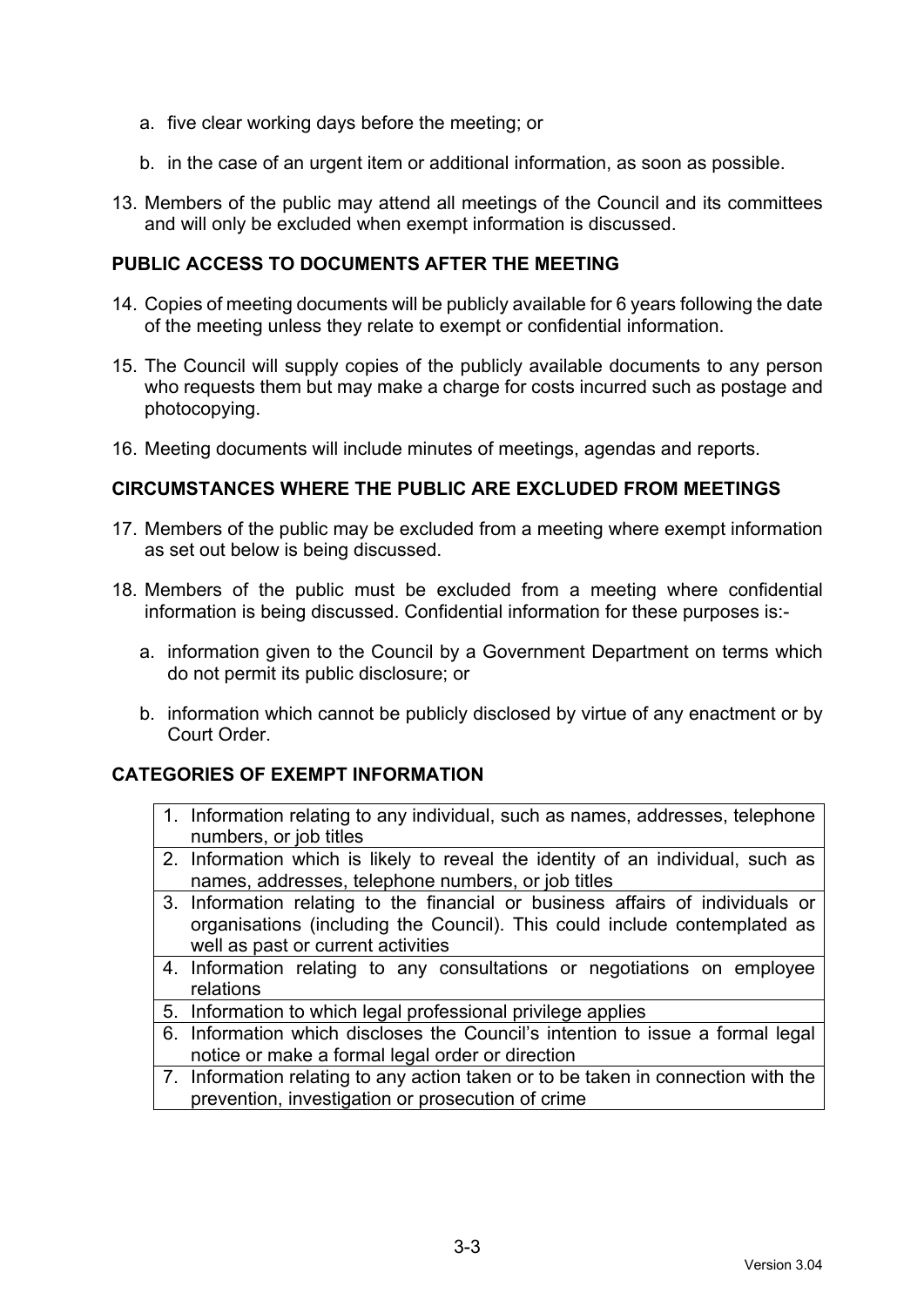- 19. General Conditions for all categories of exempt information:
	- a. Information **is not** exempt information if it relates to proposed development for which the Council as local planning authority may grant itself planning permission.
	- b. Information **is not** exempt if it is required by law to be publicly available.
	- c. Information can be exempt if it falls within one of the categories above and the public interest in maintaining the exemption outweighs the public interest in disclosing the information.

# **ADDITIONAL RIGHTS TO INFORMATION**

- 20. The provisions in this section of the Constitution do not affect any specific rights relating to the access of information which are contained elsewhere in this Constitution or the law; for example the Freedom of Information Act and the Data Protection Act
- 21. Previously exempt information may subsequently be made available if the reason for exemption no longer applies.

# **COUNCILLORS' ADDITIONAL RIGHTS**

# **ATTENDANCE AT MEETINGS**

22. The PART B – PROCEDURE RULES FOR COMMITTEE AND SUB-COMMITTEE MEETINGS set out the provisions that apply to Councillors who wish to attend meetings of which they are not a member.

# **ACCESS TO INFORMATION**

23. Councillors may request officers to provide them with any information they need to assist them in fulfilling their responsibilities as elected representatives. However, Councillors may not be able to access information which in the opinion of the Monitoring Officer is in draft form, contains confidential or exempt information as defined in this section, or where disclosure would breach the provisions of the Data Protection Act.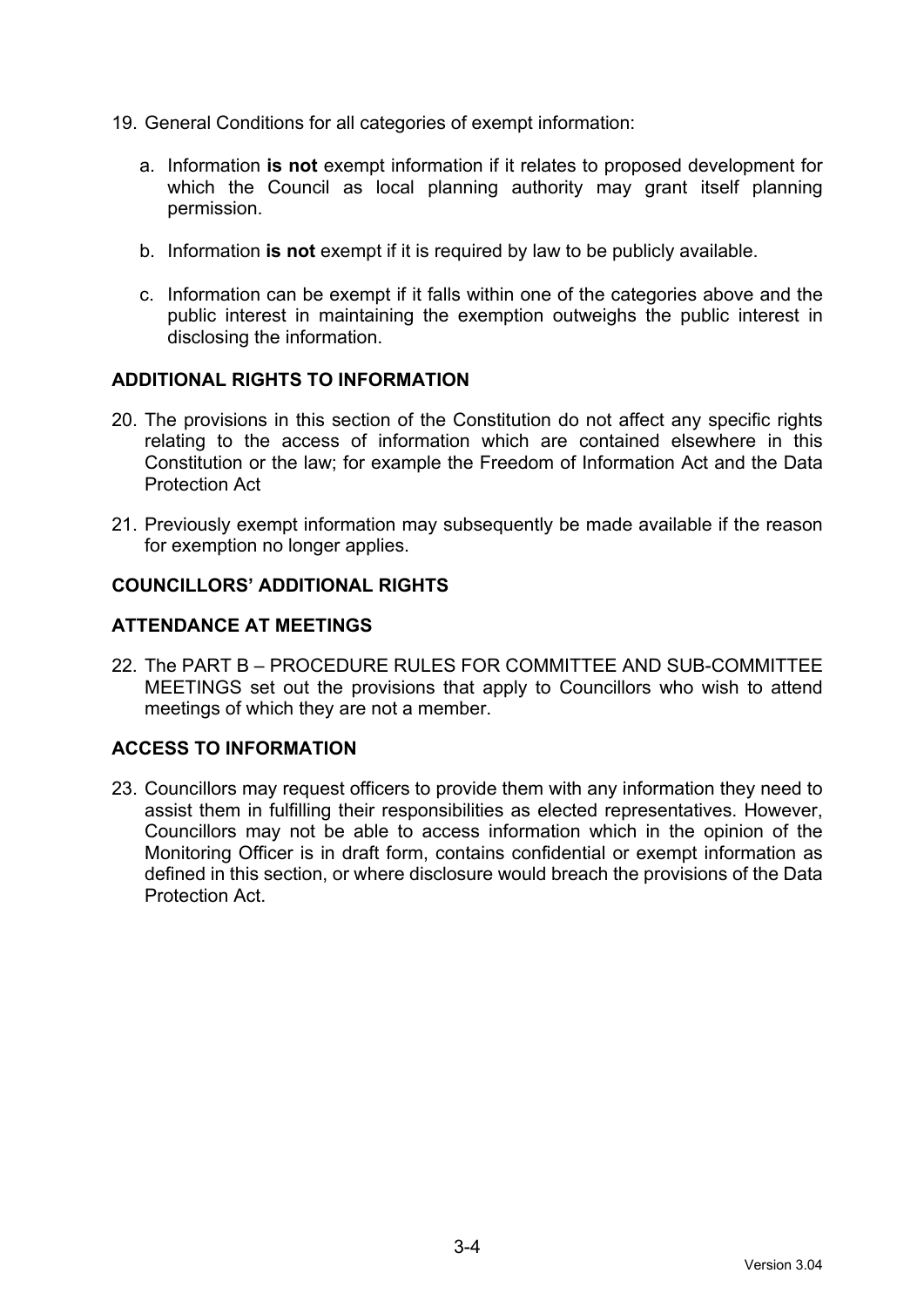**PART FOUR** 

# **ACCOUNTABILITY**

**RESPONSIBILITY FOR FUNCTIONS**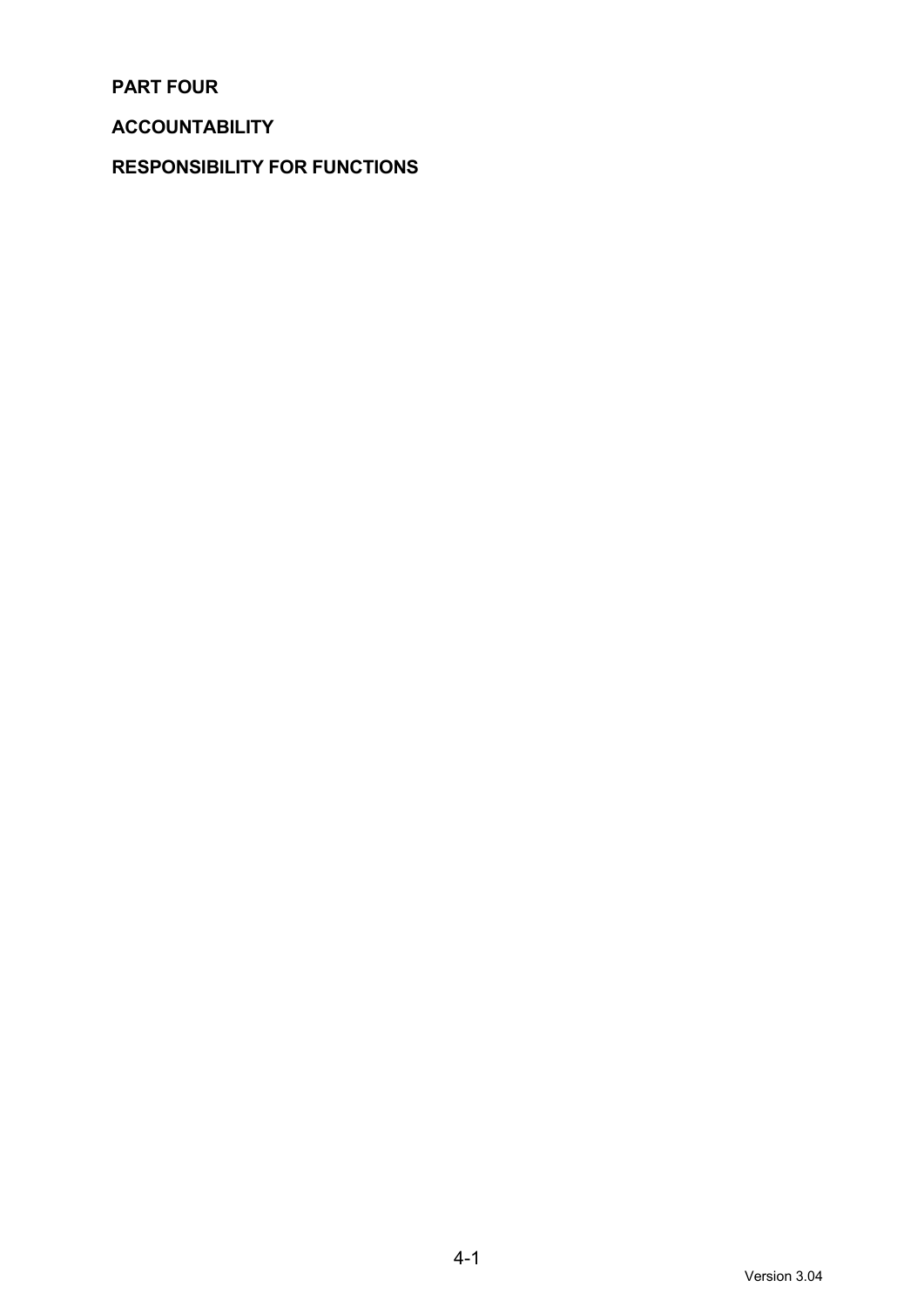# **INTRODUCTION**

- 1. This part of the Constitution sets out the responsibilities of Full Council, its committees and officers.
- 2. In the absence of the relevant committee chairman, the vice-chairman will substitute.
- 3. All Councillors are encouraged to undertake regular training and for the following committees there is a specific training requirement:
	- a. Planning and Rights of Way Committee
	- b. Senior Staffing Sub-Committee
	- c. Nottinghamshire Pension Fund Committee
	- d. Local Pension Board
	- e. Mental Health Guardianship Panel
- 4. The Council has established a scrutiny committee to deal with health matters; other statutory scrutiny functions will be carried out by the Policy Committee and the Communities Committee.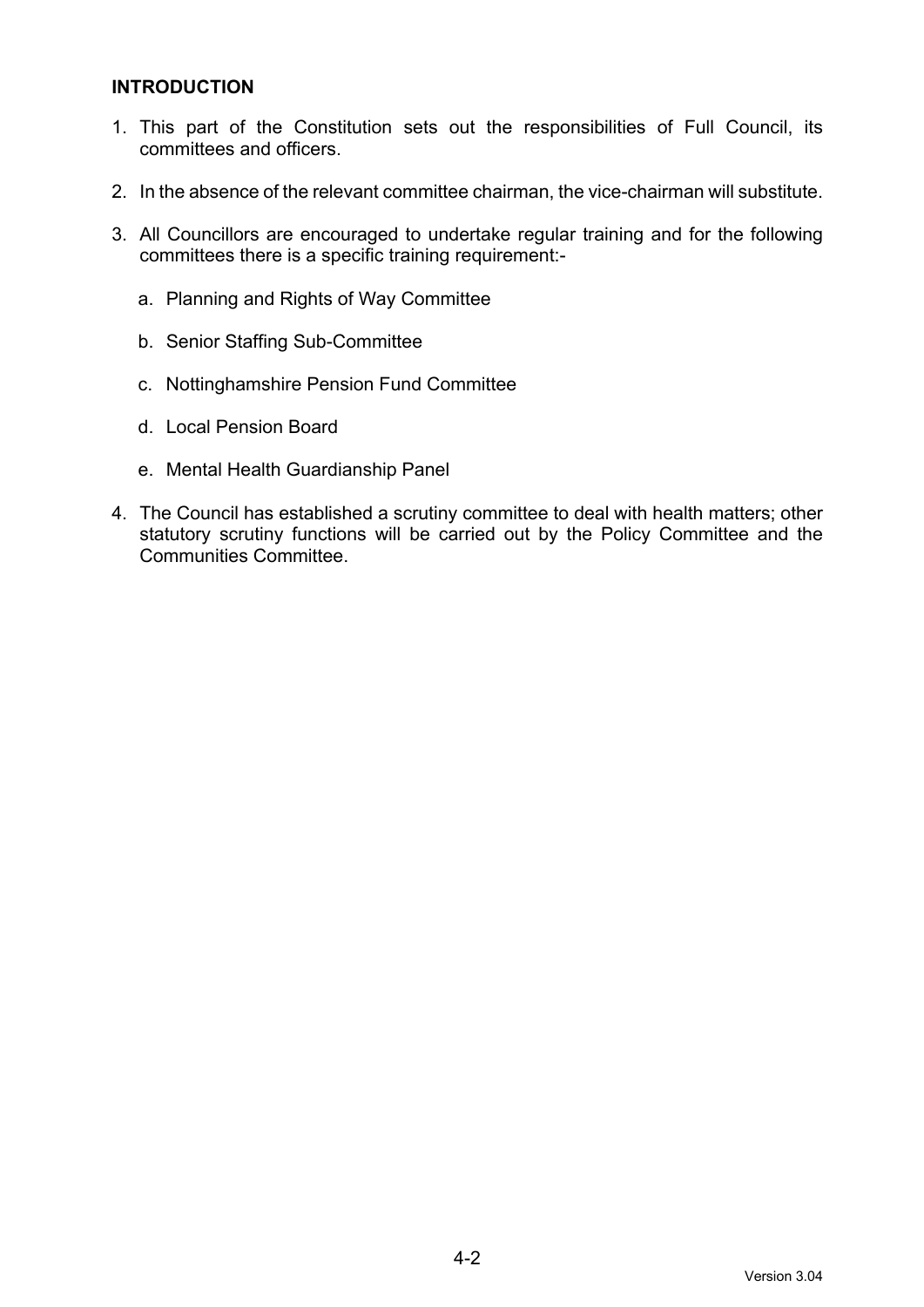# **PART A – TERMS OF REFERENCE**

# **THE FULL COUNCIL**

- 1. The functions listed below are reserved to the Full Council and can only be discharged by the Full Council:
	- a. Determining all policies and plans statutorily reserved to the Full Council including:
		- Annual library plan/strategy
		- Crime and disorder reduction strategy (Community Safety Agreement)
		- Local transport plan
		- Plans and alterations which together comprise the Development Plan
		- Youth justice plan (Youth Crime Strategy)
	- b. The approval or adoption of a plan or strategy for the control of the Council's borrowing, investments or capital expenditure, or for determining the Council's minimum revenue provision; the Budget
	- c. The approval of any of the above documents in the event they, or part of them, need to be submitted to the Secretary of State or any Government Minister for final approval, including where they are to be submitted in draft form
	- d. The approval of changes to any plan or strategy referred to above, unless:
		- that change is required by the Secretary of State or any Government Minister where the plan or strategy has been submitted to them for approval, or
		- Full Council specifically delegated authority in relation to these functions when it approved or adopted the plan or strategy
	- e. Adopting and changing the Constitution
	- f. Establishing committees and deciding their terms of reference and size
	- g. Appointing and removing chairmen and vice-chairmen
	- h. Authorising appointments to any joint committees
	- i. Authorising appointments to the Nottinghamshire and City of Nottingham Fire Authority
	- j. Approving a Members' Allowances Scheme including any provision for Chairman's and Vice Chairman's expenses
	- k. Approving the annual Senior Officer Pay Policy Statement
	- l. Confirming the appointment of, and dismissing, the Head of Paid Service, the Monitoring Officer and the Chief Finance Officer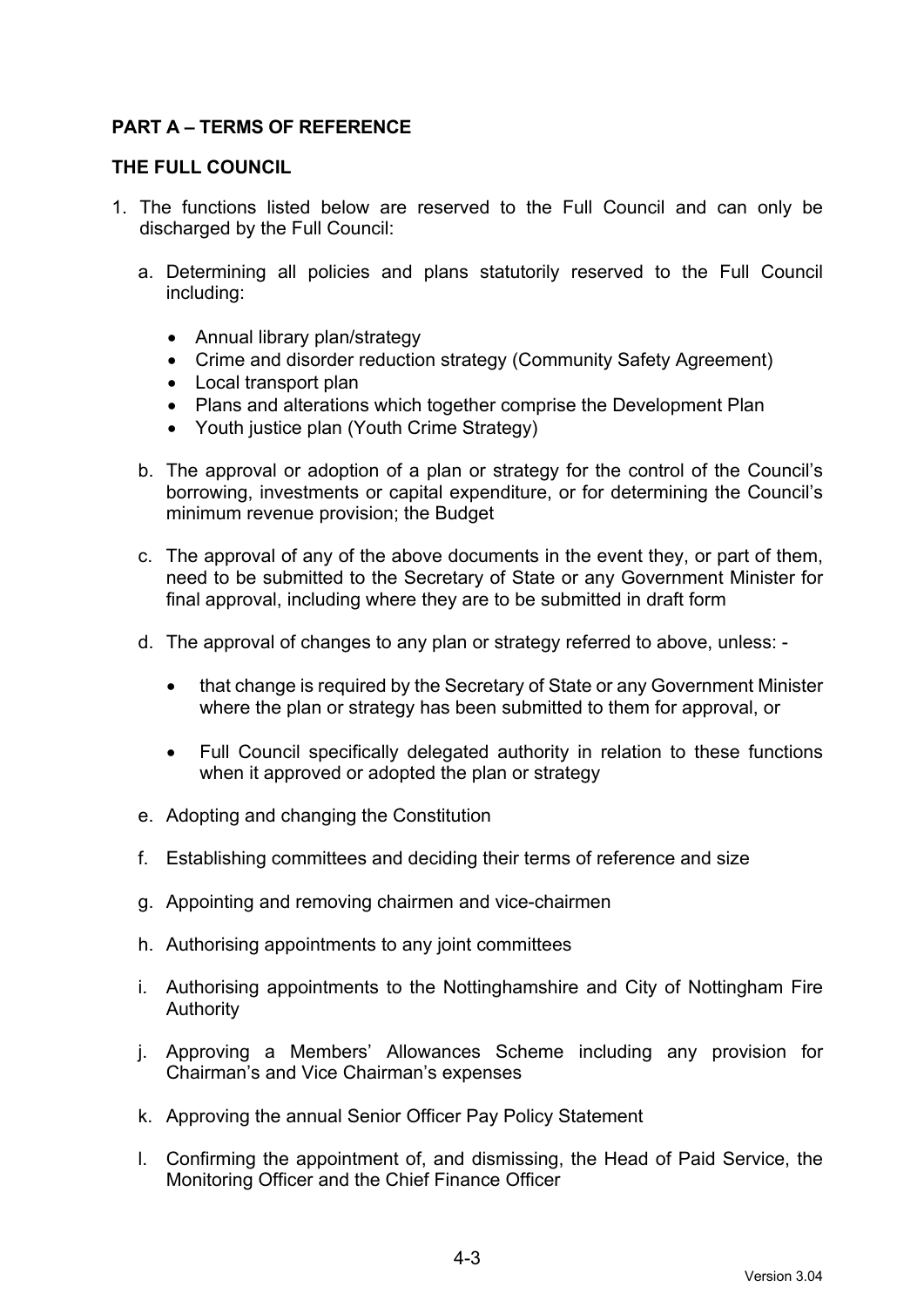- m. Making any request to the Local Government Boundary Commission for England for single-member electoral areas
- n. The passing of a resolution to change the County's electoral scheme
- o. Making an order to give effect to recommendations made in a community governance review
- p. In relation to any overview and scrutiny committees, permitting a co-opted member to vote at meetings of that committee
- q. Changing the name of the County
- r. Conferring the title of honorary alderman
- s. Making, amending, revoking, re-enacting and adopting bye-laws and promoting and opposing the making of local legislation and personal bills in Parliament
- t. Any other function which, by law, must be reserved to the Full Council

#### **POLICY COMMITTEE – TERMS OF REFERENCE**

- 2. The powers and functions set out below are delegated to Policy Committee by the Full Council:
	- a. All decisions within the control of the Council including but not limited to those listed in the Table below
	- b. Policy development and approval in relation to matters within the remit of Policy Committee except on matters reserved for the Full Council
	- c. Review of performance on a regular basis
	- d. Review of day to day operational decisions taken by Officers
	- e. Approval of consultation responses relating to the Committee's areas of responsibility except for responses to day-to-day technical consultations which will be agreed with the Chairman and reported to the next available Committee following their submission.
	- f. Approval of relevant staffing structures as required
	- g. Approving all Councillor attendance at conferences, seminars and training events within the UK mainland for which a fee is payable including any expenditure incurred, within the remit of this Committee and to receive quarterly reports from Corporate Directors on departmental officer travel outside the UK within the remit of this Committee.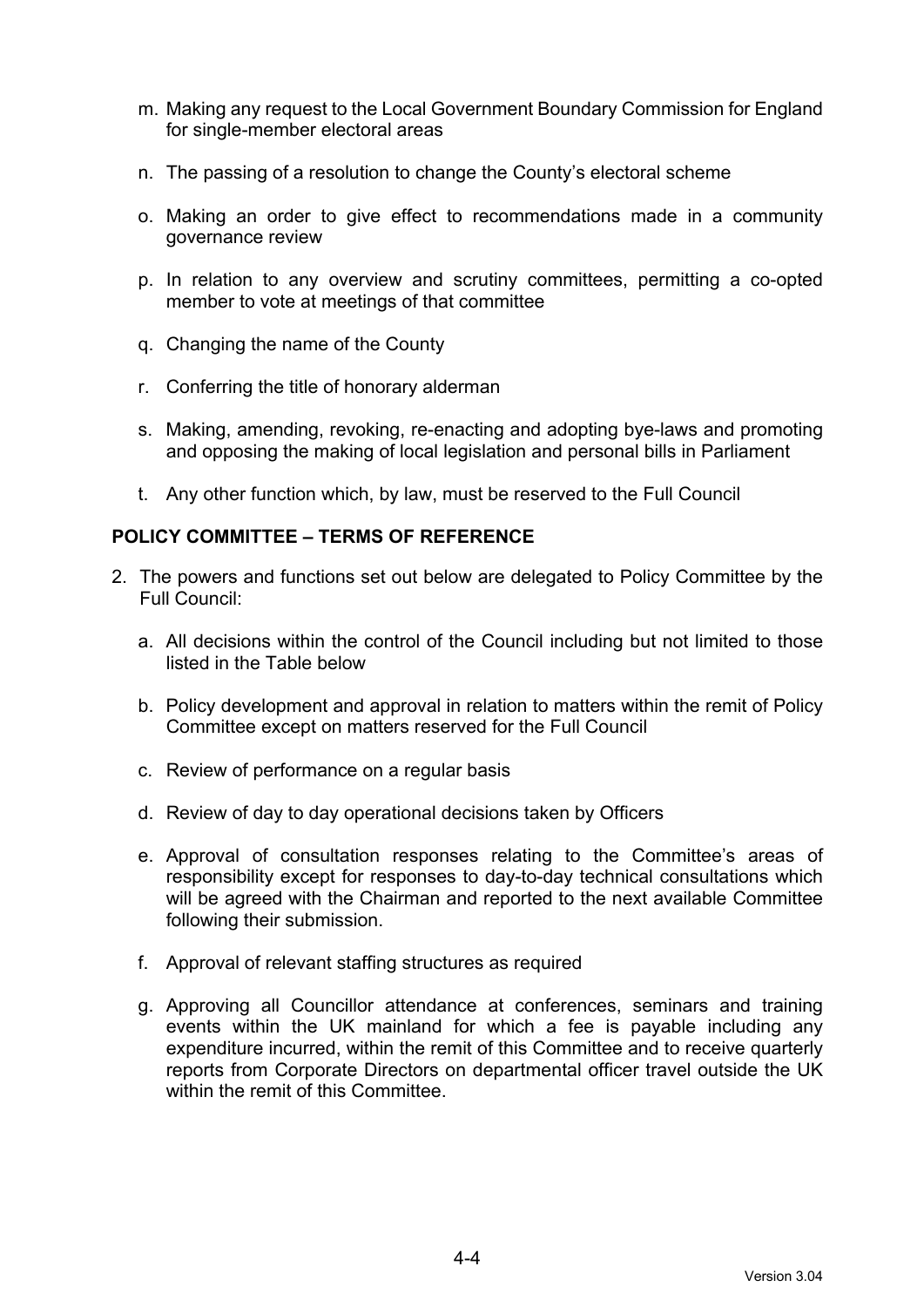- 3. If any report comes within the remit of more than one committee, to avoid the report being discussed at several committees, the report will be presented and determined at the most appropriate committee. If this is not clear, then the report will be discussed and determined by the Policy Committee.
- 4. As part of the detailed work programme the Committee will receive reports on the exercise of powers delegated to Officers.
- 5. The Committee will be responsible for its own projects and may establish steering groups to consider projects. Where it considers it appropriate, projects will be coordinated by a cross-committee project steering group that will report back to the relevant Committee.

| Table                                                                                                                                                                                                                                                               |
|---------------------------------------------------------------------------------------------------------------------------------------------------------------------------------------------------------------------------------------------------------------------|
| Responsibility for ensuring that committees operate under the policy direction<br>of the County Council.                                                                                                                                                            |
| Responsibility for approving new policies, changes to existing policies with<br>significant financial or other impacts, or where the policy falls within the remit<br>of more than one Committee, subject to any necessary approval required by<br>the Full Council |
| Responsibility for the discharge of all functions and exercise of all powers of<br>the County Council not expressly reserved to the Full Council or to any other<br>part of the County Council by statute or by this Constitution                                   |
| Responsibility for monitoring and reviewing the overall performance of the<br>Council                                                                                                                                                                               |
| Responding to any consultations within the remit of more than one committee<br>as and when required                                                                                                                                                                 |
| Responsibility for those functions relating to elections and local democracy<br>which are not reserved to the Full Council                                                                                                                                          |
| Responsibility for the Council's external communications policy and its<br>implementation                                                                                                                                                                           |
| Responsibility for ensuring the Council meets its equalities duties                                                                                                                                                                                                 |
| Responsibility for all remaining statutory overview and scrutiny powers except<br>those delegated to a health scrutiny committee, Communities Committee and<br><b>Transport and Environment Committee</b>                                                           |
| Responsibility for reviewing annual reports and inspection reports not within<br>the remit of another committee                                                                                                                                                     |
| Responsibility for authorising hospitality to be offered by the County Council<br>except where the cost is to be covered by the Chairman of the County Council's<br>individual budget                                                                               |
| Responsibility for making changes to the organisations on the list of Outside<br><b>Bodies</b>                                                                                                                                                                      |
| Responsibility for monitoring delivery of the Council Plan                                                                                                                                                                                                          |
| Responsibility for monitoring and driving the Council's Transformation and<br><b>Change Programme</b>                                                                                                                                                               |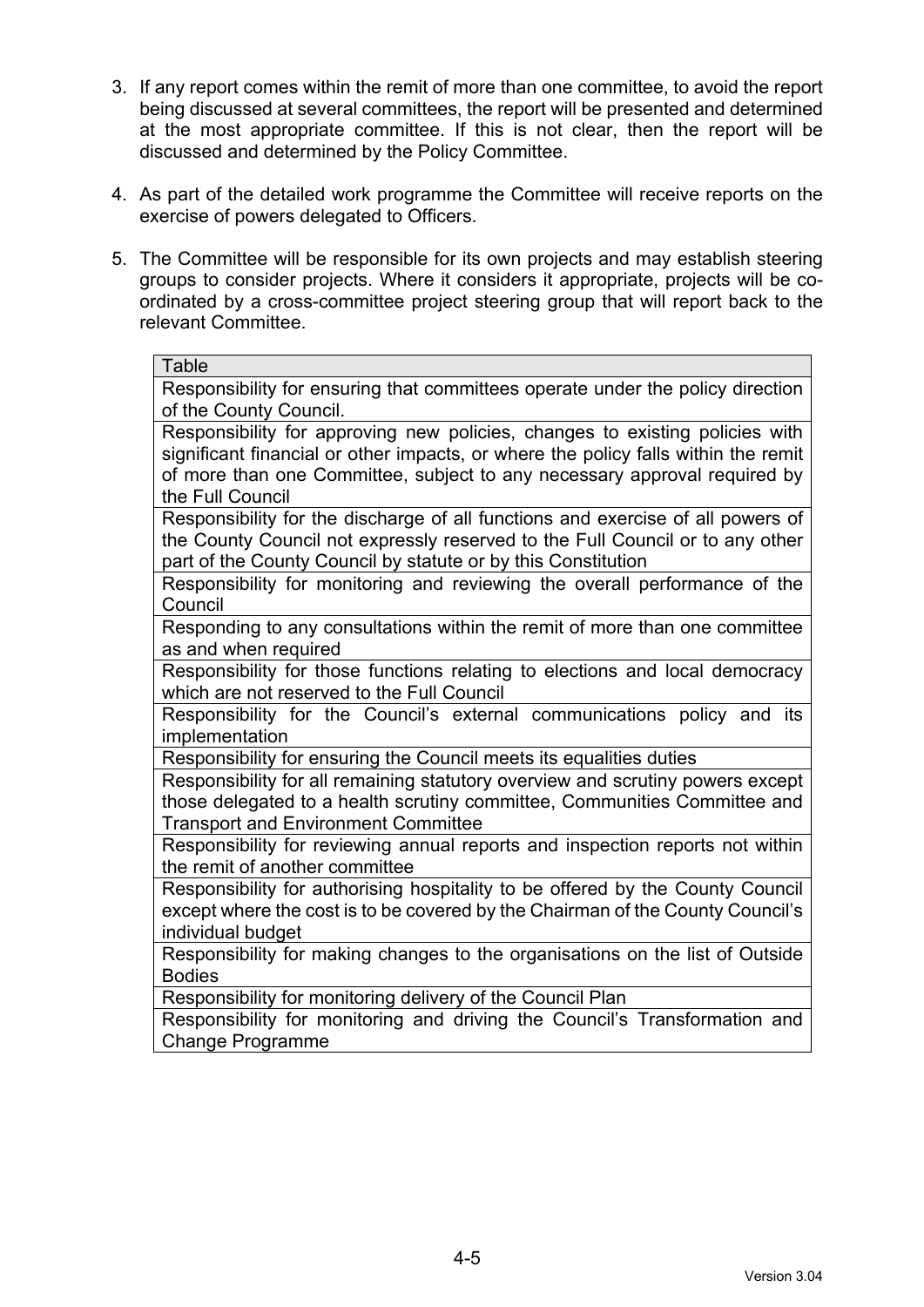# **ADULT SOCIAL CARE AND PUBLIC HEALTH COMMITTEE – TERMS OF REFERENCE**

- 6. The exercise of the powers and functions set out below are delegated by the Full Council to the Committee in relation to adult social care and public health:
	- a. All decisions within the control of the Council including but not limited to those listed in the Table below
	- b. Policy development and approval in relation to adult social care and public health, subject to any necessary approval by the Policy Committee or the Full Council
	- c. Review of performance in relation to the services provided on a regular basis
	- d. Review of day to day operational decisions taken by Officers
	- e. Approval of relevant consultation responses except for responses to day-to-day technical consultations which will be agreed with the Chairman and reported to the next available Committee following their submission.
	- f. Approval of relevant staffing structures as required

Ta<del>ble</del>

- g. Approving all Councillor attendance at conferences, seminars and training events within the UK mainland for which a fee is payable including any expenditure incurred, within the remit of this Committee and to receive quarterly reports from Corporate Directors on departmental officer travel outside the UK within the remit of this Committee.
- 7. If any report comes within the remit of more than one committee, to avoid the report being discussed at several committees, the report will be presented and determined at the most appropriate committee. If this is not clear, then the report will be discussed and determined by the Policy Committee.
- 8. As part of the detailed work programme the Committee will receive reports on the exercise of powers delegated to Officers.
- 9. The Committee will be responsible for its own projects and may establish steering groups to consider projects. Where it considers it appropriate, projects will be considered by a cross-committee project steering group that will report back to the most appropriate Committee.

| i abie i                                                                                                                      |
|-------------------------------------------------------------------------------------------------------------------------------|
| Responsibility for adult social care matters (eg. people aged 18 or over with<br>eligible social care needs and their carers) |
| Responsibility for promoting choice and independence in the provision of all<br>adult social care                             |
|                                                                                                                               |
| Responsibility for all Public Health functions with the exception of functions                                                |
| reserved to the Health and Wellbeing Board                                                                                    |
|                                                                                                                               |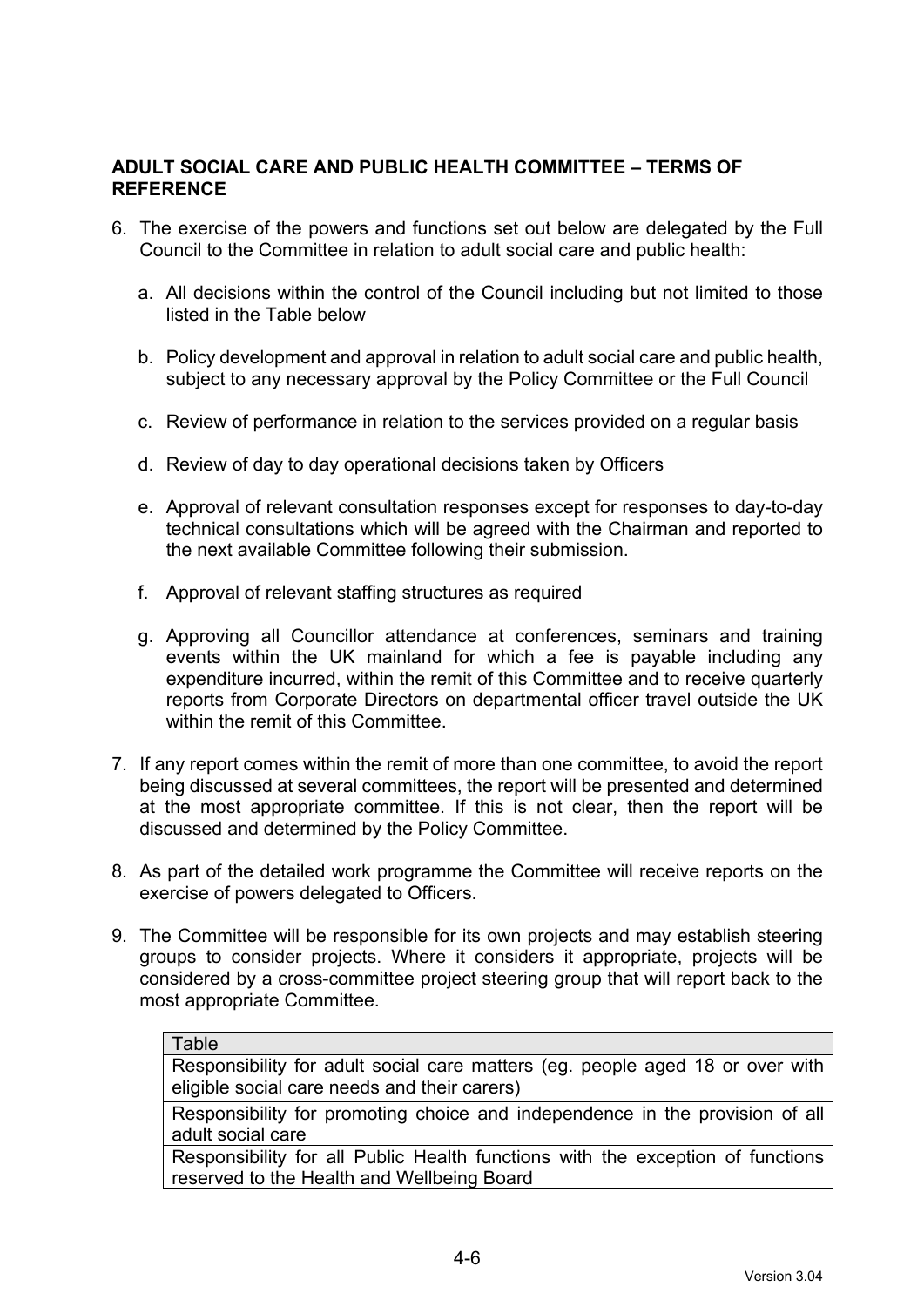# **CHILDREN AND YOUNG PEOPLE'S COMMITTEE – TERMS OF REFERENCE**

- 10. The exercise of the powers and functions set out below are delegated by the Full Council to the Committee in relation to children and young people.
	- a. All decisions within the control of the Council including but not limited to those listed in the Table below
	- b. Policy development and approval in relation to children and young people, subject to any necessary approval by the Policy Committee or the Full Council
	- c. Review of performance in relation to the services provided on a regular basis
	- d. Review of day to day operational decisions taken by Officers
	- e. Approval of consultation responses except for responses to day-to-day technical consultations which will be agreed with the Chairman and reported to the next available Committee following their submission.
	- f. Approval of departmental staffing structures as required
	- g. Approving all Councillor attendance at conferences, seminars and training events within the UK mainland for which a fee is payable including any expenditure incurred, within the remit of this Committee and to receive quarterly reports from Corporate Directors on departmental officer travel outside the UK within the remit of this Committee.
- 11. If any report comes within the remit of more than one committee, to avoid the report being discussed at several committees, the report will be presented and determined at the most appropriate committee. If this is not clear, then the report will be discussed and determined by the Policy Committee.
- 12. As part of the detailed work programme the Committee will receive reports on the exercise of powers delegated to Officers.
- 13. The Committee will be responsible for its own projects and may establish steering groups to consider projects. Where it considers it appropriate, projects will be considered by a cross-committee project steering group that will report back to the most appropriate Committee.

| Table                                                                           |
|---------------------------------------------------------------------------------|
| Responsibility for the strategic and operational effectiveness of the County    |
| Council's children's services                                                   |
| Responsibility for ensuring that the County Council's children's services meet  |
| the needs of all children and young people, including the most disadvantaged    |
| and vulnerable                                                                  |
| Responsibility for the functions and powers conferred on or exercisable by the  |
| County Council in relation to educational matters                               |
| Responsibility for overseeing the County Council's responsibilities as the      |
| corporate parent of children and young people in care and for championing their |
| interests                                                                       |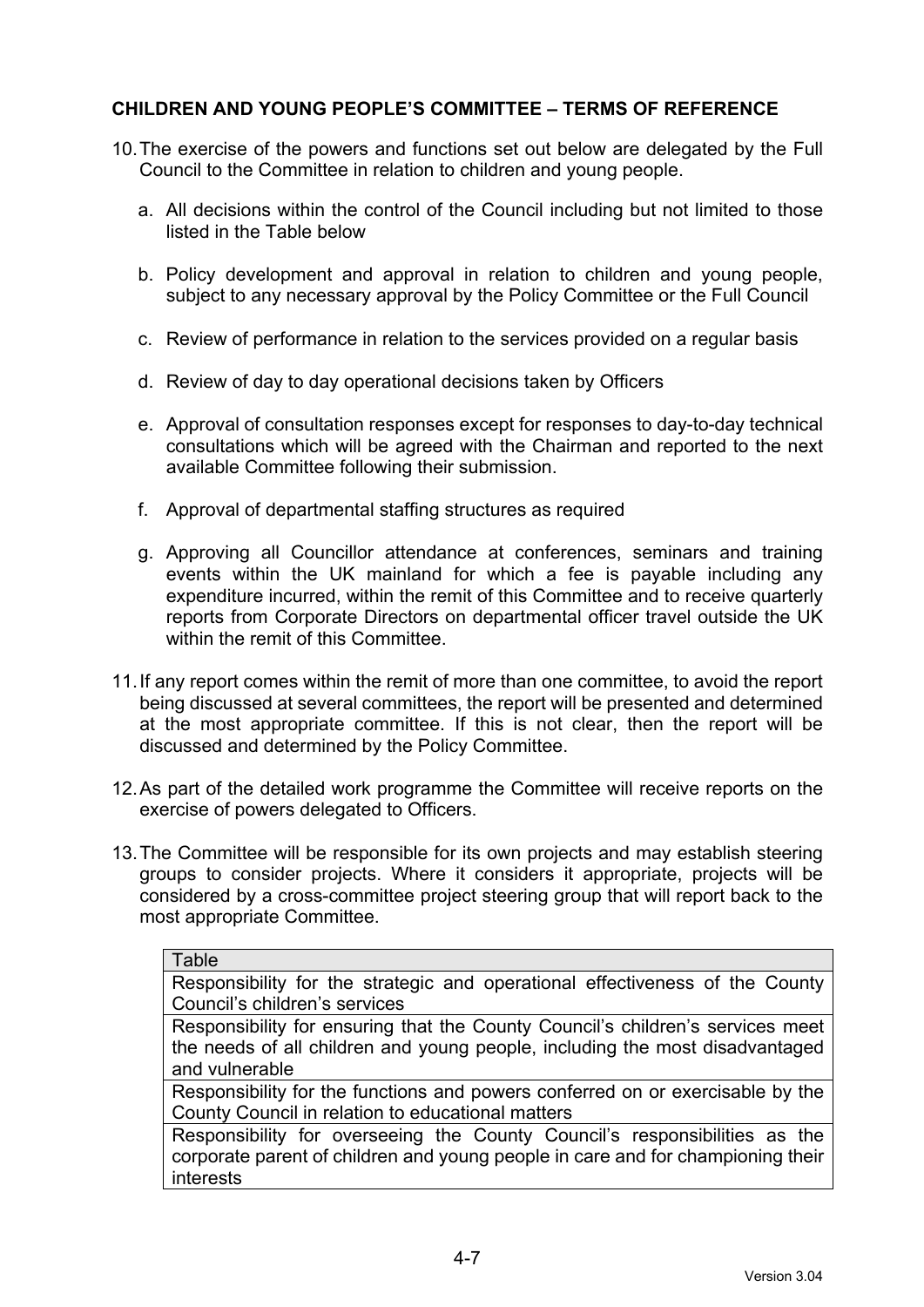14. The Chairman of the Children and Young People's Committee will be designated the lead Councillor for Children and Young People's Services in accordance with Section 19 of the Children Act 2004.

# **COMMUNITIES COMMITTEE – TERMS OF REFERENCE**

- 15. The exercise of the powers and functions set out below are delegated by the Full Council to the Committee in relation to communities activity :
	- a. All decisions within the control of the Council including but not limited to those listed in the Table below
	- b. Policy development and approval in relation to communities activity, subject to any necessary approval by the Policy Committee or the Full Council
	- c. Review of performance in relation to the services provided on a regular basis
	- d. Review of day to day operational decisions taken by officers
	- e. Approval of consultation responses except for responses to day-to-day technical consultations which will be agreed with the Chairman and reported to the next available Committee following their submission.
	- f. Approval of departmental staffing structures as required
	- g. Approving all Councillor attendance at conferences, seminars and training events within the UK mainland for which a fee is payable including any expenditure incurred, within the remit of this Committee and to receive quarterly reports from Corporate Directors on departmental officer travel outside the UK within the remit of this Committee.
- 16. If any report comes within the remit of more than one committee, to avoid the report being discussed at several committees, the report will be presented and determined at the most appropriate committee. If this is not clear, then the report will be discussed and determined by the Policy Committee.
- 17. As part of the detailed work programme the Committee will receive reports on the exercise of powers delegated to Officers.
- 18. The Committee will be responsible for its own projects and may establish steering groups to consider projects. Where it considers it appropriate, projects will be considered by a cross-committee project steering group that will report back to the most appropriate Committee.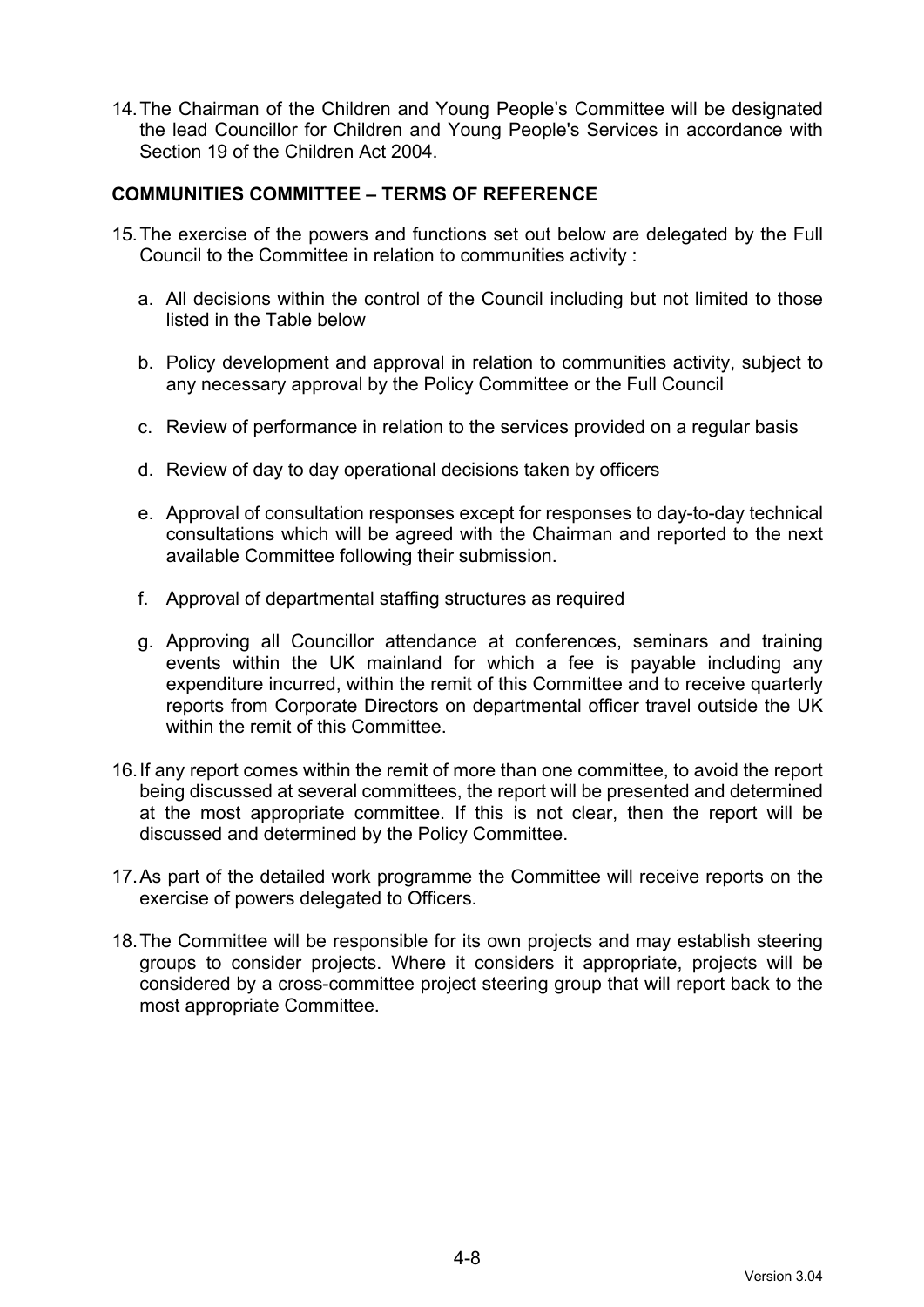Table

Responsibility for Culture, including libraries and archives, adult and community learning, arts, heritage, sports, country parks and green spaces

Responsibility for support to communities including Community Hub and voluntary and community sector support (including funding)

Responsibility for Regulation and Enforcement relating to Communities, including all Trading Standards functions and statutory duties and Public Protection

Responsibility for all functions undertaken in relation to emergency planning including the safety of sports grounds

Responsibility for the registration services for births, deaths and marriages

Responsibility for all duties arising in relation to the Coroner's Service

Responsibility for Traded Services relating to Communities including catering services and facilities management

Responsibility for statutory crime and disorder scrutiny

# **ECONOMIC DEVELOPMENT AND ASSET MANAGEMENT COMMITTEE – TERMS OF REFERENCE**

- 19. The exercise of the powers and functions set out below are delegated by the Full Council to the Committee in relation to economic development and asset management activity :
	- a. All decisions within the control of the Council including but not limited to those listed in the Table below
	- b. Policy development and approval in relation to economic development and asset management activity, subject to any necessary approval by the Policy Committee or the Full Council
	- c. Review of performance in relation to the services provided on a regular basis
	- d. Review of day to day operational decisions taken by officers
	- e. Approval of consultation responses except for responses to day-to-day technical consultations which will be agreed with the Chairman and reported to the next available Committee following their submission.
	- f. Approval of departmental staffing structures as required
	- g. Approving all Councillor attendance at conferences, seminars and training events within the UK mainland for which a fee is payable including any expenditure incurred, within the remit of this Committee and to receive quarterly reports from Corporate Directors on departmental officer travel outside the UK within the remit of this Committee.
- 20. If any report comes within the remit of more than one committee, to avoid the report being discussed at several committees, the report will be presented and determined at the most appropriate committee. If this is not clear, then the report will be discussed and determined by the Policy Committee.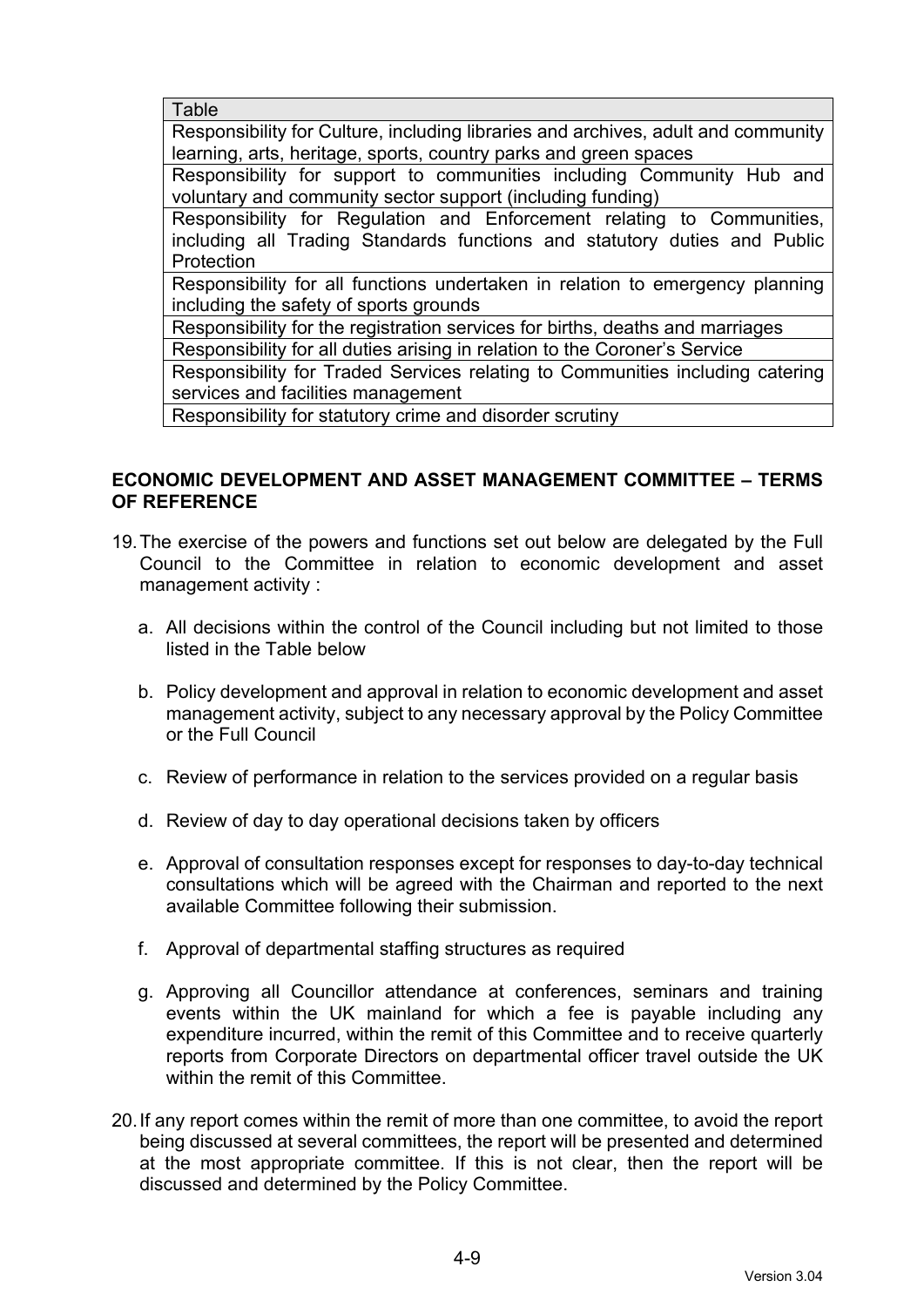- 21. As part of the detailed work programme the Committee will receive reports on the exercise of powers delegated to Officers.
- 22. The Committee will be responsible for its own projects and may establish steering groups to consider projects. Where it considers it appropriate, projects will be considered by a cross-committee project steering group that will report back to the most appropriate Committee.

Responsibility for economic recovery and renewal, including employment and skills, business support, visitor economy, infrastructure and place

Responsibility for infrastructure and growth including strategic infrastructure, Investing in Nottinghamshire and schools building

Responsibility for development and delivery of major infrastructure and physical development programmes including highways schemes

Responsibility for Highways development control

Responsibility for the County Council Developer Contributions Strategy and its delivery

Responsibility for Strategic Asset Management including land and property, land promotion and disposals and leases, property design and construction and related consultancy services, energy and utilities and the asset management plan

#### **FINANCE COMMITTEE – TERMS OF REFERENCE**

- 23. The exercise of the powers and functions set out below are delegated by the Full Council to the Committee in relation to finance:
	- a. All decisions within the control of the Council including but not limited to those listed in the Table below
	- b. Policy development and approval in relation to finance, subject to any necessary approval by the Policy Committee or the Full Council
	- c. Review of performance in relation to the services provided on a regular basis
	- d. Review of day to day operational decisions taken by officers
	- e. Approval of consultation responses except for responses to day-to-day technical consultations which will be agreed with the Chairman and reported to the next available Committee following their submission.
	- f. Approval of departmental staffing structures as required
	- g. Approving all Councillor attendance at conferences, seminars and training events within the UK mainland for which a fee is payable including any expenditure incurred, within the remit of this Committee and to receive quarterly reports from Corporate Directors on departmental officer travel outside the UK within the remit of this Committee.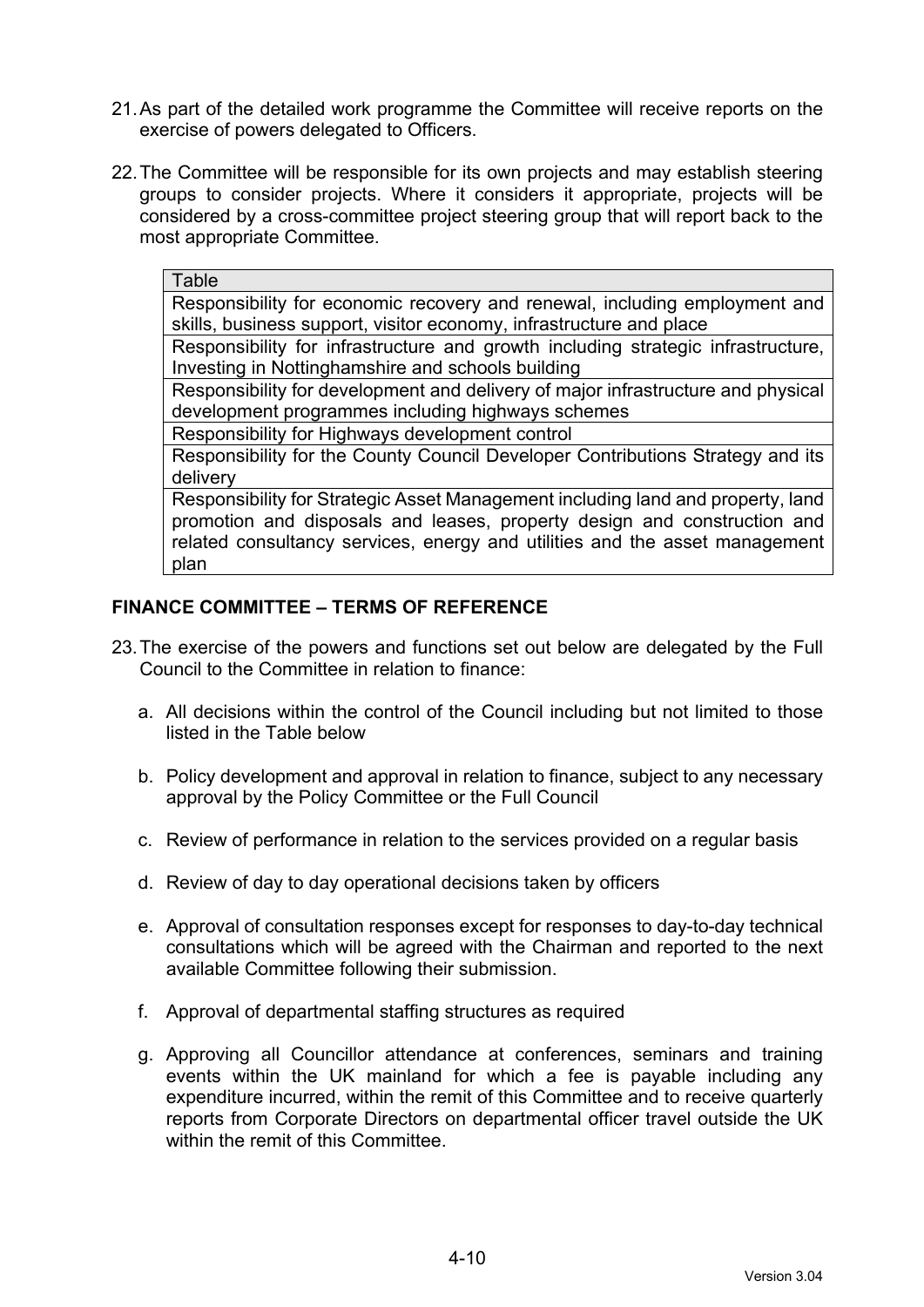- 24. If any report comes within the remit of more than one committee, to avoid the report being discussed at several committees, the report will be presented and determined at the most appropriate committee. If this is not clear, then the report will be discussed and determined by the Policy Committee.
- 25. As part of the detailed work programme the Committee will receive reports on the exercise of powers delegated to officers.
- 26. The Committee will be responsible for its own projects and may establish steering groups to consider projects. Where it considers it appropriate, projects will be considered by a cross-committee project steering group that will report back to the most appropriate Committee.

#### Table

Responsibility for the financial management of the Authority including recommending to Council the financial strategy, annual revenue budget, annual capital budget, and precept on billing authorities

Responsibility for corporate procurement

Responsibility for the Council's internal trading organisations except where reported elsewhere

Responsibility for the strategic overview and management of all Council contracts in excess of £10 million or otherwise of major significance

Responsibility for developing and implementing a Commercial Strategy for the Council subject to Policy Committee approval

Responsibility for ICT and considering performance reports in relation to the Council's ICT strategy

# **GOVERNANCE AND ETHICS COMMITTEE – TERMS OF REFERENCE**

- 27. The exercise of the powers and functions set out below are delegated by the Full Council to the Committee in relation to governance and ethics:
	- a. All decisions within the control of the Council including but not limited to those listed in the Table below
	- b. Policy development and approval in relation to governance and ethics activity, subject to any necessary approval by the Policy Committee or the Full Council
	- c. Review of performance in relation to the services provided on a regular basis
	- d. Review of day to day operational decisions taken by officers
	- e. Approval of consultation responses except for responses to day-to-day technical consultations which will be agreed with the Chairman and reported to the next available Committee following their submission.
	- f. Approval of departmental staffing structures as required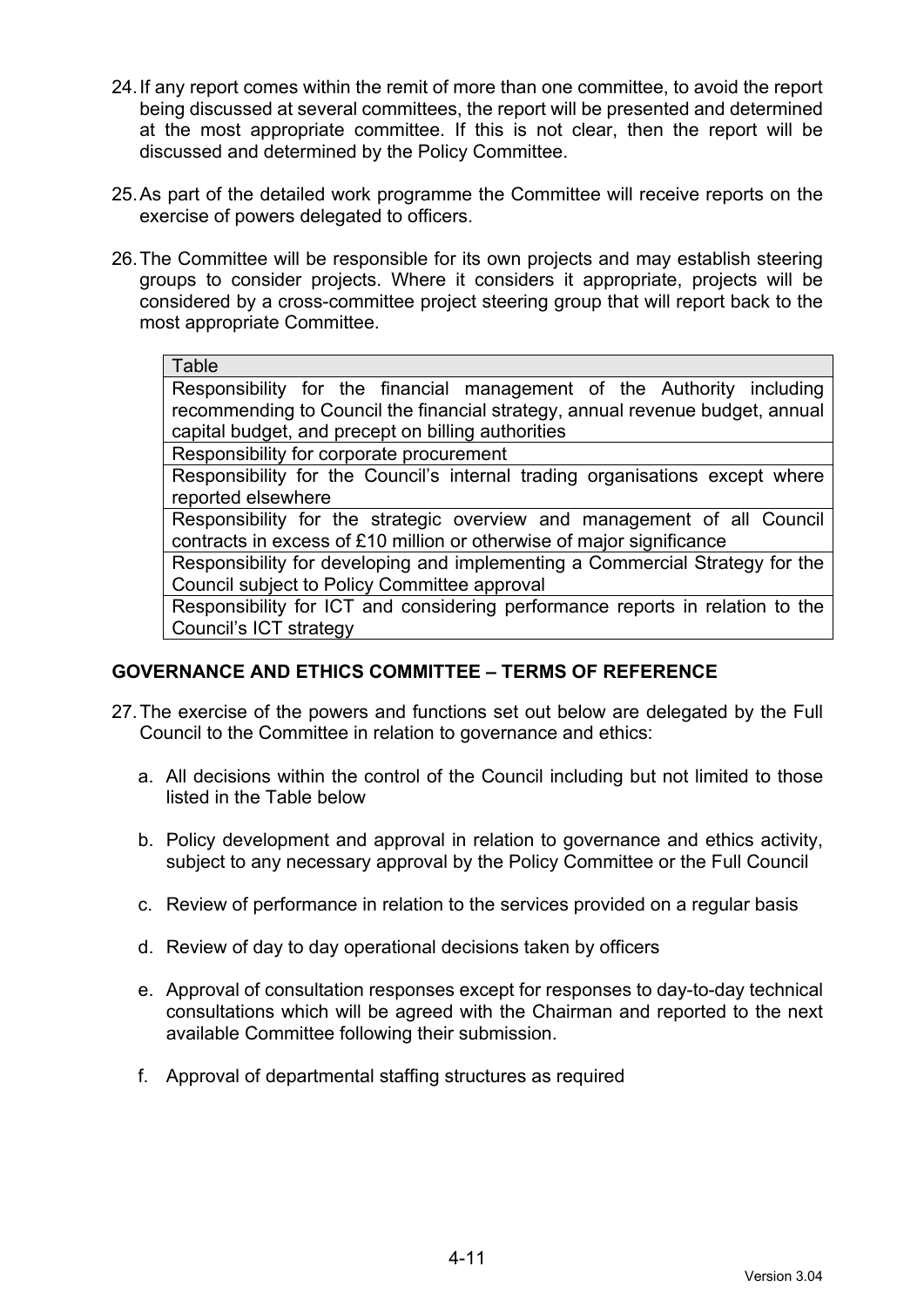- g. Approving all Councillor attendance at conferences, seminars and training events within the UK mainland for which a fee is payable including any expenditure incurred, within the remit of this Committee and to receive quarterly reports from Corporate Directors on departmental officer travel outside the UK within the remit of this Committee.
- 28. If any report comes within the remit of more than one committee, to avoid the report being discussed at several committees, the report will be presented and determined at the most appropriate committee. If this is not clear, then the report will be discussed and determined by the Policy Committee.
- 29. As part of the detailed work programme the Committee will receive reports on the exercise of powers delegated to Officers.
- 30. The Committee will be responsible for its own projects and may establish steering groups to consider projects. Where it considers it appropriate, projects will be considered by a cross-committee project steering group that will report back to the most appropriate Committee.

Responsibility for advising Full Council on the adequacy of the Council's systems of internal control and overseeing the external auditor's annual audit of the accounts

Responsibility for approving the Annual Statement of Accounts

Responsibility for approving the Annual Governance Statement and keeping it under review on a regular basis

Responsibility for reviewing and maintaining the Council's Local Code on Corporate Governance

Responsibility for maintaining an overview of the Council's Financial Regulations and anti-fraud and anti-corruption strategies, and for recommending the Financial Regulations to Full Council for adoption

Responsibility for ensuring high standards of conduct by the County Council, its Councillors, co-opted members and Officers

Responsibility for dealing with matters relating to alleged breaches of the Code of Conduct for Councillors and Co-opted Members

Responsibility for the implementation of and revision to councillor codes of conduct and practice of the County Council

Responsibility for Information Governance including but not limited to Data Protection and Freedom of Information

Responsibility for resolving any issues arising from the Members' Allowances Scheme

Responsibility for monitoring the Councillors' Divisional Fund

Responsibility for approving the recruitment process for any independent members of committees and panels required by statute

Responsibility for the Council's risk management strategy Responsibility for Legal, Democratic and Complaints Services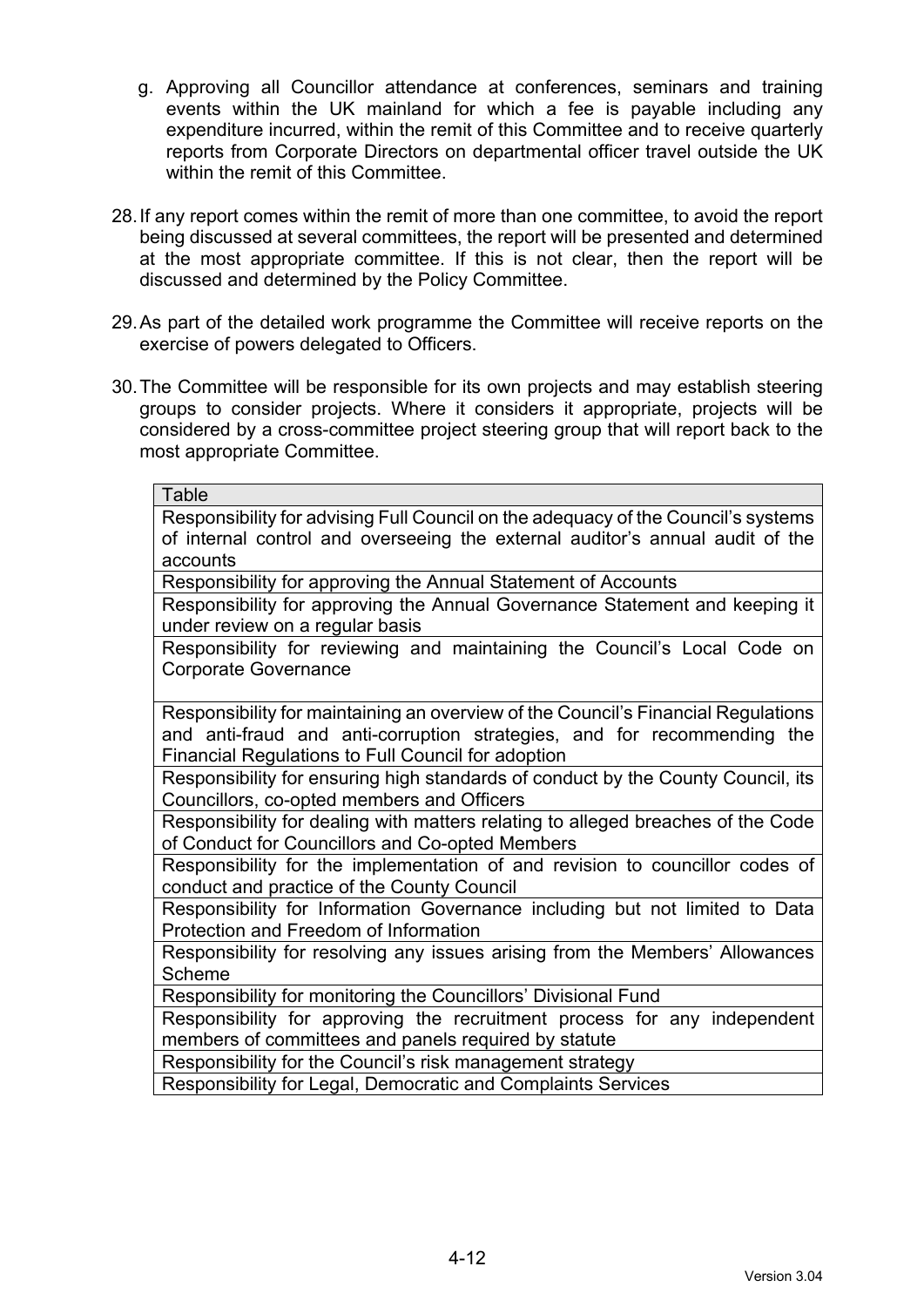# **GOVERNANCE AND ETHICS SUB-COMMITTEE – TERMS OF REFERENCE**

31. Responsibility for formal hearings under the Council's Procedure for dealing with Conduct Allegations against Councillors and Co-opted Members, including deciding whether there has been a breach of the Code of Conduct, and if appropriate imposing any sanction available under the Procedure and the relevant legislation.

#### **HEALTH AND WELLBEING BOARD – TERMS OF REFERENCE**

- 32. To prepare, publish and maintain a joint strategic needs assessment.
- 33. To prepare, publish and maintain a Pharmaceutical Needs Assessment
- 34. To prepare and publish a joint health and wellbeing strategy based on the needs identified in the joint strategic needs assessment and to oversee the implementation of the strategy.
- 35. Discretion to give Nottinghamshire County Council an opinion on whether the Council is discharging its statutory duty to have due regard to the joint strategic needs assessment and the health and wellbeing strategy.
- 36. To promote and encourage integrated working including joint commissioning in order to deliver cost effective services and appropriate choice. This includes providing assistance and advice and other support as appropriate, and joint working with services that impact on wider health determinants.
- 37. To discuss all issues considered to be relevant to the overall responsibilities of the Health and Wellbeing Board, and to perform any specific duties allocated by the Department of Health.
- 38. The Board will be responsible for its own projects and may establish steering groups to consider projects. Where it considers appropriate, projects will be considered by a cross-committee project steering group that will report back to the Board or most appropriate Committee.

# **HEALTH SCRUTINY COMMITTEE – TERMS OF REFERENCE**

39. Responsibility for scrutinising health matters in relation to service provision for residents living in the County Council's area.

#### **LOCAL JOINT RESOLUTIONS COMMITTEE – TERMS OF REFERENCE**

- 40. The exercise of the powers and functions set out below are delegated by the Full Council to the Committee:
	- a. Responsibility for considering any issues where agreement cannot be reached between management and the trade unions.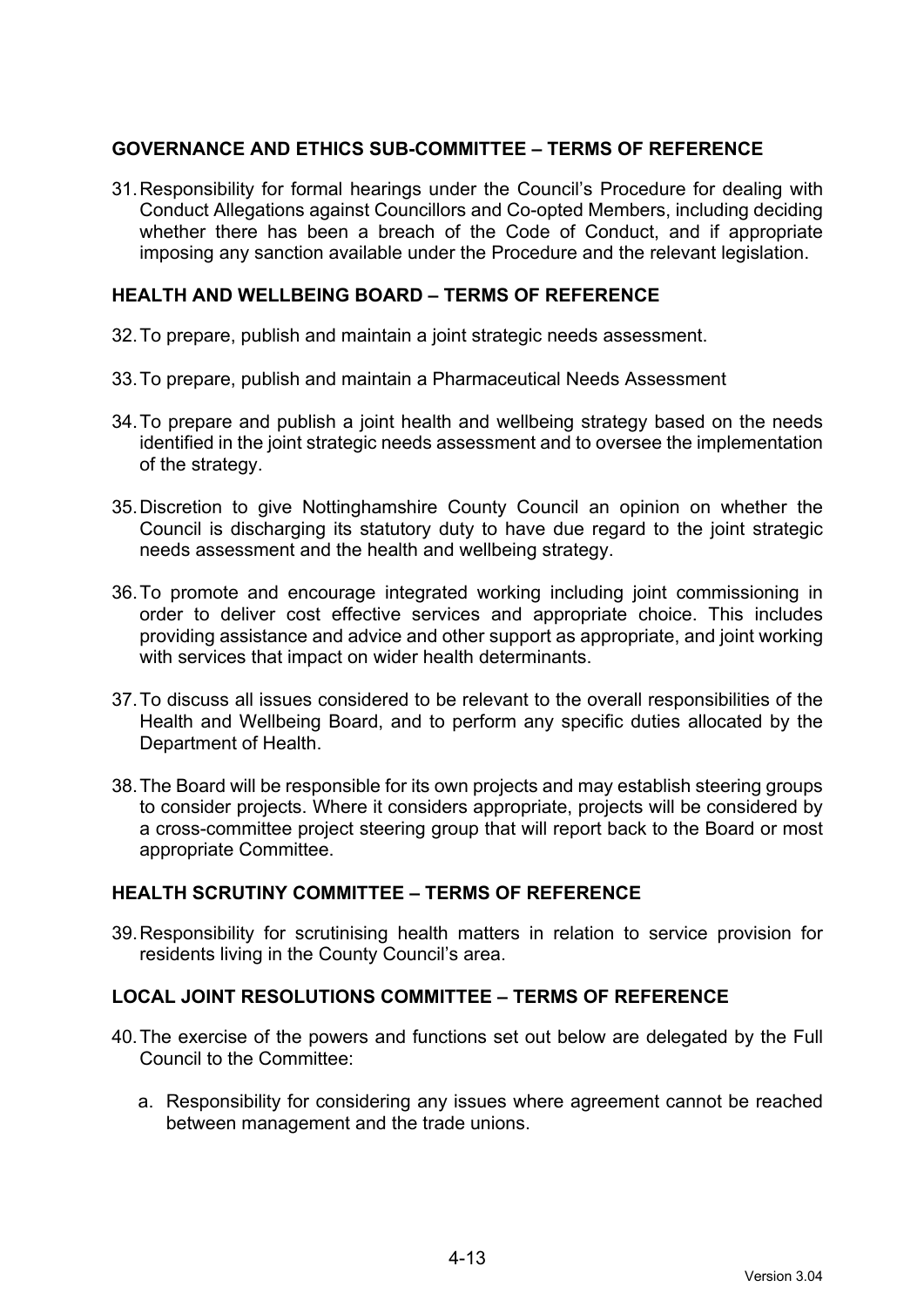**NOTE:** The Committee will have no delegated authority; any recommendations will be referred either to the Personnel Committee, Policy Committee or to the Full Council for approval. This Committee will meet only as and when required.

### **NOTTINGHAMSHIRE LOCAL PENSION BOARD – TERMS OF REFERENCE**

- 41. The exercise of the powers and functions set out below are delegated by the Full Council to the Local Pension Board:
	- a. Responsibility for assisting the Nottinghamshire Pension Fund Committee and its sub-committees:
		- To secure compliance with all legislation relating to the governance and administration of the Local Government Pension Scheme in Nottinghamshire and the requirements imposed by the Pensions Regulator, and
		- To ensure the effective and efficient governance and administration of the Local Government Pension Scheme in Nottinghamshire
	- b. Authority to request information with regard to any aspect of the Council's function as Administering Authority of the Local Government Pension Scheme in Nottinghamshire, any such request to be reasonably complied with.
	- c. Authority to make recommendations to County Council or the relevant committee, any such recommendations being considered and a response made within a reasonable period of time.
	- d. Authority to escalate serious concerns relating to potential fundamental breach of legislation or governance failure to the relevant body.

#### **NOTTINGHAMSHIRE PENSION FUND COMMITTEE – TERMS OF REFERENCE**

- 42. The exercise of the powers and functions set out below are delegated by the Full Council to the Committee in relation to pensions:
	- a. Conduct its activities within the regulations which apply to the Local Government Pension Scheme including its fiduciary duties.
	- b. All decisions within the control of the Council including but not limited to those listed in the Table below
	- c. Policy development and approval in relation to pensions, subject to any necessary approval by the Policy Committee or the Full Council
	- d. Review of performance in relation to the services provided on a regular basis
	- e. Review of day to day operational decisions taken by officers
	- f. Approval of consultation responses except for responses to day-to-day technical consultations which will be agreed with the Chairman and reported to the next available Committee following their submission.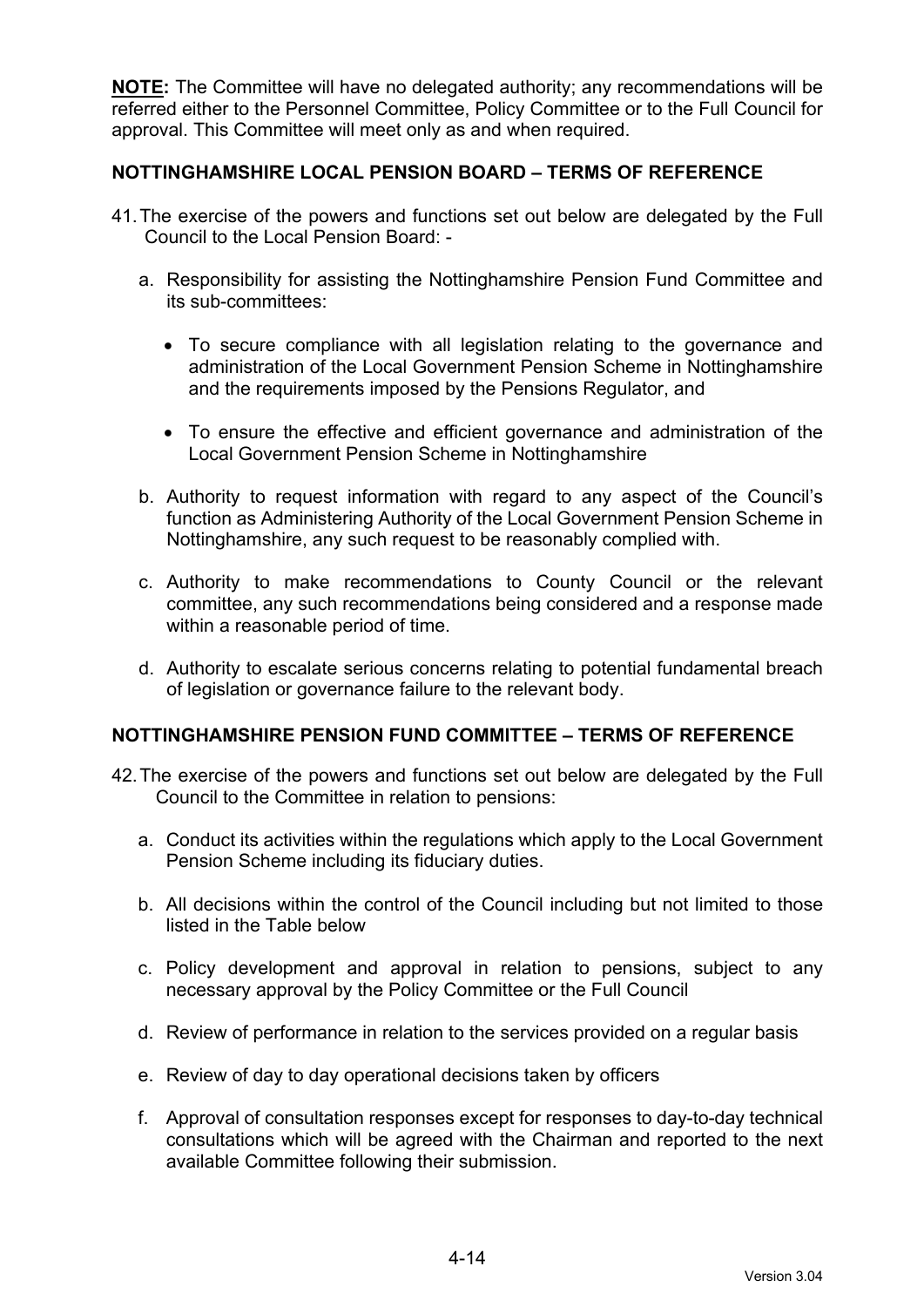- g. Approving all Councillor attendance at conferences, seminars and training events within the UK mainland for which a fee is payable including any expenditure incurred, within the remit of this Committee and to receive quarterly reports from Corporate Directors on departmental officer travel outside the UK within the remit of this Committee.
- 43. If any report comes within the remit of more than one committee, to avoid the report being discussed at several committees, the report will be presented and determined at the most appropriate committee. If this is not clear, then the report will be discussed and determined by the Policy Committee.
- 44. As part of the detailed work programme the Committee will receive reports on the exercise of powers delegated to officers.
- 45. The Committee will be responsible for its own projects and may establish steering groups to consider projects. Where it considers it appropriate, projects will be considered by a cross-committee project steering group that will report back to the most appropriate Committee.

#### Table

Administering the Nottinghamshire Pension Fund, including investments by and management of pension funds and the administration of the Pension Fund

**NOTE:** The County Council administers this Pension Fund on behalf of Nottinghamshire County Council, Nottingham City Council, the District and Borough Councils and other admitted bodies in Nottinghamshire.

#### **PERSONNEL COMMITTEE – TERMS OF REFERENCE**

- 46. The exercise of the powers and functions set out below are delegated by the Full Council to the Committee in relation to personnel:
	- a. All decisions within the control of the Council including but not limited to those listed in the Table below
	- b. Policy development and approval in relation to personnel, subject to any necessary approval by the Policy Committee or the Full Council
	- c. Review of performance in relation to the services provided on a regular basis
	- d. Review of day to day operational decisions taken by officers
	- e. Approval of consultation responses except for responses to day-to-day technical consultations which will be agreed with the Chairman and reported to the next available Committee following their submission.
	- f. Approval of departmental staffing structures as required
	- g. Approving all Councillor attendance at conferences, seminars and training events within the UK mainland for which a fee is payable including any expenditure incurred, within the remit of this Committee and to receive quarterly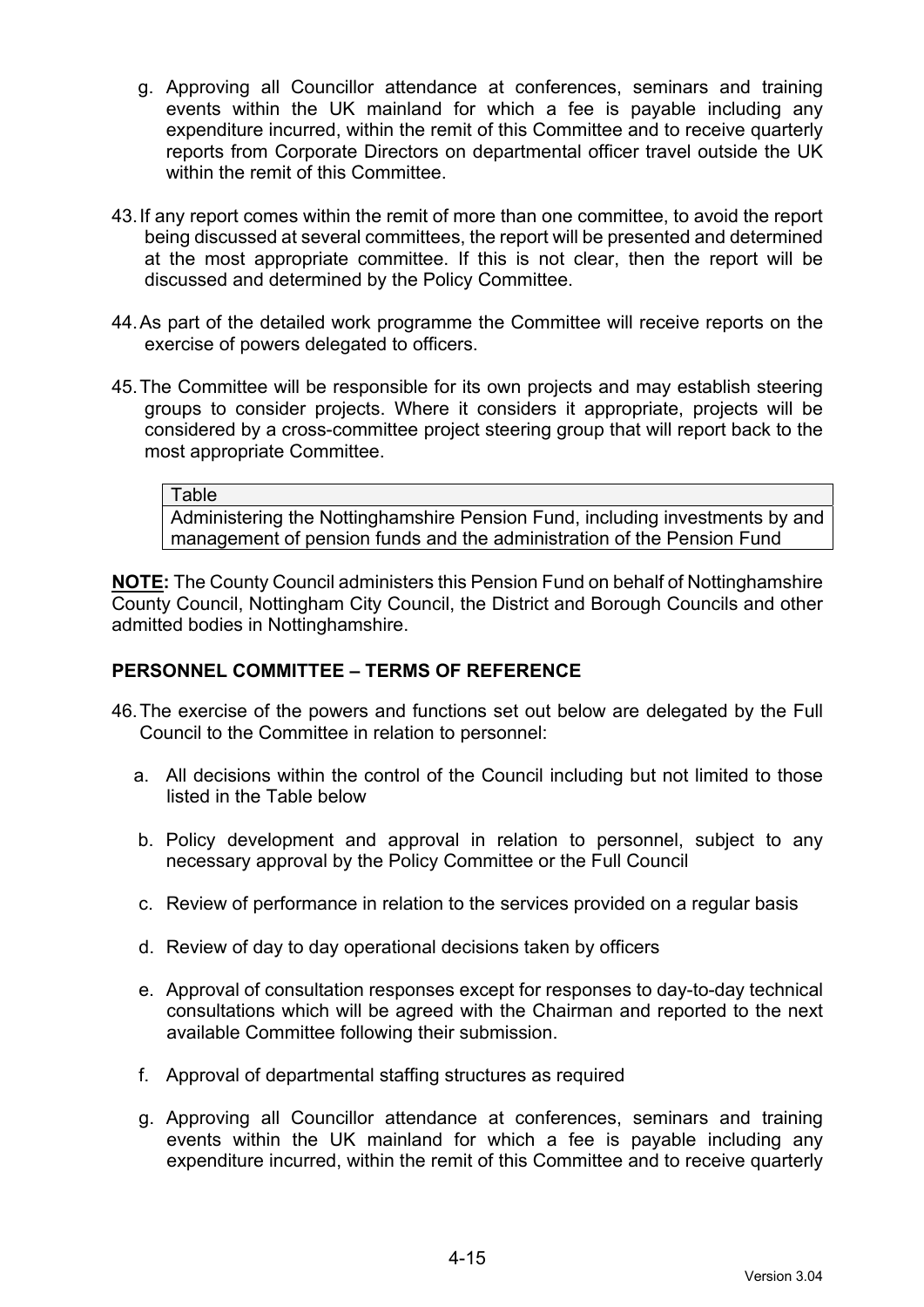reports from Corporate Directors on departmental officer travel outside the UK within the remit of this Committee.

- 47. If any report comes within the remit of more than one committee, to avoid the report being discussed at several committees, the report will be presented and determined at the most appropriate committee. If this is not clear, then the report will be discussed and determined by the Policy Committee.
- 48. As part of the detailed work programme the Committee will receive reports on the exercise of powers delegated to officers.
- 49. The Committee will be responsible for its own projects and may establish steering groups to consider projects. Where it considers it appropriate, projects will be considered by a cross-committee project steering group that will report back to the most appropriate Committee.

#### Table

Responsibility for the pay, terms and conditions of service and training of employees except for approving the annual Pay Policy Statement which is reserved to the Full Council

Responsibility for employee relations including arrangements for consultation/ negotiation with Trades Unions and any matters relating to Trade Union recognition

Responsibility for health and safety related matters

Reviewing and recommending Employment Procedure Rules to the Council for adoption

Reviewing annually the overall staffing structure of the Council

Responsibility for Human Resources, Business Support, the Business Services Centre, the Customer Services Centre and Communications Team

#### **SENIOR STAFFING SUB-COMMITTEE – TERMS OF REFERENCE**

- 50. This is a sub-committee of the Personnel Committee.
- 51. The exercise of the powers and functions set out below are delegated by the Full Council to the Senior Staffing Sub-Committee:
	- a. Responsibility for the appointment and dismissal of, and taking disciplinary action against, senior employees as set out in the Employment Procedure Rules

#### **NOTE:-**

- The appropriate committee chairman for the post being considered will always be appointed as a member of the Sub-Committee. Where the issue being considered relates to the Council's Chief Executive or a Corporate Director the Sub-Committee will have a membership of nine; otherwise the Sub-Committee will have a membership of five.
- The Sub-Committee will be required to follow the Council's Recruitment and Selection Code of Practice.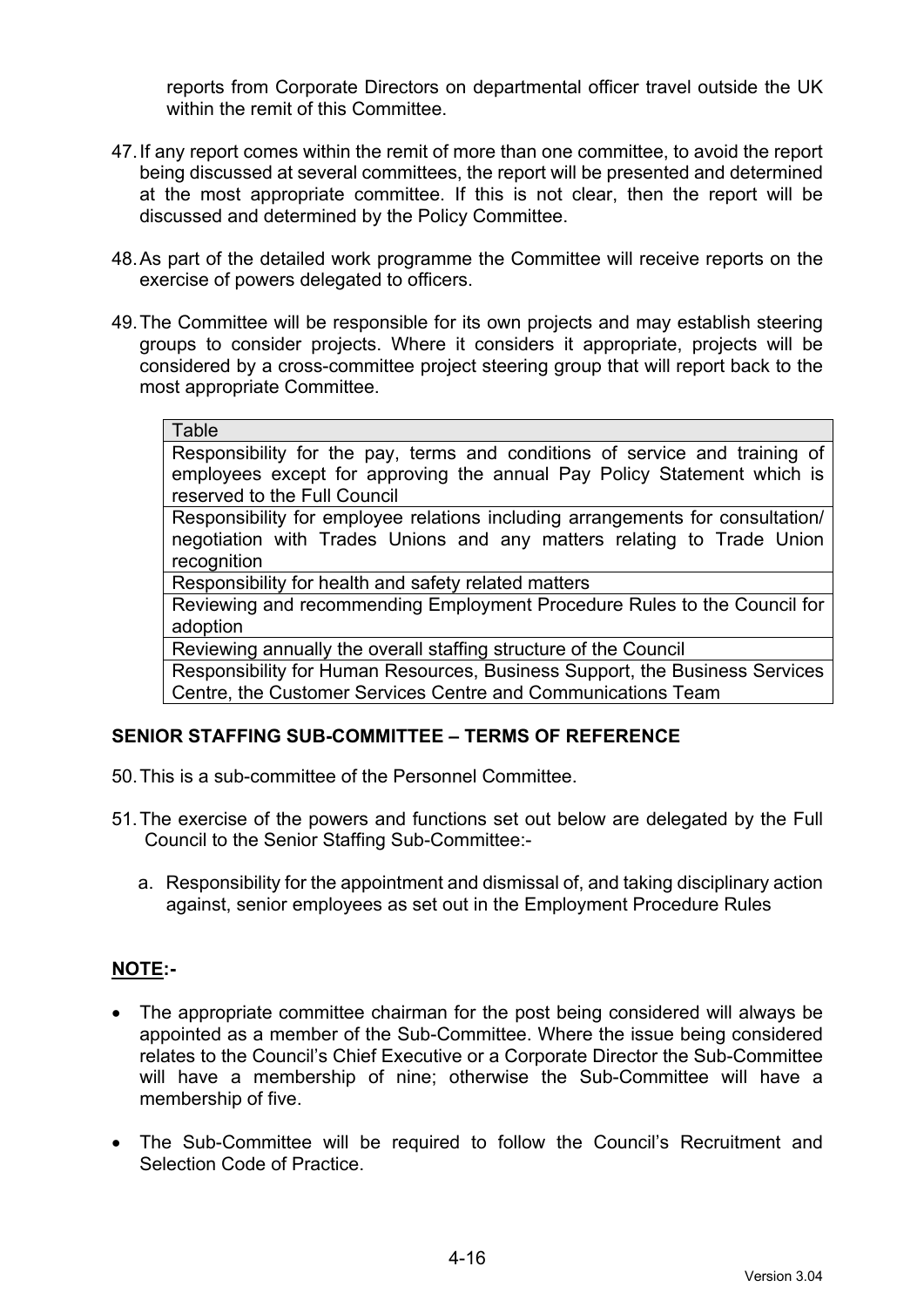The procedures the Sub-Committee is required to follow are set out in the Employment Procedure Rules.

#### **PLANNING AND RIGHTS OF WAY COMMITTEE – TERMS OF REFERENCE**

- 52. The exercise of the powers and functions set out below are delegated by the Full Council to the Committee in relation to planning and rights of way:
	- a. Responsibility for the regulatory functions of the Council in relation to planning, monitoring, enforcement and licensing.
	- b. Responsibility for the regulatory functions of the Council in relation to public rights of way and cycle paths, town and village greens and common land.
	- c. Responsibility for all licensing functions given to the Authority by law, except safety of sports grounds.
	- d. Receiving reports on the exercise of powers delegated to officers in relation to functions for which this Committee is responsible.
	- e. Approval for consultation responses relating to the Committee's functions except for responses to day-to-day technical consultations which will be agreed with the Chairman and reported to the next available Committee following their submission.
	- f. Approving all Councillor attendance at conferences, seminars and training events within the UK mainland for which a fee is payable including any expenditure incurred, within the remit of this Committee and to receive quarterly reports from Corporate Directors on departmental officer travel outside the UK within the remit of this Committee.

#### **TRANSPORT AND ENVIRONMENT COMMITTEE – TERMS OF REFERENCE**

- 53. The exercise of the powers and functions set out below are delegated by the Full Council to the Committee in relation to transport and environment activity :
	- a. All decisions within the control of the Council including but not limited to those listed in the Table below
	- b. Policy development and approval in relation to transport and environment activity, subject to any necessary approval by the Policy Committee or the Full Council
	- c. Review of performance in relation to the services provided on a regular basis
	- d. Review of day to day operational decisions taken by officers
	- e. Approval of consultation responses except for responses to day-to-day technical consultations which will be agreed with the Chairman and reported to the next available Committee following their submission.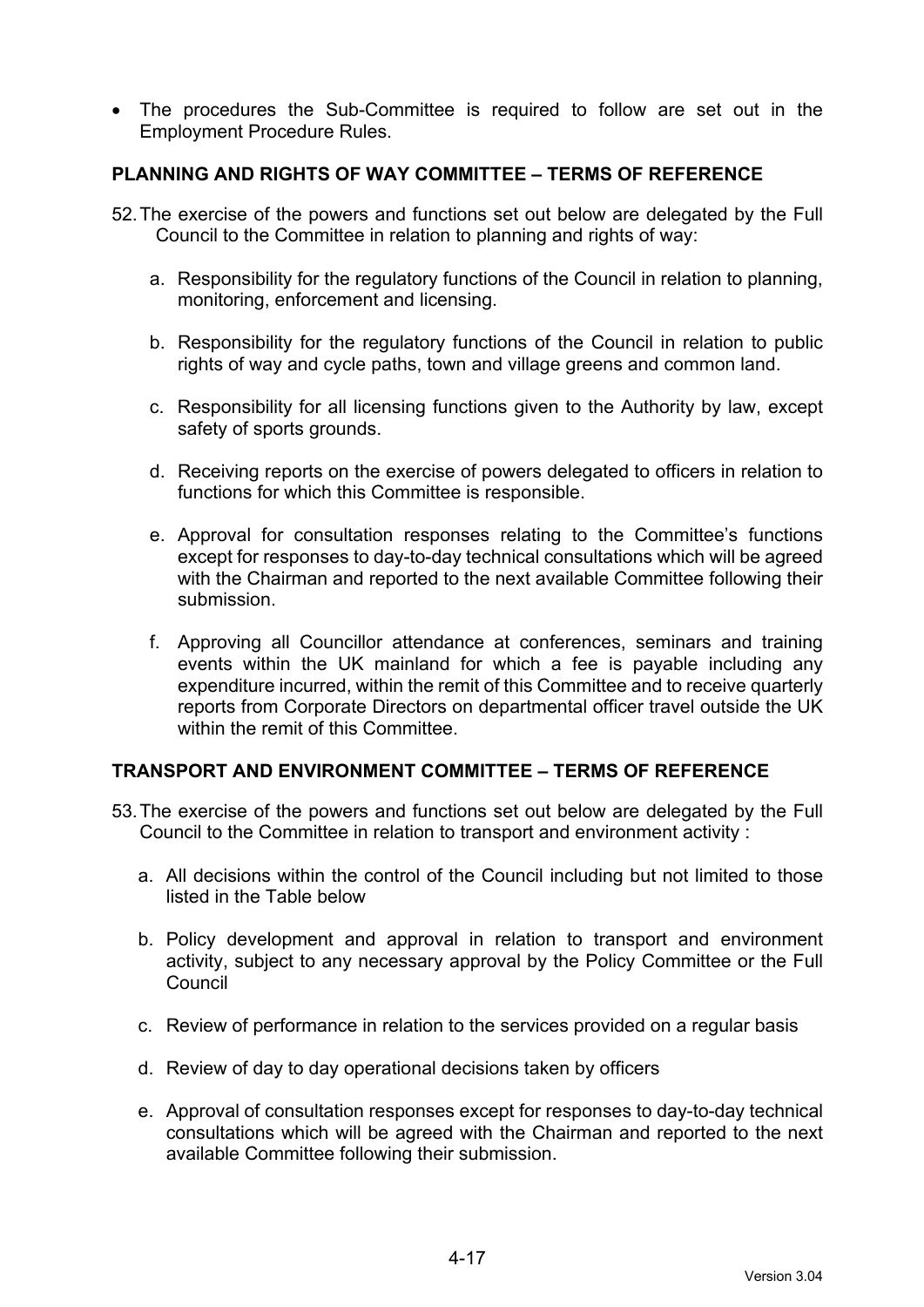- f. Approval of departmental staffing structures as required
- g. Approving all Councillor attendance at conferences, seminars and training events within the UK mainland for which a fee is payable including any expenditure incurred, within the remit of this Committee and to receive quarterly reports from Corporate Directors on departmental officer travel outside the UK within the remit of this Committee.
- 54. If any report comes within the remit of more than one committee, to avoid the report being discussed at several committees, the report will be presented and determined at the most appropriate committee. If this is not clear, then the report will be discussed and determined by the Policy Committee.
- 55. As part of the detailed work programme the Committee will receive reports on the exercise of powers delegated to Officers.
- 56. The Committee will be responsible for its own projects and may establish steering groups to consider projects. Where it considers it appropriate, projects will be considered by a cross-committee project steering group that will report back to the most appropriate Committee.

#### **Table**

Responsibility for Highways functions (including Rights of Way except those functions which form part of the terms of reference for Planning and Rights of Way Committee) including:

- highways capital and revenue programmes (except where reported to Economic Development and Asset Management Committee)
- the planning, management and maintenance of highways and pavements
- traffic management and Traffic Regulation Orders
- parking provision
- integrated transport measures
- road safety

Responsibility for public transport and fleet management including:

- local bus services
- education and adult care transport
- council fleet

Responsibility for all matters relating to minerals and waste planning not falling within the delegation of any other committee.

Responsibility for all matters relating to Council's role as Waste Disposal Authority.

Responsibility for all matters relating to environment and sustainability including environment strategy, transition to Zero Carbon and air quality

Responsibility for flood risk management and statutory flood risk management scrutiny

Responsibility for making observations on relevant planning matters on which the County Council is consulted, in accordance with the agreed protocol

Responsibility for conservation and archaeology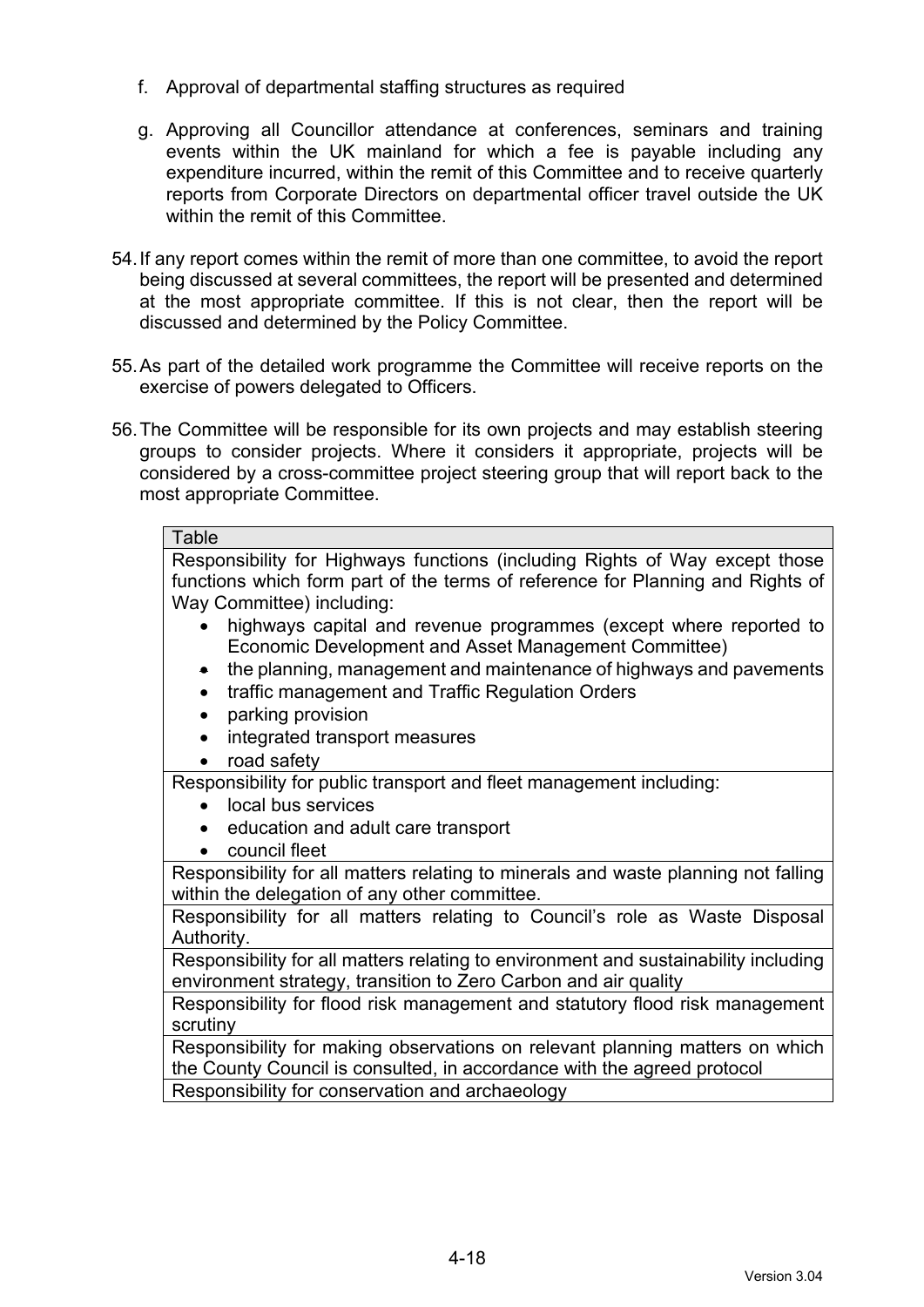# **OTHER BODIES**

### **BUS LANE ADJUDICATION SERVICE JOINT COMMITTEE**

42. A joint committee with a number of other local authorities for the purpose of adjudicating services for bus lane enforcement

#### **GREATER NOTTINGHAM LIGHT RAPID TRANSPORT ADVISORY COMMITTEE**

43. A joint committee established to advise on issues relating to the tram system

### **JOINT COMMITTEE FOR STRATEGIC PLANNING AND TRANSPORTATION – TERMS OF REFERENCE**

44. A joint committee established to advise the County and City Councils on strategic planning and transport matters for the whole of Greater Nottingham.

#### **CITY OF NOTTINGHAM AND NOTTINGHAMSHIRE ECONOMIC PROSPERITY COMMITTEE**

45. A joint committee established to bring together local authority partners in Nottingham and Nottinghamshire in a robust, formally constituted arrangement which will drive future investment in growth and jobs in the City and County.

## **JOINT HEALTH SCRUTINY COMMITTEE (COMMISSIONERS WORKING TOGETHER)**

46. A joint health scrutiny committee with the councils of Sheffield, Rotheram, Wakefield, Barnsley, Doncaser and Derbyshire to oversee the implementation of the CCG's working together programme to facilitiate the efficient joint-provision of services.

#### **LGPS (LOCAL GOVERNMENT PENSION SCHEME) CENTRAL JOINT COMMITTEE**

47. A joint committee established to provide oversight of the delivery of the objectives of LGPS Central, including the delivery of client service and the delivery against its business case, and to deal with common investor issues.

#### **MENTAL HEALTH GUARDIANSHIP PANEL**

48. A panel of five County Councillors established to make decisions on renewal and discharge of guardianship under the Mental Health Act 1983.

#### **NOTTINGHAMSHIRE AND CITY OF NOTTINGHAM FIRE AUTHORITY**

49. A body of Nottinghamshire County and Nottingham City Councillors responsible for ensuring Nottinghamshire Fire and Rescue Service has the resources needed to carry out its duties. Responsible for making decisions on key matters such as strategy, policy and budget.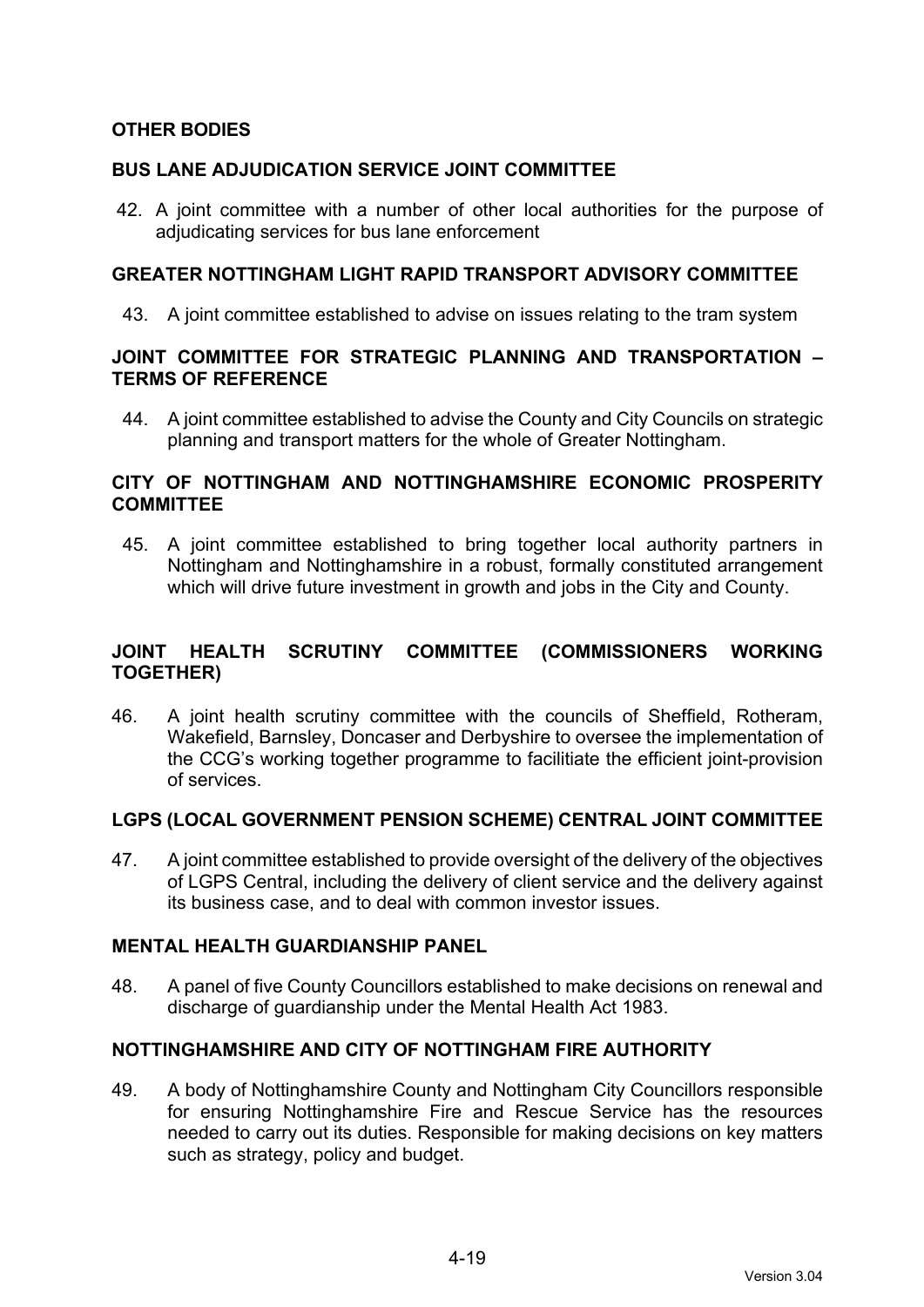## **NOTTINGHAMSHIRE POLICE AND CRIME PANEL**

50. A Panel to scrutinise the actions and decisions of the Police and Crime Commissioner for Nottinghamshire.

# **PATROL (PARKING AND TRAFFIC REGULATIONS OUTSIDE LONDON) JOINT COMMITTEE**

51. A joint committee with a number of other local authorities for the purpose of adjudicating services for parking enforcement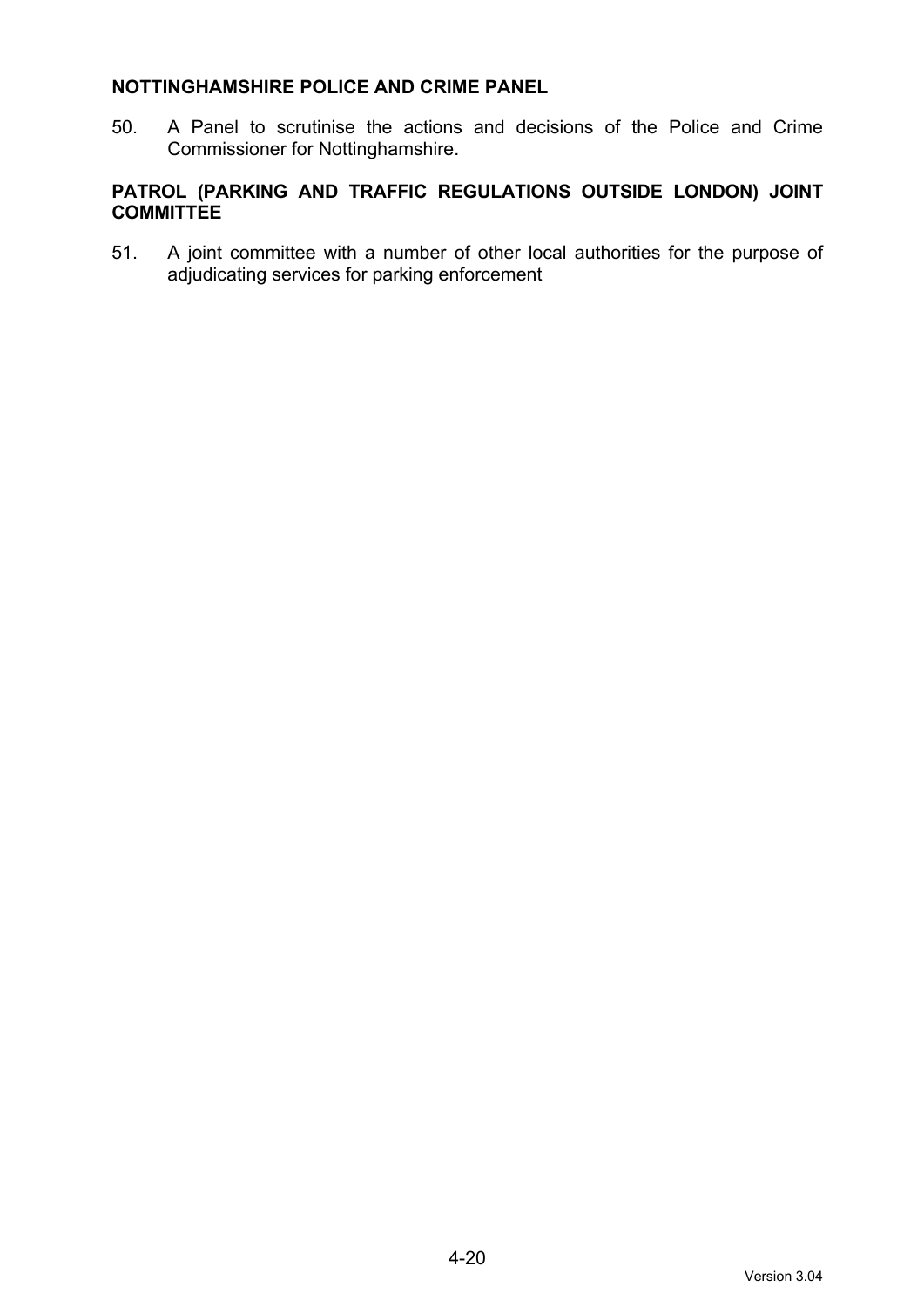# **PART B – SCHEME OF DELEGATION TO OFFICERS**

- 1. This Scheme sets out the delegated powers of officers of the County Council. For the purposes of the Constitution the term 'Corporate Director' includes all Corporate Directors, the Chief Executive, the Service Director Customers, Governance and Employees and the Service Director Finance, Infrastructure and Improvement.
- 2. Corporate Directors may delegate these powers to other officers and must ensure they appoint another officer to substitute in their absence.
- 3. Officers can only exercise delegated powers in accordance with approved policies and decisions made by committees or the Full Council.
- 4. All matters which are not day to day operational matters or contained in this Scheme of Delegation must be decided by the relevant committee. For urgent decisions see the Procedure for Urgent Decisions.
- 5. The chairman of the relevant committee may request an officer not to exercise their delegated power in any particular case and, if so, a report will be taken to the next available meeting of this committee for consideration.
- 6. Appointments of staff below Service Director level will be made by Officers. Any other appointment must be made by the Senior Staffing Sub-Committee.
- 7. Corporate Directors may not add to the establishment of their departments except in accordance with Employment Procedure Regulations, or any other specific committee approval.
- 8. Corporate Directors will agree with their respective chairman and vice-chairman the nature and level of information they require regarding the exercise of officers' delegated powers.
- 9. Corporate Directors must ensure that adequate arrangements are in place to brief and consult committee chairmen (or vice-chairmen in their absence) within their service areas as agreed with these chairmen.
- 10. Corporate Directors will exercise their delegated powers in accordance with any requirements of the Chief Executive.
- 11. Corporate Directors must ensure that their department maintains a list of specific delegations to officers, which must be available for public inspection at all times.
- 12. Corporate Directors have authority to exercise the powers of the County Council in the event of an emergency or disaster, including making or approving any arrangements for the protection of persons or property, and will report back to the next appropriate committee or meeting Council in the event that this authority is exercised.
- 13. Corporate Directors have authority to settle ombudsman complaints and to determine payments under the Payments for Maladministration Policy. Governance and Ethics Committee will receive regular reports on the operation of the Policy and payments.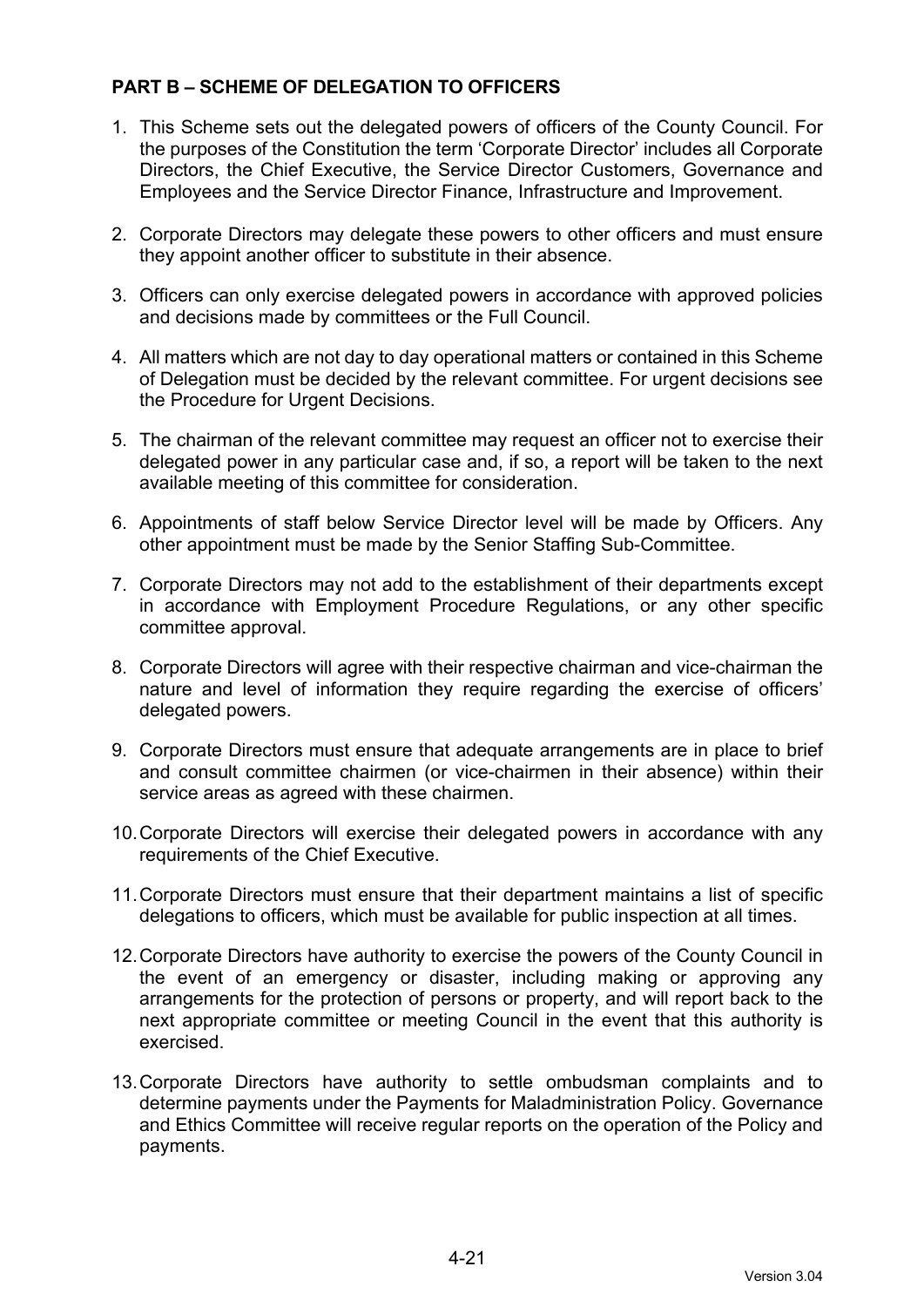- 14. Corporate Directors have authority to determine ex-gratia claims of up to £1,000 in respect of employees or volunteers carrying out their duties who suffer damage to personal belongings. Personnel Committee will receive regular reports.
- 15. The Chief Executive, the Service Director Customers, Governance and Employees, the Group Manager Legal, Democratic and Complaints, Team Managers Legal Services and Senior Solicitors have authority to certify the fixing of the Common Seal of the Council to a document where this is required in order to give effect to a decision.
- 16. The Group Manager for Legal Services is responsible for authorising the commencement or defence of, or participation in, any legal proceedings, including appearing in proceedings and signing documents necessary to any legal procedure, and authorising other officers to do so on behalf of the County Council, in consultation with other officers as necessary and subject to the requiremements of the Financial Regulations in relation to Risk Management and Insurance, and Legal Claims and Settlements.

# **CHIEF EXECUTIVE**

- 17. The exercise of the responsibilities set out below are delegated by the County Council:
	- a. Taking all operational decisions necessary to secure the provision of services and/or the discharge of statutory functions, including the power to enter into contracts, in accordance with approved policies and Financial Regulations across the Authority.
	- b. Making any decision normally reserved to committee or another officer in accordance with the Urgency Procedure Rules.
	- c. Taking decisions whether to grant dispensations to Councillors and co-opted members from requirements relating to interests and their participation in meetings.
	- d. Taking any decision on any matter not reserved to another officer by law.
	- e. Holding to account Corporate Directors for the performance of their departments.

### **CHIEF EXECUTIVE'S DEPARTMENT**

#### **Service Director Customers, Governance and Employees**

- 18. The exercise of the responsibilities set out below are delegated by the County Council:
	- a. Taking all operational decisions necessary to secure the provision of services and/or the discharge of statutory functions, including the power to enter into contracts, in accordance with approved policies and Financial Regulations in relation to the following areas:
	- Legal, Democratic and Complaints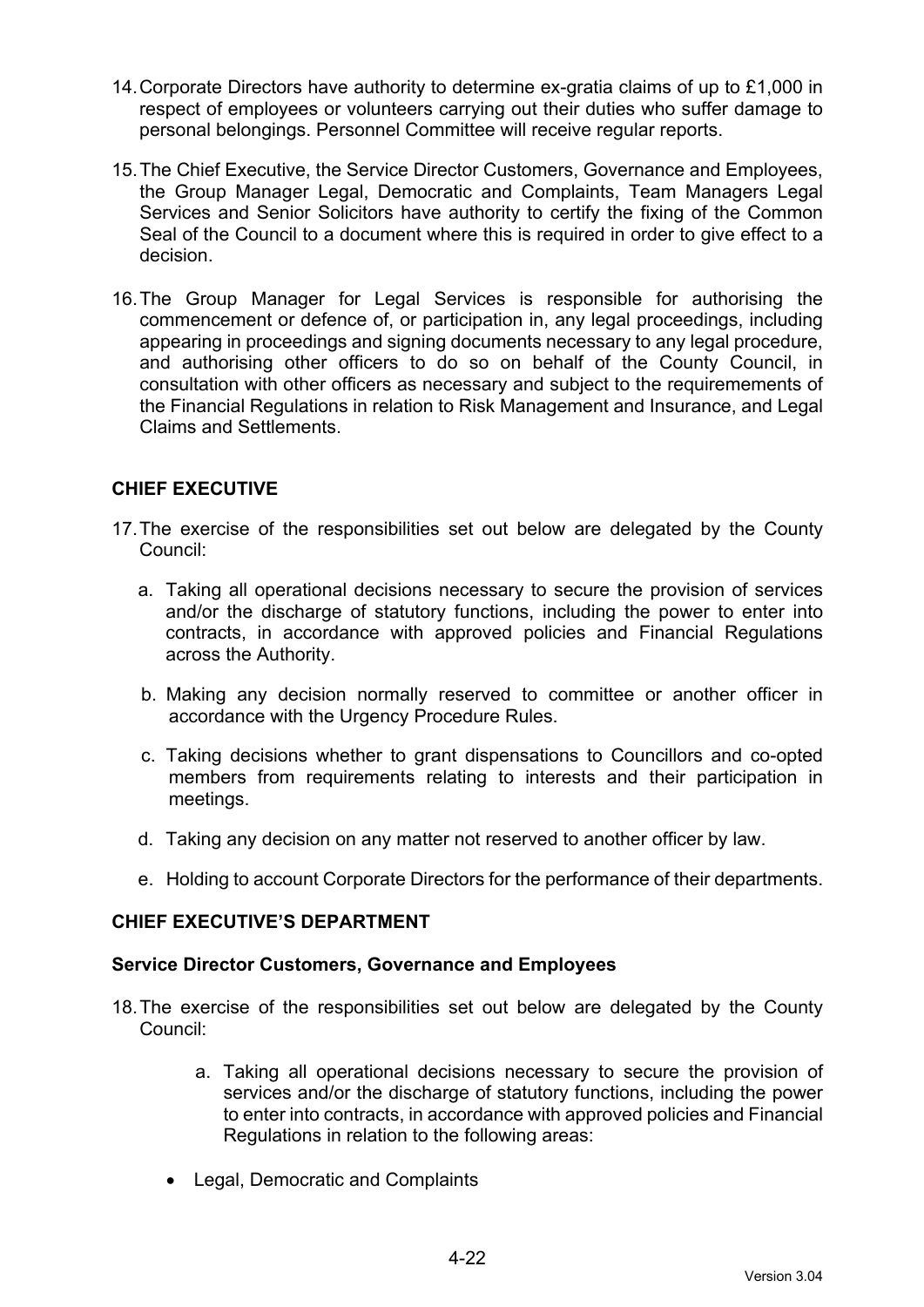- Equalities
- Communications and Marketing
- Human Resources and Customer Services
- Health and Safety
- Information Governance
- Business Support Services
- b. Holding officers to account for the performance of their service areas
- c. Approving departmental officer travel outside the UK and providing a quarterly report to the relevant Committees on approvals.
- d. Taking all operational decisions necessary relating to the level and nature of support services for County Councillors.

### **Service Director Finance, Infrastructure and Improvement**

- 19. The exercise of the responsibilities set out below are delegated by the County Council:
	- a. Taking all operational decisions necessary to secure the provision of services and/or the discharge of statutory functions, including the power to enter into contracts, in accordance with approved policies and Financial Regulations in relation to the following areas:
		- Corporate Performance
		- Policy Development
		- Finance, Procurement and Improvement
		- Information and Communications Technology (ICT)
	- b. Holding officers to account for the performance of their service areas
	- c. Approving departmental officer travel outside the UK and providing a quarterly report to the relevant Committees on approvals.

# **CORPORATE DIRECTOR ADULT SOCIAL CARE AND HEALTH**

- 20. The exercise of the responsibilities set out below are delegated by the County Council:
	- a. Taking all operational decisions necessary to secure the provision of services and/or the discharge of statutory functions, including the power to enter into contracts, in accordance with approved policies and Financial Regulations in relation to the following areas:

Adult social care including:

- Safeguarding
- Mental health
- Disability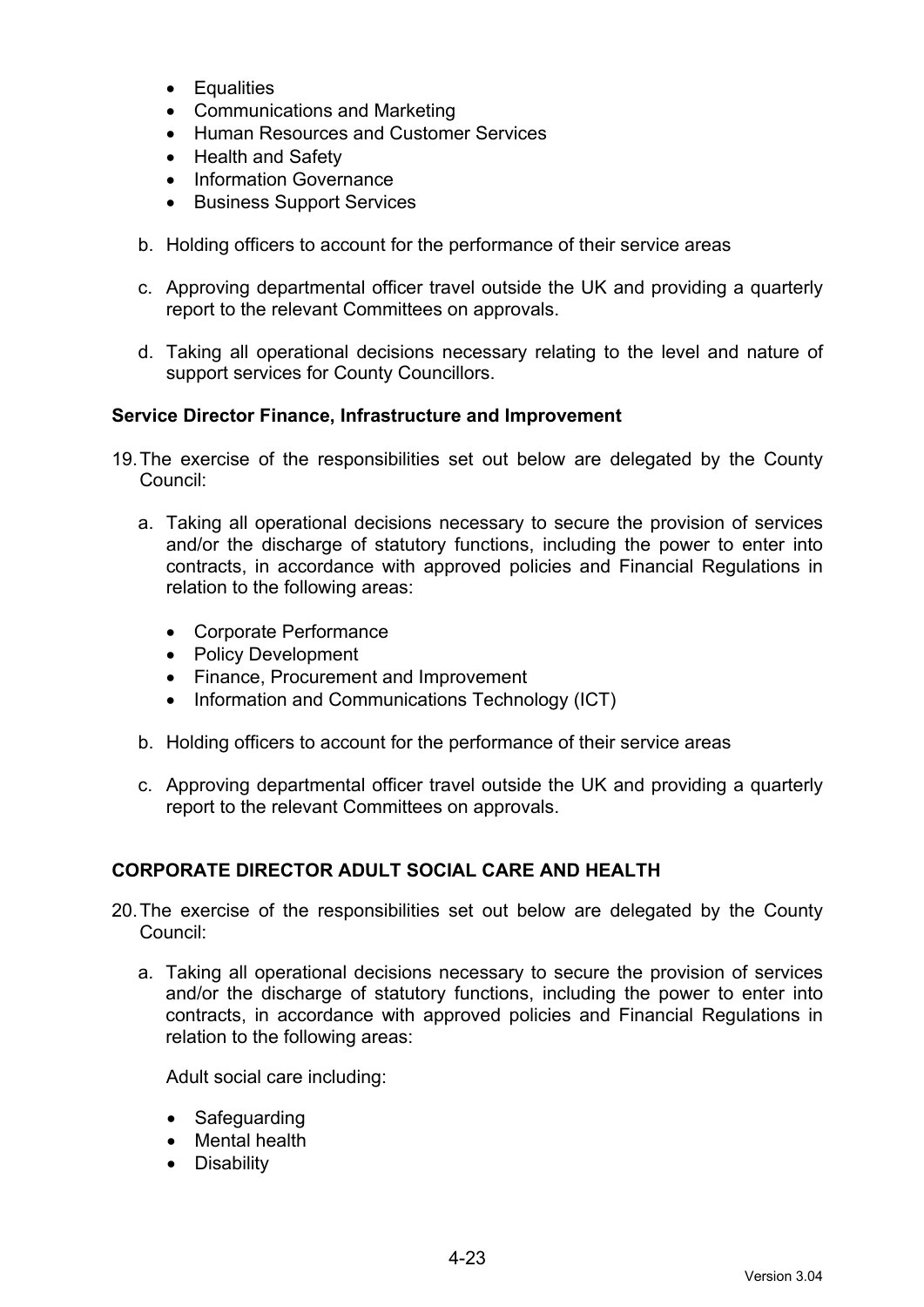- Older people
- Residential services
- Day services

Public Health

- b. Holding officers to account for the performance of their service areas
- c. Approving departmental officer travel outside the UK and providing a quarterly report to the relevant Committees on approvals.

## **CORPORATE DIRECTOR CHILDREN AND FAMILIES**

- 21. To be the designated Director of Children Services in accordance with Section 19 of the Children's Act 2004.
- 22. The exercise of the responsibilities set out below are delegated by the County Council:
	- a. Taking all operational decisions necessary to secure the provision of service and/or the discharge of statutory functions, including the power to enter into contracts, in accordance with approved policies and Financial Regulations in relation to the following areas:
		- **•** Education
		- Special educational needs and disability
		- Safeguarding
		- Children's social care
		- Youth services
		- Early Years
	- b. Holding officers to account for the performance of their service areas.
	- c. Approving school governor appointments for which the Council has responsibility and reporting these decisions quarterly to the Children and Young People's Committee.
	- d. Approving departmental officer travel outside the UK and providing a quarterly report to the relevant Committees on approvals.

# **CORPORATE DIRECTOR PLACE**

- 23. The exercise of the responsibilities set out below are delegated by the County Council:
	- a. Taking all operational decisions necessary to secure the provision of service and/or the discharge of statutory functions, including the power to enter into contracts, in accordance with approved policies and Financial Regulations in relation to the following areas:
		- Waste Disposal
		- Transport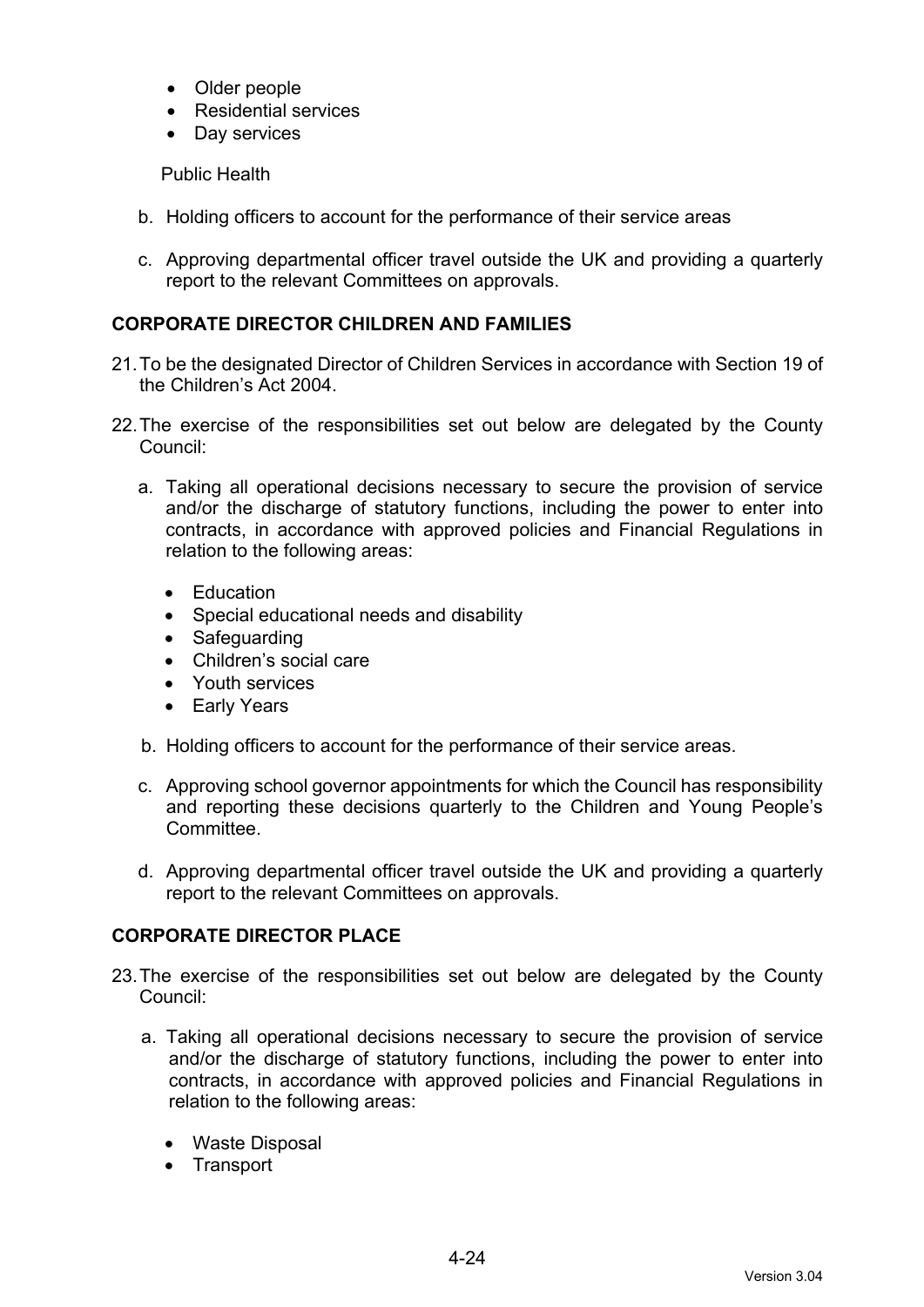- Highways
- Property
- Catering and Facilities Management
- Planning
- Economic Development
- Grant aid administration
- Community Engagement
- Conservation
- Libraries
- Country parks
- Sport and Arts

Public protection including:

- Trading Standards
- Emergency management
- Registration services
- Community Safety
- b. Holding officers to account for the performance of their service areas.
- c. Approving departmental officer travel outside the UK and providing a quarterly report to the relevant Committees on approvals.

## **STATUTORY OFFICERS**

24. There is a legal requirement to allocate some specific responsibilities to officers and the Council has designated the following posts:

| Chief Executive                |          |  | Head of Paid Service & Proper Officer           |
|--------------------------------|----------|--|-------------------------------------------------|
| Service                        | Director |  | Customers,   Monitoring Officer                 |
| Governance and Employees       |          |  |                                                 |
| Service                        | Director |  | Finance,   Chief Finance Officer (also known as |
| Infrastructure and Improvement |          |  | Section 151 Officer)                            |

### **HEAD OF PAID SERVICE**

- 25. Responsibility for reporting to the Full Council on the manner in which the discharge of the Council's functions is co-ordinated, the number and grade of officers required for the discharge of functions and the organisation of officers.
- 26. Responsibility for considering applications from officers for exemption from political restriction in respect of the post held by that officer.

**NOTE:** The Head of Paid Service may not be the Monitoring Officer but may hold the post of Chief Finance Officer if a qualified accountant.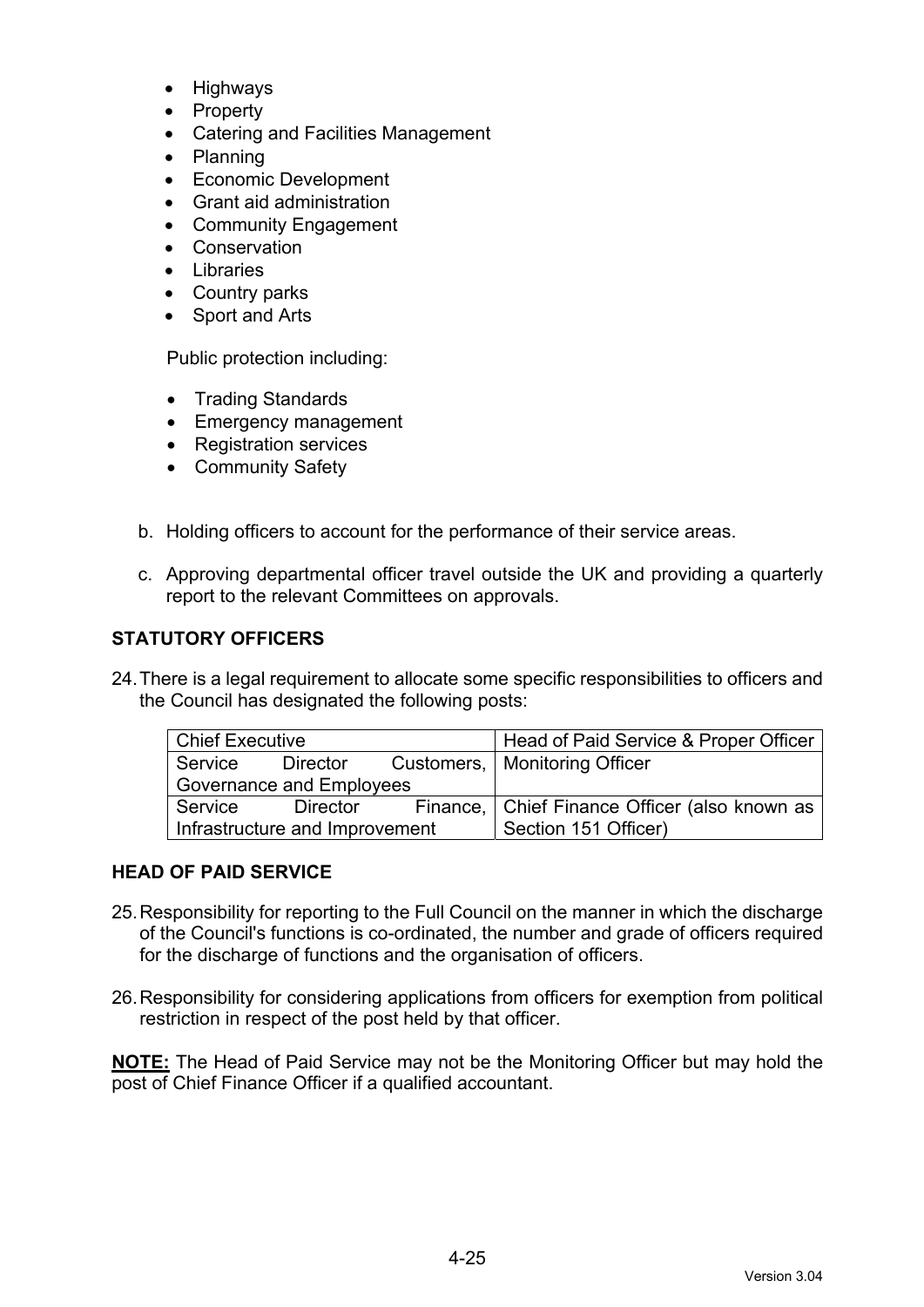## **PROPER OFFICER**

27. Responsibility for acting as the Proper Officer as set out in Section 270(3) of the Local Government Act 1972 in connection with committees.

### **MONITORING OFFICER**

- 28. Responsibility for maintaining the Constitution, ensuring it is available for inspection and making minor changes as a result of any restructuring.
- 29. Responsibility for ensuring the lawfulness and fairness of decision making; this includes authority, after consulting with the Head of Paid Service and Chief Finance Officer, to report to the Full Council if they consider that any proposal, decision or omission would give rise to unlawfulness or maladministration.
- 30. Responsibility for contributing to the promotion and maintenance of high standards of conduct.

**NOTE:** The Monitoring Officer cannot be the Chief Finance Officer or the Head of Paid Service.

## **CHIEF FINANCE OFFICER**

- 31. Responsibility for ensuring the lawfulness and financial prudence of decision making; this includes authority, after consulting with the Head of Paid Service and Monitoring Officer, to report to the Full Council if they consider that any proposal, decision or omission would give rise to unlawful expenditure, or is unlawful and is likely to cause a loss or deficiency or if the Council is about to enter an item of account unlawfully.
- 32. Responsibility for the administration of the financial affairs of the Council.
- 33. Responsibility for providing advice on the scope of powers and authority to take decisions, maladministration, financial impropriety and probity.
- 34. Responsibility for providing financial information to the media, members of the public and the community.

**NOTE:** The Chief Finance Officer cannot be the Monitoring Officer but may hold the post of Head of Paid Service.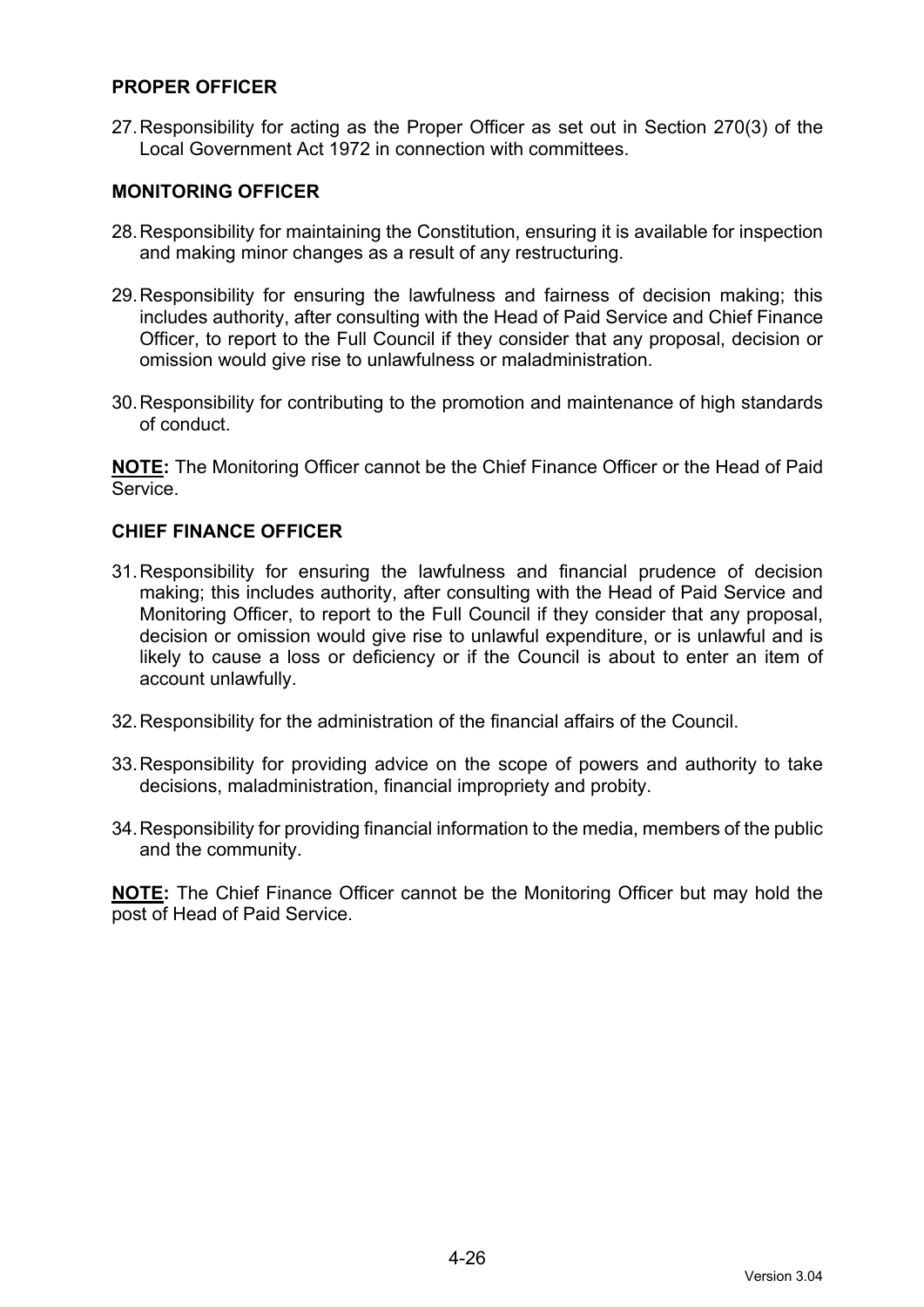**PART FIVE** 

**DEMOCRACY** 

**PROCEDURES**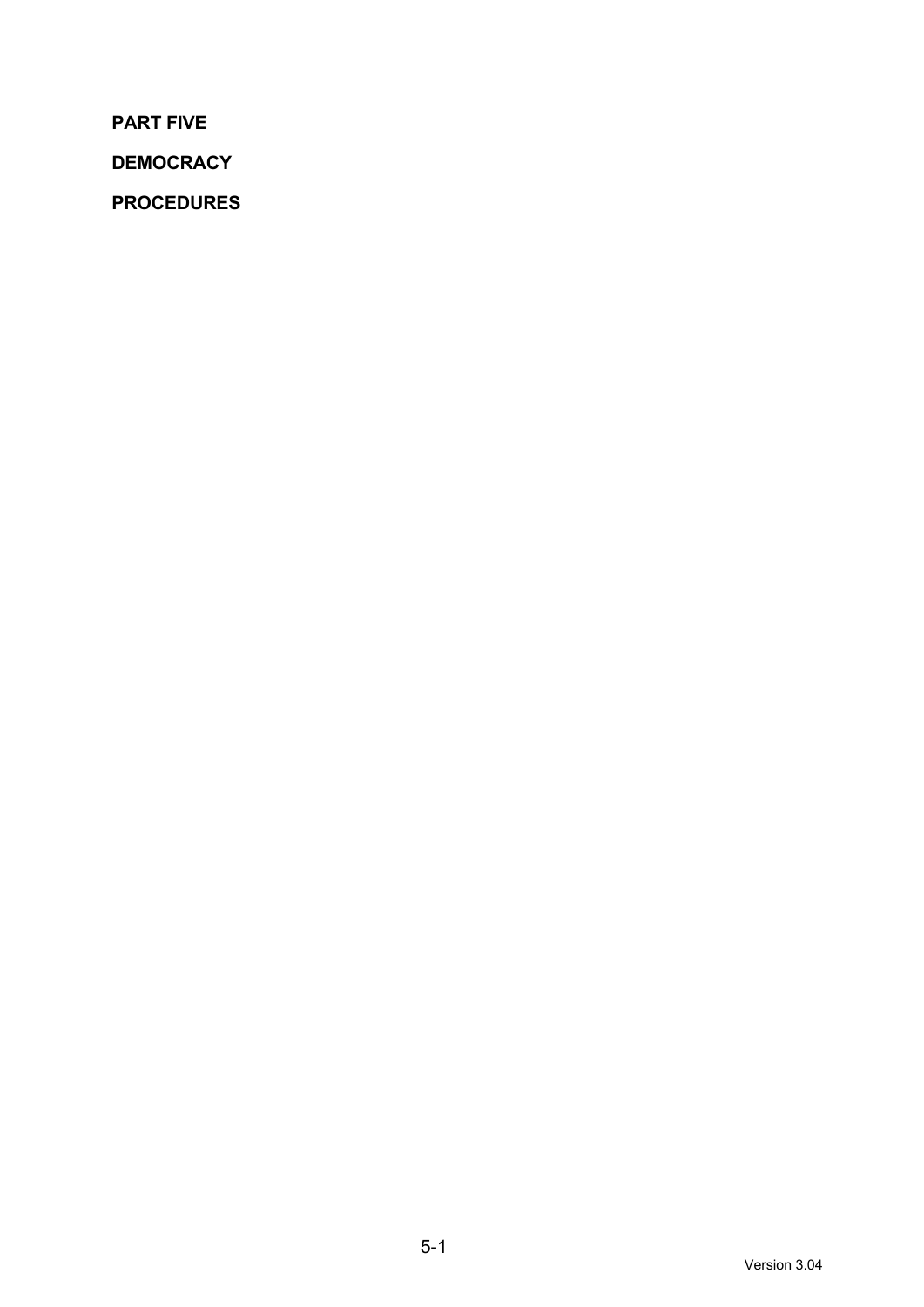# **PART A – PROCEDURE RULES FOR MEETINGS OF THE FULL COUNCIL**

## **INTRODUCTION**

- 1. The County Council has four types of Full Council meetings:
	- a. ordinary meetings these meetings run throughout the year to carry out the business of the Council;
	- b. the annual meeting usually held in May. In addition to the business of an ordinary meeting the annual meeting elects the Chairman and Vice-Chairman of the County Council who hold the posts until the annual meeting the following year;
	- c. the annual budget meeting usually held in February to agree the Council's budget for the following financial year. This meeting generally only considers the budget reports; and
	- d. extraordinary meetings meetings arranged outside of the schedule of ordinary meetings.
- 2. These rules are designed to ensure meetings of the Full Council run smoothly and are conducted properly to enable sound decision-making in line with Wednesbury principles and to ensure that the business of the Council is undertaken effectively and efficiently.
- 3. Councillors are responsible for ensuring their behaviour reflects the Nolan Principles in relation to Standards in Public Life and that they comply with the Procedure Rules and the Code of Conduct for Councillors and Co-opted Members at all times. Members are generally expected to be in attendance in their allocated seat for the duration of the meeting. During the meeting, the Chairman's ruling on behaviour is final.
- 4. So far as the law allows, any of these rules may be suspended at any meeting of the Full Council, either for the whole meeting or for a particular item on the agenda. In order to achieve this, a motion must be moved and seconded and a vote carried.
- 5. If any issues arise at a meeting in relation to interpretation of the procedure rules, the Chairman's decision will be final.
- 6. For the annual budget meeting some procedure rules will be suspended and alternative rules applied. See paragraph 108 below.

# **ARRANGEMENTS FOR MEETINGS**

- 7. Full Council meetings are normally held 6 times per year, of which one is the annual meeting and one is the annual budget meeting. The meetings are normally held on a Thursday starting at 10.30am.
- 8. The agenda and papers for meetings of the Full Council must be available at least five clear working days before the meeting.
- 9. Meetings of the Full Council will not continue beyond 5.30pm. If the meeting is not likely to conclude before that time the matter under debate at 5.15pm will be moved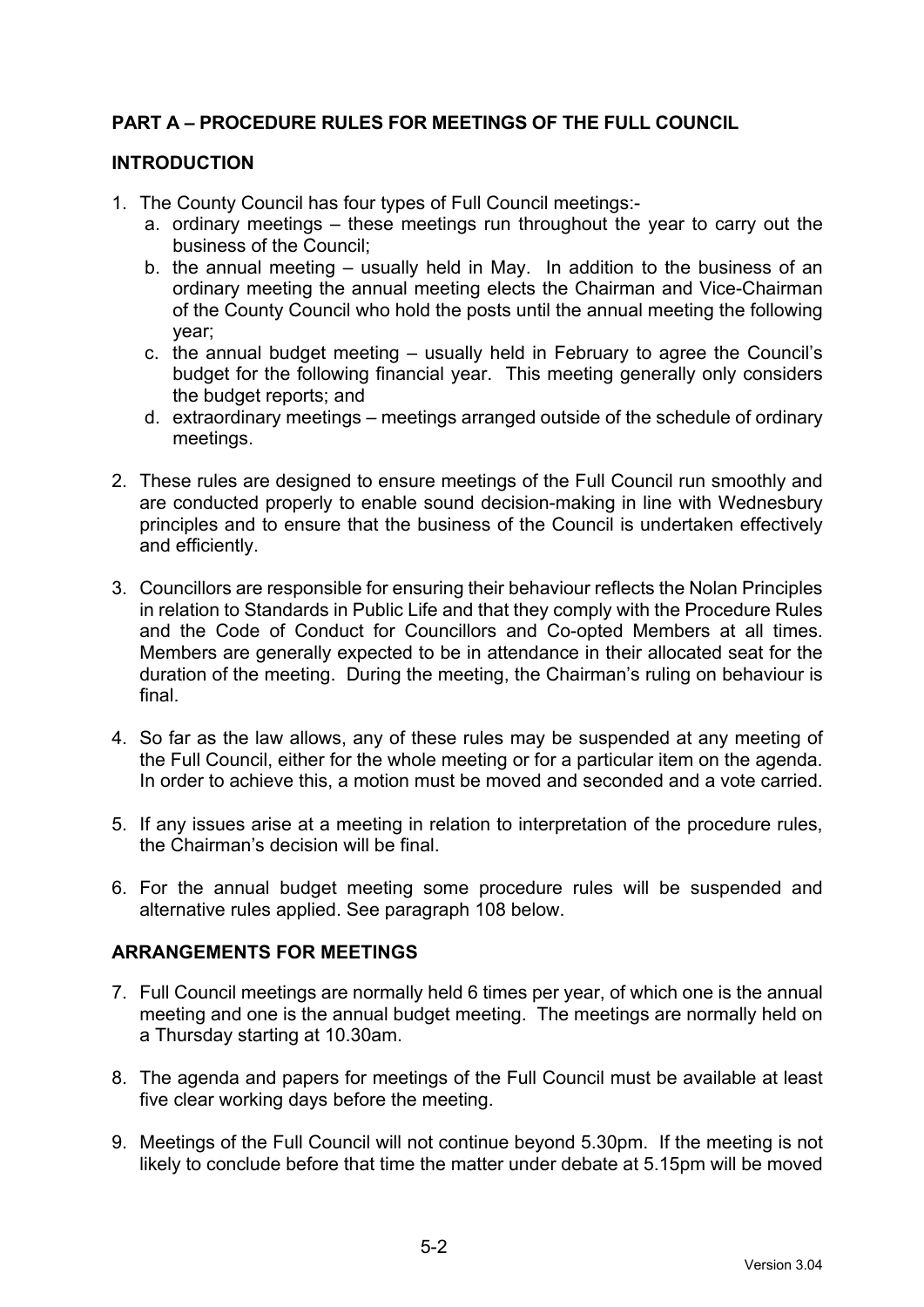to the vote to allow the meeting to conclude by 5.30pm. The annual budget meeting will continue beyond 5.30pm if necessary but not beyond 8.00pm. If the meeting has not concluded before that time a vote will be taken on the budget at 8.00pm and the budget will not be carried forward as an item to the next available meeting.

10. Details of arrangements for an extraordinary meeting are set out in paragraphs 109  $-111.$ 

#### **MINIMUM ATTENDANCE (QUORUM)**

- 11. At least one quarter (17) of the whole number of elected County Councillors must be present for the meeting to proceed or continue.
- 12. If the Chairman or the Chief Executive concludes that an insufficient number of Councillors is present the meeting will not proceed. The Division Bell will be sounded, and if after more than five minutes there is still an insufficient number present at the meeting it will be adjourned to a time fixed by the Chairman.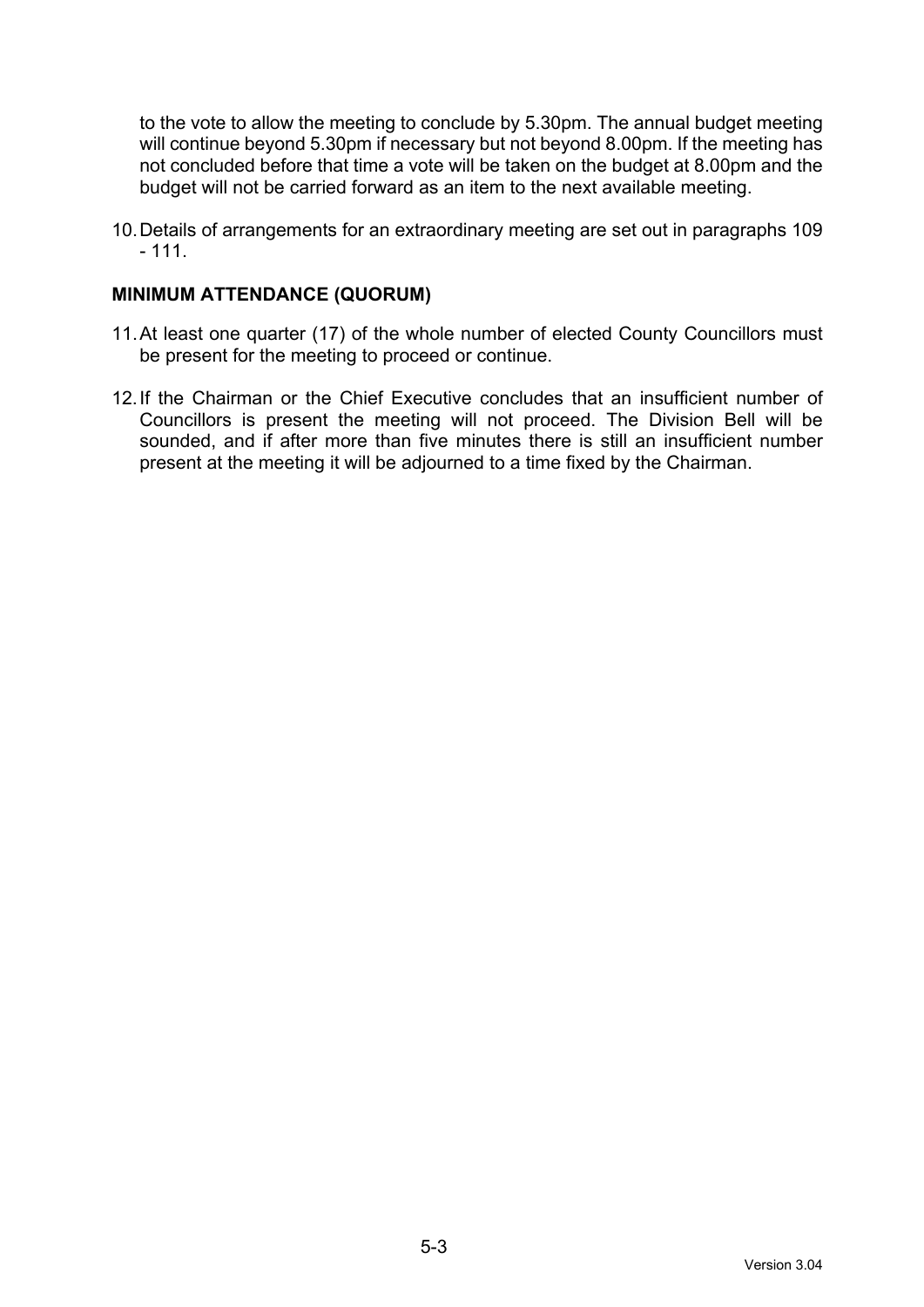# **ORDER OF BUSINESS**

13. Except for the annual budget meeting and an extraordinary meeting, the order of business will usually be:

Business at the annual meeting only (60 minutes)

- a. Election of Chairman
- b. Election of Vice-Chairman

#### Statutory formalities/Announcements (15 minutes)

- c. the choice of a person to preside if the Chairman and Vice-Chairman are absent
- d. any business having priority by law
- e. confirmation of the minutes of the last meeting of the Full Council
- f. apologies for absence, including reasons
- g. declarations of interest
- h. Chairman of the County Council's business

Constituency matters (30 minutes)

- i. constituency issues (15 minutes)
- j. petitions (15 minutes)
- Business reports (60 minutes)
- k. reports for decision by the Full Council

Questions (60 minutes)

- l. questions to Nottinghamshire and City of Nottingham Fire Authority and responses
- m. questions to Committee Chairmen and responses

#### Motions for debate

n. consideration of motions

## **OTHER POINTS REGARDING THE ORDER OF BUSINESS**

14. At any time during the meeting the Chairman can adjourn the meeting.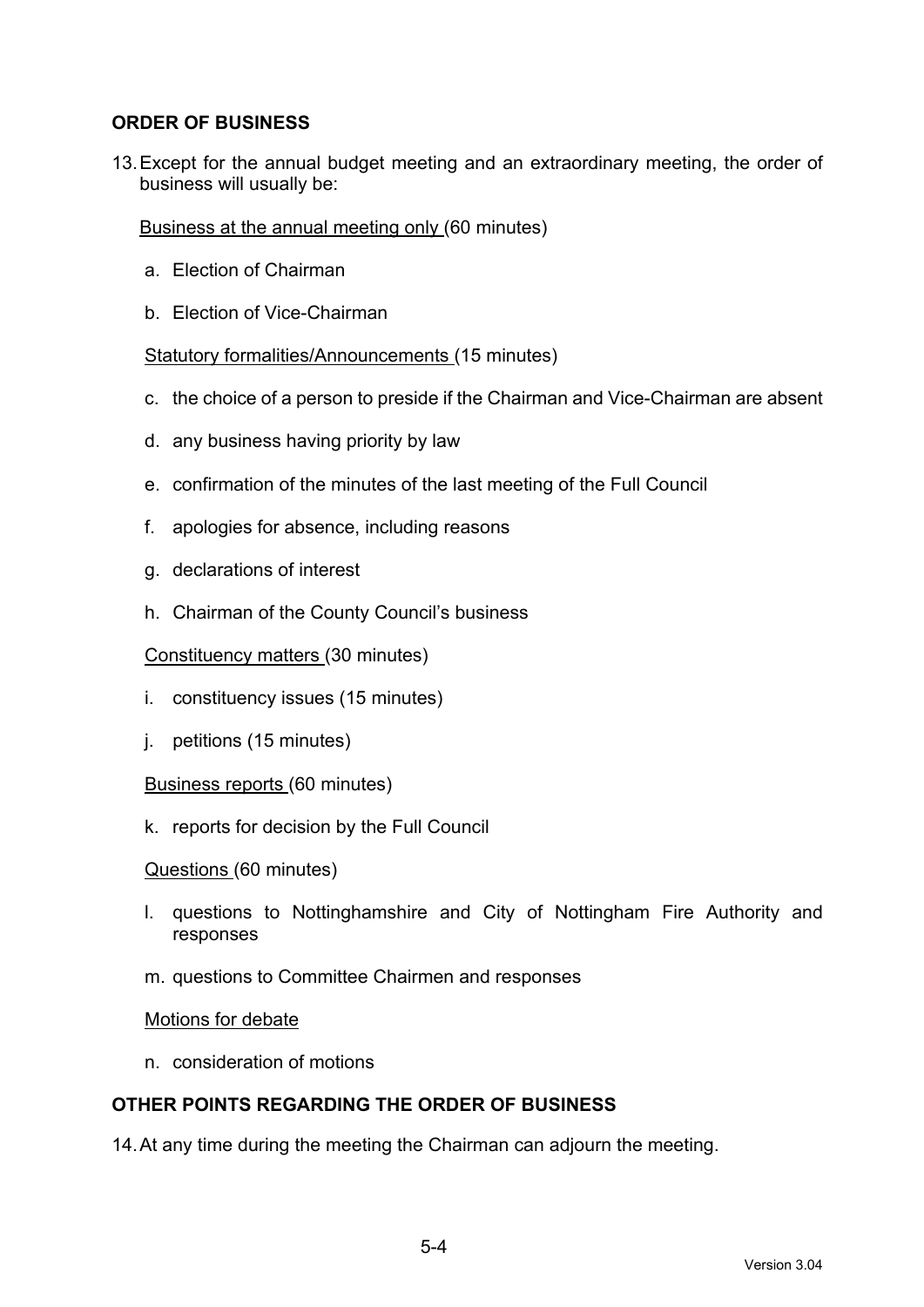- 15. The Chairman will manage the agenda to enable the meeting to keep to time and has discretion to extend the time limit of a particular section of the agenda within the overall time limit of the meeting.
- 16. The order of business can be varied at the discretion of the Chairman.
- 17. Lunch will normally be taken at 12.30pm.

### **ABSENCES AND APOLOGIES**

- 18. If a Councillor submits an apology for absence for the meeting, any questions or constituency issues they have submitted or motions they have proposed or seconded will be deemed to have fallen at the point the apology is given.
- 19. Apologies for absence will be categorised under the following headings:-
	- Other County Council Business
	- Medical / Illness
	- Other reasons
- 20. If a Councillor is not in the Chamber at the point on the agenda that any question or constituency issue they would present would be considered, the matter will be deemed to have fallen. Both the mover and seconder must be in the Chamber to propose a motion otherwise it will be deemed to have fallen.
- 21. The minutes of the meeting may record any Councillor's absence from the Chamber of more than 10 minutes during a Full Council meeting.

### **DECLARATIONS OF INTEREST**

- 22. Where any Councillor has an interest in any matter to be discussed or decided, they will, in accordance with the Code of Conduct for Councillors and Co-opted Members, declare the existence and nature of that interest and whether the interest is a Disclosable Pecuniary Interest. Any declaration of interest will be recorded in the minutes of the meeting.
- 23. Where any Councillor has declared a Disclosable Pecuniary Interest in any matter, they will leave the room in which the meeting is being held while the matter is under consideration unless:
	- a. The Chief Executive has granted them a dispensation; or
	- b. the matter is only under consideration by the meeting as part of a report of the Minutes of Council, a committee or sub-committee and is not itself the subject of debate.
- 24. If the Councillor has chosen to remain within easy reach, that Councillor will be recalled by an appropriate officer before any further business is started.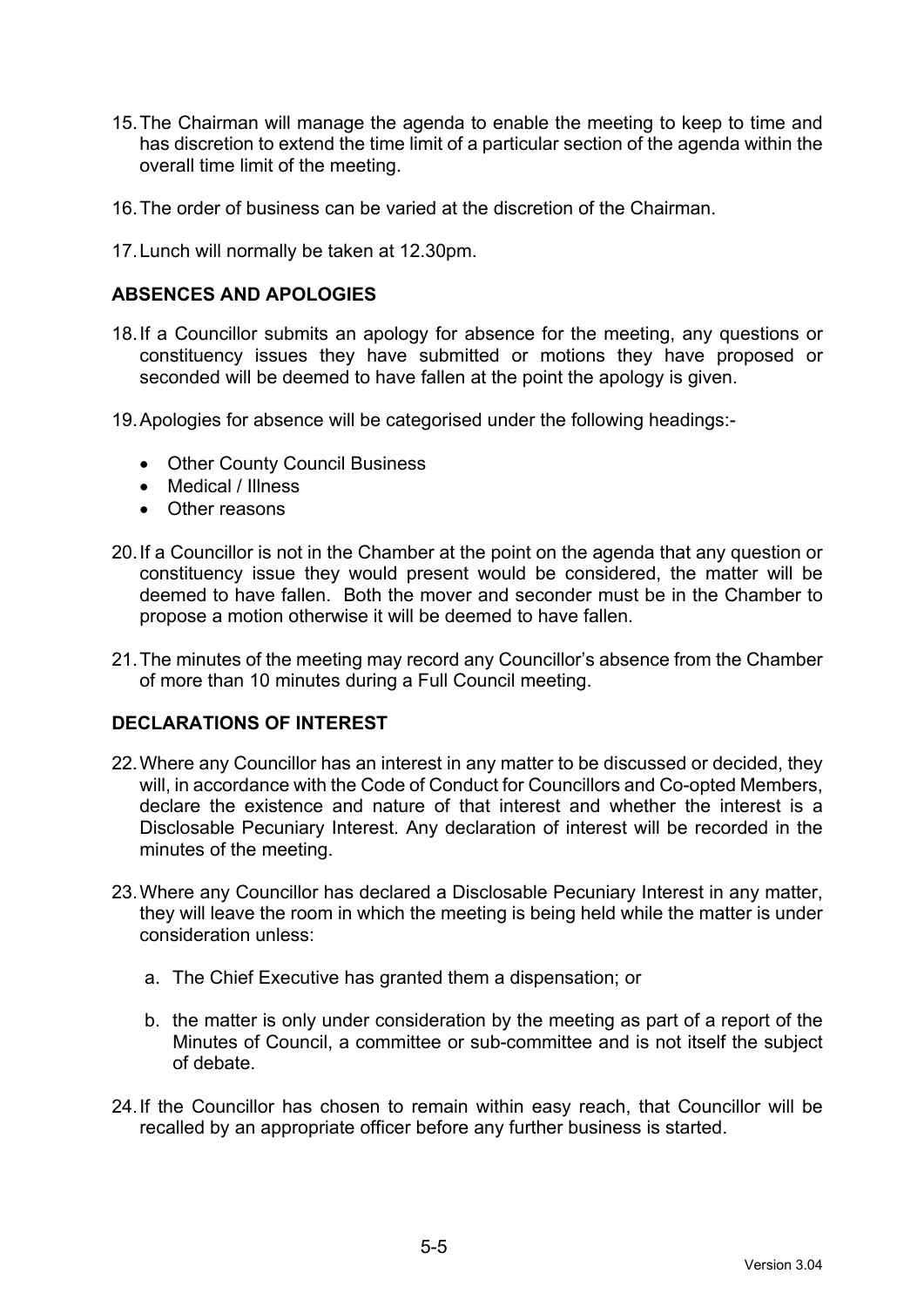25. Any person or officer of the authority who is appointed to do anything in connection with the County Council which enables them to speak at meetings, will make the same disclosures of interests and will withdraw from the room in which the meeting is being held on the same occasions as they would have to do if they were a County Councillor.

## **CONSTITUENCY ISSUES**

- 26. At any Full Council meeting except the annual budget meeting and an extraordinary meeting, Councillors will be given an opportunity to speak for up to three minutes on any issue which specifically relates to their division and is relevant to the services provided by the County Council. If the matter raised does not meet these criteria the Chairman will instruct the Councillor to stop speaking.
- 27. Such a speech will not give rise to a debate on the issue or a question and answer session.
- 28. If any Councillor wishes to make a three minute speech the Governance Team in Democratic Services must be notified by 10am three working days before the Full Council meeting. The notification must confirm who will be making the speech and which council service it relates to, to enable its validity to be determined in advance of the meeting.
- 29. A maximum of 15 minutes is allowed for this item. The speeches will be taken in the order received. Any speeches not heard within the time limit will fall and can be submitted again at the next meeting which allows constituency issues.

### **PETITIONS**

- 30. In accordance with the Council's Petitions Scheme, at any Full Council meeting except for the annual budget meeting and an extraordinary meeting, any Councillor may present a petition to the Chairman of the Council on any matter affecting the residents of their division, and in relation to which the County Council has powers or duties.
- 31. If any Councillor wishes to submit a petition the Governance Team in Democratic Services must be notified by 10 am the day before the meeting, giving details about the petition.
- 32. In exceptional circumstances, if a petition is not properly notified in advance, the Chairman has discretion to allow the petition to be submitted at the meeting.
- 33. The Councillor presenting the petition can introduce and speak about the petition for up to one minute.
- 34. If a Councillor is unable to be at the meeting, they may request and agree to another Councillor presenting a petition on their behalf.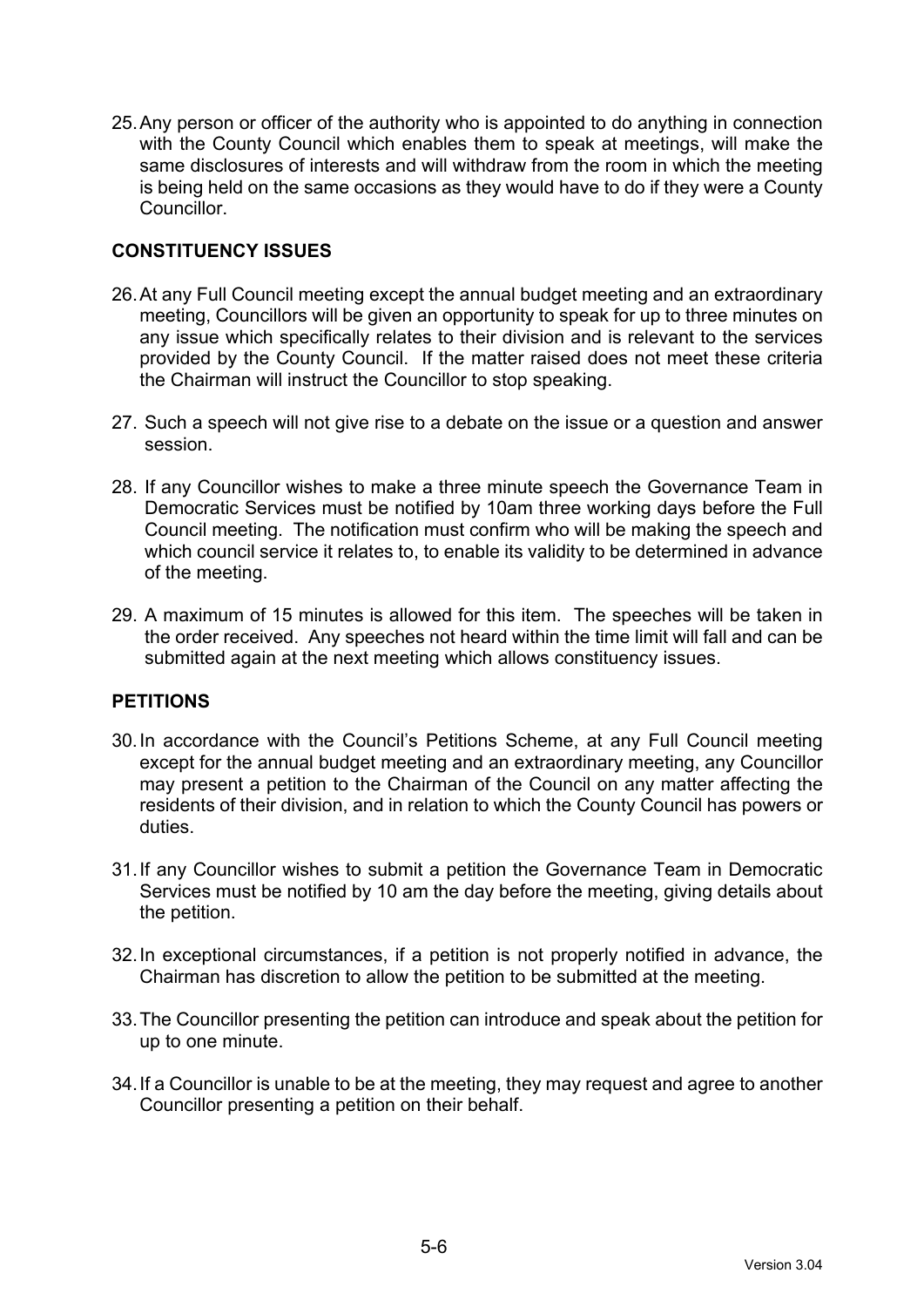- 35. If a petition relates to more than one division the petition can be presented jointly if the relevant Councillors agree. If agreement cannot be reached the petition will be presented by the Council's Vice-Chairman.
- 36. Different procedures apply to some petitions as set out in the Council's petition scheme.
- 37. A maximum of 15 minutes is allowed for this item. Petitions will be taken in the order received. Any petitions not presented in the time limit will be accepted by the Chairman en bloc and referred to the appropriate committee for consideration.
- 38. Any petition presented will be referred without debate to the appropriate committee for consideration. A report back to Council on the outcome of that consideration will be made at its next meeting.

### **CONSIDERATION OF REPORTS FOR DECISION BY COUNCIL**

- 39. Reports are introduced by the relevant committee chairman.
- 40. The report recommendation is then 'moved' by one Councillor and 'seconded' by another Councillor. It then becomes a 'motion' for debate and the rules of debate apply. The motion is then debated before a vote is taken. Where a report contains more than one recommendation they will be moved as a single motion for debate.
- 41. Statutory officer reports will be moved by the Chairman of the County Council and seconded by the Vice-Chairman of the County Council.

#### **QUESTIONS**

- 42. At any meeting of the Full Council, except the annual budget meeting and an extraordinary meeting, a Councillor may ask any Committee Chairman one or more questions on matters within the remit of their committee.
- 43. Questions must:
	- a. disclose a question;
	- b. be limited to matters which fall within the remit of the relevant Committee;
	- c. be a matter for which the local authority has a responsibility or which affects the County;
	- d. not be defamatory, frivolous or offensive;
	- e. not be substantially the same as a question or motion which is under consideration by or has, in the past six months, been put at a meeting of the Council or a committee;
	- f. not relate to a planning application or any other quasi-judicial matter; and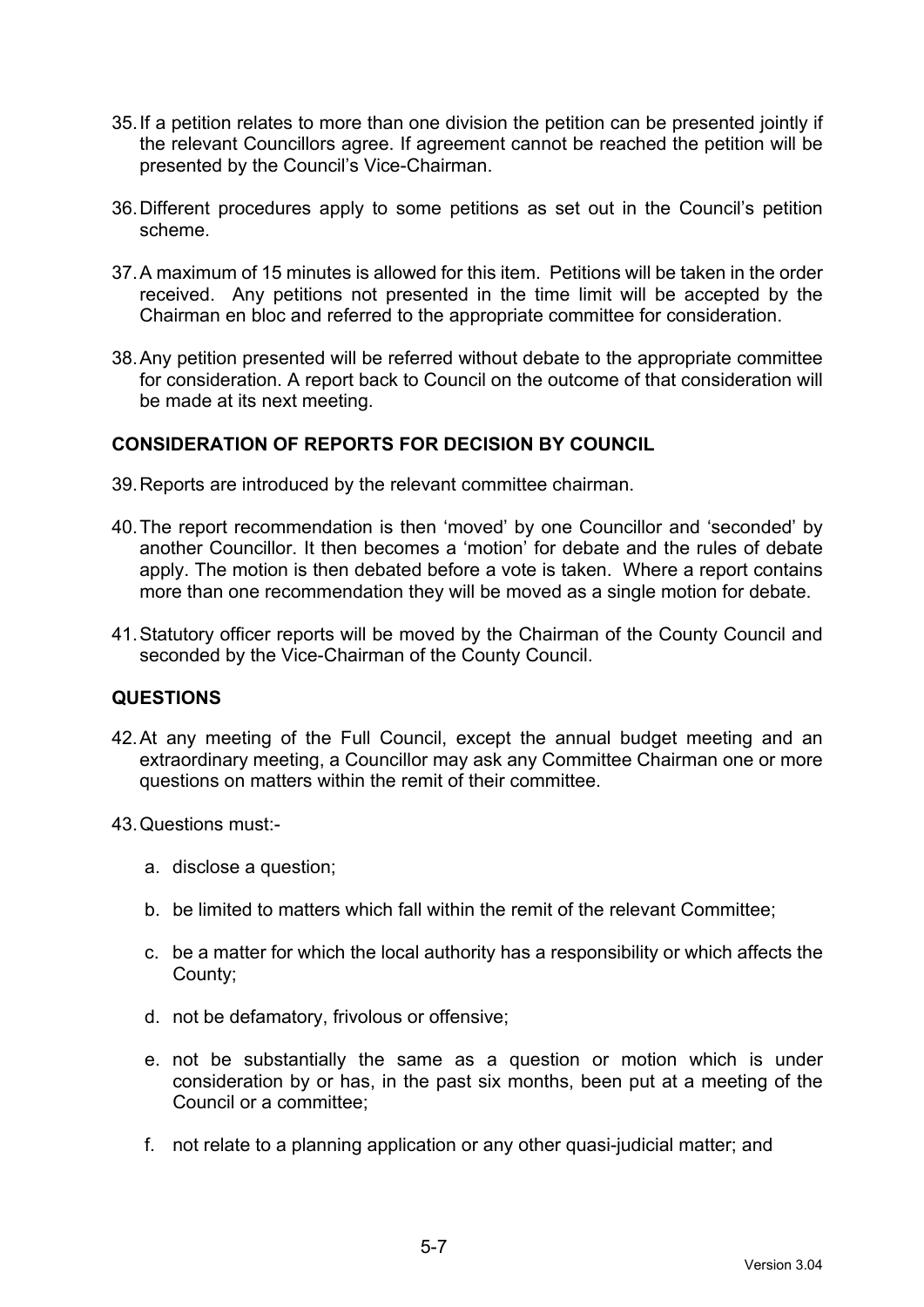- g. not require disclosure of confidential or exempt information.
- 44. The Monitoring Officer will rule a question invalid and give reasons, if a submitted question does not comply with the provisions in paragraph 43.
- 45. A maximum of 60 minutes is allowed for questions, with up to 15 minutes of time allocated for questions to the Chairman of Nottinghamshire and City of Nottingham Fire Authority and the remaining time for questions to Committee Chairmen.
- 46. Once the 60 minutes for questions has been reached any remaining questions to Committee Chairmen will receive a written answer within 15 working days of the meeting and the answer given will be included for information with the papers for the next convenient Full Council meeting. The Committee Chairman may elect for the answer to the question to be given by his or her Vice Chairman or another Committee Chairman if in the opinion of the Committee Chairman this is more appropriate.
- 47. At any meeting of the Full Council, except the annual budget meeting and an extraordinary meeting, a Councillor may ask the Chairman of Nottinghamshire and City of Nottingham Fire Authority one or more questions on matters within the remit of their authority. A maximum of 15 minutes is allowed for these questions after which any remaining questions will receive a written answer within 15 working days of the date of the meeting and the answer given will be included for information with the papers for the next convenient Full Council meeting.
- 48. If any Councillor wishes to submit a question under the Procedure Rules a copy of their question(s) must be posted in the box in Democratic Services or emailed to council.questions@nottscc.gov.uk no later than 10 am three working days before the meeting. The question must make it clear who the question is addressed to and who is asking it.
- 49. A submitted question cannot be altered after the deadline.
- 50. The order in which questions are put at the meeting will be determined by the Chairman.
- 51. After receiving an answer from the relevant Committee Chairman, or their nominee, the Councillor asking the original question may ask one supplementary question on the same matter.
- 52. The same supplementary question procedures apply to questions to the Chairman of the Fire Authority.
- 53. Any questions for Council which are withdrawn at the meeting or which fall because the member asking the question is not present in the Chamber at Council question time to ask their question, including where the Councillor has submitted their apology for absence, will receive a written reply within 15 working days of the meeting and the answer given will be included for information with the papers for the next convenient Full Council meeting.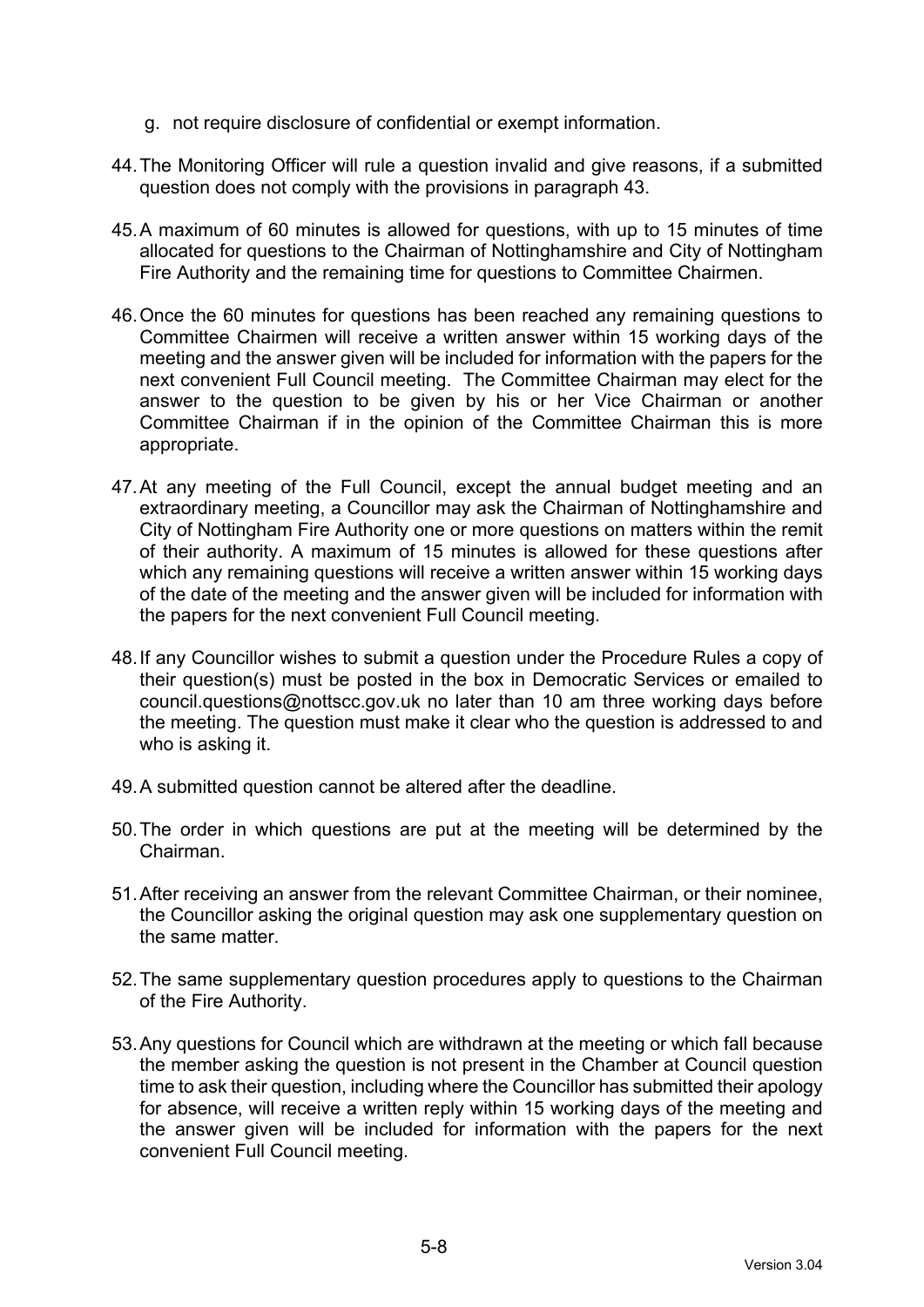## **QUESTIONS REQUIRING A WRITTEN RESPONSE**

54. Any Councillor may at any time, by writing to Democratic Services, put a question to a Committee Chairman and will be sent a reply within 15 working days. Every such question and the answer given will be included for information with papers for the next convenient Full Council meeting.

#### **CONSIDERATION OF INDIVIDUAL MOTIONS TABLED BY COUNCILLORS IN ADVANCE OF MEETINGS**

- 55. Councillors may raise an issue at Full Council meetings except the annual budget meeting by submitting a motion. The procedure for submitting a motion for debate is as follows:
	- a. The motion must be proposed and seconded.
	- b. Notice must be given in writing no later than 10 am eight clear working days before the Full Council meeting by one of the following methods:
		- i. Submitting an original signed by both the proposer and seconder to the Governance Team, Democratic Services
		- ii. Submitting a scanned copy of the signed original, or a motion with electronic signatures of the proposer and seconder, by email to council.questions@nottscc.gov.uk
	- c. Valid motions will be included in the agenda for the meeting in the order of receipt.
- 56. An invalid motion cannot be altered after the deadline to make it valid.
- 57. Both the mover and seconder must be in the Chamber to move or second their motion, if they are not present the motion is deemed to have fallen.
- 58. The Chairman will manage the business to enable appropriate debate within the time limit of the meeting. If a motion is not debated due to a lack of time the motion will be carried forward to the next ordinary (or annual) meeting and will be dealt with ahead of other motions on that agenda.

### **Scope of motions on notice**

59. Valid motions must:-

- a. be asking the Council to make a decision which is lawful;
- b. be about matters for which the Council has a responsibility or which affects directly or indirectly residents or businesses of the County and the Council has the power to implement;
- c. not be defamatory, frivolous or offensive;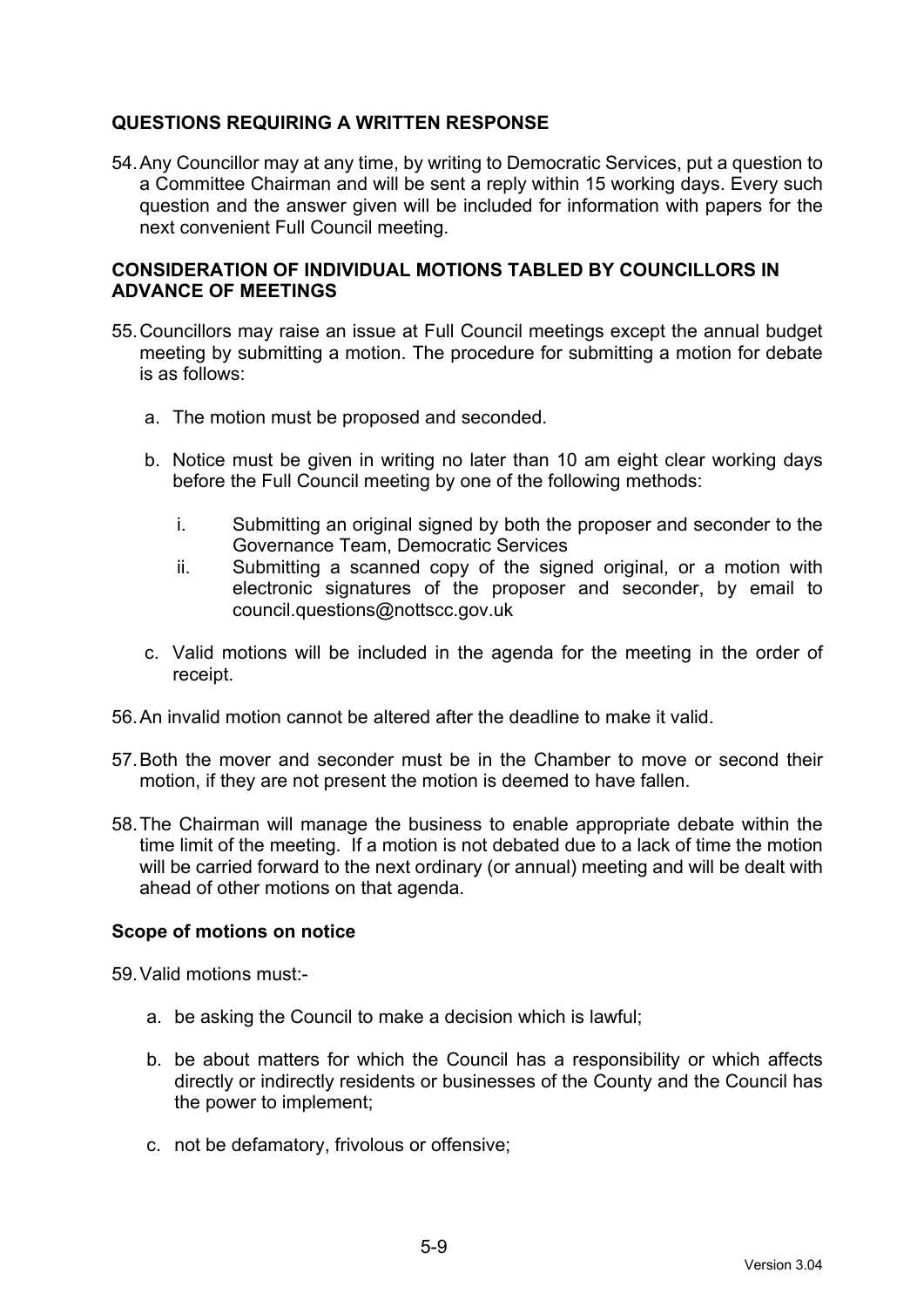- d. not be substantially the same as a motion which has, in the past six months, been put at a meeting of the Full Council, or reverse a decision taken by the Council in the past six months;
- e. not relate to a planning application or any other quasi-judicial matter;
- f. not require disclosure of confidential or exempt information; and
- g. include appropriate and sufficient information to enable Councillors to make a lawful decision for example legal, financial, statutory or policy implications.
- 60. The Monitoring Officer will reject a proposed motion as invalid, giving reasons if it does not comply with the provisions in paragraph 59.

### **THE RULES OF DEBATE**

- 61. Any motion (including recommendations within reports) must be moved and seconded before the debate can be opened. The mover and seconder of the motion may speak for a maximum of 10 minutes when moving the motion. It is not necessary to read the motion in full when moving the motion, provided the motion has been provided in writing to Full Council.
- 62. If a Councillor wishes to speak they should indicate their intention by raising their hand.
- 63. The Chairman will decide the order in which speakers will be heard. Any Councillor who wishes to speak will be given the opportunity to do so unless any of the exceptions contained in these procedure rules apply.
- 64. Councillors can speak for a maximum of 5 minutes each time they are entitled to speak during a debate subject to paragraph 61 and the exception at the Annual Budget meeting.
- 65. Councillors will stand when speaking and must address the Chairman. Other Councillors will be respectful of and not interrupt the Councillor who is speaking.
- 66. Councillors must speak strictly to the subject under discussion.
- 67. Councillors may speak once on any motion and once on each amendment.
- 68. If the motion has been amended since a Councillor last spoke, that Councillor may move a further amendment to the motion.
- 69. Whenever the Chairman stands during a debate any Councillor standing must sit down and the Full Council must be silent.
- 70. Any Councillor may at any time during a meeting request that the meeting be adjourned for a short period. The Chairman of the meeting has discretion to decide whether to agree the request and, if agreed, to determine the length of any such adjournment.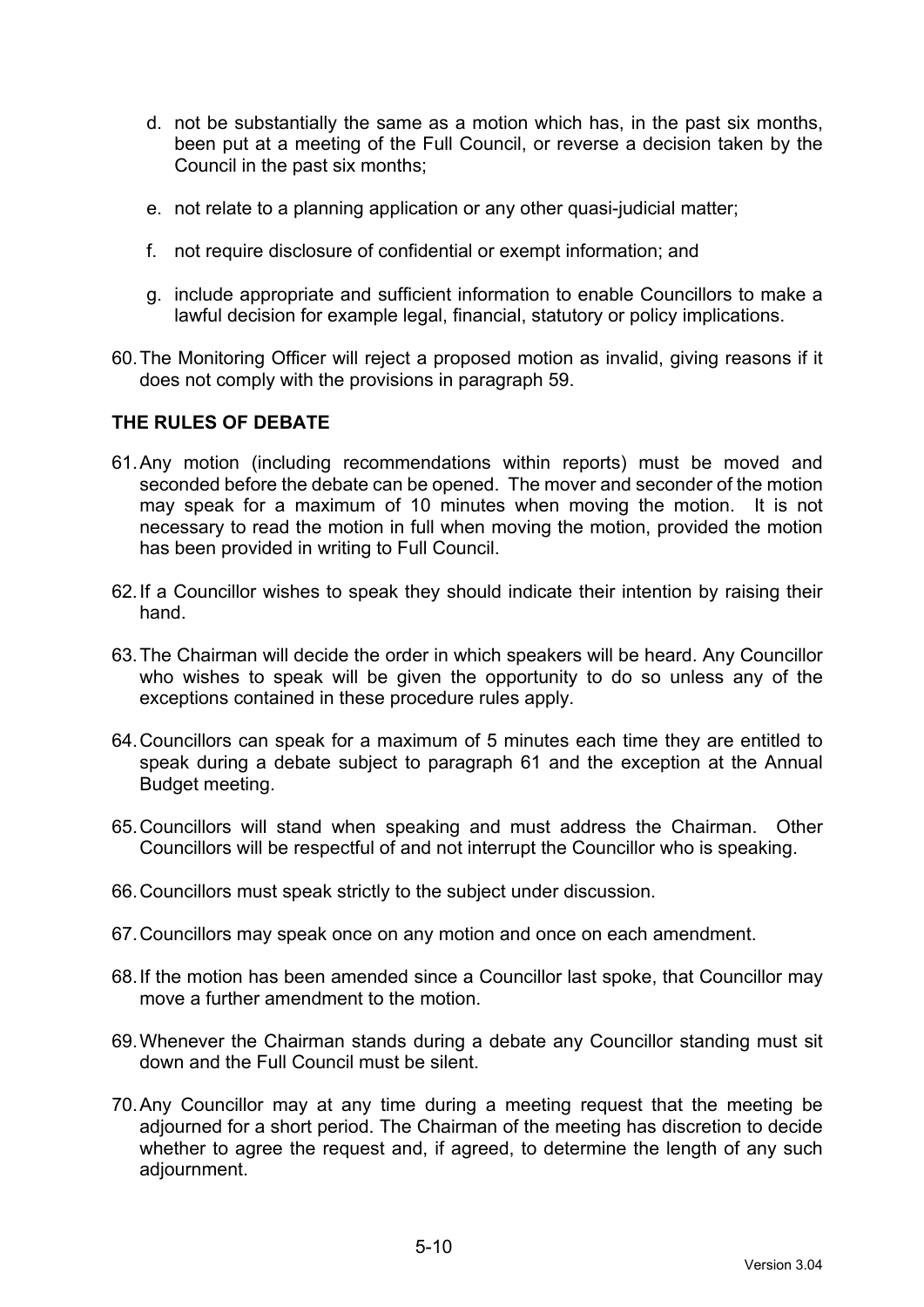- 71. The Councillor who moved the original motion has a right of reply at the close of the debate on that motion including where it has been amended during the debate.
- 72. At the end of a debate on an amendment to a motion, the mover of the amendment has a right to make closing remarks before the Councillor who moved the original motion exercises their right of reply.

### **ALTERATIONS AND AMENDMENTS TO RECOMMENDATIONS AND MOTIONS**

- 73. An alteration is where the motion is changed by or with the agreement of the mover and the seconder of the motion. This can include where a proposal by another member to make a change to a motion is accepted by the mover of the motion which then alters the proposed motion without the need for a vote on the proposed change.
- 74. An amendment is a proposal by another member to change a motion being debated which is not accepted by the mover of the original motion.
- 75. An alteration must be submitted in writing to the Chairman. An alteration can only be made if it would be accepted as a valid amendment. Alterations can be accepted:
	- a. when the mover changes the motion whilst moving it
	- b. during the debate to update the motion to maintain accuracy
	- c. if the mover accepts a proposed amendment
	- d. to make the motion more acceptable to Councillors
- 76. Amendments to a motion can be moved or seconded by any Councillor following the process set out in paragraph 82 in the following situations:
	- a. to refer a subject of debate to a committee for further consideration
	- b. to leave out words, to add words or both. However, such changes must not have the effect of fundamentally altering the spirit or intention of, or directly reversing the spirit or intention of, the original proposal (for example to recommend approval instead of refusal), must comply with the provisions set out in paragraph 59 and must be relevant to the original motion.
- 77. The Monitoring Officer may reject a proposed amendment as invalid if it does not comply with the provisions set out in paragraph 59. The Chairman may adjourn the meeting to seek appropriate advice to confirm validity of the amendment.
- 78. If a valid amendment is accepted by the mover of the original motion no debate or vote will be required and it will become an alteration to the motion and will become the altered (substantive) motion.
- 79. Only one amendment may be moved and discussed at one time. No further amendment may be moved until the amendment under discussion has been voted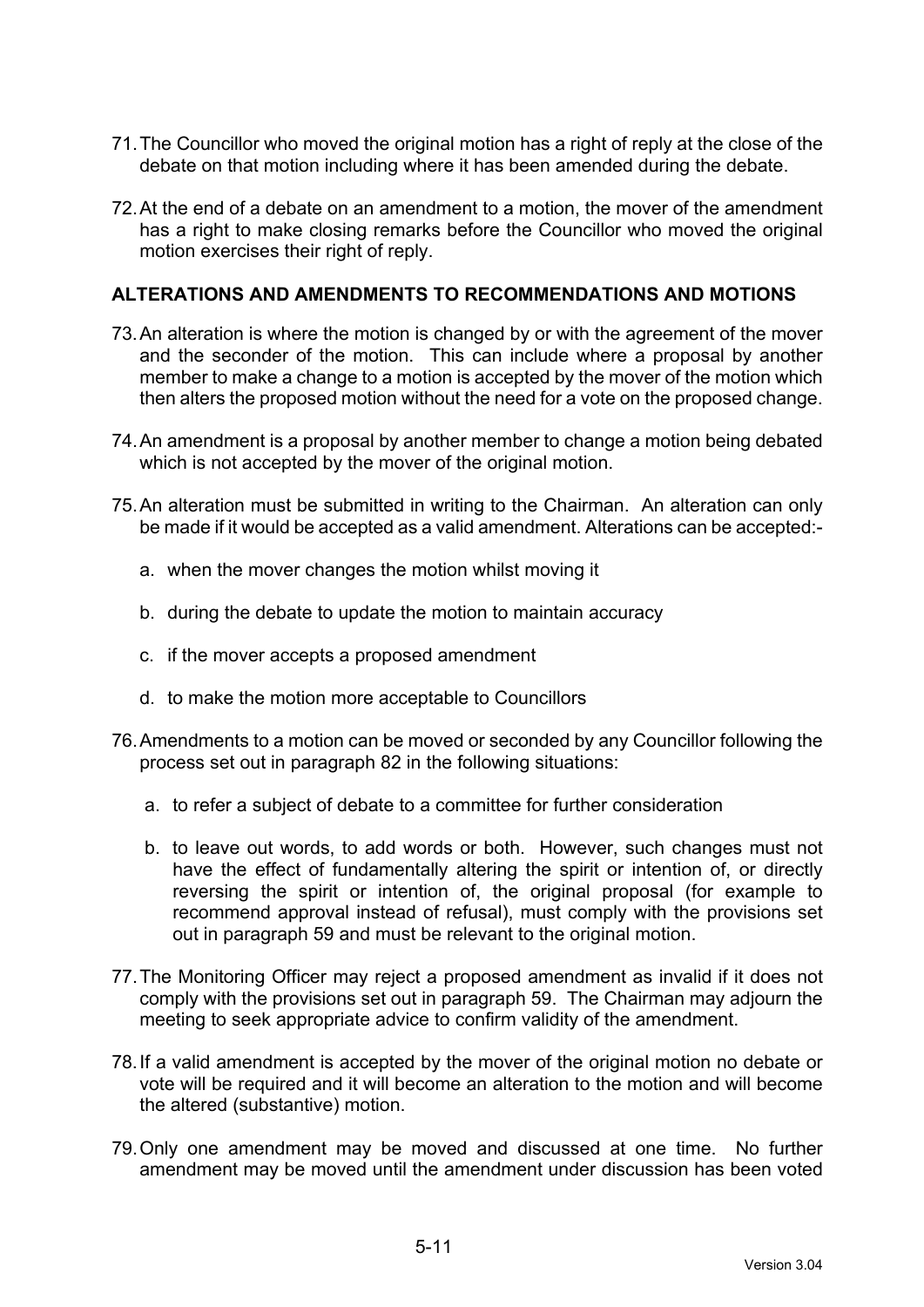on, subject to the exceptions set out in the Annual Budget Meeting Rules at paragraph 108.

- 80. If an amendment is not accepted by the mover of the original motion, the following procedure will apply:
	- a. the amendment will be debated
	- b. a vote will then be taken on whether the amendment should become the amended (substantive) motion
	- c. debate will continue and further amendments may be moved
	- d. after all amendments have been dealt with using the procedure stated above then a vote will be taken on the final substantive motion

#### **MOTIONS NOT REQUIRING PRIOR WRITTEN NOTICE**

- 81. Motions can be moved and seconded orally at meetings including a reason for proposing the motion, to ensure meetings run smoothly and are conducted properly. The following are examples of such motions:
	- a. appointment of a chairman for the meeting in the absence of the Chairman and Vice-Chairman
	- b. request to withdraw a motion
	- c. that the matter be put to a vote (this can only be moved by a Councillor who has not yet spoken on the debate as set out in paragraph 83)
	- d. that the meeting be adjourned
	- e. variation of the order of business
	- f. suspension of a specific procedure rule (giving the procedure rule number to be suspended and the reason)
	- g. exclusion of the public
	- h. that a named Councillor should not be heard further
- 82. Amendments to motions may be moved and seconded without notice but must be provided in writing to the Chairman when being moved.

## **BRINGING DEBATE TO EARLY CLOSURE**

83. A Councillor who has not already spoken on the matter may orally move a motion that a vote should be taken immediately. This must be seconded.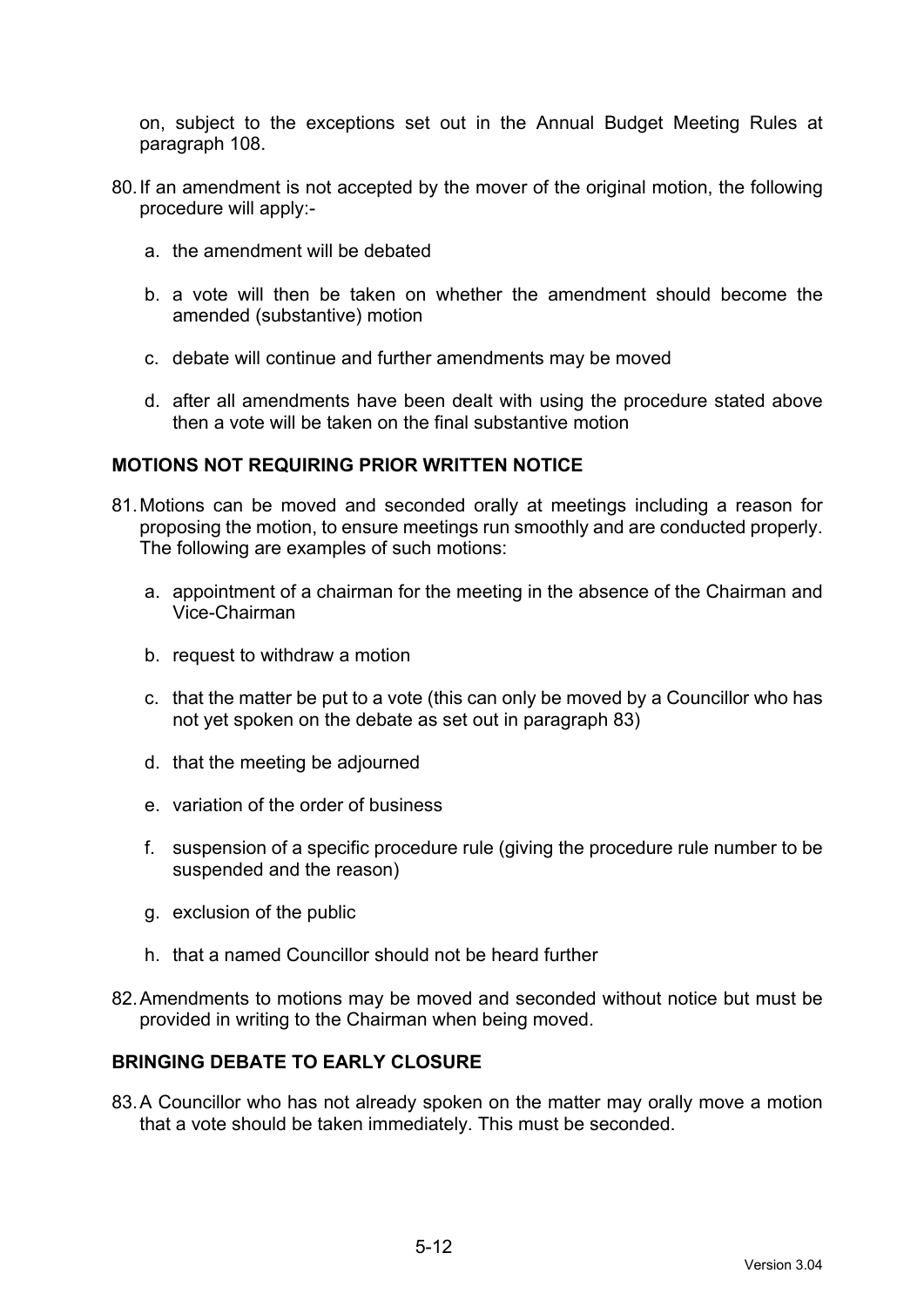- 84. If the Chairman feels there has been sufficient discussion of the issue he may put the oral motion to the vote.
- 85. If the vote is carried the motion or amendment will be put to the vote following closing remarks as set out in the rules of debate.

### **POINTS OF ORDER AND PERSONAL EXPLANATIONS**

- 86. With the consent of the Chairman any Councillor may make a brief comment, ask a question designed to clarify a matter which has been raised, or indicate where they feel the procedure rules have not been followed. They may not introduce new material or make a speech on the issue raised.
- 87. The Chairman of the County Council's ruling will be final and they may limit such exchanges to maintain the flow of debate.

## **VOTING**

- 88. Votes in Full Council are to be determined by a show of hands.
- 89. When a vote is being called Councillors must remain quiet, seated in their designated seat, and clearly hold their hand up to cast their vote and keep it up until the Chairman tells Councillors the vote has concluded.
- 90. Where there is an equal number of votes for and against a motion the Chairman can exercise a second (casting) vote.
- 91. A recorded vote will be taken if 10 or more Councillors request it by a show of hands and where required under the Annual Budget meeting rules in paragraph 108 below. The process will be as follows:
	- a. The Division Bell will be sounded.
	- b. The Chief Executive will then call the names of all Councillors and record the vote of each Councillor.
	- c. The Chairman will announce the result.
	- d. The minutes will record how each Councillor voted.
- 92. Whilst the recorded vote is being taken, Councillors must remain quiet, seated in their designated seat, and, when called by the Chief Executive, use the microphone provided to give their vote.
- 93. Any Councillor can require that the minutes of the meeting record how they voted on any decision taken.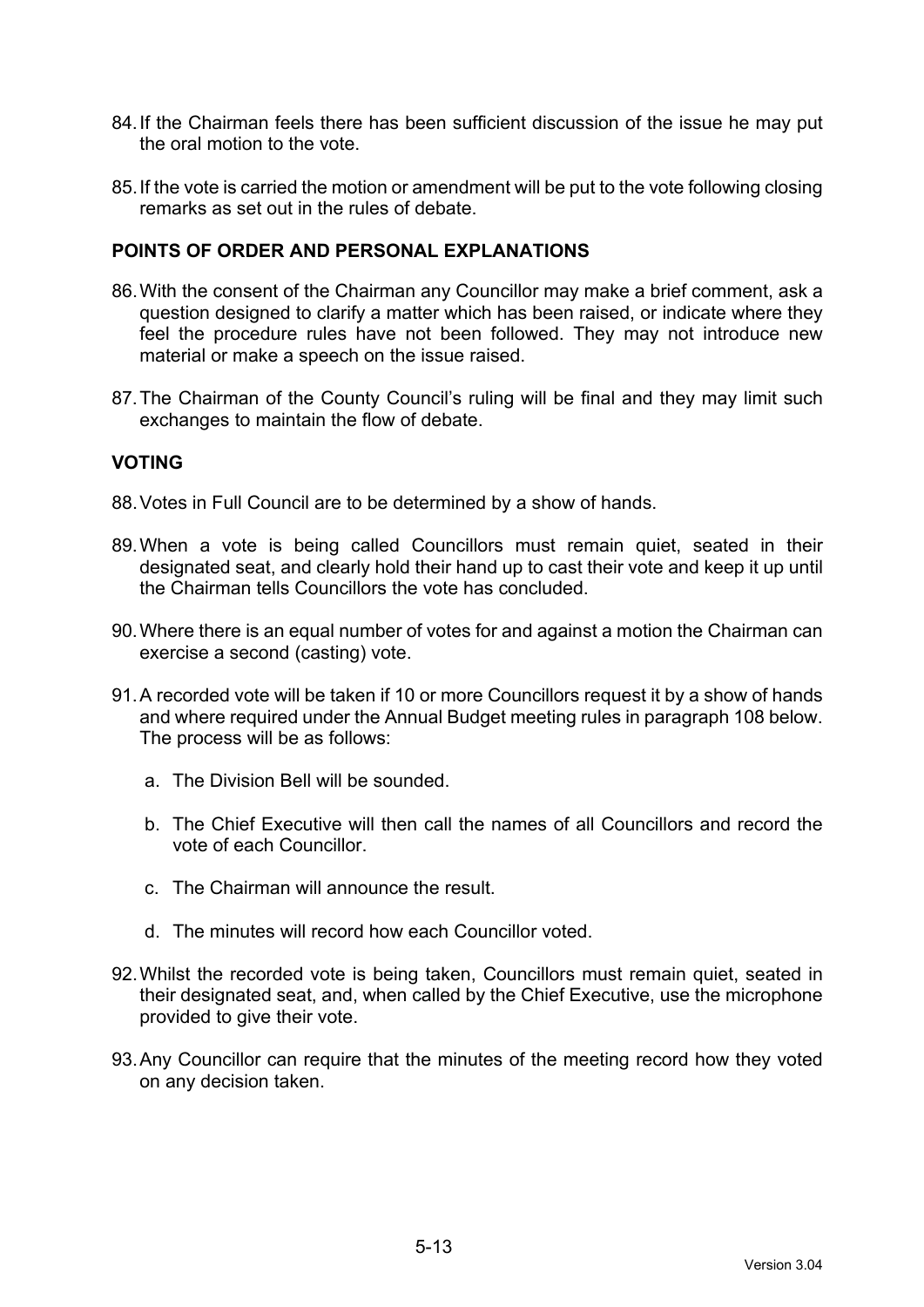## **REVERSING DECISIONS**

94. Council decisions are final and should normally not be altered or amended for 6 months. However, where a decision proves to be unworkable for whatever reason a further report on the issue will be brought back to Full Council for further consideration with the agreement of the Council's Chairman and Vice-Chairman.

### **DISORDERLY CONDUCT**

- 95. Councillors are expected to act in a reasonable and professional manner at Full Council, in accordance with the Code of Conduct for Councillors and Co-opted Members and in compliance with the Council's Procedure Rules. Councillors should not misbehave by persistently disregarding the Chairman's ruling, or by behaving improperly or offensively, including by using offensive language or making personal remarks about individuals, or by obstructing the business of the Full Council.
- 96. If, at any meeting, any Councillor in the opinion of the Chairman of the County Council is in breach of paragraph 95 the Chairman will warn the Councillor about their behaviour.
- 97. If following any warning a Councillor continues to breach paragraph 95 the Chairman may move "that [the Councillor named] should not be further heard" and, if seconded, a vote will be taken without discussion.
- 98. If any Councillor continues the misconduct after a "should not be further heard" vote has been carried, the Chairman:
	- a. may request the Councillor to leave the meeting; or
	- b. may adjourn the meeting of the Full Council for any period considered necessary
- 99. In the event of a general disturbance which in the opinion of the Chairman makes business impossible, the Chairman may adjourn the meeting for any period considered necessary and/or order that the public or a specific individual/s leave. "General disturbance" may include any action or activity by the public which disrupts the conduct of the meeting or impedes other members of the public including in connection with the recording or reporting of the meeting.

### **ESTABLISHMENT OF COMMITTEES**

100. Every committee set up by the Full Council will perform the functions given to them until the Full Council resolves otherwise. Full Council can revise the functions of committees at any time.

### **APPOINTMENTS TO COMMITTEES**

- 101. Every person appointed to be a member of a committee or sub-committee will remain a member of that committee until the first of the following events:
	- a. they cease to be a Councillor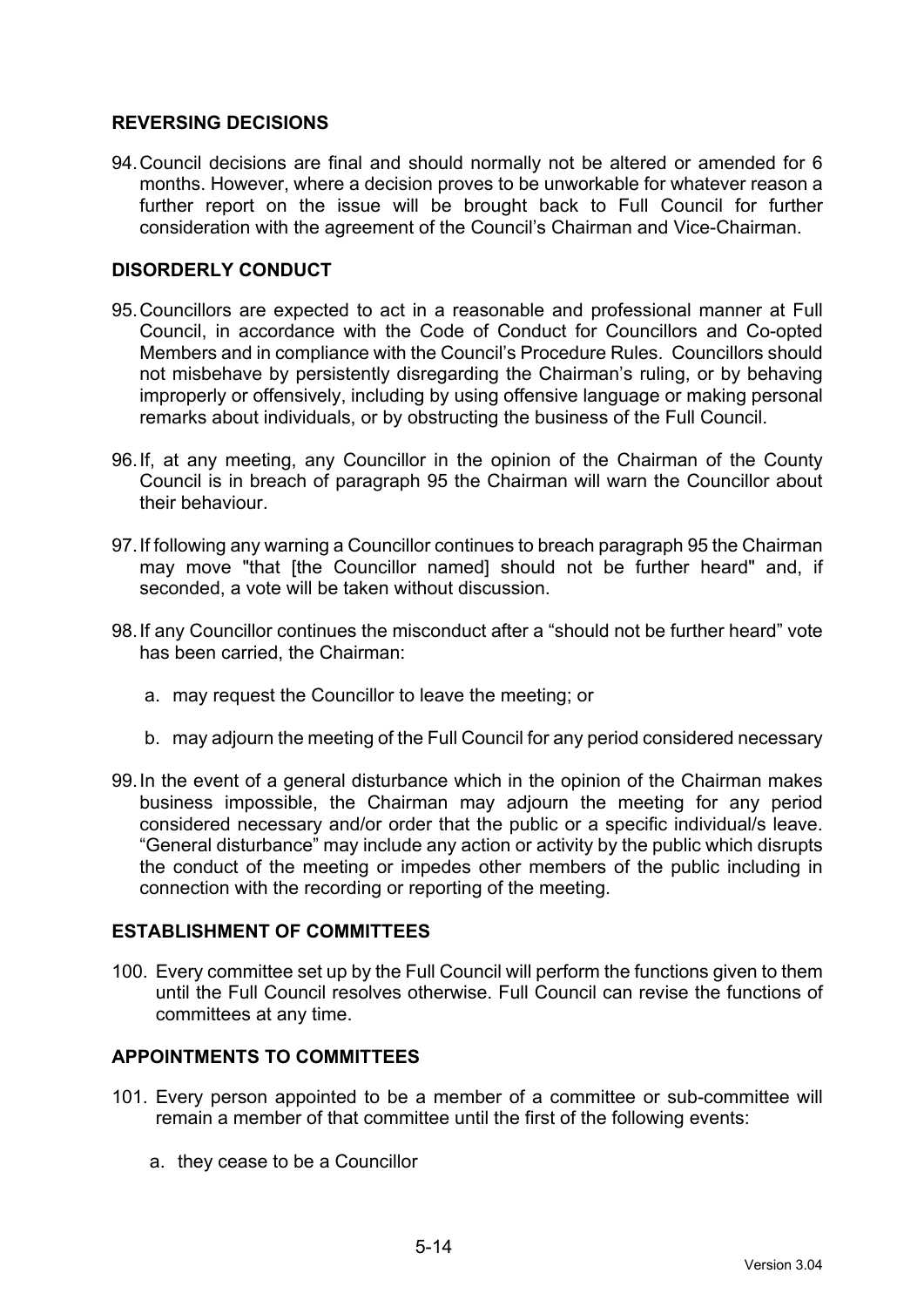- b. their resignation
- c. changes to political balance necessitate changes to committee membership
- d. removal by the Proper Officer at the request of their group
- 102. The Full Council is required to keep the allocation of seats to groups under review.
- 103. Whenever allocation of seats is considered by the Full Council the Chief Executive will submit a report showing what the allocation of seats should be in order to ensure committees reflect the overall political balance of the Council.
- 104. Democratic Services will ensure that all appointments to committees are reported to the next meeting of the appropriate committee.
- 105. Any permanent changes in membership must be notified to the Governance Team in Democratic Services no later than 4pm the working day before the relevant meeting. Substitution rules are set out in the Procedure Rules for Committee and Sub-Committee Meetings.

### **ANNUAL MEETING**

106. Subject to any statutory requirements, the Full Council at its annual meeting:

- a. Will elect the Chairman and Vice-Chairman of the County Council for the forthcoming year.
- b. Will resolve what committees and sub-committees will be established, the terms of reference and size of these committees and may appoint the chairman and vice-chairman of each committee.
- c. Will note the membership of each group and their agreed officers.

### **ANNUAL BUDGET MEETING**

107. The order of business for the annual budget meeting will usually be:

- a. the choice of a person to preside if the Chairman and Vice-Chairman are absent
- b. any business having priority by law
- c. confirmation of the minutes of the last meeting of the Full Council
- d. apologies for absence, including reasons
- e. declarations of interest
- f. Chairman of the County Council's business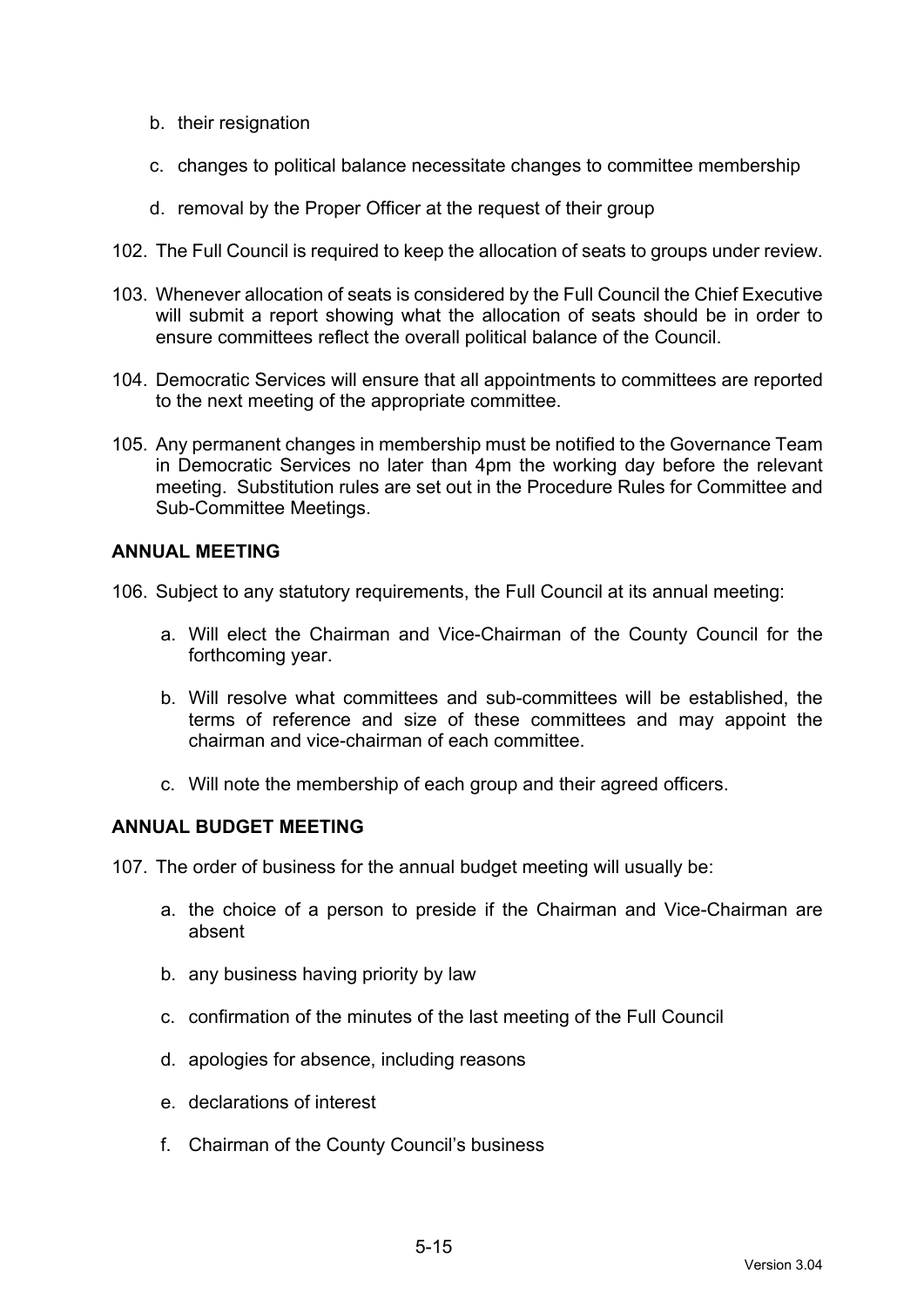- g. reports for decision by the Full Council
- 108. To ensure the smooth flow of business the following provisions will operate for the Annual Budget meeting budget report:
	- a. After the budget proposals have been moved and seconded any budget amendments will be moved and seconded. The seconders of the amendments may either speak to them when seconding or may reserve their speech for later in the debate.
	- b. With the exceptions below, no Councillor will speak more than once or for more than 20 minutes:
		- the Councillor who moves the budget proposals is not subject to a time limit and is entitled to speak twice; once when moving proposals and once when replying to the debate
		- the movers of any amendments may speak for an unlimited time when moving those amendments and for 20 minutes when summing up
	- c. There will be a single debate on the motion and any amendments.
	- d. At the conclusion of the winding-up speeches, recorded votes will be taken on amendments in the order determined by the Chairman then a recorded vote will be taken on the substantive motion. The process for recorded votes is set out in paragraph 91 above.

### **EXTRAORDINARY MEETINGS**

- 109. An extraordinary meeting may be arranged if the Chairman of the Council, the Council Leader, or any five County Councillors request such a meeting. An extraordinary meeting can be held on any day of the week.
- 110. The only business permitted at an extraordinary meeting is that which the meeting has been called to consider.
- 111. The order of business for an extraordinary meeting will usually be:
	- a. the choice of a person to preside if the Chairman and Vice-Chairman are absent
	- b. apologies for absence, including reasons
	- c. declarations of interest
	- d. the matters set out in the request to hold an extraordinary meeting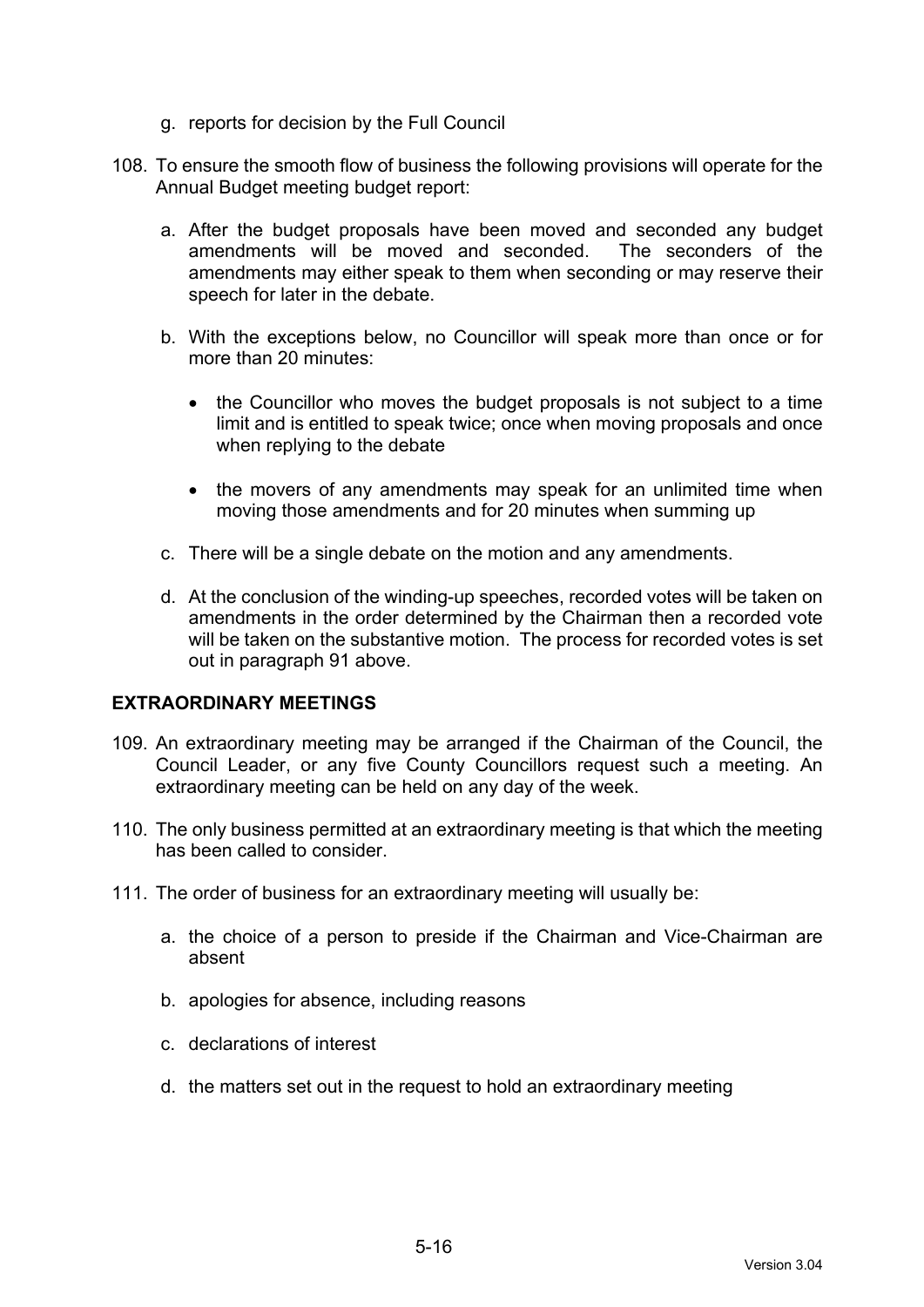# **OTHER**

- 112. Placards, banners, advertising materials and similar items are not permitted in any Council meeting and must be covered or removed. Failure to comply may result in the member of the public being asked to leave the Chamber.
- 113. Members of the public should remain seated in the public gallery during any debate and not do anything to endanger the health and safety of any person.
- 114. Members of the public may record proceedings and report all public meetings. Any person recording the meeting must not disrupt the good order of the meeting.
- 115. Mobile phones and other electronic devices must be switched to silent.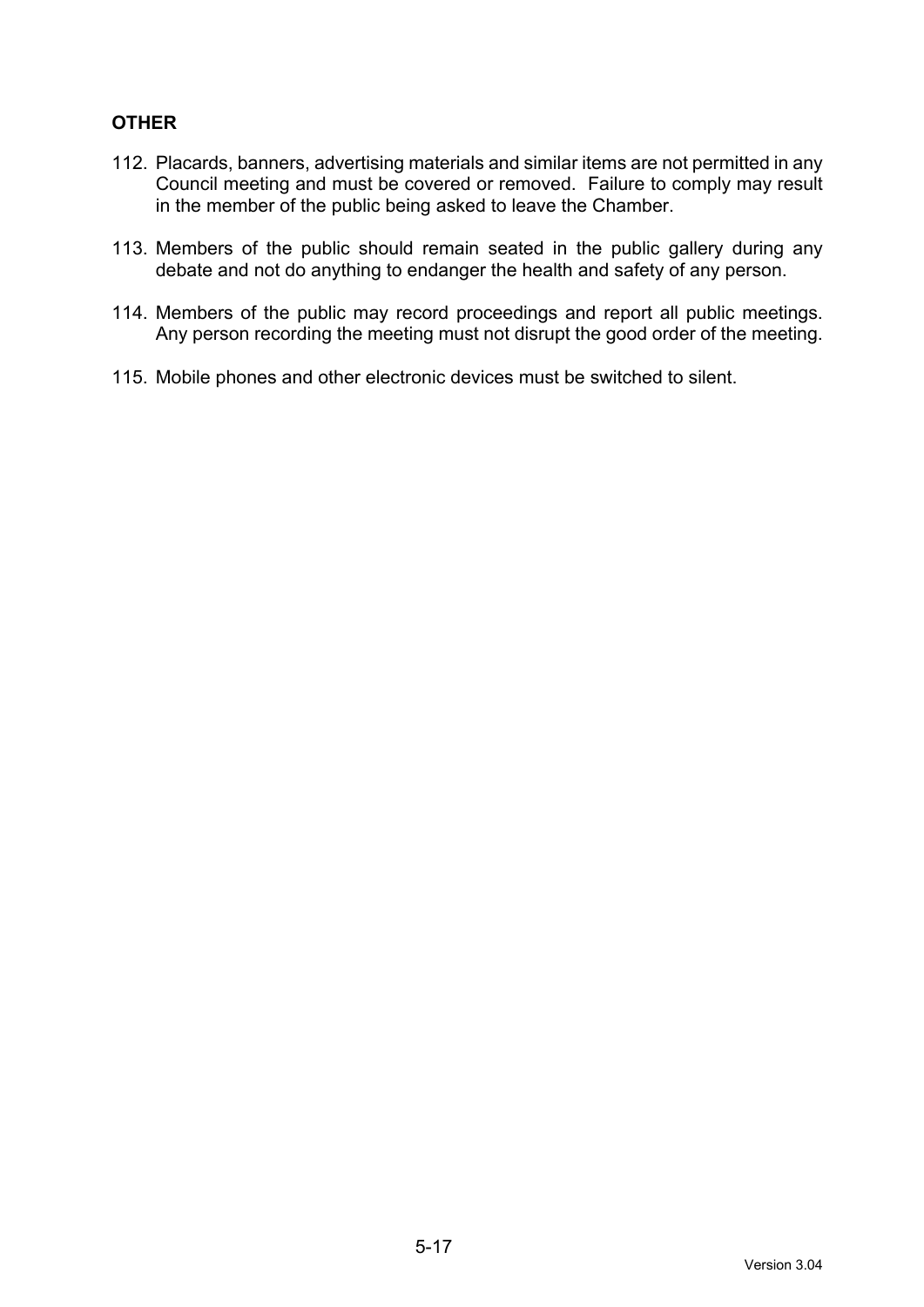### **PART B – PROCEDURE RULES FOR COMMITTEE AND SUB-COMMITTEE MEETINGS**

#### **INTRODUCTION**

- 1. These rules are designed to ensure meetings run smoothly and are conducted properly.
- 2. So far as the law allows any of these rules may be suspended at any meeting, either for the whole meeting or for a particular item on the agenda. In order to achieve this, a motion must be moved and seconded and a vote carried.

### **ARRANGEMENTS FOR MEETINGS**

- 3. The agenda and papers for meetings must be available at least five clear working days before the meeting.
- 4. A special meeting is arranged if the chairman or vice-chairman of the relevant committee, or any 4 of its members request such a meeting.
- 5. If any issues arise at a meeting in relation to interpretation of the procedure rules, the Chairman's decision will be final.

#### **MINIMUM ATTENDANCE (QUORUM)**

- 6. The following number of committee members must be present for the meeting to proceed or continue:
	- a. Less than 15 voting members 3
	- b. 15 to 25 voting members 4
	- c. More than 25 voting members 5
- 7. If there is an insufficient number of committee members present, the meeting will not proceed.

### **ORDER OF BUSINESS**

- 8. The order of business will usually be:
	- a. at the first meeting after the annual Council meeting, appointing or noting the appointment of the Chairman and Vice-Chairman of the committee
	- b. the choice of a person to preside if the Chairman and Vice-Chairman are absent
	- c. confirmation of the minutes of the last meeting of the committee
	- d. apologies for absence, including reasons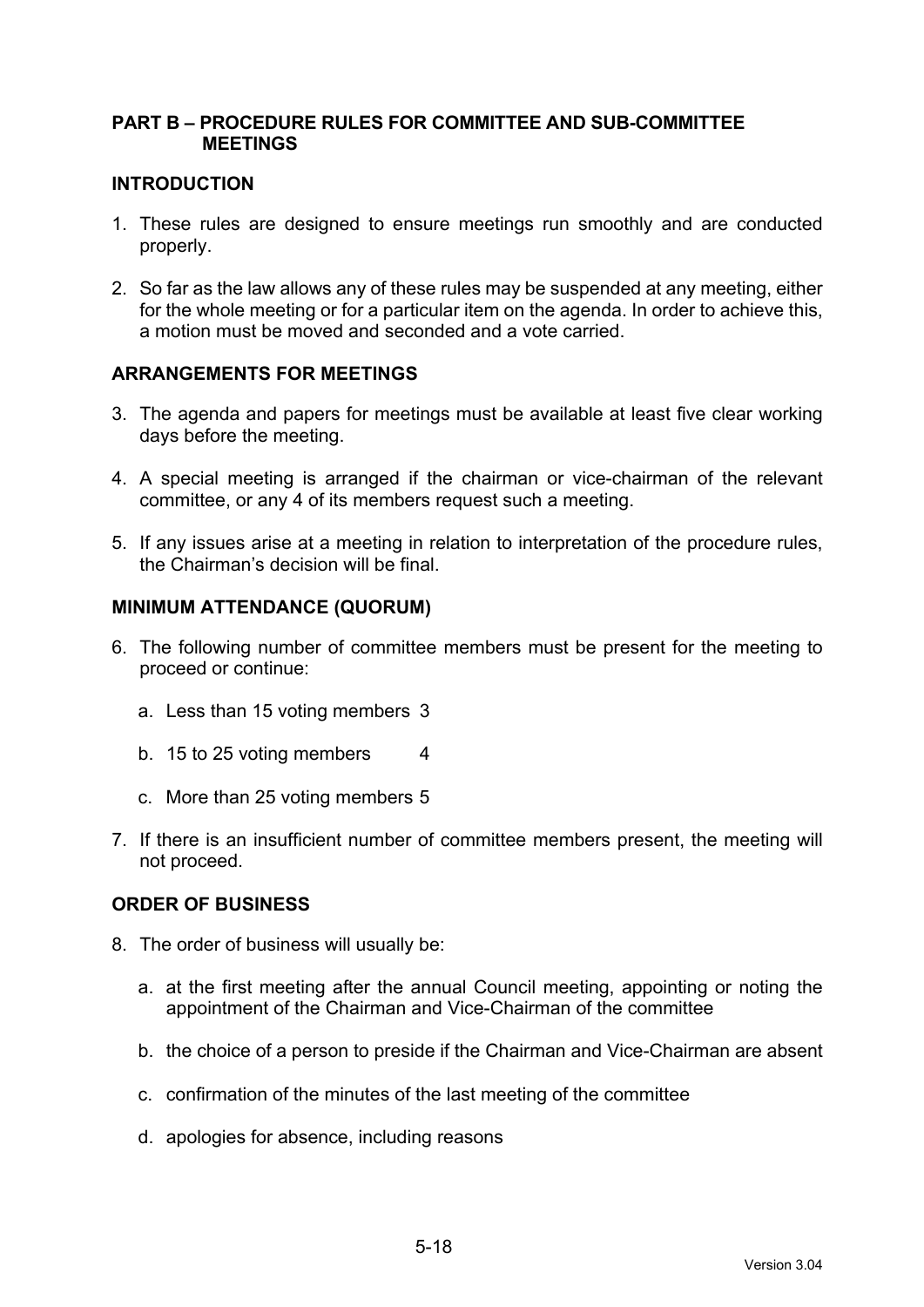- e. declarations of interest
- f. business outstanding from the last meeting
- g. reports for decision by committee
- h. reports for information
- i. work programme (if applicable)

# **OTHER POINTS REGARDING THE ORDER OF BUSINESS**

- 9. At any time during the meeting the Chairman can adjourn the meeting.
- 10. The order of business can be varied at the discretion of the Chairman.
- 11. The minutes of ordinary meetings will not normally be confirmed at special meetings.

# **APOLOGIES FOR ABSENCE**

12. Apologies for absence will be categorised under the following headings:-

- Other County Council Business
- Medical / Illness
- Other reasons

# **DECLARATIONS OF INTEREST**

- 13. Where any Councillor has an interest in any matter to be discussed or decided, they will, in accordance with the Code of Conduct for Councillors and Co-opted Members, declare the existence and nature of that interest and whether the interest is a Disclosable Pecuniary Interest. Any declaration of interest will be recorded in the minutes of the meeting.
- 14. Where any Councillor has declared a Disclosable Pecuniary Interest in any matter, they will leave the room in which the meeting is being held while the matter is under consideration unless:
	- a. The Chief Executive has granted them a dispensation; or
	- b. the matter is only under consideration by the meeting as part of a report of the Minutes of a committee or sub-committee and is not itself the subject of debate.
- 15. If the Councillor has chosen to remain within easy reach, that Councillor will be recalled by an appropriate officer before any further business is started.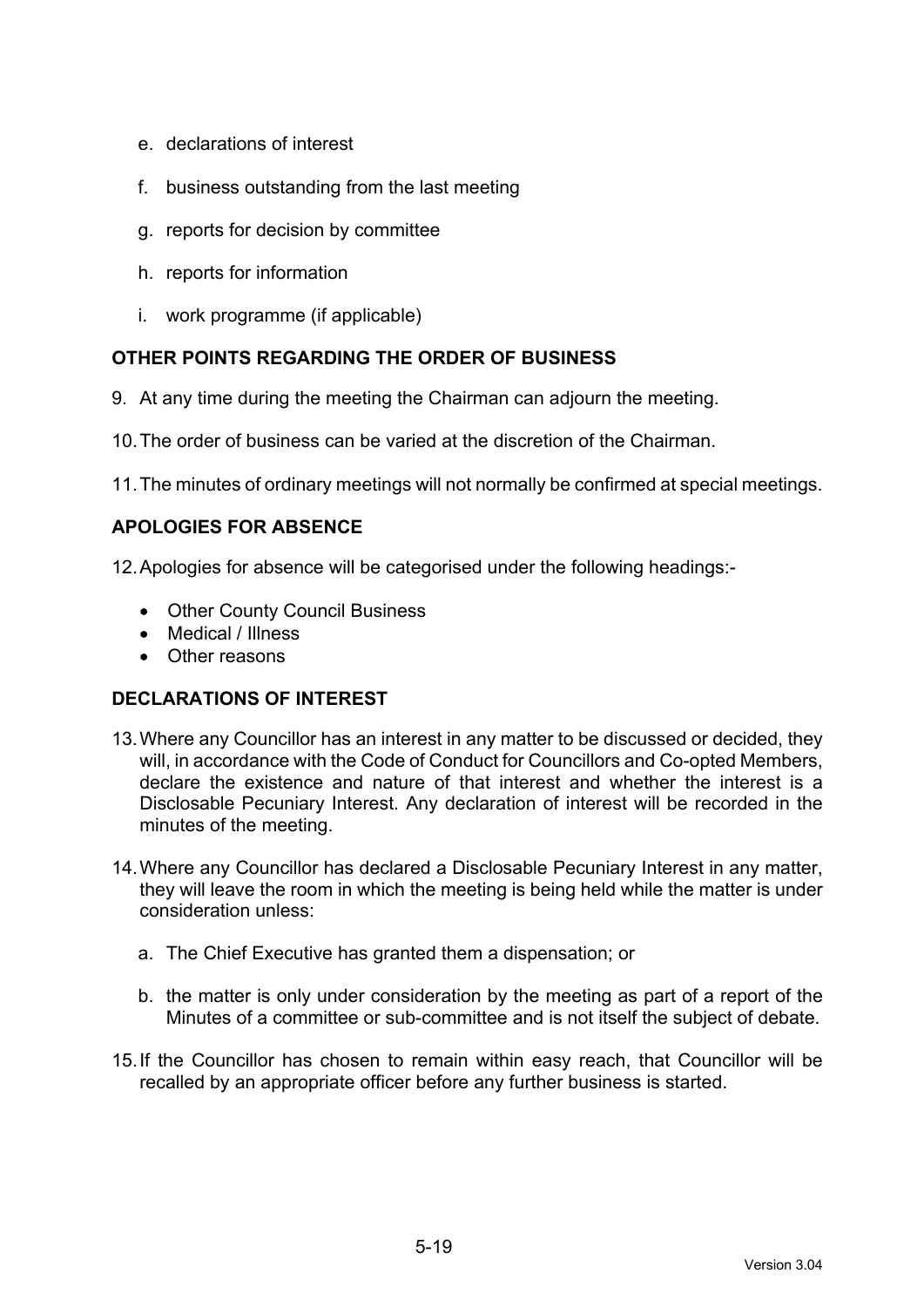- 16. Subject to paragraph 17, any person or officer of the authority who is appointed to do anything in connection with the County Council which enables them to speak at meetings, will make the same disclosures of interests and will withdraw from the room in which the meeting is being held on the same occasions as they would have to do if they were a County Councillor.
- 17. Paragraph 16 above does not apply to members of the public who are entitled to speak at Planning and Rights of Way Committee.

### **CONSIDERATION OF RECOMMENDATIONS IN REPORTS AND THE RULES OF DEBATE**

- 18. The report recommendation should be 'moved' by one committee member and 'seconded' by another committee member. It then becomes a 'motion' which may be debated before a vote is taken. The mover and seconder of the motion may speak for a maximum of 10 minutes when moving the motion. Where a report contains more than one recommendation they will be moved as a single motion for debate.
- 19. Motions relating to the following may be moved and seconded without notice, the Chairman may require the motion to be put in writing to ensure clarity of the motion being considered:
	- a. alterations to motions
	- b. amendments to motions
- 20. If a Councillor wishes to speak they should indicate their intention by raising their hand.
- 21. The Chairman will decide the order in which speakers will be heard. Any committee member who wishes to speak will be given the opportunity to do so unless any of the exceptions contained in these procedure rules apply.
- 22. Councillors can speak for a maximum of 5 minutes each time they are entitled to speak during a debate subject to paragraph 18.
- 23. Councillors when speaking must address the Chairman. Other Councillors will be respectful of and not interrupt the Councillor who is speaking.
- 24. Councillors must speak strictly to the subject under discussion.
- 25. Councillors may speak once on any motion and once on each amendment.
- 26. If the motion has been amended since the Councillor last spoke, that Councillor may move a further amendment to the motion.
- 27. Whenever the Chairman stands during a debate the committee must be silent.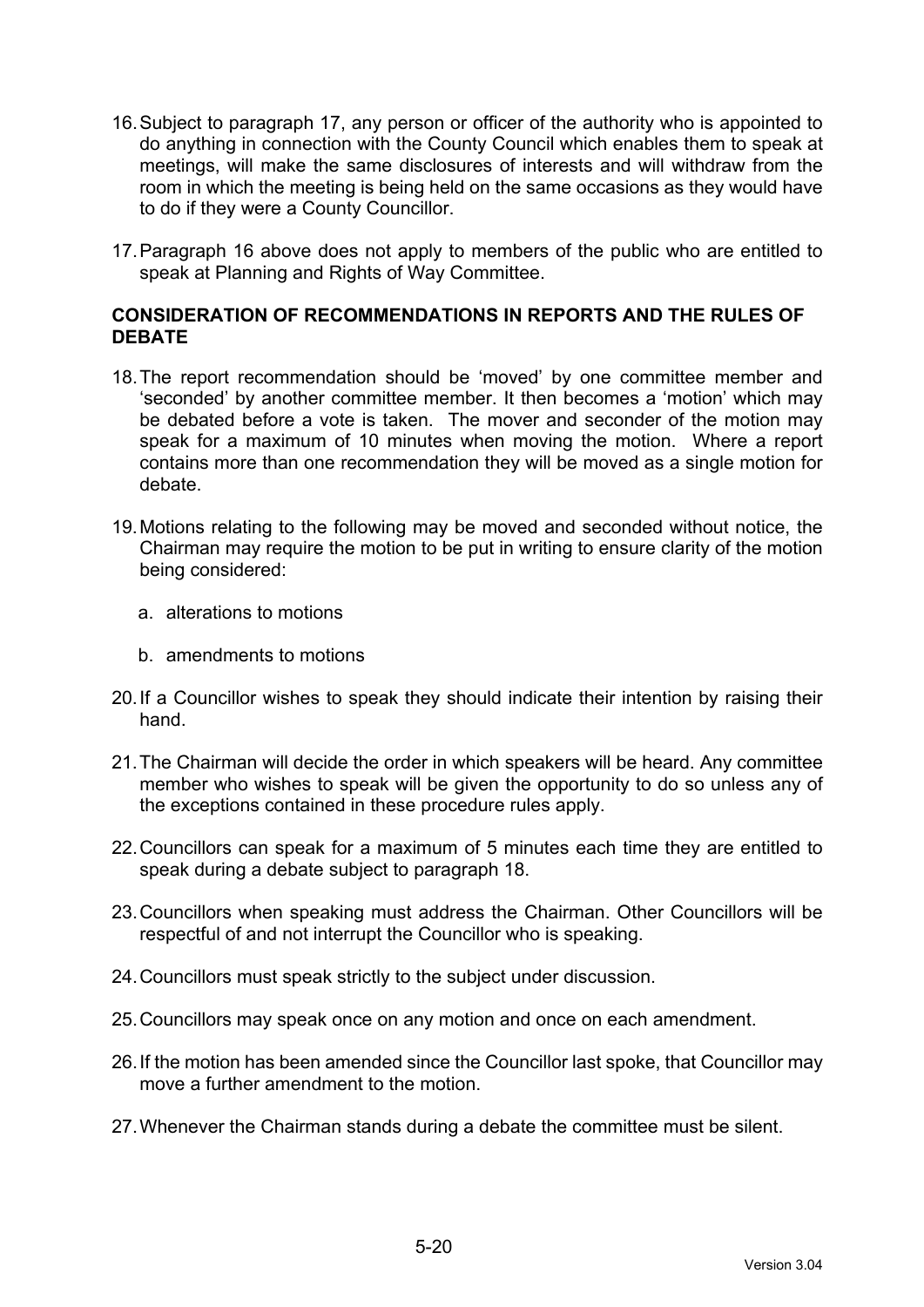- 28. Any committee member may at any time during a meeting request that the meeting be adjourned for a short period. The Chairman of the meeting has discretion to decide whether to agree the request and, if agreed, to determine the length of any such adjournment.
- 29. The committee member who moved the original motion has a right of reply at the close of the debate on that motion including where it has been amended during the debate.
- 30. At the end of a debate on an amendment to a motion, the mover of the amendment has a right to make closing remarks before the Councillor who moved the original motion exercises their right of reply.

## **ALTERATIONS AND AMENDMENTS TO RECOMMENDATIONS AND MOTIONS**

- 31. An alteration is where the motion is changed by or with the agreement of the mover and seconder of the motion. This can include where a proposal by another member to make a change to a motion is accepted by the mover of the motion which then alters the proposed motion without the need for a vote on the proposed change.
- 32. An amendment is a proposal by another member to change a motion being debated which is not accepted by the mover of the original motion.
- 33. An alteration can only be made if it would be accepted as a valid amendment. The Chairman may require the alteration to be put in writing to ensure clarity of the motion being considered. Alterations can be accepted:
	- a. when the mover changes the motion whilst moving it
	- b. during the debate to update the motion to maintain accuracy
	- c. if the mover accepts a proposed amendment
	- d. to make the motion more acceptable to Councillors
- 34. Amendments to a motion can be moved or seconded by any committee member, following the process set out in paragraph 19 to leave out words, to add words or both provided that such changes must not have the effect of fundamentally altering the spirit or intention of, or directly reversing the spirit or intention of, the original proposal (for example to recommend approval instead of refusal) and must be relevant to the original motion.
- 35. Amendments must:
	- a. be asking the Council to make a decision which is lawful;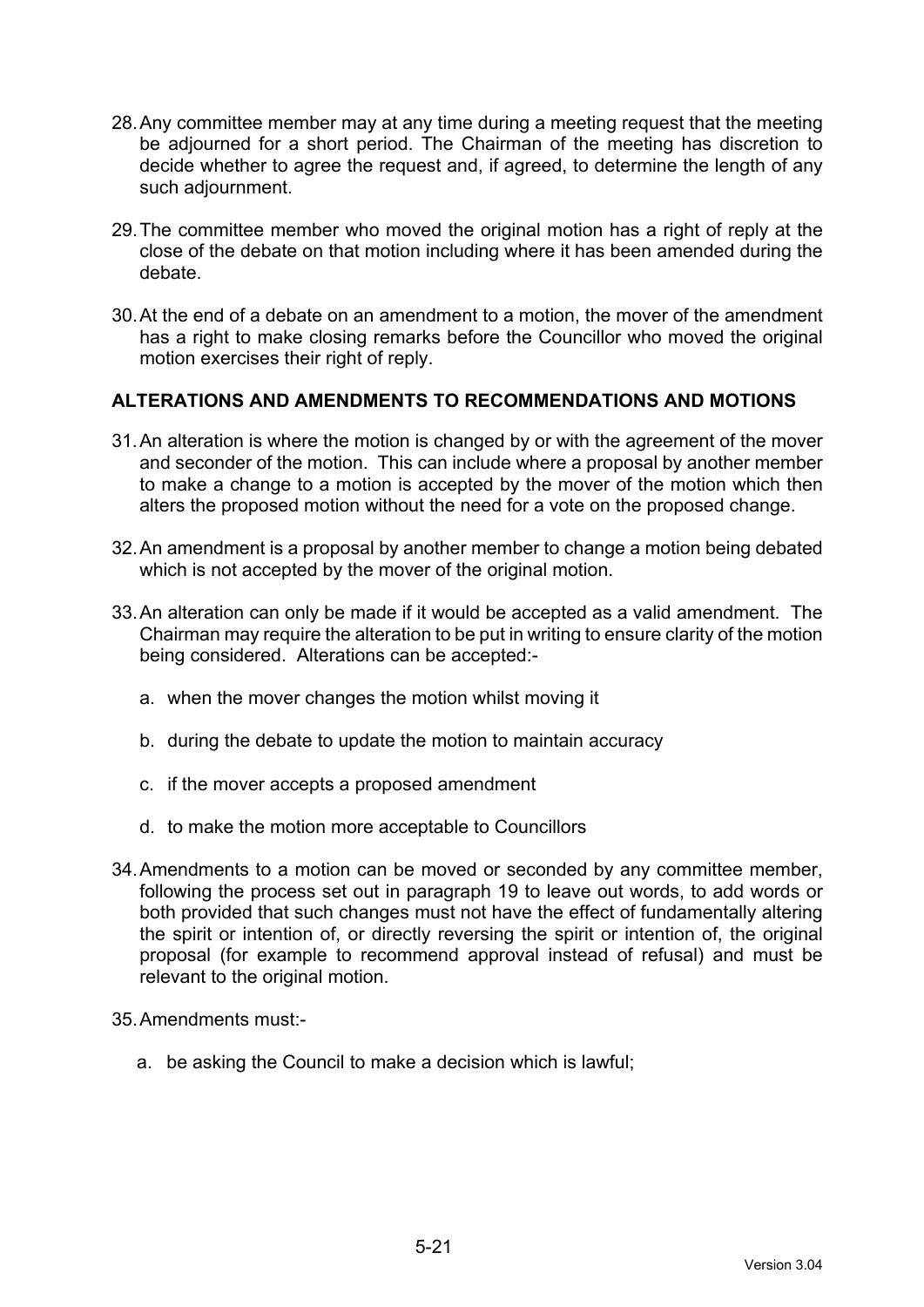- b. be about matters for which the Council has a responsibility or which affects directly or indirectly residents or businesses of the County and the Council has the power to implement;
- c. not be defamatory, frivolous or offensive;
- d. not reverse a decision taken by the Council in the past six months;
- e. not require disclosure of confidential or exempt information; and
- f. include appropriate and sufficient information to enable Councillors to make a lawful decision for example legal, financial, statutory or policy implications.
- 36. The amendment may be rejected if it does not comply with the provisions set out in paragraph 35. The Chairman may adjourn the meeting to seek appropriate advice to confirm the validity of the amendment.
- 37. If a valid amendment is accepted by the mover of the original motion, no debate or vote will be required and it will become an alteration to the motion and will become the altered (substantive) motion.
- 38. Only one amendment may be moved and discussed at any one time. No further amendment may be moved until the amendment under discussion has been voted on.
- 39. If a valid amendment is not accepted by the mover of the original motion, the following procedure will apply:
	- a. the amendment will be debated
	- b. a vote will then be taken on whether the amendment should become the amended motion (substantive motion)
	- c. debate will continue and further amendments may be moved
	- d. after all amendments have been dealt with using the procedure stated above then a vote will be taken on the final amended motion (substantive motion)

# **MOTIONS NOT REQUIRING PRIOR WRITTEN NOTICE**

- 40. Motions can be moved and seconded orally at meetings including a reason for proposing the motion to ensure meetings run smoothly and are conducted properly. The following are examples of such motions:
	- a. appointment of a Chairman for the meeting in the absence of the Chairman and Vice-Chairman
	- b. request to withdraw a motion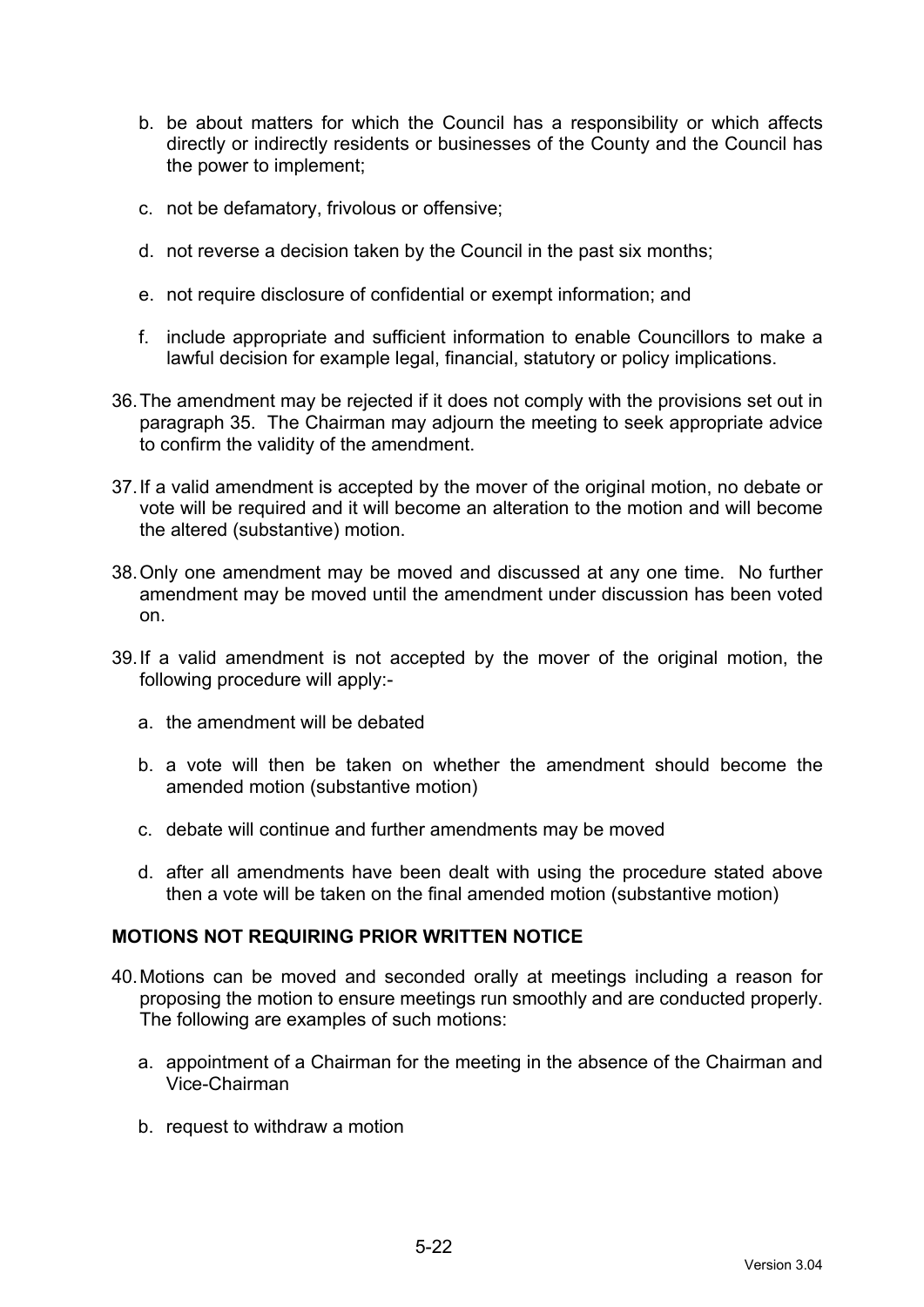- c. an amendment to a motion (the Chairman may require the amendment to be put in writing to ensure clarity of the amendment being considered)
- d. that the matter be put to a vote (this can only be moved by a Councillor who has not yet spoken on the debate as set out in paragraph 41)
- e. that the meeting be adjourned
- f. variation of the order of business
- g. suspension of a specific procedure rule (giving the procedure rule number to be suspended and the reason)
- h. exclusion of the public
- i. that a named committee member should not be heard further

### **BRINGING DEBATE TO EARLY CLOSURE**

- 41. A committee member who has not already spoken on the matter may orally move a motion that a vote should be taken immediately. This must be seconded.
- 42. If the Chairman feels there has been sufficient discussion of the issue he may put the oral motion to the vote.
- 43. If the vote is carried the motion or amendment will be put to the vote following closing remarks as set out in the rules of debate.

### **POINTS OF ORDER AND PERSONAL EXPLANATIONS**

- 44. With the consent of the Chairman any committee member may make a brief comment, ask a question designed to clarify a matter which has been raised, or indicate where they feel the procedure rules have not been followed. They may not introduce new material or make a speech on this.
- 45. The Chairman's ruling on this will be final and they may limit such exchanges to maintain the flow of debate.

### **VOTING**

- 46. Votes in committee are to be determined by a show of hands.
- 47. When the vote is being called Councillors must remain seated and quiet, clearly hold their hand up to cast their vote and keep it up until the Chairman tells Councillors the vote has concluded.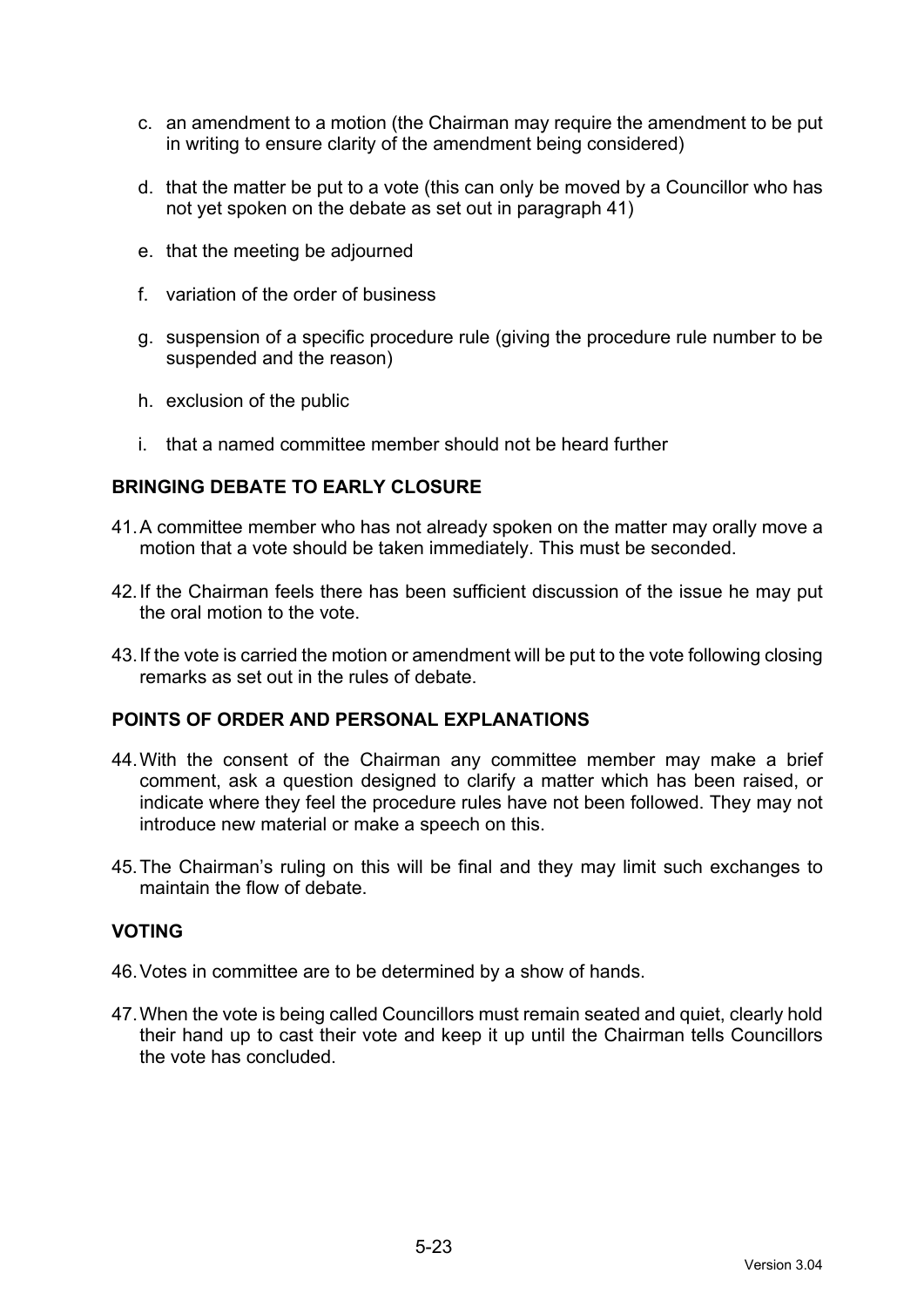- 48. Where there is an equal number of votes for and against a motion the Chairman can exercise a second (casting) vote.
- 49. A recorded vote will be taken if 2 or more committee members request it by a show of hands. The process will be as follows:
	- a. The names of all committee members will be called and the vote of each member recorded.
	- b. The Chairman will announce the result.
	- c. The minutes will record how each committee member voted.
- 50. Whilst the recorded vote is being taken, Councillors must remain seated and quiet in the meeting room and, when called, use the microphone (if provided) to give their vote.
- 51. Any committee member can require that the minutes of the meeting record how they voted on any decision taken.

### **REVERSING DECISIONS**

52. Committee decisions are final and should normally not be altered or amended for 6 months. However, where a decision proves to be unworkable for whatever reason a further report on the issue will be brought back to the original decision-making meeting for further consideration with the agreement of the Committee's Chairman and Vice-Chairman.

#### **DISORDERLY CONDUCT**

- 53. Councillors are expected to act in a reasonable and professional manner at committee meetings, in accordance with the Code of Conduct for Councillors and Co-opted Members and in compliance with the Council's Procedure Rules. Councillors should not misbehave by persistently disregarding the Chairman's ruling, or by behaving improperly or offensively, including by using offensive language or making personal remarks about individuals, or by obstructing the business of the meeting.
- 54. If, at any meeting, any Councillor in the opinion of the Chairman is in breach of paragraph 53 the Chairman will warn the Councillor about their behaviour.
- 55. If following any warning a Councillor continues to breach paragraph 53 the Chairman may move "that [the Councillor named] should not be further heard" and, if seconded, a vote will be taken without discussion.
- 56. If any Councillor continues the misconduct after a "should not be further heard" vote has been carried, the Chairman: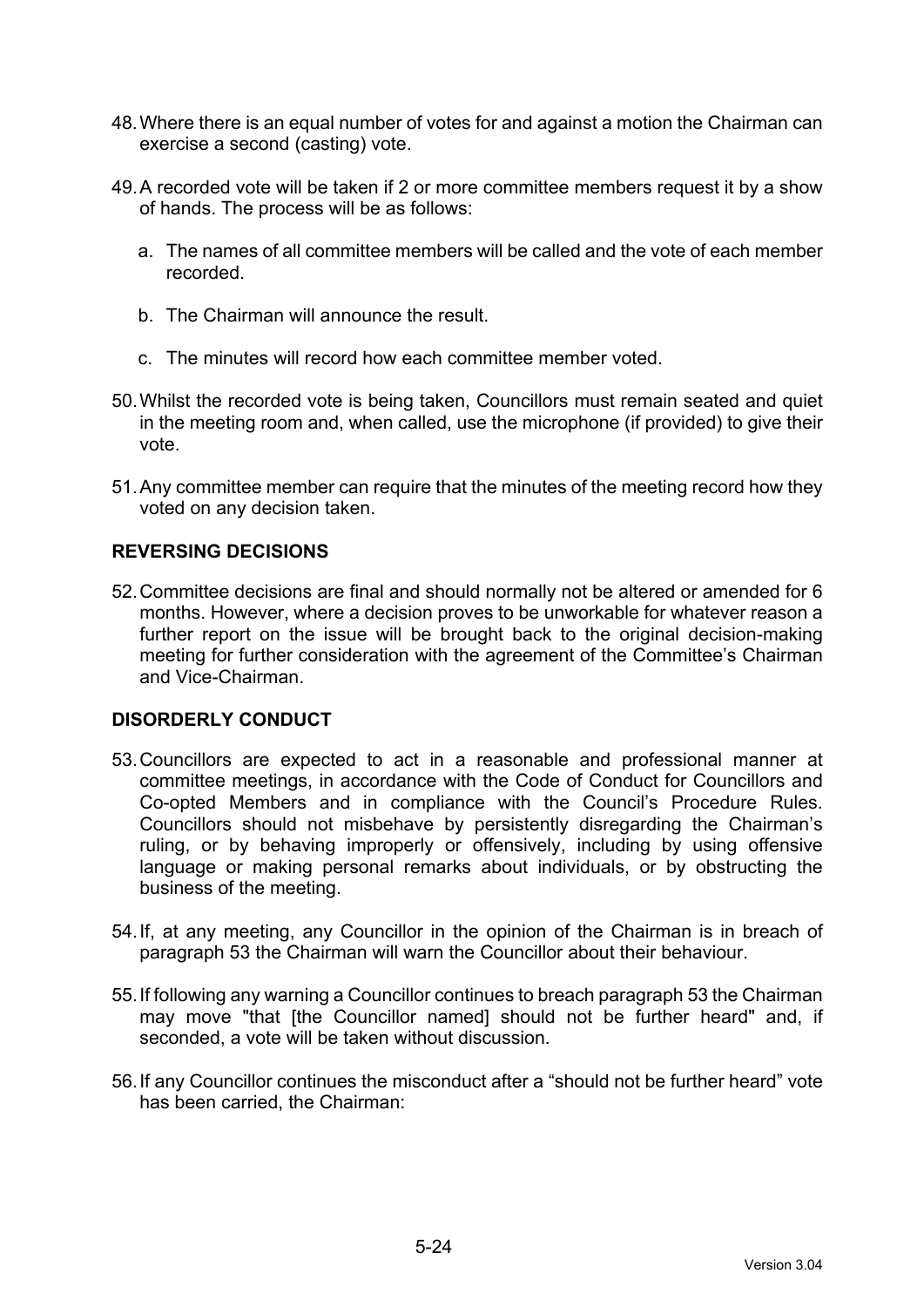- a. may request the Councillor to leave the meeting; or
- b. may adjourn the meeting for any period considered necessary
- 57. In the event of a general disturbance which in the opinion of the Chairman makes business impossible, the Chairman may adjourn the meeting for any period considered necessary and/or order that the public or a specific individual/s leave. "General disturbance" may include any action or activity by the public relating to the recording or reporting of the meeting which disrupts the conduct of the meeting or impedes other members of the public.

## **ATTENDANCE OF OTHER COUNTY COUNCILLORS**

- 58. Any County Councillor who wishes to attend a meeting of a committee or subcommittee of which they are not a member will be entitled to do so. With the consent of the Chairman they will be entitled to speak once and for a maximum of 5 minutes on any matter that is of primary importance to their electoral division or its inhabitants rather than a general matter, but not to vote.
- 59. A County Councillor who attends a meeting in this capacity will be entitled to remain in the meeting when a resolution excluding the public is in force.
- 60. These provisions apply to Planning and Rights of Way Committee, subject to its Code of Best Practice, but not to any other committee or sub-committee that is exercising a function which is judicial in nature.

### **APPOINTMENTS TO COMMITTEES**

- 61. Any permanent changes in membership must be notified to the Governance Team in Democratic Services no later than 4pm the day before the relevant meeting.
- 62. Democratic Services will ensure that all appointments to committees are reported to the next meeting of the appropriate committee.

### **SUBSTITUTE MEMBERS**

- 63. Where a council member of a committee is listed as a member of a Political Group of the Council for the purposes of allocating committee seats, all other listed eligible members of that Group who are not members of that committee are appointed as substitute members with entitlement to attend, speak and vote in the event that the appointed member is absent from the meeting. The substitute will not be able to exercise any special powers or duties exercisable by the person they are substituting.
- 64. Only the first eligible substitute to declare at the meeting may replace the absent member. The identities of the substitute and of the absent member, and the reasons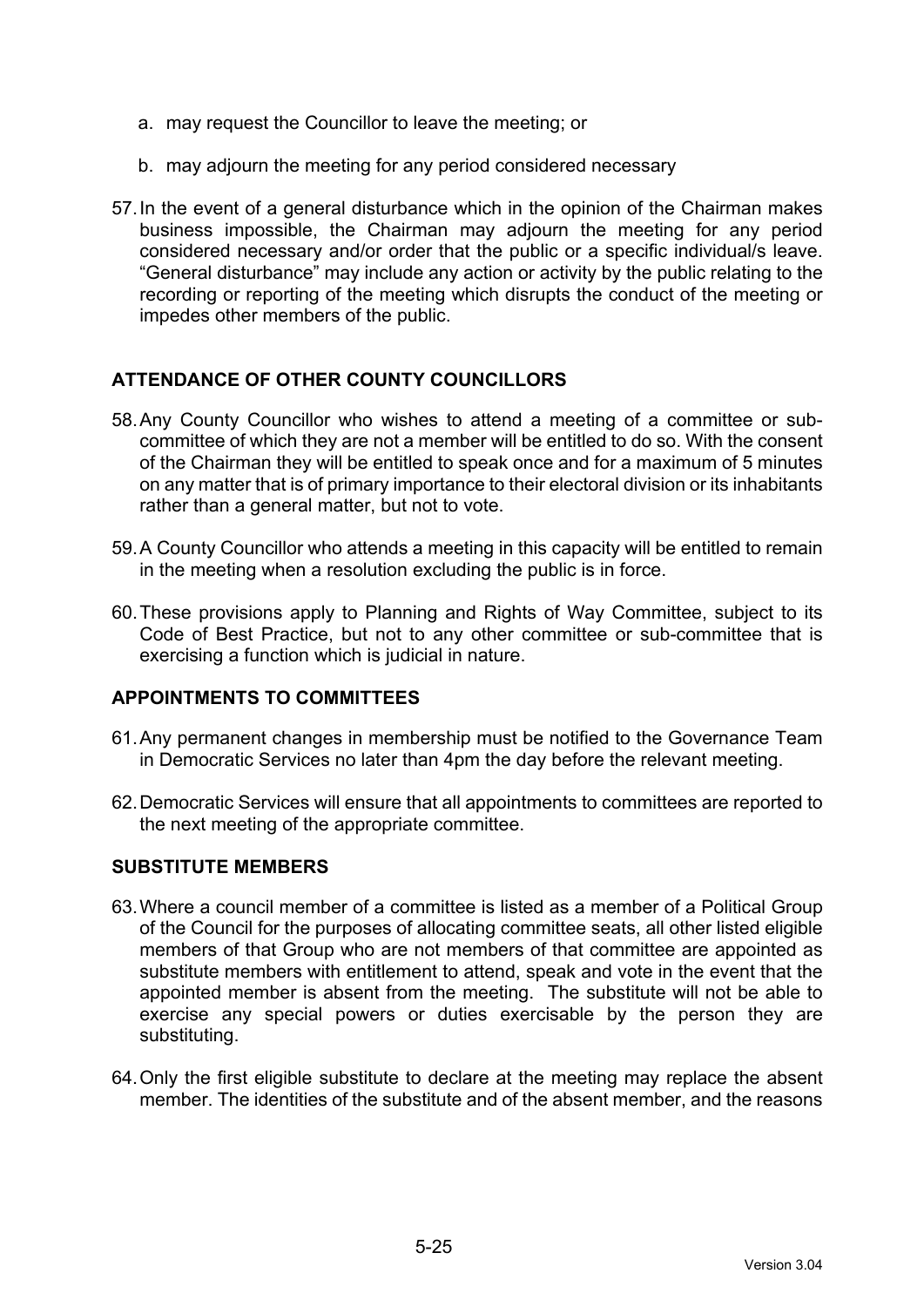for apology from the absent member shall be declared at the outset of the meeting and recorded in the minutes.

65. Named substitutes will be required for the committees set out in Part 4, Paragraph 3 of the Constitution where there is a specific training requirement.

#### **POLICY COMMITTEE, COMMUNITIES COMMITTEE AND HEALTH SCRUTINY COMMITTEE**

66. When exercising statutory scrutiny functions, the Committee may invite people to discuss issues of local concern and/or answer questions. They may for example wish to hear from residents and representatives of other organisations.

### **HEALTH AND WELLBEING BOARD**

- 67. Substitute members can be appointed for the non-County Council representatives. Substitute members will have all the powers and duties of any ordinary member on the Board but will not be able to exercise any special powers or duties exercisable by the person they are substituting. Substitute members may attend meetings in this capacity only:
	- a. To take the place of the ordinary member for whom they are substituting where the ordinary member will be absent for the whole of the meeting
	- b. After the Proper Officer has been officially notified in writing by the organisation wishing to make the substitution.

## **PLANNING AND RIGHTS OF WAY COMMITTEE**

- 68. The Committee will comply with its Code of Best Practice
- 69. The Committee's Code of Best Practice sets out who is entitled to speak at meetings of Planning and Rights of Way Committee.

#### **PERSONNEL COMMITTEE**

70. Trade Union representatives will be entitled to speak, but not to vote at meetings of Personnel Committee.

### **GOVERNANCE AND ETHICS COMMITTEE**

71. The Council's Procedure for Dealing with Conduct Allegations sets out who is entitled to speak on items relating to Councillor Conduct at meetings of Governance and Ethics Committee.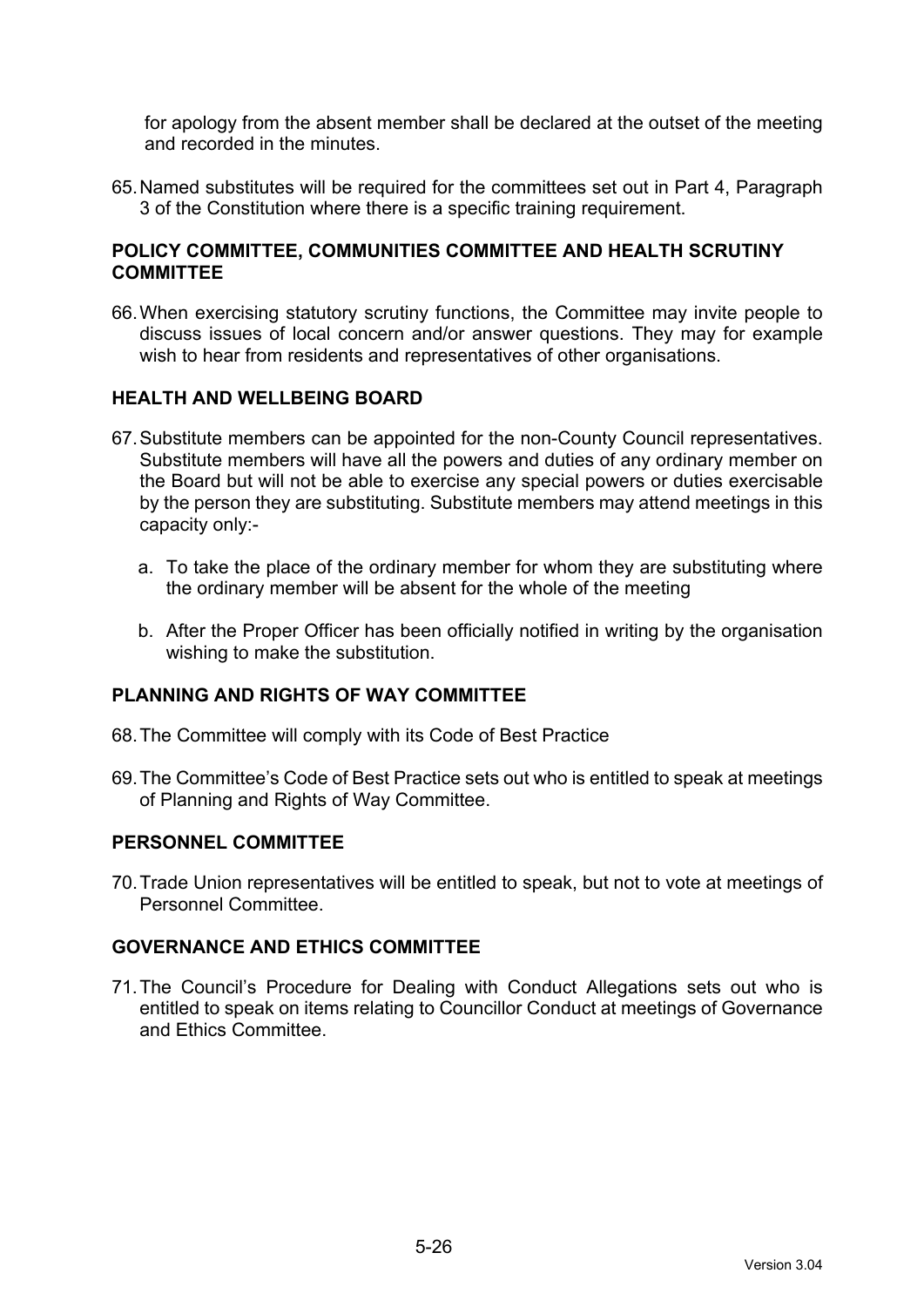## **OTHER**

- 72. Placards, banners, advertising materials and similar items are not permitted in any committee meeting and must be covered or removed. Failure to comply may result in the member of the public being asked to leave the meeting.
- 73. Members of the public should remain seated during any debate and not do anything to endanger the health and safety of any person.
- 74. Members of the public may record proceedings and report all public meetings. Any person recording the meeting must not disrupt the good order of the meeting.
- 75. Mobile phones and other electronic devices must be switched to silent.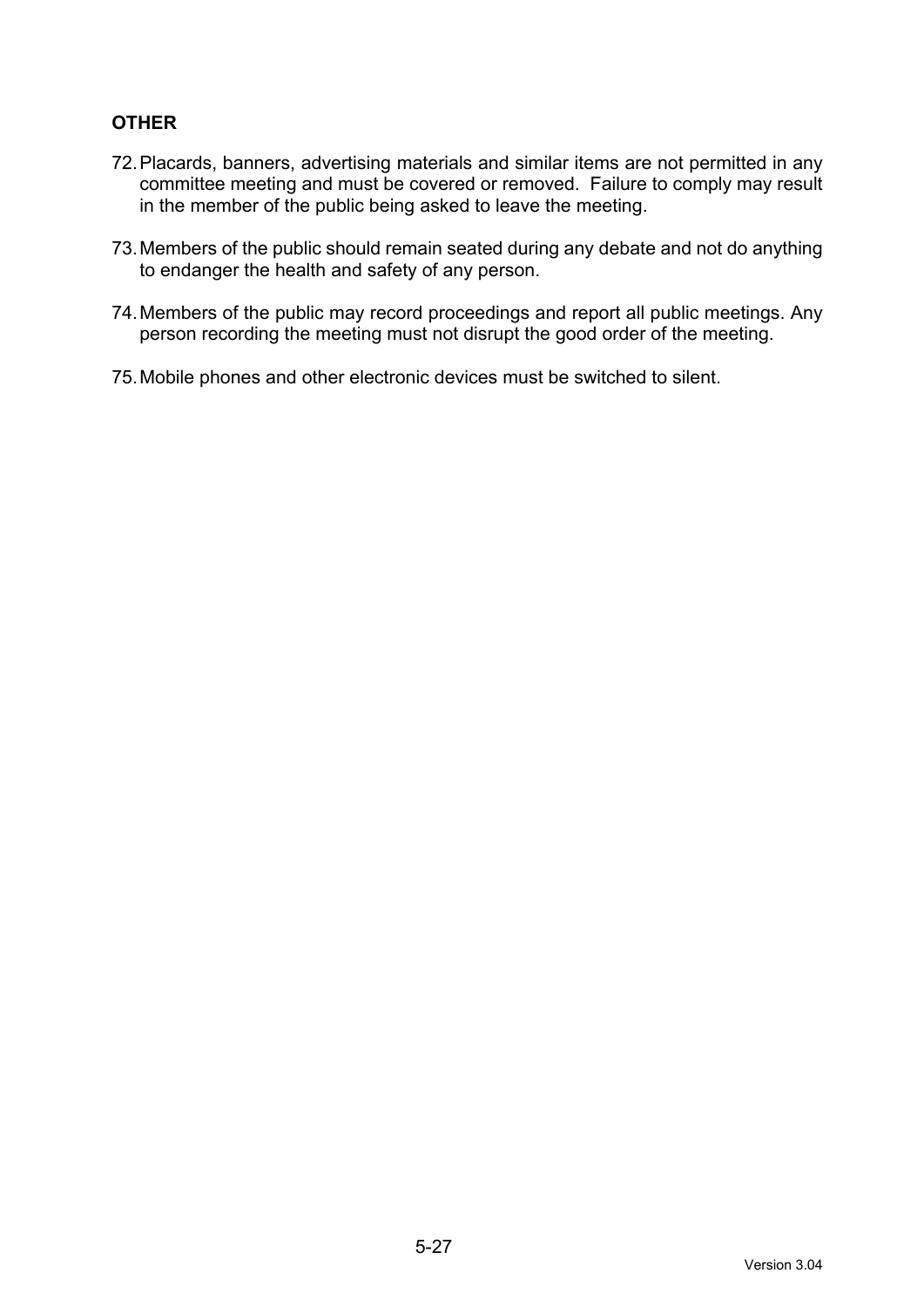## **PART C – PROCEDURE FOR TAKING URGENT DECISIONS**

- 1. The Council's Constitution sets out who in the Council has authority to make decisions and the procedures for making those decisions.
- 2. Sometimes events will occur which require decisions to be taken urgently. The County Council needs to be able to respond quickly where failure to do so would not be in the public interest.
- 3. The procedure for taking urgent decisions should only be used where failure to take the decision quickly would, or would be likely to, harm the interests of the Council and the public, for example:
	- a. a service not being provided;
	- b. the Council breaking the law or financial rules;
	- c. the public being put at serious risk of harm;
	- d. the Council suffering financial loss;
	- e. consultation deadlines not being met.
- 4. The following are not suitable reasons for the use of the procedure:
	- a. poor planning;
	- b. the possibility of embarrassment being caused to an officer or Councillor;
	- c. the possibility of adverse publicity being caused to the Council;
	- d. in order to circumvent the requirements of Financial Regulations without good cause and justification.

### **OPTION A – URGENT DECISIONS BY COMMITTEE**

- 5. Where the agenda for the relevant committee has been published, an urgent item may be added to the agenda if it meets the urgency criteria set out in paragraphs 3 and 4. Democratic Services and the chairman of the committee will require an explanation before authorisation is given.
- 6. Every effort must be made to circulate the urgent report to Councillors at least 24 hours before the meeting.
- 7. The urgent report will be made available for public inspection as soon as possible.

## **OPTION B – CALLING AN ADDITIONAL MEETING**

8. The issue may be of such significance that it may be more appropriate to call an additional meeting. The procedure for calling additional meetings is set out in the Council Procedure Rules at paragraph 10 and the Committee Procedure Rules at paragraph 4.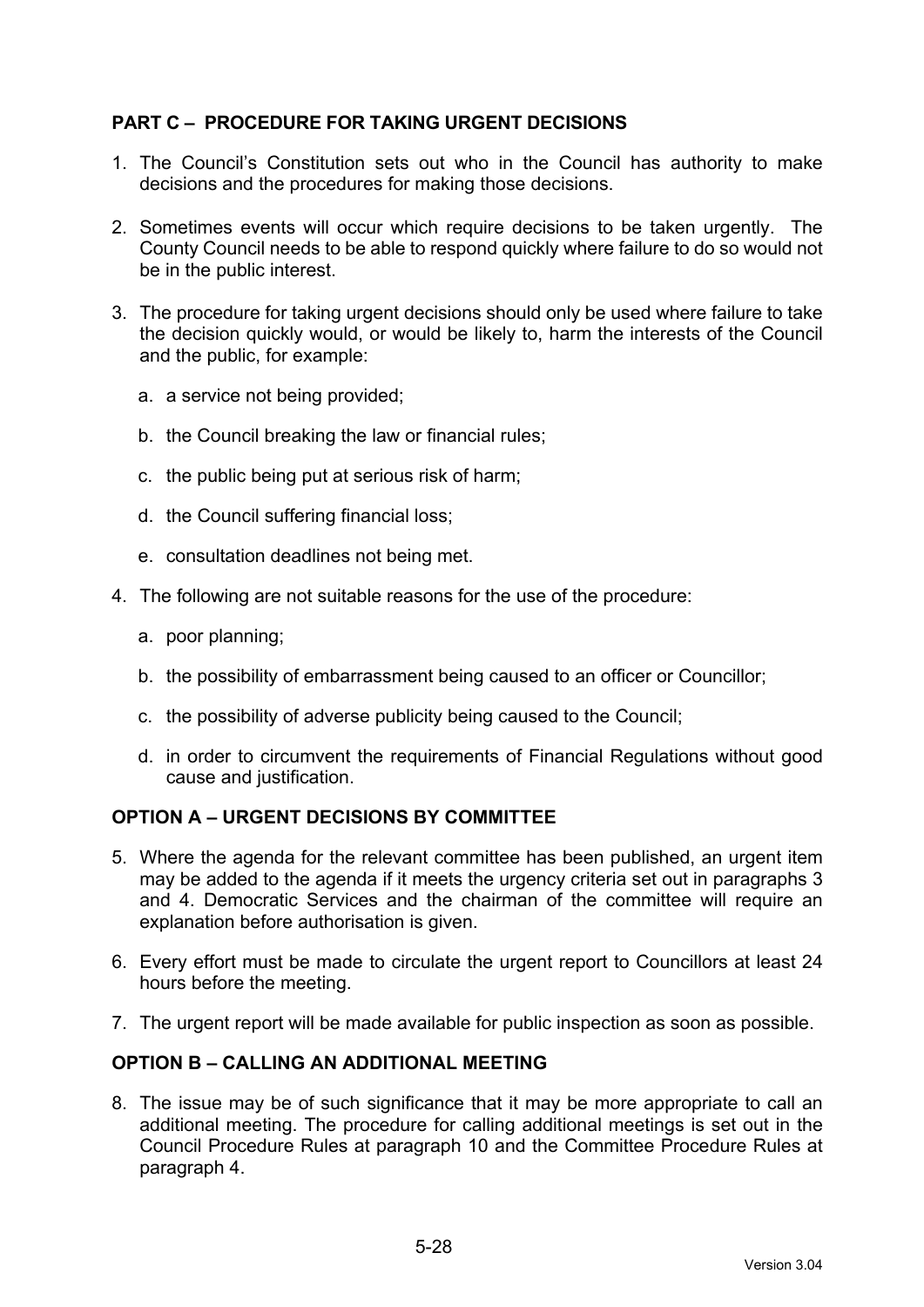## **OPTION C – DECISION BY THE CHIEF EXECUTIVE**

- 9. The Chief Executive may take a decision which is normally reserved to committee or another officer, where he believes that the decision is urgent, after first:
	- a. taking into account the guidelines set out in paragraphs 3 and 4 above; and
	- b. where possible, seeking the views of the following in respect of the proposed decision:-
		- the Leader of the Council,
		- the chairman and the vice-chairman of the relevant committee with authority to take the decision, and
		- $\bullet$  the leader(s) of opposition group(s).
	- c. The Chief Executive will take into account any views he considers are relevant. The decision is the Chief Executive's alone.
	- d. The decision together with the reasons why it was urgent must be recorded in writing. The record of urgent decisions will be held by Democratic Services and will be made available for inspection.
	- e. Following the decision, a report will be submitted to the next available relevant committee meeting explaining:
		- the decision:
		- the reasons for it: and
		- why the decision was treated as a matter of urgency.
	- f. In the absence of the Chief Executive, his responsibilities under this procedure are delegated to a Corporate Director and all references to the Chief Executive under this procedure will also apply to that person.

### **REPORT ON THE USE OF THE URGENCY PROCEDURE**

10. In addition to any reports submitted to the relevant committee, twice yearly a report will be presented to Policy Committee detailing the number of occasions these provisions have been used and the reasons for their use.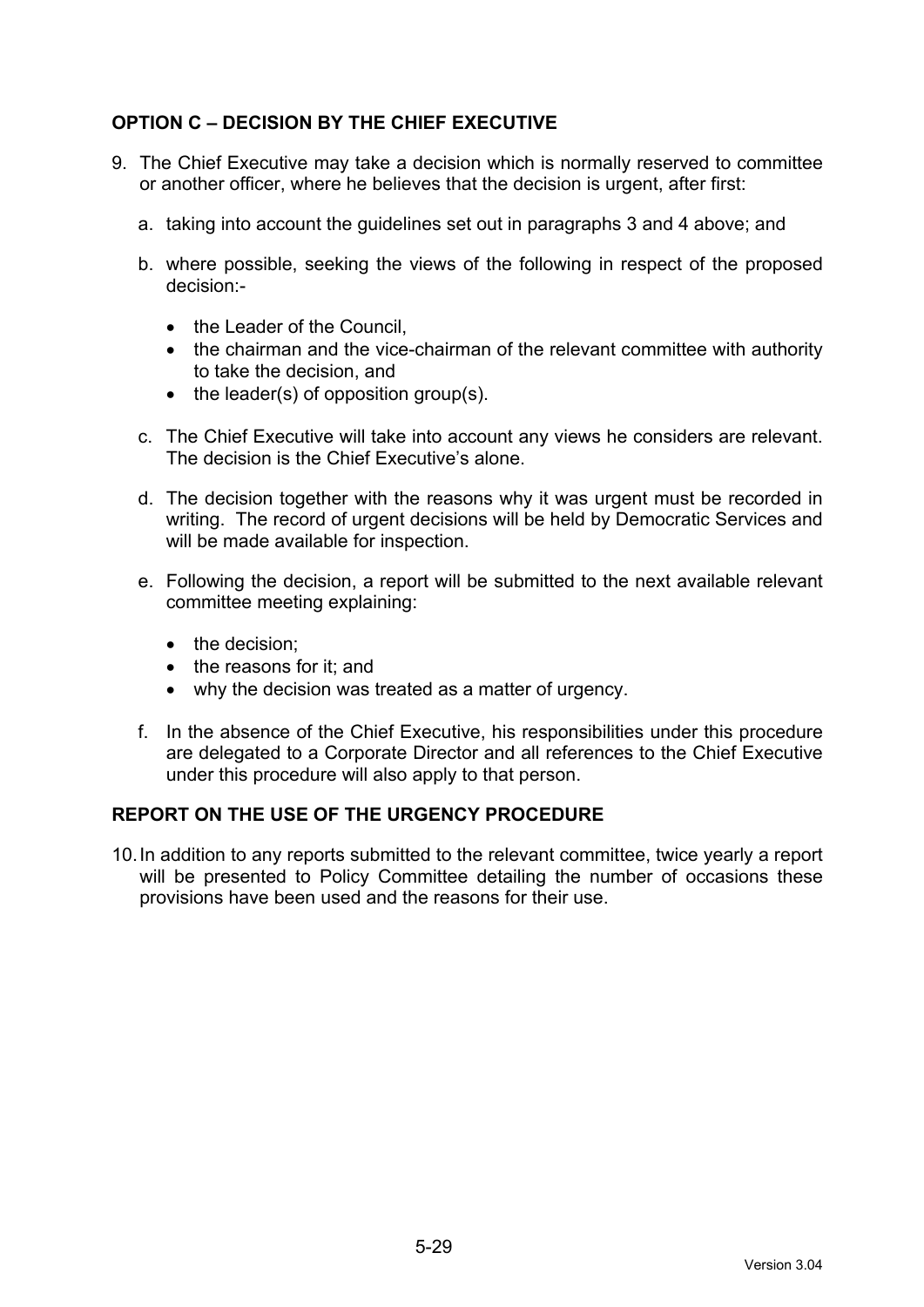**PART SIX** 

**GOVERNANCE**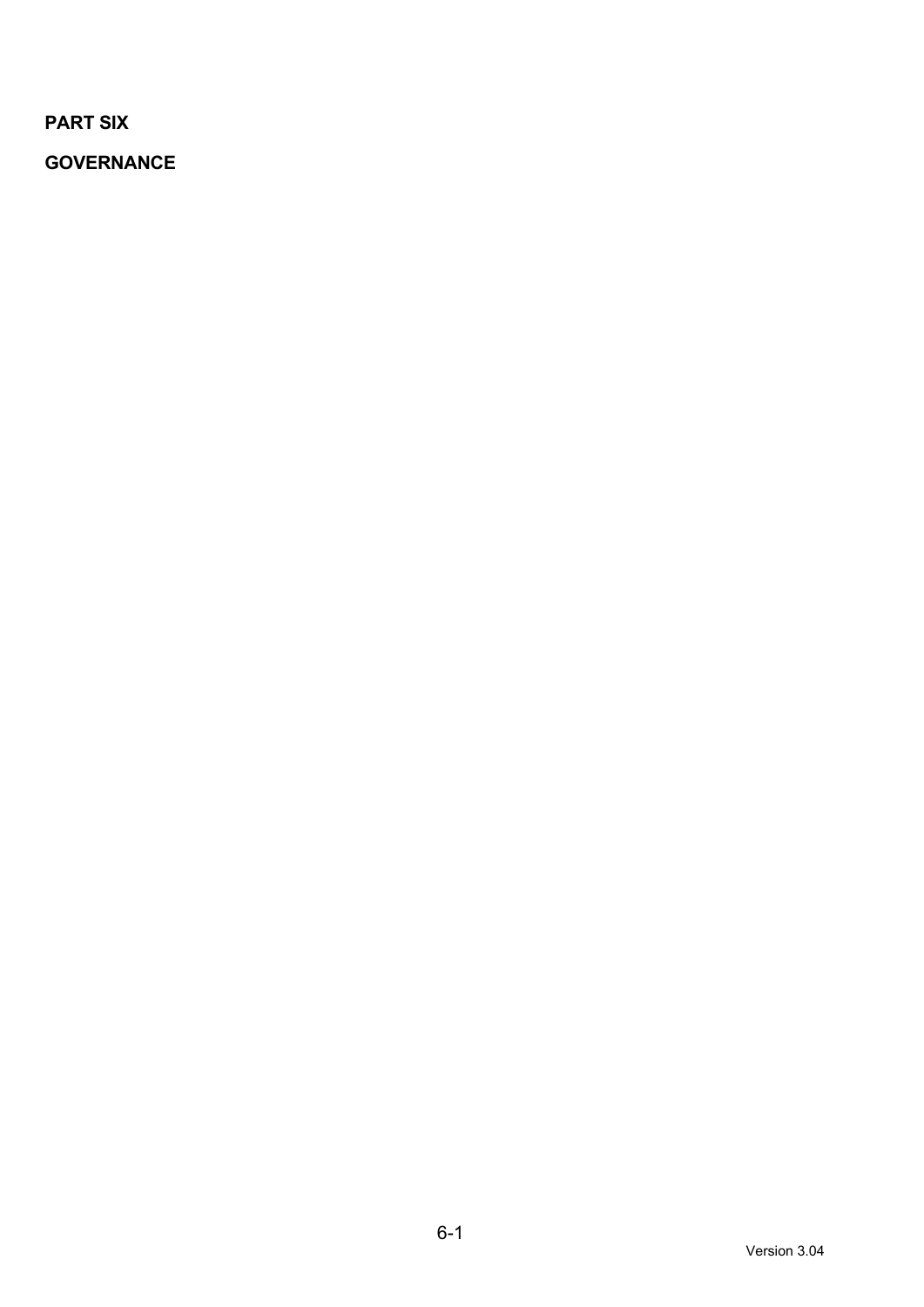## **PART A – FINANCIAL AFFAIRS**

## **BUDGET FRAMEWORK**

### **BACKGROUND**

1. The Full Council is responsible for the approval of the Annual Budget. The Council's committees are responsible for implementing it.

## **CONSULTATION**

- 2. Before the budget is adopted the Council will publish initial proposals, having first canvassed the views of local stakeholders and members of the public as appropriate.
- 3. Any representations made will be taken into account in formulating proposals, and shall be reflected in any report dealing with them.

## **APPROVAL OF THE ANNUAL BUDGET**

- 4. The Full Council will be responsible for approving the annual budget.
- 5. In approving the annual budget the Council will also specify the extent of virement (the limits for the transfer of budget provision from one budget head to another) within the budget and degree of in-year changes to the Annual Budget.
- 6. The annual budget must be approved by the end of February each year.

### **DECISIONS OUTSIDE THE ANNUAL BUDGET**

- 7. Subject to the provisions regarding virement set out in the Financial Regulations, committees and officers may take only those decisions which are in accordance with the Annual Budget.
- 8. Any decision outside the Annual Budget and the virement provisions must be taken by Full Council.
- 9. If cases of urgency the Urgency Procedure should be followed.

### **ANNUAL ACCOUNTS**

10. The Council's Section 151 Officer is required by law to sign off the annual accounts by 30 June each year. These accounts will be presented to Full Council. Once the accounts are externally audited the final accounts will be presented to Full Council by 30 September as required by law.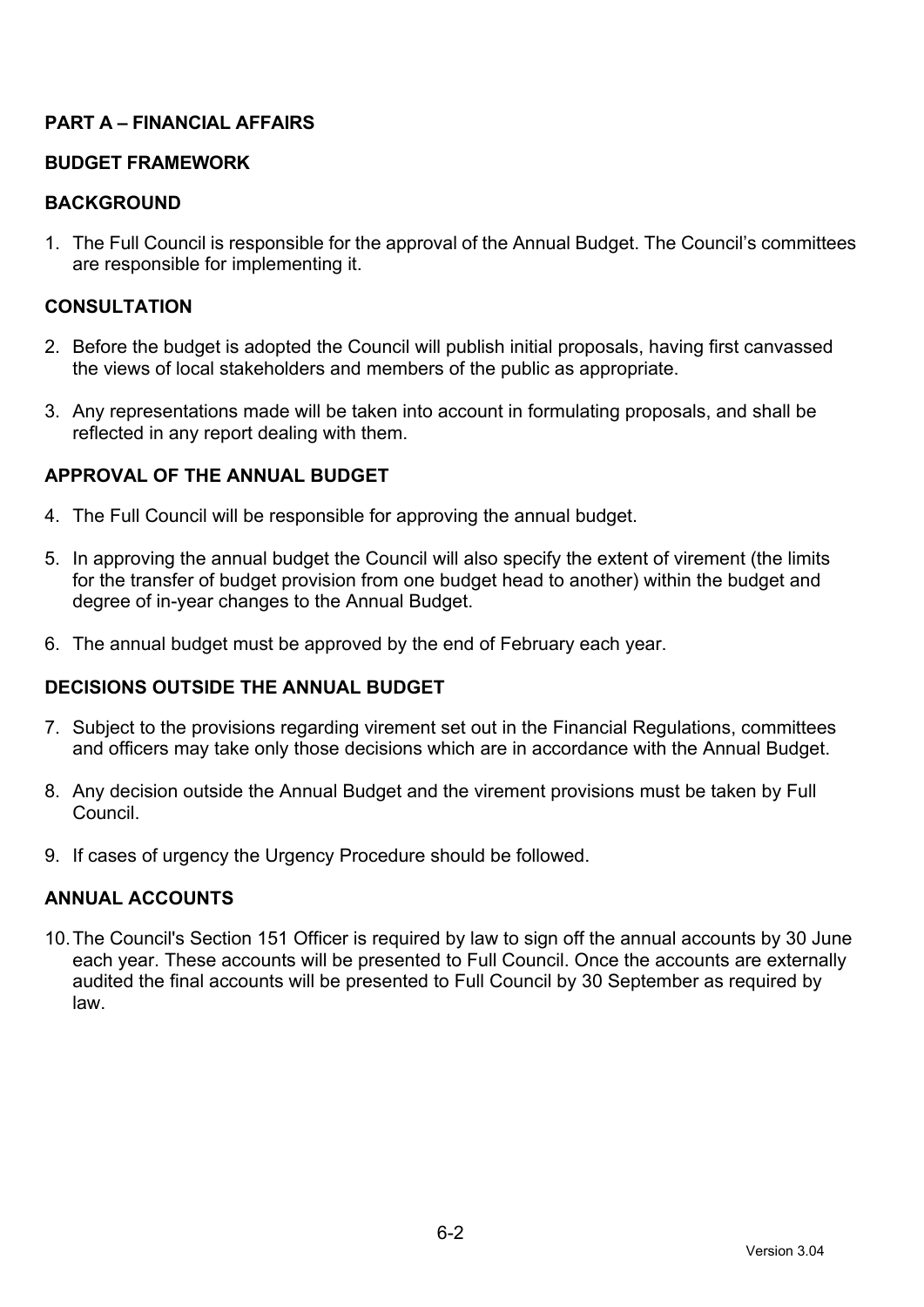# **FINANCIAL REGULATIONS 2016**

**Contents** 

- 1. OVERVIEW
- 2. FINANCIAL PLANNING AND BUDGETARY CONTROL
- 3. REVENUE EXPENDITURE
- 4. CAPITAL EXPENDITURE AND OTHER MAJOR PROJECTS
- 5. ACCOUNTING SYSTEMS
- 6. ASSETS
- 7. SALARIES, WAGES AND PENSIONS
- 8. COMMISSIONING AND PROCUREMENT OF GOODS, SERVICES AND WORKS
- 9. PAYMENT FOR GOODS, SERVICES AND WORKS
- 10. INCOME, BANKING AND IMPREST ACCOUNTS
- 11. RISK MANAGEMENT AND INSURANCE
- 12. WORK FOR EXTERNAL BODIES
- 13. INVESTMENT AND BORROWING
- 14. LEGAL CLAIMS AND SETTLEMENTS
- 15. PROTECTING PUBLIC FUNDS AND ASSETS
- 16. AUDIT
- 17. LAND AND BUILDINGS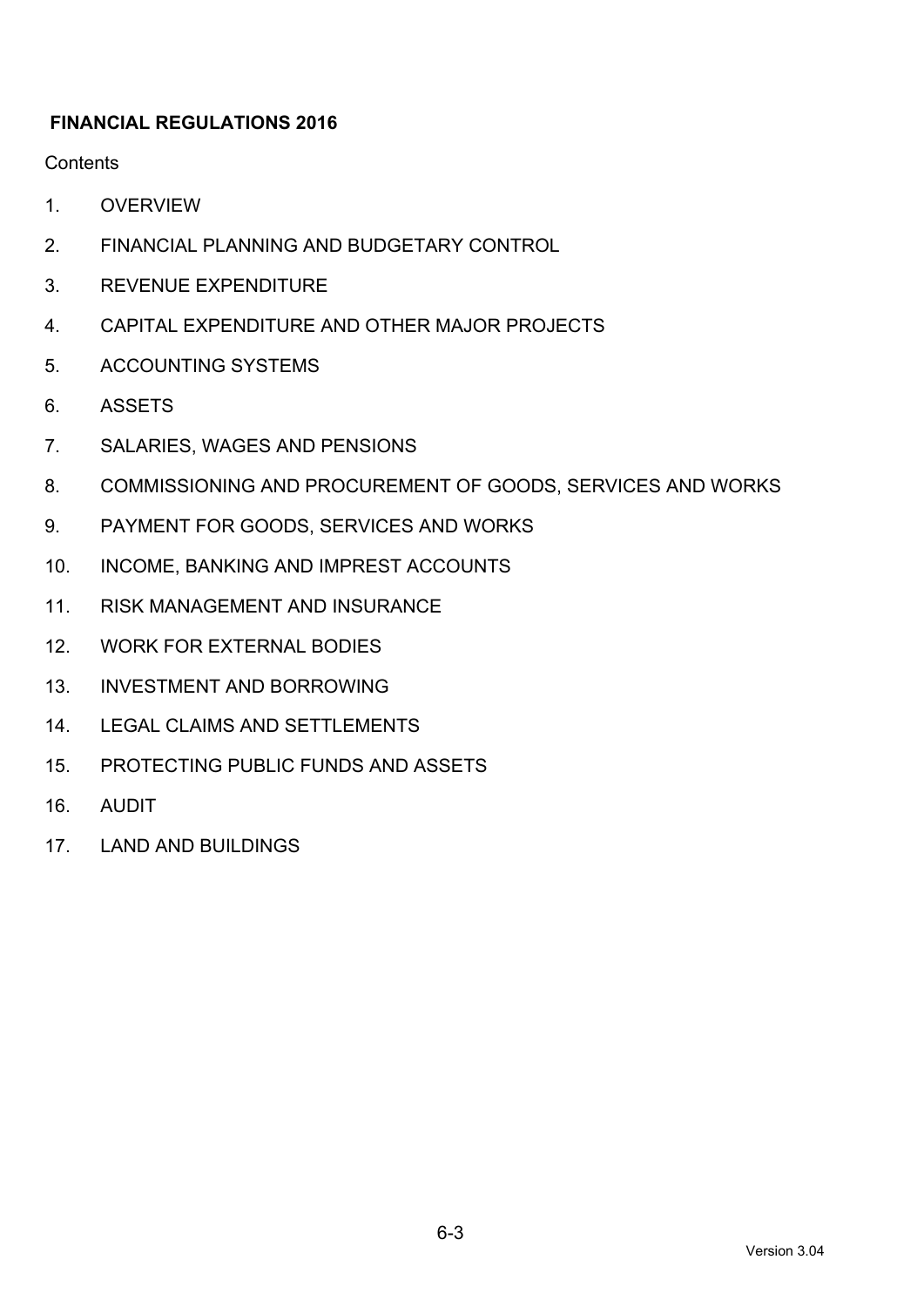# **1. OVERVIEW**

## **General**

- 1.1 These Financial Regulations provide the framework of financial control and standards necessary to achieve the proper administration of the Council's financial affairs and are designed to safeguard the interests of both the Council and its employees. These Regulations cover the Council's main activities, its trading organisations and Pension Funds, and partnerships where the Council acts as the lead authority or where it acts as the accountable body.
- 1.2 If there is a conflict between the Council's Financial Regulations and other specific County Council regulations or codes of procedure, guidance should be sought from the Monitoring Officer as to which shall prevail.
- 1.3 All Nottinghamshire County Council records, whether electronic or paper-based, are subject to the Authority's Information Management Policy which establishes key principles for the management, retention, security and disposal of these records. All financial records must be retained in line with this policy, and in accordance with any relevant legislative requirements.

# **Role of Chief Finance Officer**

- 1.4 The Service Director Finance, Infrastructure and Improvement is the appointed Chief Finance Officer (also known as the Section 151 Officer) for the Council, and is responsible for the proper administration of the Council's financial affairs and, subject to the Constitution and any resolutions of any Committee or the Full Council, may do all things necessary to discharge this responsibility.
- 1.5 Where the Section 151 Officer considers that there is a likelihood of a significant overall overspending, or a significant overspending on a Committee budget or any unlawful expenditure, a report will be taken to Full Council.
- 1.6 As the Council's financial advisor, the Section 151 Officer will prepare a budget showing the sources of income and proposed expenditure in each financial year. The Section 151 Officer will also keep the Finance Committee informed of the Council's overall financial performance, compared with the approved budget(s). The information required and the frequency of reporting will be determined by the Finance Committee.
- 1.7 The Section 151 Officer, after consulting with the Group Manager for Legal Services where appropriate, may vary, waive or suspend any financial regulation.
- 1.8 Where reference is made in these regulations to specific officers, they may nominate other officers to act on their behalf provided that they keep appropriate up-to-date written records of the nominated officers and the limits to their delegated powers.
- 1.9 The Section 151 Officer shall add financial comments to all reports being submitted to Committee or Full Council regarding the financial consequences of any proposed action.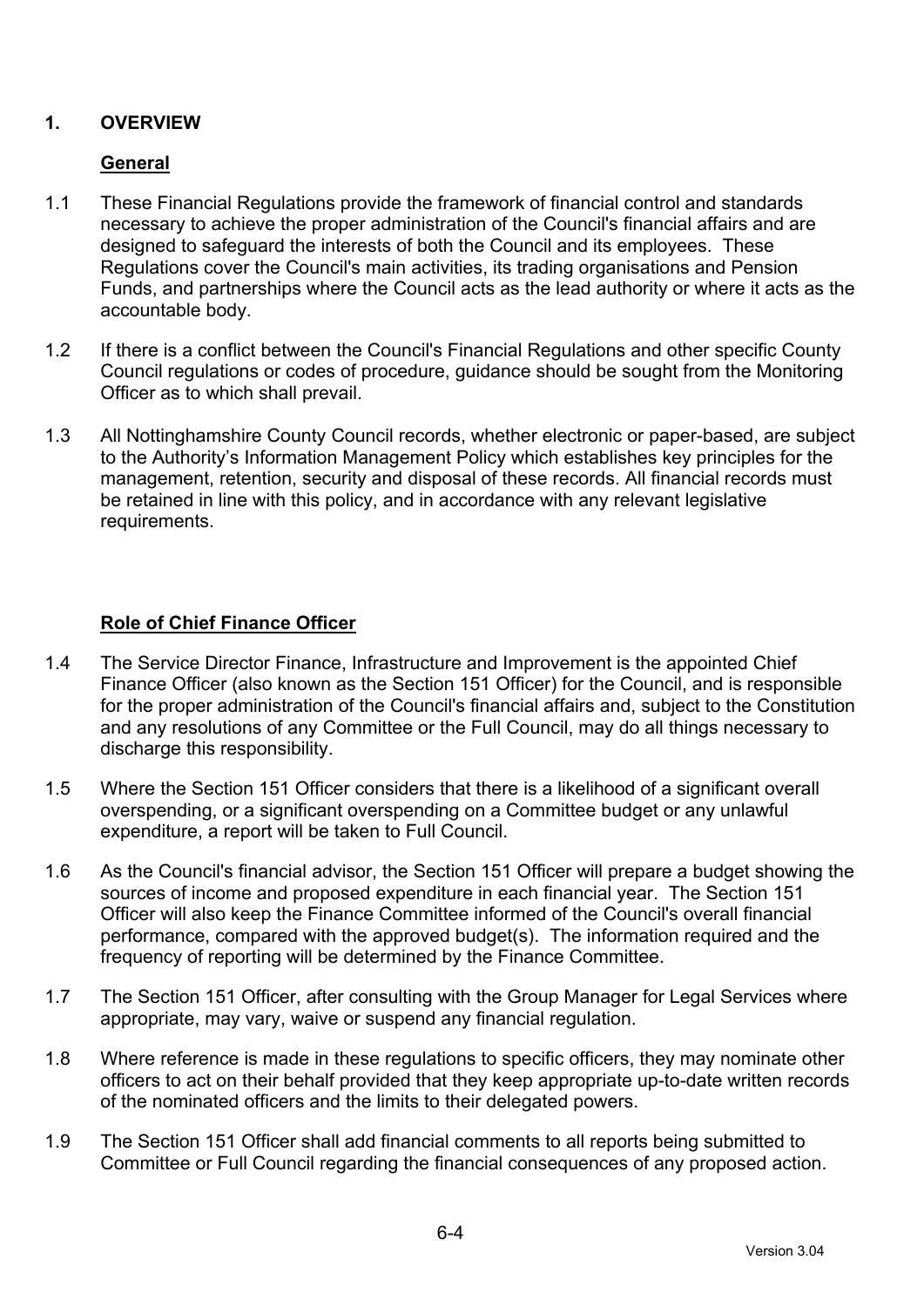These comments may include the sufficiency of the budget to finance the proposals being made or set out the action to be taken to make the necessary finance available. These reports must be submitted to the Section 151 Officer or his/her representative, at least 3 working days before the distribution of papers to pre-agenda.

## **Role of Corporate Directors**

- 1.10 For the purposes of the Financial Regulations the term 'Corporate Director' includes the Chief Executive, the Service Director Customers, Governance and Employees and the Service Director Finance, Infrastructure and Improvement.
- 1.11 Corporate Directors are responsible for ensuring that employees and consultants in their departments are aware of, and comply with these Financial Regulations and that failure to comply may result in disciplinary action.
- 1.12 Corporate Directors must consult the Section 151 Officer on any matter which is liable to affect the finances of the Council before any provision or other commitment is incurred or before reporting to Committee. The Section 151 Officer has the right to be represented at meetings with partnerships or outside bodies where matters of financial significance are to be discussed.
- 1.13 Each Corporate Director and each Committee is responsible for the observance of Financial Regulations and for compliance with the decision making process defined in the **Constitution**

## **2. FINANCIAL PLANNING AND BUDGETARY CONTROL**

- 2.1 In February of each year, Full Council will approve an annual revenue budget, capital programme, Treasury Management Strategy and Policy, Medium Term Financial Strategy and Council Tax precept.
- 2.2 It is the responsibility of all Committees, in consultation with the relevant Corporate Director(s), to monitor and control their budgets approved for the year.
- 2.3 Amounts provided under each heading of the approved annual revenue estimates must not be diverted to other purposes except as allowed by Financial Regulations at paragraph 3.4 [Virements].
- 2.4 The inclusion of items in the approved revenue estimates constitutes authority to incur expenditure, subject to the regulations for commissioning and procurement of Goods, Services and Works (section 8), except where the Council, Committees, or Financial Regulations of the Council have placed a restriction on any item. Where items cannot be identified from the approved revenue estimates, authority for expenditure on those items must be obtained from the appropriate decision making body depending on the amount. Expenditure on special items may only be incurred subject to the regulations at paragraph 3.3.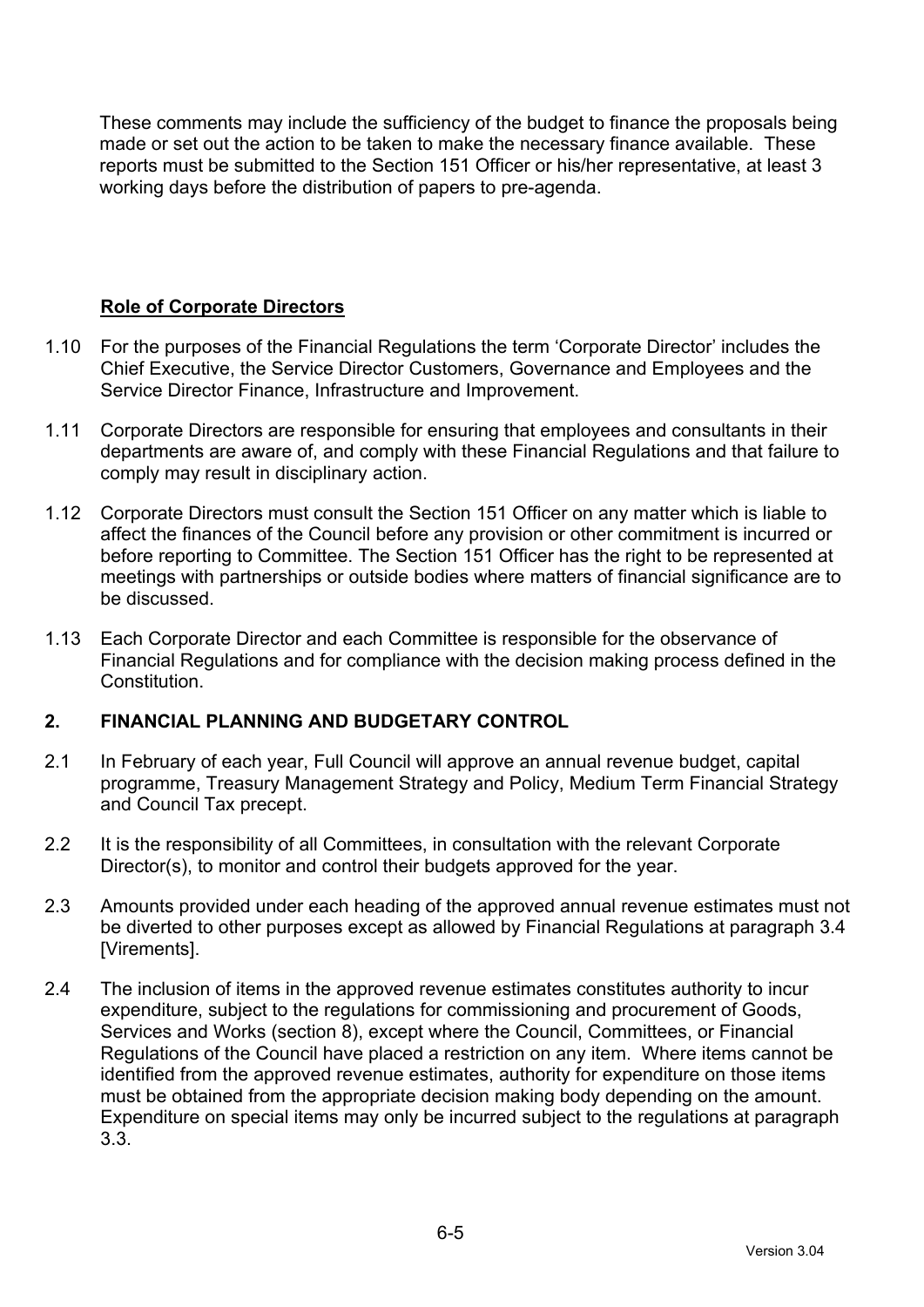- 2.5 Where expenditure is required on items not included within the approved budget, and which cannot be funded within the regulations for virement (see paragraph 3.4) Corporate Directors must seek advice from the Section 151 Officer and obtain approval from Full Council.
- 2.6 Where external funding is available to cover additional revenue expenditure, Corporate Directors must obtain the approval of;
	- The Section 151 Officer for additional amounts **up to £250,000;**
	- Finance Committee for additional expenditure **over £250,000;** and
	- Policy Committee for additional expenditure **over £500,000.**
- 2.7 Capital expenditure is not authorised unless the regulations set out in section 4 have been complied with.
- 2.8 Where a Committee wishes to take a course of action which has financial implications contrary to the advice provided by the Section 151 officer, a report on the issue must be taken to Policy Committee for determination.
- 2.9 The Section 151 Officer must submit a report to the Full Council on each year's final accounts as soon as practicable, and in accordance with the statutory Accounts and Audit Regulations.

### **3. REVENUE EXPENDITURE**

#### **3.1 Preparation of Revenue Budgets**

- Revenue budgets must be prepared in accordance with the process set out annually by the Section 151 Officer, and the resource allocation limits prescribed by the Council.
- Detailed annual revenue budgets must be prepared in accordance with all instructions on budgeting issued by the Section 151 Officer. It is the responsibility of Corporate Directors to ensure that detailed budget preparation takes place, that the amounts included are realistic, and that there has been correct application of budget conventions and procedures for their service.
- 3.1.3 Where there is uncertainty about the proper approach to be adopted in preparing a budget, guidance should be sought from the Section 151 Officer.
- The Section 151 Officer will, during the year, seek approval from Finance Committee for allocations from the General Contingency approved by Council.
- Where external income arises from a set scale of charges, fees etc., the Corporate Director must review the level of fees at least once a year in consultation with the Section 151 Officer, having regard to any relevant statutory provisions for such charges, fees etc. Revised fees must be agreed by the relevant Committee.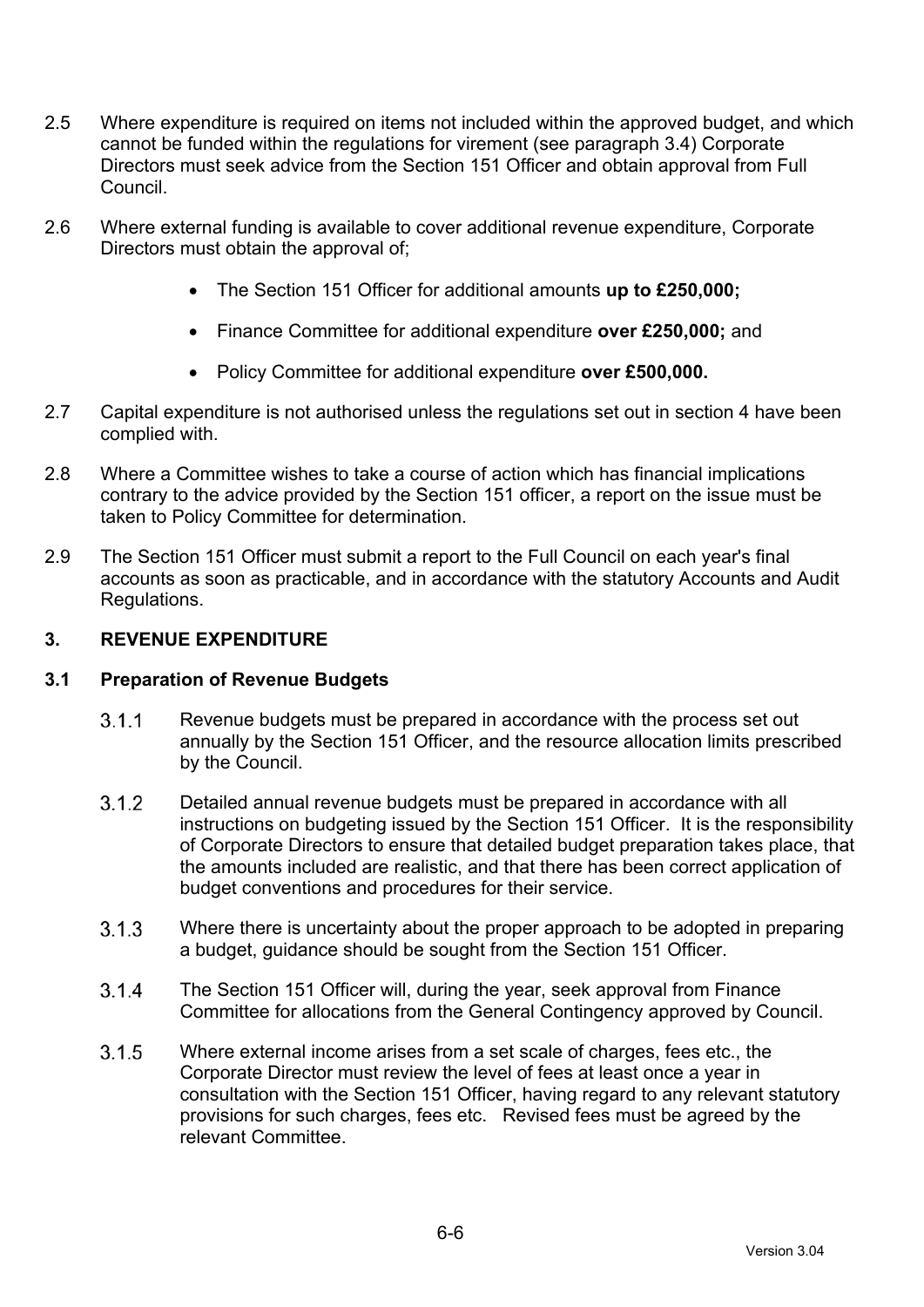## **3.2 Control of Revenue Budget**

- Corporate Directors and Committees are responsible for controlling expenditure within approved budgets. To assist them with this, virement of budget provision from one budget head to another may be permitted as described in paragraph 3.4.
- Where new policies or significant variations to existing policies or practices are proposed, a report must be presented to Full Council or Policy Committee as appropriate providing details of the financial implications of the proposed policies for the current year and two further years.
- A Corporate Director's authority to incur expenditure, for which provision has been made in the detailed annual revenue budget and which is in accordance with Council policies, is subject to the regulations in section 8 and the conditions in paragraph 3.3 below.

## **3.3 Special Items**

## **Use of Consultants, Interim Managers and Specialist Contractors**

- $3.3.1$ **Consultants, Interim Managers and Specialist Contractors are time limited or ad hoc, and do not form part of 'business as usual' operations. Consultancy should be distinguished from outsourcing and staff substitution, which are not regarded as consultancy.** 
	- 3.3.1.1 Consultants, interim managers, individuals as contractors or specialist advisors may be engaged provided that there is sufficient budget provision and an annual report is made to the Policy Committee on the use of this discretion. Approval may be by:
		- approval from the appropriate Committee (e.g as part of an approved capital programme or project); or
		- if the estimated value of the contract is **below £50,000** prior approval must be obtained from the Corporate Director; or
		- if the estimated value of the contract is **over £50,000** or is extended beyond £50,000 (and for any subsequent extension) prior approval must be obtained from the Corporate Director for Resources and the Section 151 Officer. Requests for approval must be submitted on the approved 'Request to procure a Consultant Form'.
	- 3.3.1.2 Regardless of value, all consultants must be procured in accordance with the procurement procedures set out in section 8.
	- 3.3.1.3 When engaging individuals as consultants, contractors or specialist advisors, Corporate Directors must determine whether the nature of their employment is 'Employed' or 'Self Employed' as set out in the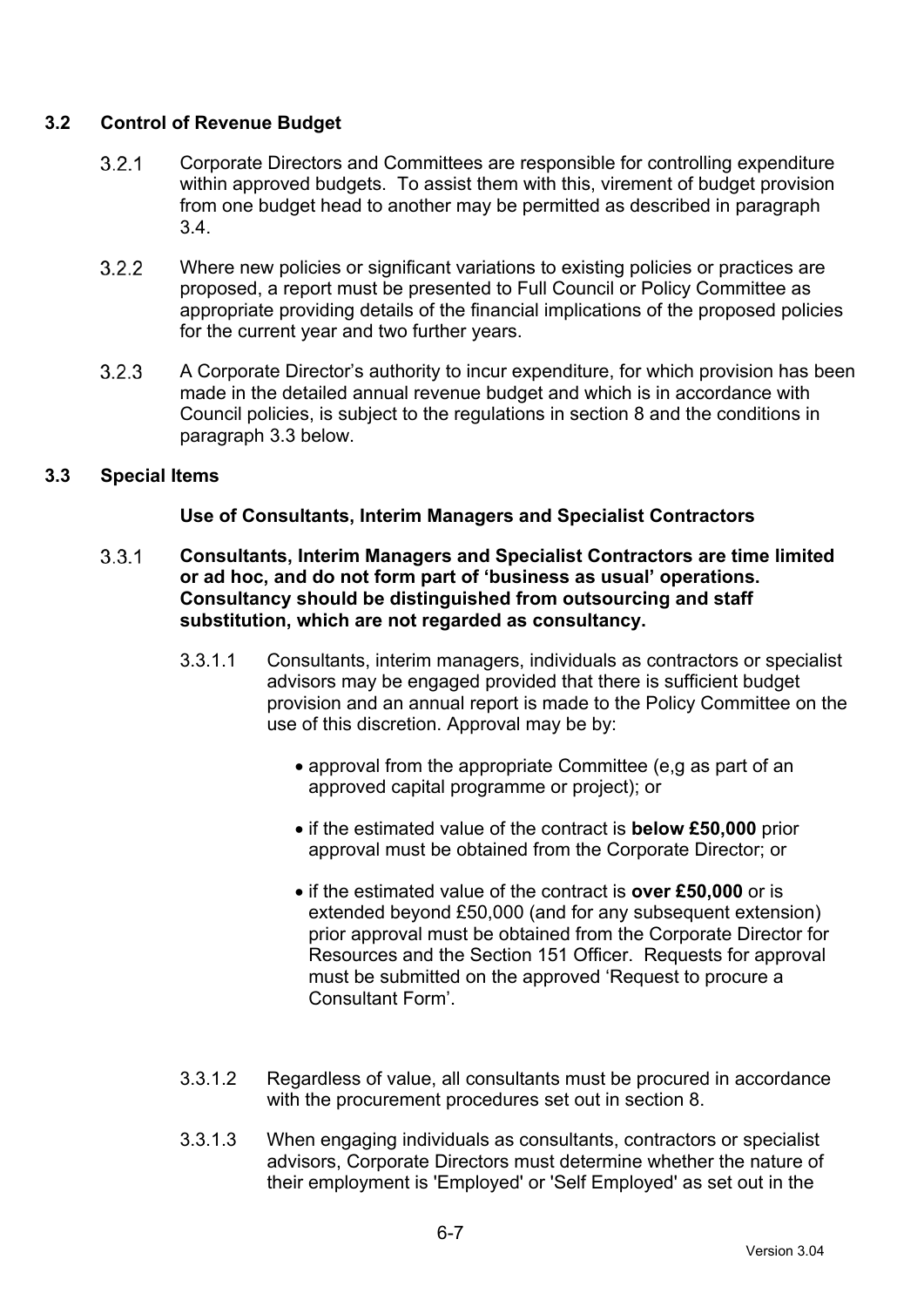guidance note IR56 issued by HM Revenue and Customs. The Council has produced guidance and a form to help with this assessment. If a Consultant or Contractor is deemed to be 'Employed' the Corporate Director must arrange for them to be paid through the Council's payroll. HR advice should be sought.

- 3.3.1.4 The Corporate Director must ensure that any consultant, interim manager or specialist contractor appointed to manage a contract or procurement process on behalf of the Council be notified of and require compliance with:
	- The Council's Financial Regulations; and
	- The Code of Conduct for Officers and
	- The Protocol for Involvement in Outside Bodies
- 3.3.1.5 The use of other types of contingent labour, i.e. agency workers, should be dealt with under the existing provisions of the vacancy control process and in accordance with the contracted managed service arrangements.

#### $3.3.2$ **Leases**

- 3.3.2.1 All leases or credit arrangements **over £6,000** which are not for Land and Buildings must be approved by the Section 151 Officer before they are entered into.
- 3.3.2.2 For leases of Land and Buildings the regulations at section 17 must be followed.
- 3.3.2.3 Depending on the circumstances leases or credit arrangements may be classified as Capital Expenditure.

#### $3.3.3$ **Grant Aid**

- 3.3.3.1 Grants and contributions to individuals, the voluntary and community sector are subject to approval by the Communities and Place Committee in accordance with the Grant Aid Strategy. Also see paragraph 3.3.6 on State Aid.
- 3.3.3.2 All other grants and contributions are subject to approval by the relevant budget holding Committee either individually or via an approved scheme administered by officers authorised by the relevant Committee.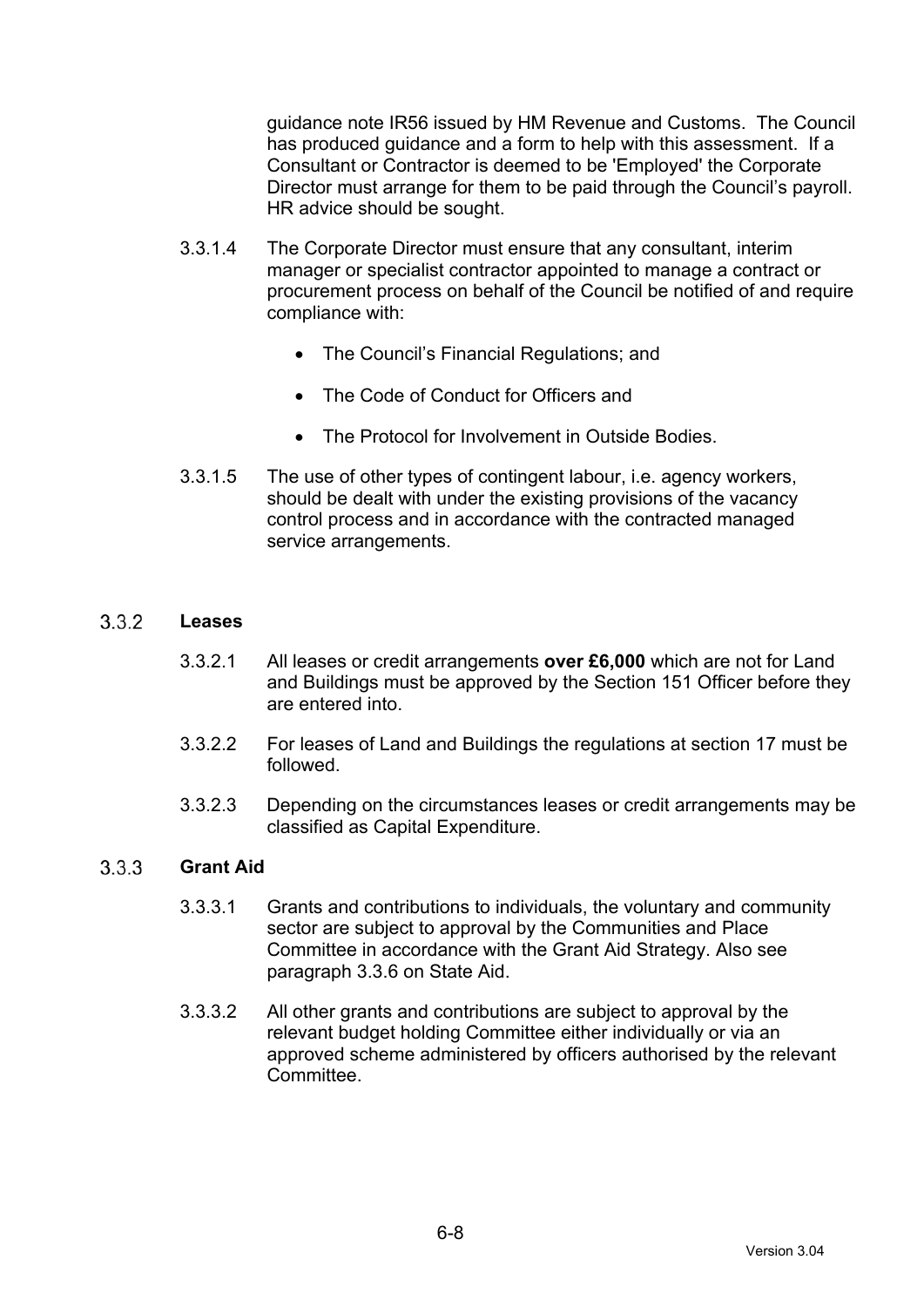#### $3.3.4$ **Loans and Guarantees to External Bodies and Financial Support in Relation to Properties**

- 3.3.4.1 All proposals for loans or guarantees or financial support in relation to properties to individuals or outside bodies should be **accompanied by an appropriate risk assessment** and may be authorised as follows:
	- 3.3.4.1.1 loans or guarantees for economic development or regeneration purposes must be approved by the Policy Committee;
	- 3.3.4.1.2 all other loans or guarantees or financial support in relation to properties must be approved by the relevant Committee.

Also see paragraph 3.3.6 on State Aid.

#### $3.3.5$ **Investment in Equities**

- 3.3.5.1 Investment in equity stock may be authorised as follows:
	- 3.3.5.1.1 investments **up to £250,000** for economic development or regeneration purposes must be approved by the Policy Committee;
	- 3.3.5.1.2 all other investments must be approved by the Finance **Committee**

These restrictions do not apply to pension fund investments, which are dealt with by the Pension Fund Committee.

#### 336 **State Aid**

3.3.6.1 State Aid is financial aid or other advantage to a business or organisation from a public body such as a local authority. Grants, loans or guarantees to business may constitute State Aid in some cases. In all circumstances, advice should be sought from Legal Services.

#### $3.3.7$ **Emergency Expenditure**

3.3.7.1 A Corporate Director may incur expenditure which is essential to meet any immediate needs created by a sudden emergency, subject to this action being reported immediately to the Chief Executive and the Section 151 Officer, and to the next relevant Committee. Corporate Directors must keep a separate record of the essential expenditure incurred.

### **3.4 Virement**

 The transfer of budget provision from one budget holder to another is approved as follows: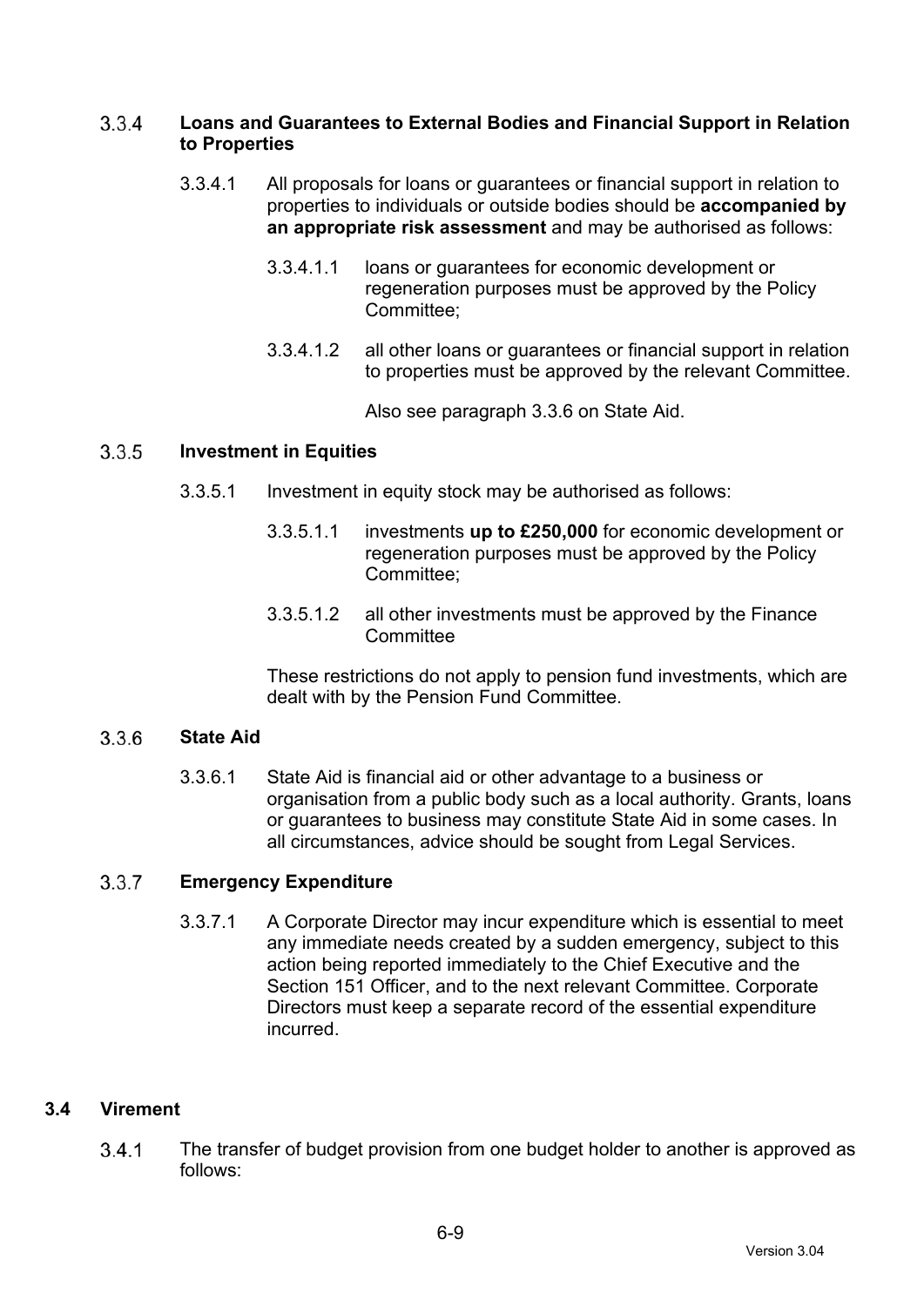- 3.4.1.1 **up to £50,000** (£100,000 within the Highways Maintenance Budget) by the Section 151 Officer
- 3.4.1.2 **up to £500,000** by the relevant Committee, or for cross Committee virements following consultation with the relevant Chairmen of Committees, by the most appropriate Committee
- 3.4.1.3 **over £500,000** by the Finance Committee.
- 3.4.1.4 **Over £1 million** by the Policy Committee.

## **3.5 Monitoring of the Revenue Budget**

- Corporate Directors must ensure that budgets are monitored via the Council's Business Management System. Budget monitoring reports should be presented at least quarterly to each relevant Committee, with a report on the Council's overall financial position presented to Finance Committee. Explanations of significant variations and proposals for avoiding any continuing budget problems must be explained to the relevant Committee.
- All underspends will transfer to County Fund Balances unless specific approval is obtained for the carry forward of budget to the following year from Finance Committee, on presentation of a business case.
- The annual surpluses and deficits of trading organisations will be carried forward in an 'Earmarked Reserve'. The level of these reserves will be kept under review by the Section 151 Officer and reported annually to Finance Committee and Full Council.

### **4. CAPITAL EXPENDITURE AND OTHER MAJOR PROJECTS**

### **4.1 Inclusion of schemes in the Capital Programme**

- The Council has a Capital Programme, considered annually through an Annual Review Process. This programme is approved by Full Council and includes the capital schemes for the forthcoming financial year and the three years following.
- The processes by which a capital scheme can be added to the Capital Programme are shown in the attached decision tree. The content of bids must be as set out in paragraph 4.2 below.
- All proposals for capital expenditure should be considered initially by the Corporate Asset Management Group (CAMG) who will advise on the relative priority of future capital schemes, in accordance with the agreed prioritisation criteria within the Capital Strategy. Approval must then be obtained as follows:
	- 4.1.3.1 for schemes being considered through the Annual Review process, CAMG will make recommendations to the Chairman of Finance Committee and, in turn consult with the Corporate Leadership Team (CLT). A report will then be taken to Finance Committee for approval in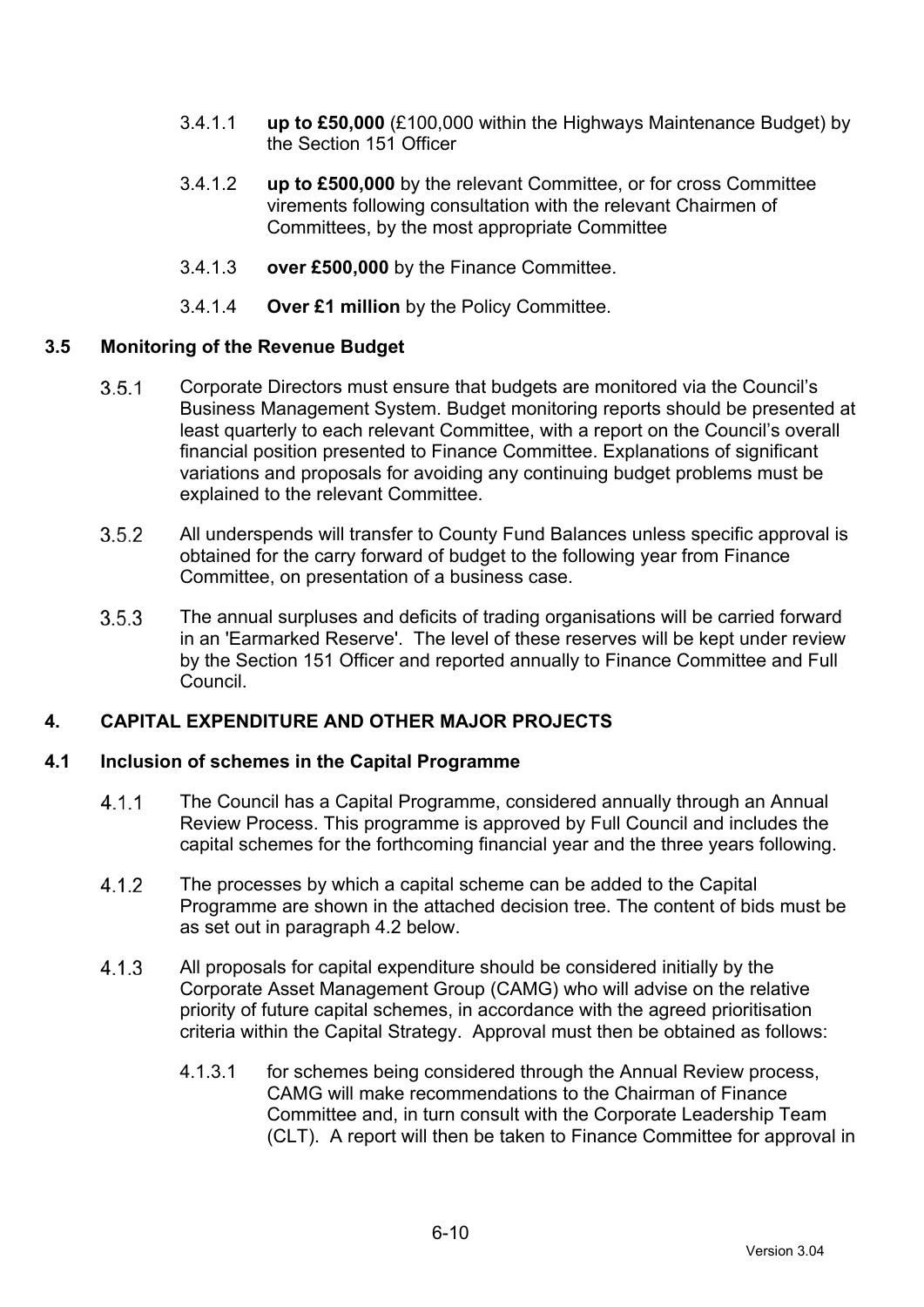principal and inclusion within the annual budget for approval by Full Council (see decision tree route a);

- 4.1.3.2 for schemes arising during the budget year on an ad-hoc basis, CAMG will consider and advise the Chairman of Finance Committee and, in turn, will seek approval from the relevant approving body – see paragraph 4.1.4 (see decision tree routes b and c).
- Where proposals are made for additional schemes during the year, or for cost variations to existing schemes, decisions can be taken as follows:
	- 4.1.4.1 schemes, or variation increases, **up to £250,000** by the Section 151 Officer;
	- 4.1.4.2 schemes, or variation increases, **over £250,000 and up to £2 million** by Finance Committee;
	- 4.1.4.3 schemes, or variation increases, **over £2 million** by Policy Committee.
- For all schemes with a capital cost **OVER £7.5 MILLION** no detailed design work can be undertaken until a report on alternative design proposals has been approved by Policy Committee.
- After approvals have been obtained under either paragraphs 4.1.3 or 4.1.4 above, Latest Estimated Cost (LEC) reports should be prepared and presented (see paragraph 4.4) before tenders are sought.
- Where major projects are being procured through a 'Private Finance Initiative' (PFI), 'Public Private Partnership' (PPP) or equivalent arrangement, an options appraisal report should be prepared and approval must be obtained from Full Council before tenders are invited.

### **4.2 Content of Bids for Capital Expenditure**

- All proposed schemes, or programmes of work, must include an options appraisal which has been carried out before detailed design work begins, setting out the full lifecycle costs of the investment and the impact on future revenue budgets. All bids for capital expenditure must be prepared by Corporate Directors in the form laid down by the Section 151 Officer.
- The advice of the appropriate technical officer(s) must always be provided before a scheme is included in any capital programme, e.g. Service Director for ICT for computer technology, Service Director for Property for building, construction and associated works.
- When scheduling costs for schemes construction costs should not normally appear in the first year, unless the following criteria have been considered and the risks evaluated:
	- 4.2.3.1 purchase, lease or lease option of the land or property has been completed and land assembly costs and issues have been identified.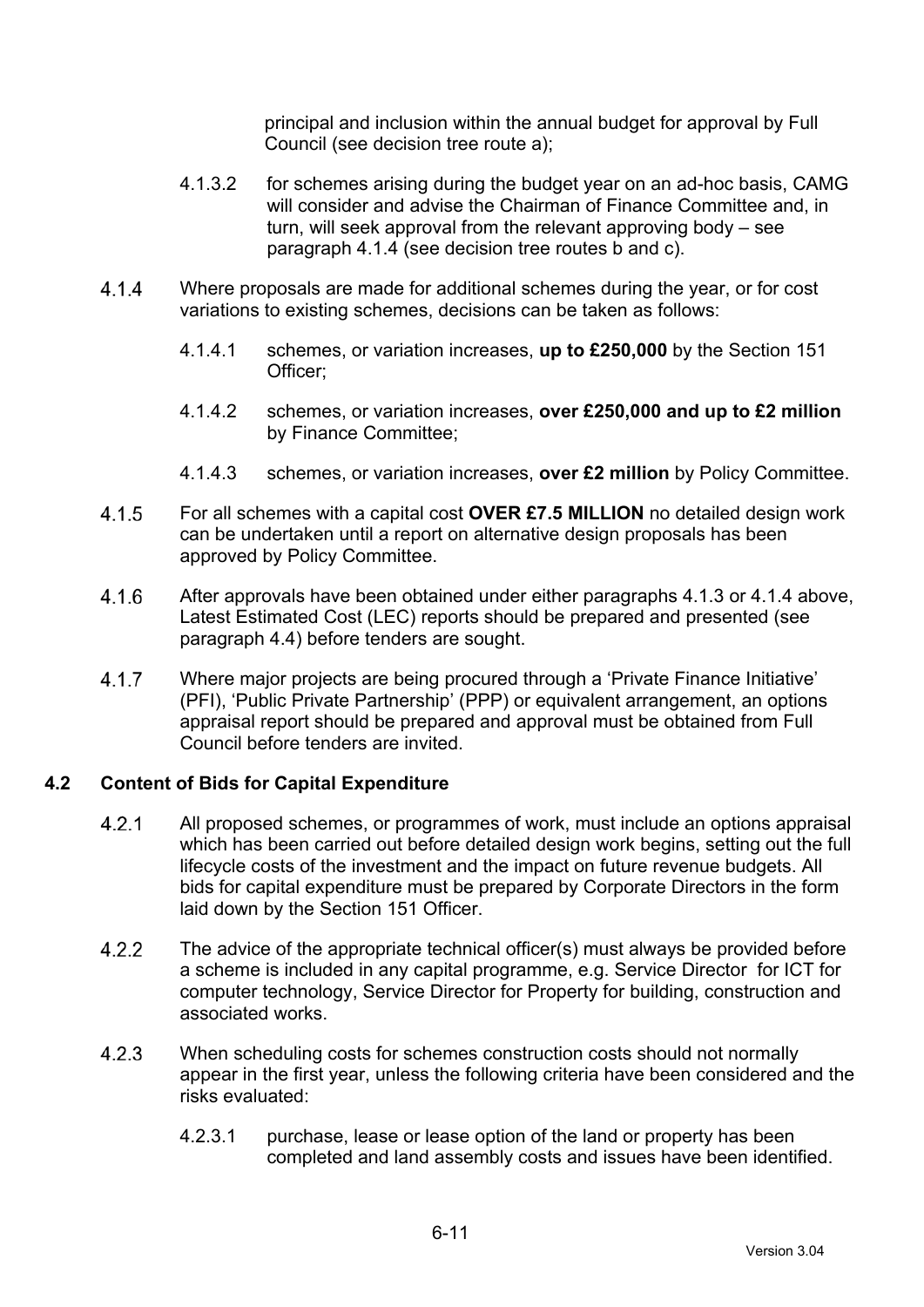In the case of projects where the Council will not be the landowner or where powers of compulsory purchase are being exercised, a right of entry must have been obtained;

- 4.2.3.2 outline planning permission must have been obtained, where required;
- 4.2.3.3 the sources of funding, including any grants or contributions from outside organisations, have been secured - except for land reclamation projects where grant notification is not normally received until the year of the project;
- 4.2.3.4 the service department has prepared a detailed business case for the project which has been agreed with the relevant technical officer who will carry out the design;
- 4.2.3.5 there has been a proper assessment of the time-scale, the likely costs and governance arrangements for the project;
- 4.2.3.6 where existing property is affected by the proposed development, the service department has agreed proposals for dealing with staff or clients who might be displaced as a result of the construction (temporarily or permanently); and
- 4.2.3.7 relevant sustainability issues have been considered and impact assessments have been undertaken in accordance with any Council policies.
- All costs should be at estimated out-turn prices, unless otherwise determined by the Section 151 Officer.
- 4.2.5 The anticipated revenue costs of all schemes in the capital programme must be assessed each year. The staffing, lifecycle maintenance and other running costs must be included in the revenue budget. The financing costs for expenditure funded by borrowing or leasing will be calculated by the Section 151 Officer and included within the overall revenue budget.

### **4.3 Feasibility Studies**

- The appropriate project manager/ technical officer can carry out feasibility work on any scheme not in the approved capital programme subject to:
	- 4.3.1.1 the relevant Committee agreeing to the cost being met from its revenue budget for the year; and
	- 4.3.1.2 prior approval from the Section 151 Officer has been obtained if the estimated cost of the feasibility study is **over £25,000.**
- Detailed design work must not take place on schemes which are not included within the approved capital programme unless written approval has been obtained from the [Chief Executive and the] Section 151 Officer. This does not apply to schemes over £7.5 million that are subject to separate approval by Policy Committee (see paragraph 4.1.5).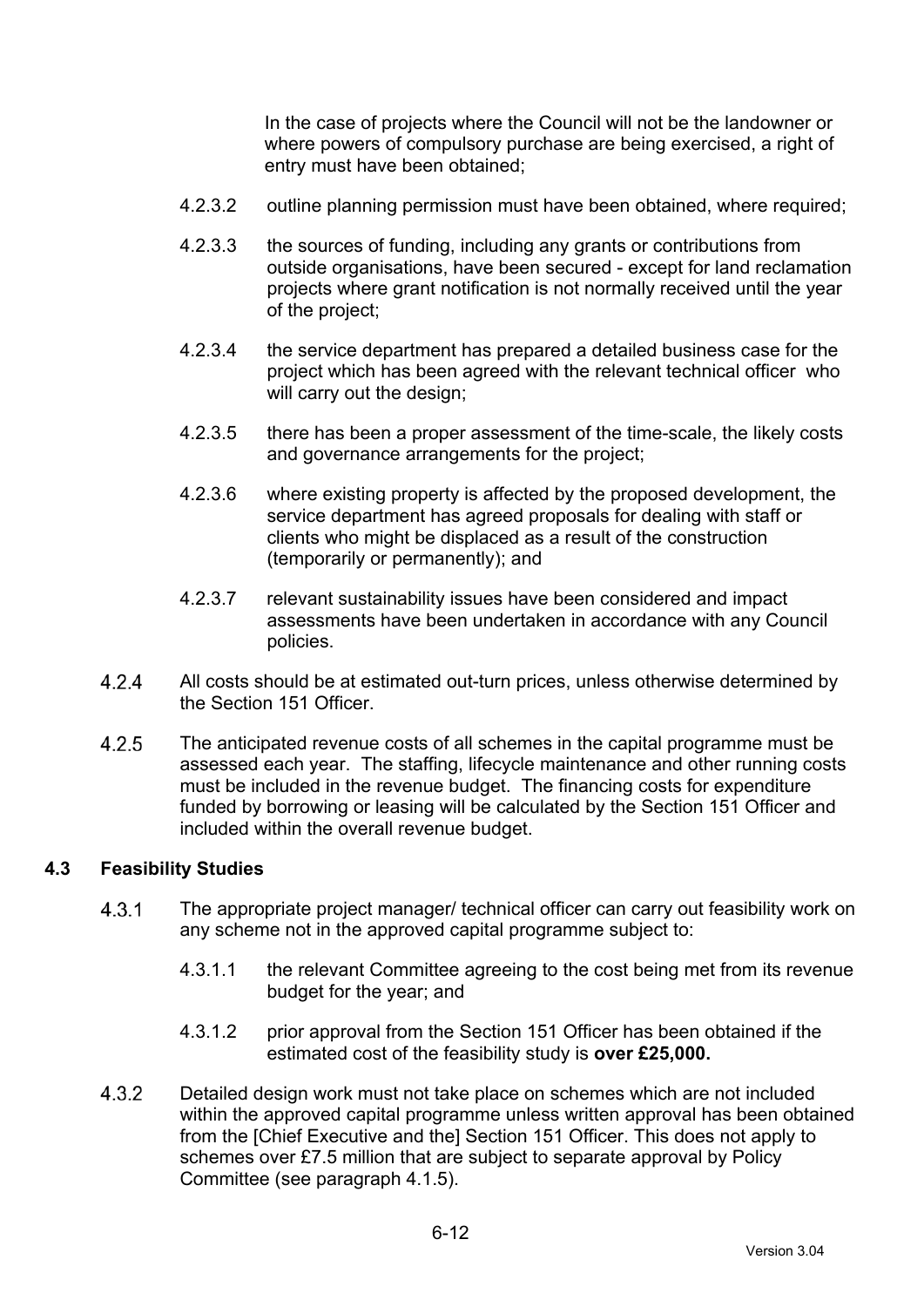4.3.3 The appropriate project manager/technical officer can carry out preparatory work on any scheme included in the approved capital programme. The costs of this work must be charged to that scheme. If for any reason the scheme does not go ahead, then the costs of preparatory work undertaken must be charged to the revenue budget of the relevant Committee , which will need to make available sufficient budget cover for this. This means that the project manager/ technical officer should not carry out preparatory work unless an undertaking has been secured for the funding of any abortive costs from the service department and the appropriate budget identified.

## **4.4 Project Management and reports on "Latest Estimated Costs" of Proposed Schemes**

- All projects should be managed in accordance with the principles of good project governance and management. Projects **over £250,000** should be governed, managed and delivered using best practice project management techniques e.g. PRINCE2. Where significant risks have been identified, they should be included in the Corporate Risk Register and addressed in accordance with the Council's Risk Management strategy.
- Corporate Directors must take a report to the relevant Committee setting out the latest estimated costs of all proposed capital schemes where the capital cost is **between £250,000 and £1 million** and to Finance Committee for schemes where the capital cost is **over £1 million**. The report must be made after detailed design work has been completed but before tenders are invited and should contain:
	- 4.4.2.1 Capital costs analysed into:
		- 4.4.2.1.1 land acquisition costs and associated liabilities;
		- 4.4.2.1.2 construction costs;
		- 4.4.2.1.3 acquisition of plant, equipment and furniture;
		- 4.4.2.1.4 professional fees (including legal fees) and project management costs;
		- 4.4.2.1.5 any other relevant costs.
	- 4.4.2.2 Revenue costs identified and analysed into:
		- 4.4.2.2.1 staffing costs;
		- 4.4.2.2.2 energy costs;
		- 4.4.2.2.3 other running costs;
		- 4.4.2.2.4 financing costs;
		- 4.4.2.2.5 lifecycle maintenance costs.

In addition to total costs, their phasing over each financial year should be shown. If the costs exceed the existing capital programme provision for that scheme, the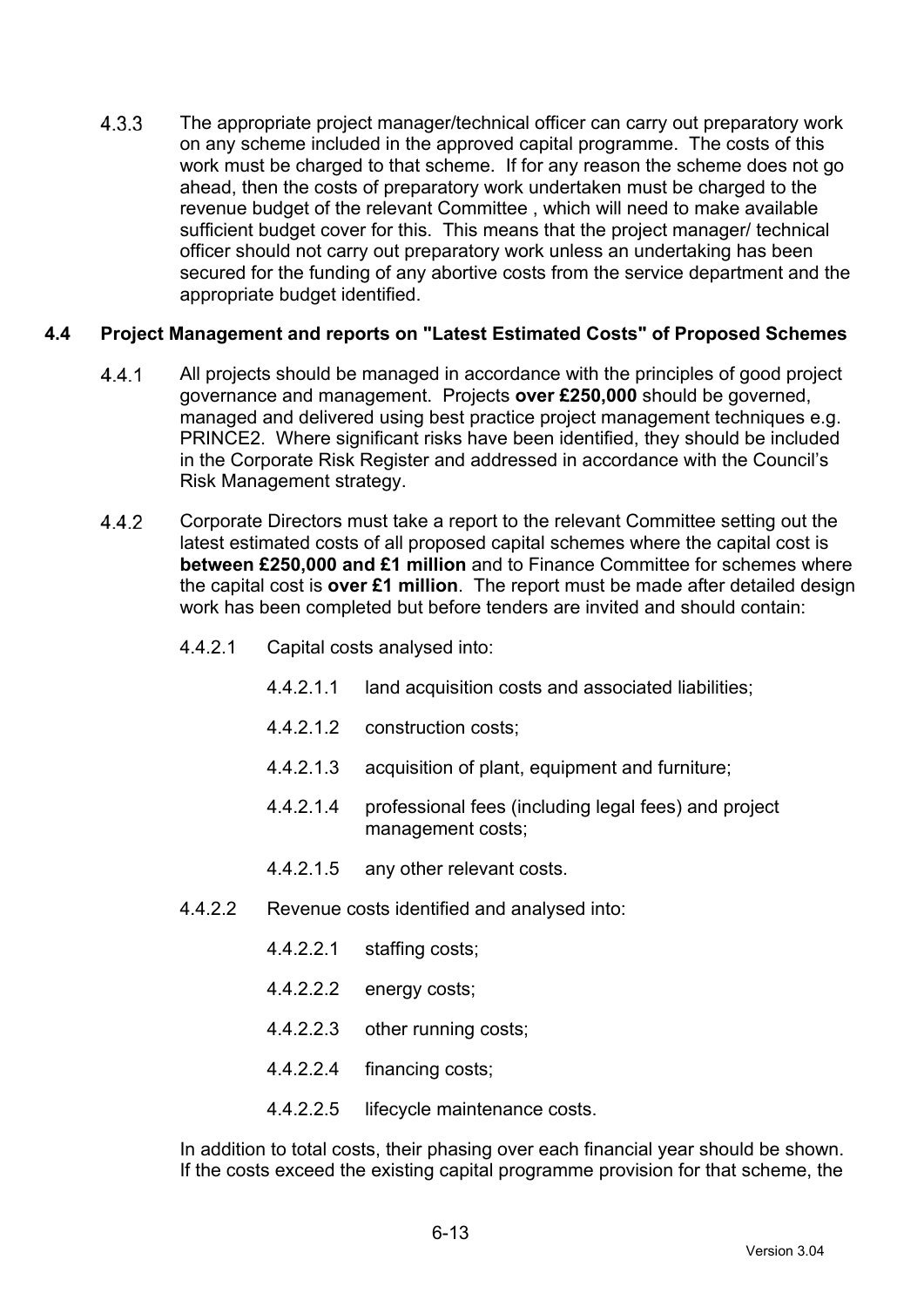report must contain a statement on how these extra costs can be contained within the approved total capital programme or, if further capital funds are required, approval to increase the capital programme (the capital variation) must be obtained as set out in paragraph 4.1 above.

## **4.5 Budgetary approval prior to Contract Award**

- Where the preferred tender exceeds the LEC or Capital Programme estimate, Corporate Directors must submit a revised LEC report and obtain all necessary approvals for the additional expenditure needed before accepting the tender.
- 4.5.2 The award of contracts must comply with the procedures for the procurement of Goods, Services and Works set out in section 8 and the guidance must be sought from the Procurement Centre and Legal Service.

### **4.6 Final Accounts**

- 4.6.1 Corporate Directors must report the final accounts for capital schemes over £1 million to the relevant Committee.
- The Section 151 Officer shall, where considered necessary, examine any scheme final accounts and is entitled to make such enquiries and receive such information and explanations as may be required to confirm the completeness and accuracy of the accounts.

## **4.7 Post-Project Evaluations**

- 4.7.1 Corporate Directors have the responsibility to ensure the completion of a post project review for all their projects.
- 4.7.2 The post project review should normally address the following matters:
	- 4.7.2.1 out-turn costs vs original cost estimates and the reasons for any cost increases;
	- 4.7.2.2 breakdown of the professional fees incurred;
	- 4.7.2.3 actual timetable achieved vs original planned timetable and the reasons for slippage and delays;
	- 4.7.2.4 overall project outcomes and quality of project management;
	- 4.7.2.5 achievement of service objectives and benefits;
	- 4.7.2.6 lessons to be learned for future projects.
- For completed projects, post-project reviews must be evaluated by the Corporate Asset Management Group (CAMG) and an annual report submitted by the Chairman of CAMG to the Finance Committee as follows:
	- 4.7.3.1 projects **up to £5 million** for a sample of projects selected by CAMG;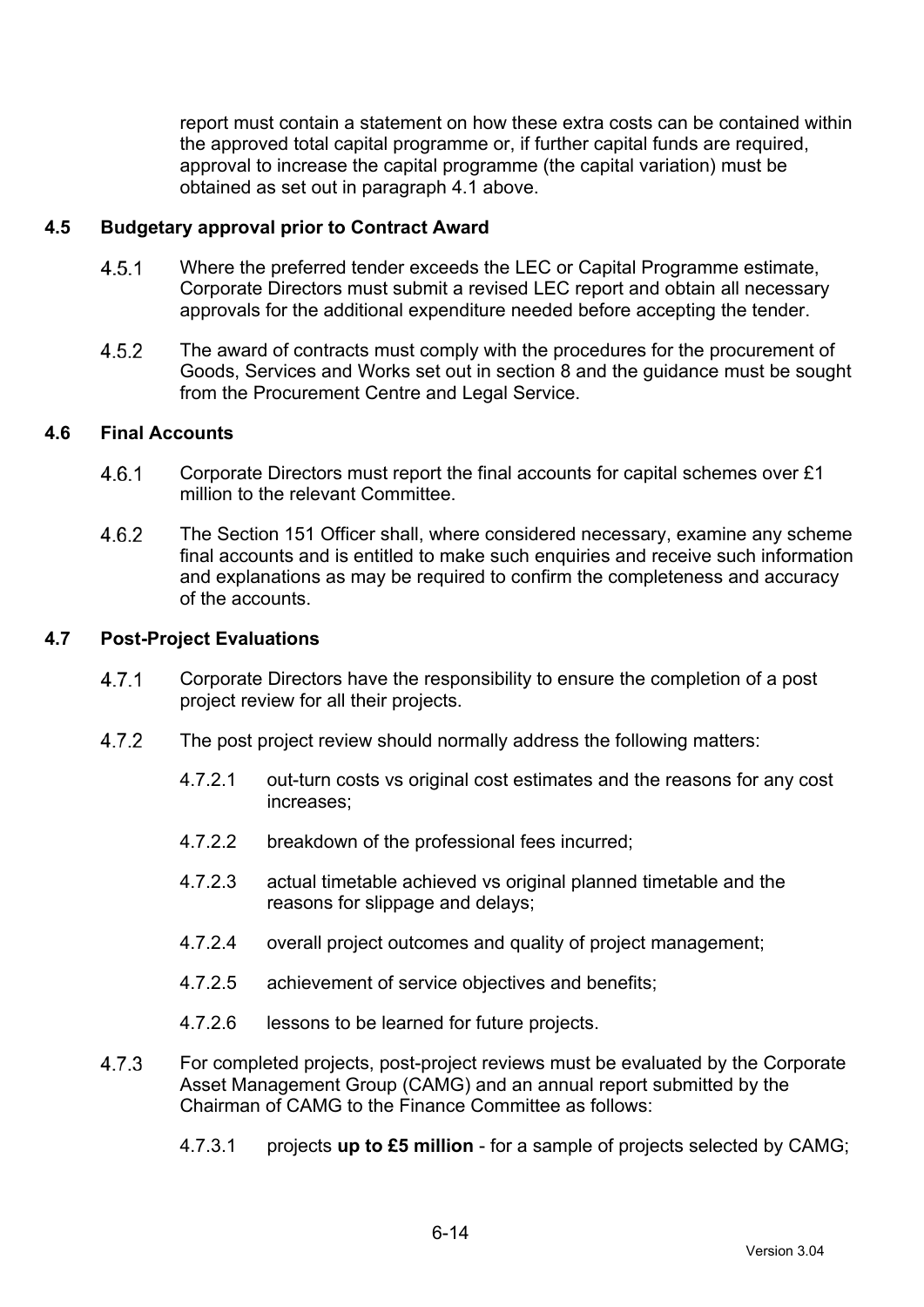## 4.7.3.2 projects **over £5 million** - all projects.

## **4.8 Capital Financing**

- The Section 151 Officer will make arrangements for the financing of capital expenditure in accordance with the CIPFA 'Prudential Code for Capital Finance' and the annual budget report approved by Full Council.
- Corporate Directors must notify the Section 151 Officer prior to committing to leases or hire purchase arrangements for vehicles, equipment or land/buildings where the value will exceed £6,000 (see paragraph 3.3.2 and section 17).

## **5. ACCOUNTING SYSTEMS**

- 5.1 All staff must comply with accounting instructions issued from time to time by the Section 151 Officer. Any new accounting systems and changes to such systems must be approved by the Section 151 Officer.
- 5.2 The Council adheres to the CIPFA Accounting Codes of Practice on Local Authority Accounting and the CIPFA Service Expenditure Reporting Code of Practice and the supporting guidance statements.
- 5.3 All interim or final claims in respect of Government grant and reimbursements or contributions from outside bodies, other than where an invoice has been raised, must be signed by the Section 151 Officer.
- 5.4 Corporate Directors are responsible for ensuring that appropriate systems and procedures are in place for the proper transfer of all financial records and assets, e.g. stocks, stores, imprest accounts, inventories, valuables, cash, etc., when responsibility is to transfer from one officer to another.
- 5.5 The accounting control systems of the Council must include:
	- measures to promptly and accurately record all financial transactions of the Council;
	- measures to prevent and detect inaccuracies and fraud, and reconstitute any lost records promptly and at reasonable cost;
	- identification of the duties of officers dealing with financial transactions and division of responsibilities of those officers.
- 5.6 At the end of each financial year, Corporate Directors must notify the Section 151 Officer of all outstanding expenditure relating to the previous financial year in such detail and by such date as may be required by the Section 151 Officer so that accounts can be prepared to meet statutory reporting requirements (known as the accruals process).

### **6. ASSETS**

Assets include land and buildings (see section 17) stocks and stores (see paragraph 6.1 below) and cash, equipment and furniture (see paragraph 6.2 below).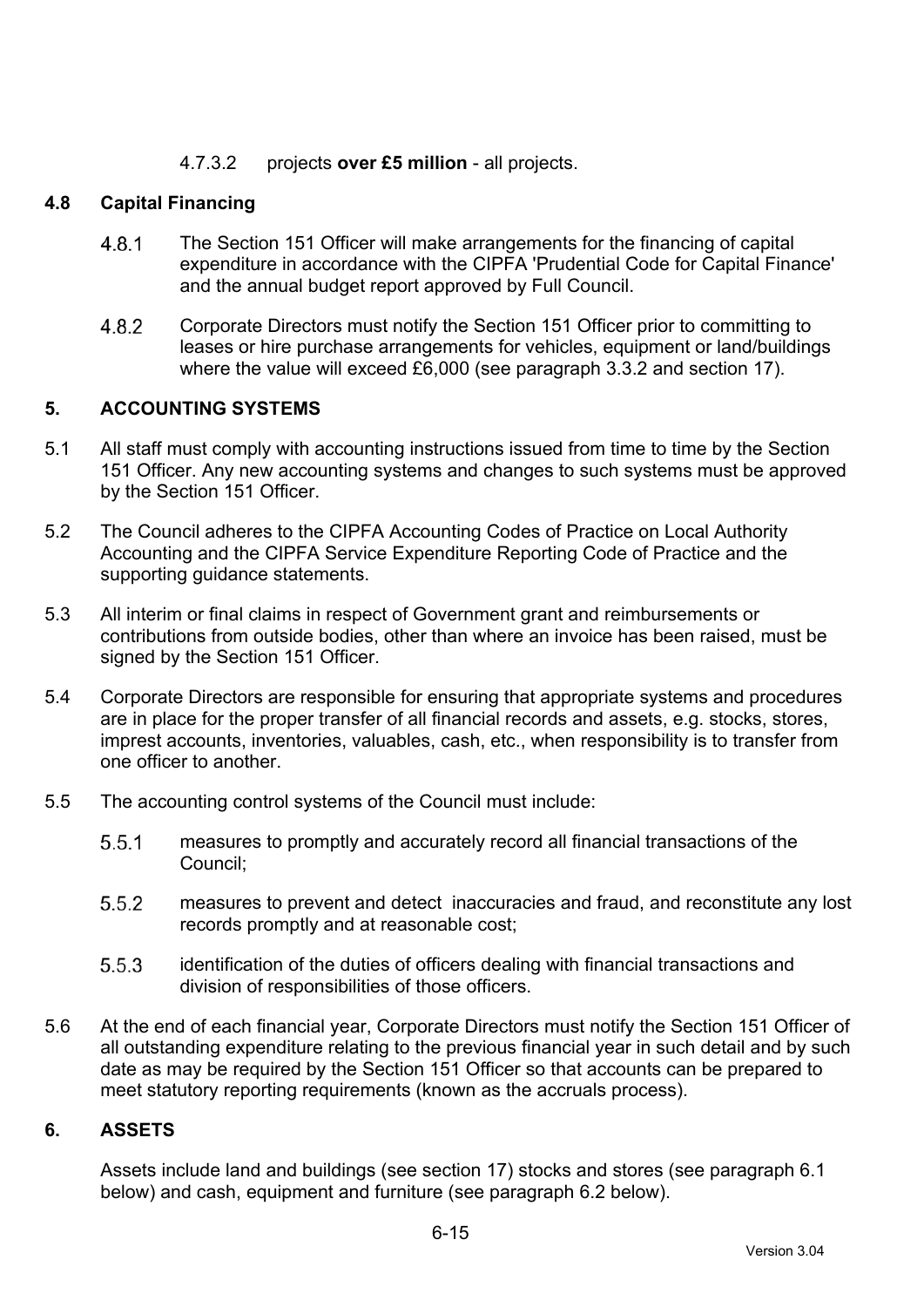## **6.1 Stocks, Stores and Inventories**

- Corporate Directors are responsible for ensuring that appropriate systems and procedures are in place for the safe custody and physical control of the stocks and stores in their Department. They must arrange for periodic stocktaking by an independent person to ensure that all items are checked at least once per annum or at such other frequency as the Section 151 Officer may agree. Test checks should be carried out from time to time.
- Inventories of the Department's assets must be prepared and kept up-to-date by each Corporate Director. Records and the method and frequency of inventory checks will be determined by the Section 151 Officer.
- Corporate Directors must notify the Section 151 Officer each year of the value of stock held by their Department as at 31 March and must supply such other information relating to stocks and stores as may be required by the Section 151 **Officer**
- Discrepancies revealed at a stock taking may be adjusted by the Corporate Director provided that it is **under £1,000 in aggregate**. Discrepancies **over £1,000** must be reported to the Section 151 Officer who may authorise the necessary adjustment or refer any item to Internal Audit.
- Departments should not hold excessive stocks and Corporate Directors must ensure that a periodic review of stock turnover and stock levels of all items is undertaken and that action is taken to reduce/dispose of excessive or obsolete stocks.
- Corporate Directors must satisfy themselves that the stocks, stores or materials cannot be re-used elsewhere in the Council. Any surplus stocks, stores or materials must be disposed of in accordance with the procedures below set out in paragraph 6.4.

### **6.2 Cash, Equipment and Furniture**

- Corporate Directors are responsible for maintaining appropriate security for all cash, furniture and equipment etc. under their control. The Council's property must not be removed from its usual location or used for unofficial purposes except with the permission of the relevant Group Manager.
- Money held at premises must be placed in a cash box which must be kept locked and put in a secure place.
- Safes must be kept locked and the key removed. Keys to safes, strong rooms and similar locked areas are to be stored securely at all times. The loss of such keys must be reported to the Section 151 Officer immediately. Master keys and spare safe keys should be stored securely at a separate location.
- Where several officers use the same safe, each officer must use a separate lockable cash box for the monies they are responsible for.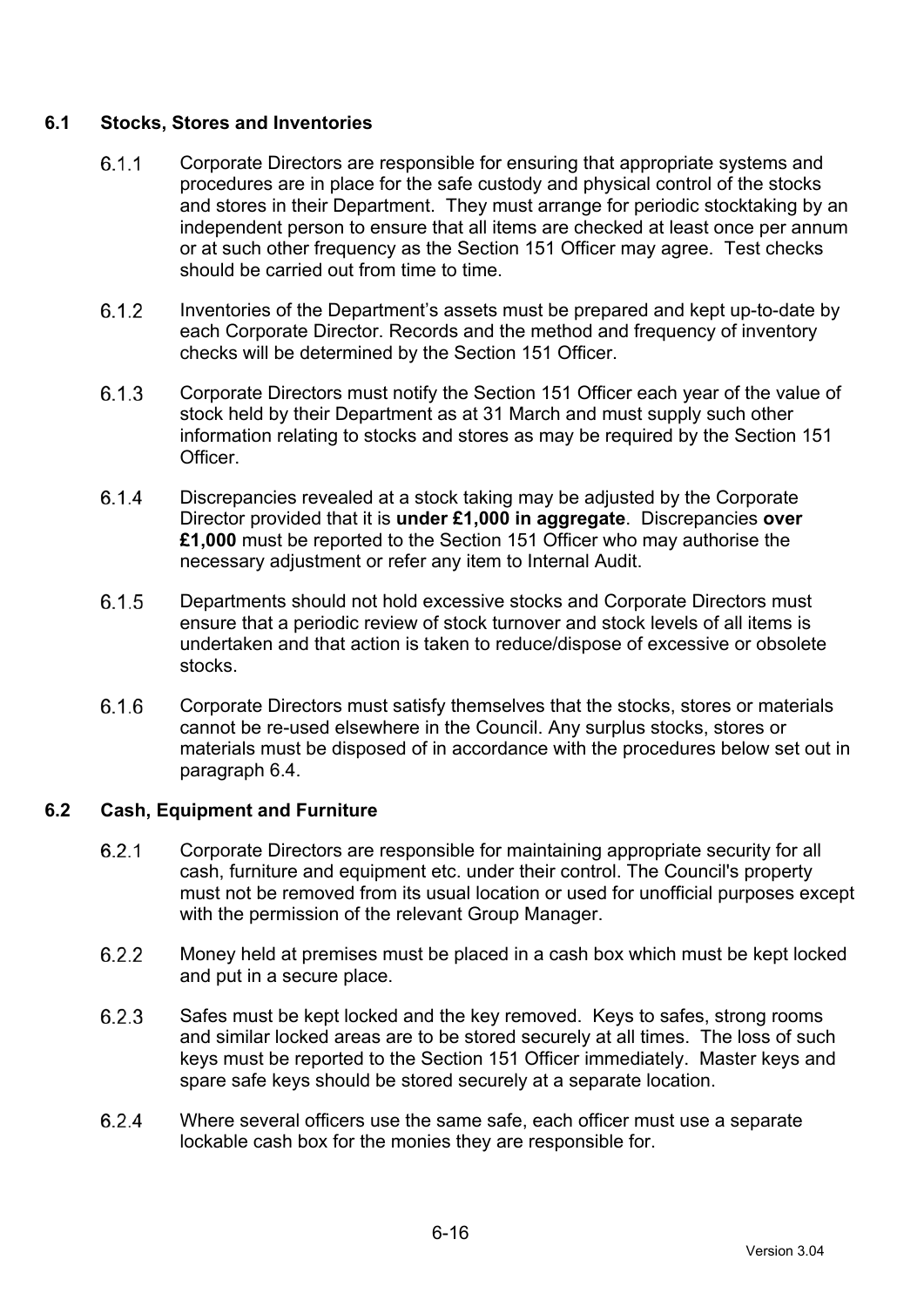## **6.3 Protection of Private Property**

- Where an officer assumes responsibility for items belonging to a private person, s/he must ensure that a formal inventory is prepared promptly, and where possible, in the presence of two officers who must sign and date the inventory to certify its accuracy. The property must be held securely.
- All valuables such as jewellery, watches and other small articles of a similar nature and financial documents or property documents of title must be kept in a safe.
- All reasonable steps must be taken to return the private property to its rightful owner. Where a significant cost has been incurred by the Council in providing safe custody, the cost should be recovered before the property is returned and an official receipt provided for monies received.

## **6.4 Disposal of Assets (including Stocks, Stores or Materials)**

- Where land or buildings are concerned, the Council's disposal policy must be complied with (see section 17).
- Where ICT equipment is concerned, disposal must comply with the policies and procedures set by the Service Director – ICT.
- Before disposing of any asset, officers should consult with the Section 151 Officer and must satisfy themselves that the asset has not been leased.
- Having satisfied themselves that the assets (including stocks, stores or materials) cannot be economically re-used elsewhere in the Council, surplus assets must be disposed of in accordance with the procedures below:
	- 6.4.4.1 items estimated to realise **less than £500** at the Corporate Directors' discretion;
	- 6.4.4.2 items estimated to realise **between £500 and £10,000** competitive quotations must be sought (and copies retained on file);
	- 6.4.4.3 items estimated to realise **more than £10,000** advice must be sought from the Section 151 Officer on the appropriate method of disposal to ensure that the most advantageous price is obtained. Where tenders are used, an appropriate number must be sought (and copies retained on file)
- Assets which have been sold may be released to the purchaser once cleared funds have been received by the Council.

## **7. SALARIES, WAGES AND PENSIONS**

7.1 The payment of salaries, wages, pensions or other benefits will be made only by the Service Director – Human Resources and Customer Services. Each Corporate Director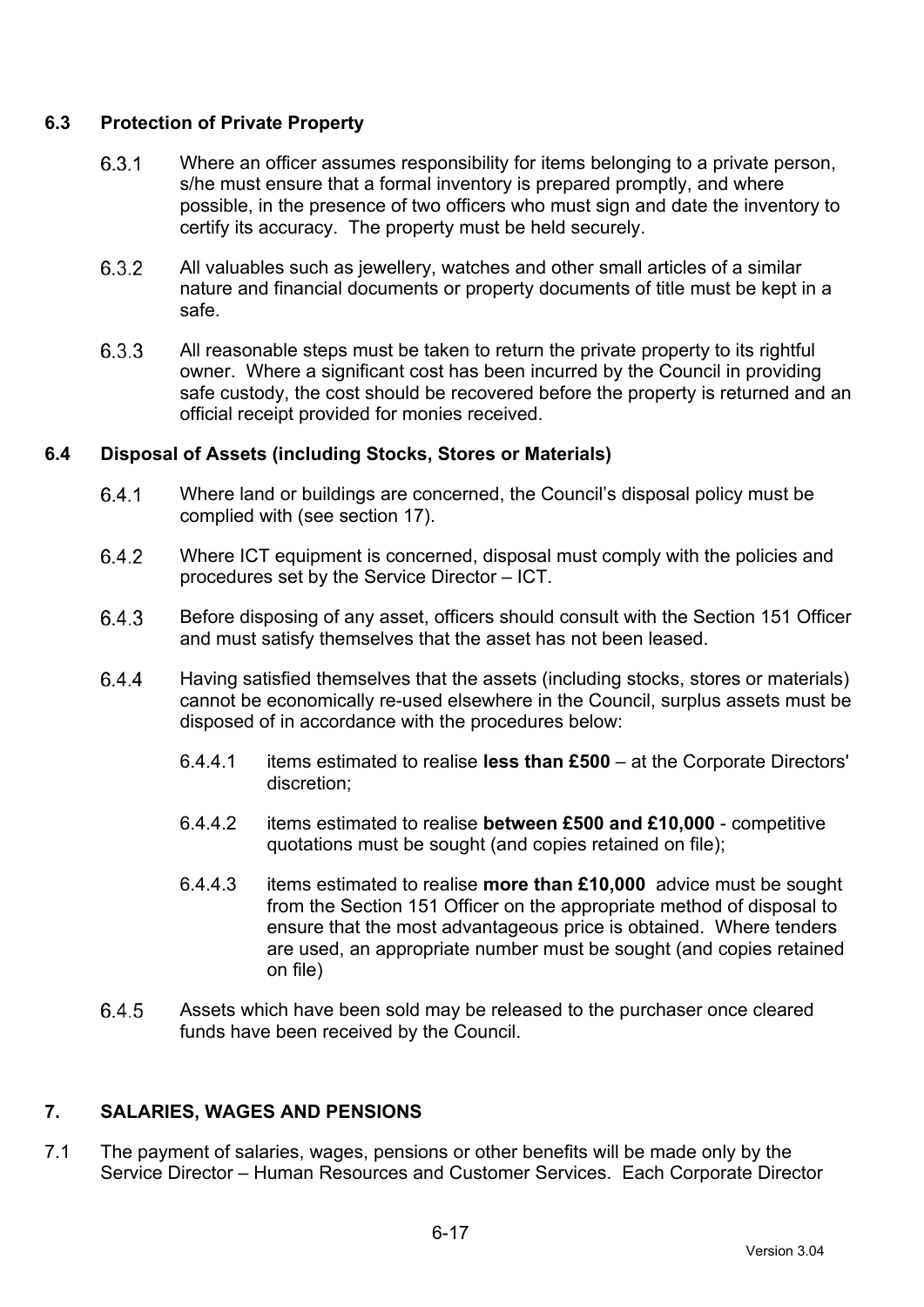must notify the Service Director, as soon as possible, and in the form prescribed, of all matters affecting an officer's pay.

- 7.2 All time-records or other pay input documents must be in a form prescribed or approved by the Service Director – Human Resources and Customer Services. Officers authorised to approve pay input documents must comply with the relevant employment procedure rules and any directions issued by the Service Director – Human Resources and Customer Services.
- 7.3 Overtime claims must be submitted promptly. Where these claims are over three months in arrears they will only be paid with the approval of the Service Director – Human Resources and Customer Services.
- 7.4 No employee should be paid by the Council unless they have a valid contract of service with the Council.
- 7.5 For income tax purposes, where consultants, contractors, or temporary staff meet the test of 'Employed' as set out in paragraph 3.3.1.3 they shall be treated as employees and paid through payroll.

## **8. COMMISSIONING AND PROCUREMENT OF GOODS, SERVICES AND WORKS**

### **8.1 General**

- All procurement documentation, including contracts, must be in a form approved by the Group Manager for Legal Services.
- All procurement must be performed in accordance with the all applicable laws, the rules set out here and the guidance provided by the Procurement Centre in consultation with Legal Services. In particular all procurement activity should follow the principles set out in the current Procurement Strategy. The laws, rules and guidance are intended to ensure the following objectives are met:
	- 8.1.2.1 **Probity and Openness:** Honesty, integrity and openness in all dealings (subject to reasonable requirements of confidentiality) and the avoidance of corruption;
	- 8.1.2.2 **Best Value:** The optimum outcome for the Council and the residents of Nottinghamshire including the consideration of best value with regard to social, economic and environmental factors.
	- 8.1.2.3 **Equal Treatment of Suppliers:** Fair and equitable treatment for all potential suppliers;
	- 8.1.2.4 **Officer Protection**: Avoidance of situations which may lead to accusations of officer impropriety.
- 8.1.3 All procurement undertaken by the Council with a contract value greater than the relevant EU threshold is subject to both National and European Union (EU) Rules.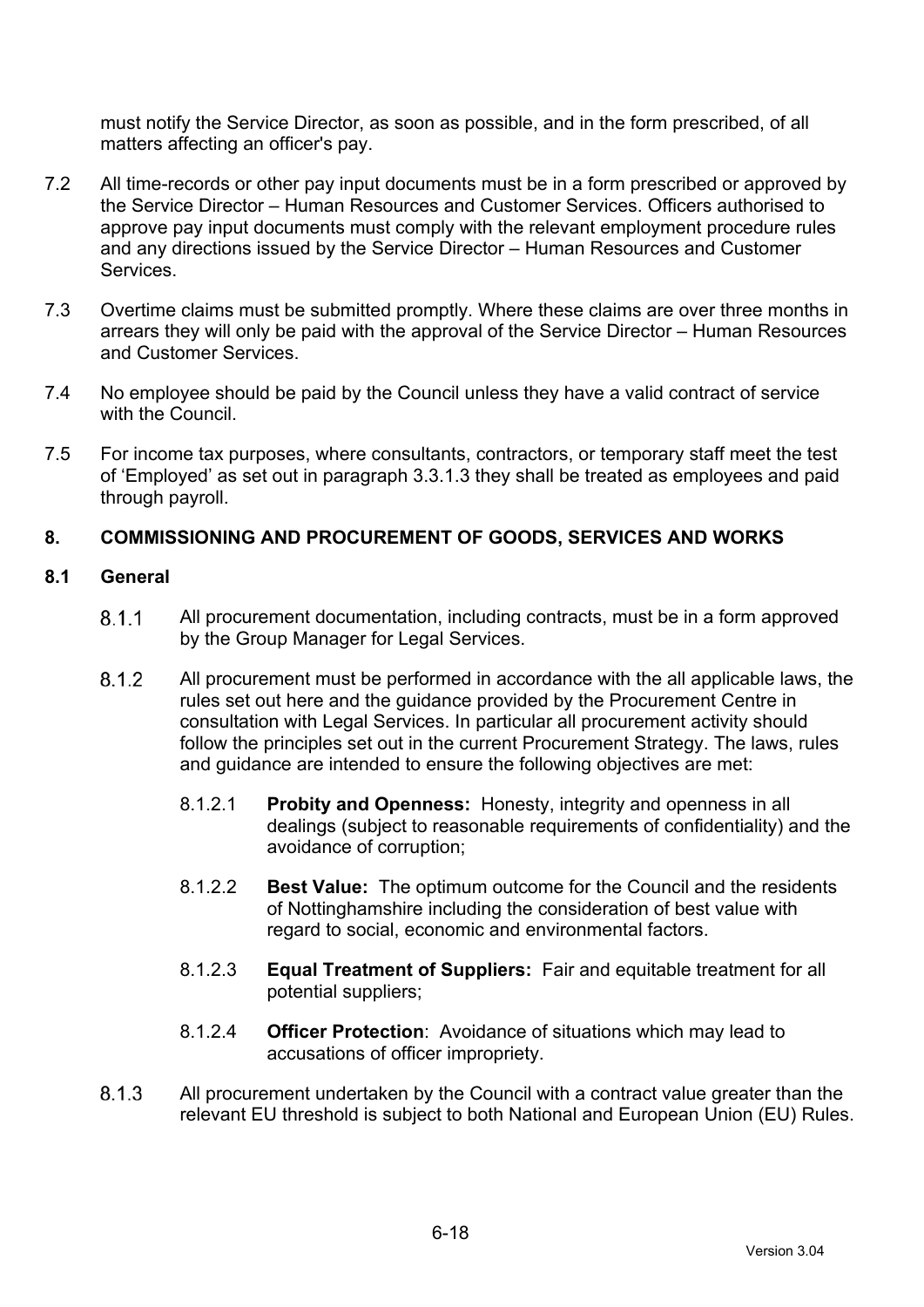- The Procurement Centre **must** be involved in all procurement over £10,000. Budget holders must therefore contact the Procurement Centre before commencing a new procurement exercise where it exceeds £10,000.
- 8.1.5 The Procurement Centre must seek advice from Legal Services at the commencement of any procurement over the EU thresholds and must be involved in the entire process for all complex or non-standard procurement projects or where detailed advice is required on procurement law.
- 8.1.6 If contracts arranged through the Procurement Centre already exist then these must be used. If not, Government or other public body frameworks must be used unless they do not meet service delivery needs.
- Where a Council department provides goods, services or works of a particular kind that department must be given the opportunity to provide the required goods, services or works. Where the goods, services or works are obtained from inhouse sources, there is no requirement to obtain quotations and tenders. Discussion with the Procurement Centre and the service area and prior approval from the Section 151 Officer must be obtained where external suppliers are to be used to obtain goods, services or works that are available from in-house providers. The reasons for not using the in-house provider will be retained on file for review and audit purposes by the relevant Department.
- All necessary Committee and budgetary approvals must already have been obtained before commencing with your procurement.
- 8.1.9 The current thresholds and how to conduct your procurement is set out in the table below:

### **Contracts for Supplies and Services**

| <b>Estimated Total</b><br><b>Contract Value</b> | <b>Minimum Procurement</b><br><b>Requirements</b>                                                           | <b>Advertising</b>                    | <b>Contract Signatory</b> |
|-------------------------------------------------|-------------------------------------------------------------------------------------------------------------|---------------------------------------|---------------------------|
| Up to £5,000                                    | Written quotations to be<br>sought if deemed appropriate<br>by the Corporate Director or<br>his/her nominee |                                       | <b>Budget Holder</b>      |
| £5,001 to<br>£10,000                            | Written quotations must be<br>sought from more than one<br>supplier                                         |                                       | <b>Budget Holder</b>      |
| £10,001 to<br>£25,000                           | Three written quotations<br>must be sought                                                                  | <b>Source Notts</b>                   | <b>Budget Holder</b>      |
| £25,001 to<br>£50,000                           | Three tenders must be<br>invited                                                                            | Source Notts and<br>Contracts Finder. | <b>Budget Holder</b>      |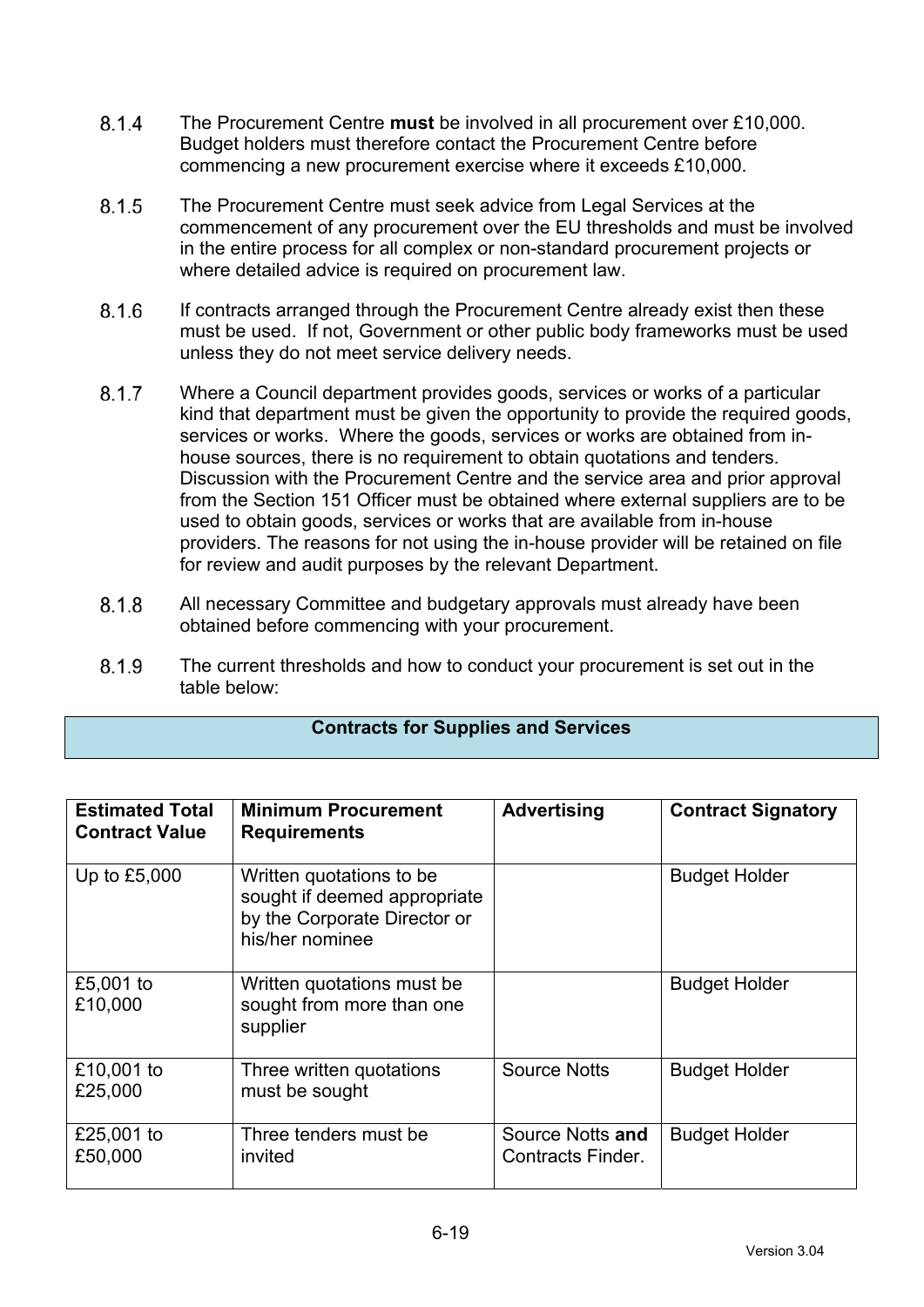| £50,001 to EU<br>Threshold* for<br>Supplies and<br><b>Services</b><br>(£164,176 as at<br>January 2016) | Five tenders must be invited                  | Source Notts and<br><b>Contracts Finder</b>             | <b>Budget Holder and</b><br>Officer of equal or<br>senior status to the<br>budget holder |
|--------------------------------------------------------------------------------------------------------|-----------------------------------------------|---------------------------------------------------------|------------------------------------------------------------------------------------------|
| Above EU<br>Threshold for<br>Supplies and<br><b>Services</b>                                           | EU procurement rules must<br>be complied with | Source Notts and<br>OJEU and<br><b>Contracts Finder</b> | <b>Budget Holder and</b><br>Officer of equal or<br>senior status to the<br>budget holder |
| Over £1 Million                                                                                        | EU procurement rules must<br>be complied with | Source Notts and<br>OJEU and<br><b>Contracts Finder</b> | Must be executed as<br>a deed under seal                                                 |

| <b>Contracts for Works</b>                                                         |                                                                     |                                                         |                                                |  |  |
|------------------------------------------------------------------------------------|---------------------------------------------------------------------|---------------------------------------------------------|------------------------------------------------|--|--|
| <b>Estimated Total</b><br><b>Contract Value</b>                                    | <b>Minimum Procurement</b><br><b>Requirements</b>                   | <b>Advertising</b>                                      | <b>Contract</b><br><b>Signatory</b>            |  |  |
| Up to £10,000                                                                      | Written quotations must<br>be sought from more<br>than one supplier |                                                         | Must be<br>executed as a<br>Deed under<br>Seal |  |  |
| £10,001 to £25,000                                                                 | Three written quotations<br>must be sought                          | <b>Source Notts</b>                                     | Must be<br>executed as a<br>Deed under<br>Seal |  |  |
| £25,001 to £250,000                                                                | Three tenders must be<br>invited                                    | Source Notts and<br><b>Contracts Finder</b>             | Must be<br>executed as a<br>Deed under<br>Seal |  |  |
| £250,001 to EU<br><b>Threshold for Works</b><br>(£4,104,394 as at<br>January 2016) | Five tenders must be<br>invited                                     | Source Notts and<br><b>Contracts Finder</b>             | Must be<br>executed as a<br>Deed under<br>Seal |  |  |
| Above EU Threshold for<br><b>Works</b>                                             | EU procurement rules<br>must be complied with                       | Source Notts and<br>OJEU and<br><b>Contracts Finder</b> | Must be<br>executed as a<br>Deed under<br>Seal |  |  |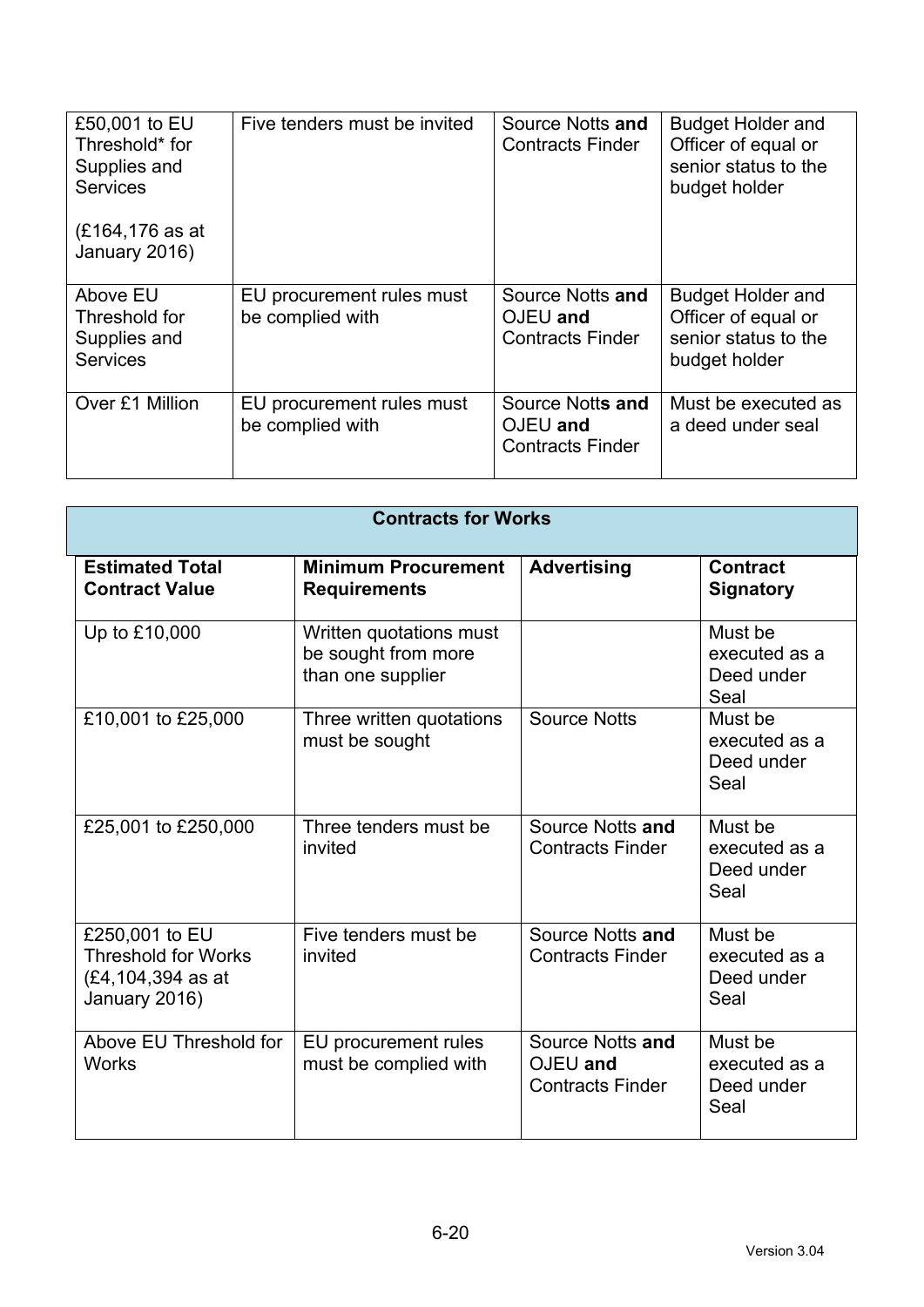## **Supplementary Notes**

## **Quotations and Tenders:**

Details of all quotations and tenders sought and received, including supplier details and pricing information, must be kept on the procurement file by the relevant Department for review and audit purposes. Whenever possible and appropriate SME's and local suppliers should be encouraged to submit a quotation or tender.

## **Thresholds**:

The current thresholds are set out in the table above; however, valuation of contracts is not always straightforward. Splitting of contracts in order to avoid the EU Rules is not allowed. Advice and guidance should be sought from the Procurement Centre.

### **Allowed Exceptions:**

Where the contract value is **less than the EU threshold** there are limited circumstances where obtaining quotations / tenders is not required:

- a. The work to be executed or the goods or materials to be supplied consist of repairs to, or parts for, existing proprietary machinery, where such repairs or parts are specific to that machinery or upgrades to existing software packages.
- b. Works, supplies or services are urgently needed for the immediate protection of life or property, or to maintain the immediate functioning of a public service for which the Council is responsible. In such cases the contract must only last as long as is reasonably necessary to deal with the specific emergency
- c. The Corporate Director, in consultation with the Group Manager for Procurement, decides that special circumstances make it appropriate and beneficial to negotiate with a single firm or that a single tender be invited and that best value for the Council can be achieved by not tendering

In all cases where the value is over £5,000 but below the EU thresholds prior approval via a Financial Regulations Waiver Request Form (available on the intranet) must be obtained for all exceptions to these Financial Regulations.

## **Advertising:**

All Source Notts adverts, Contracts Finder and OJEU notices must be routed via the Procurement Centre for publication.

### **Corporate Contracts**:

Where there is no single budget holder then the Budget Holder signatory role may be undertaken by the Group Manager for Procurement.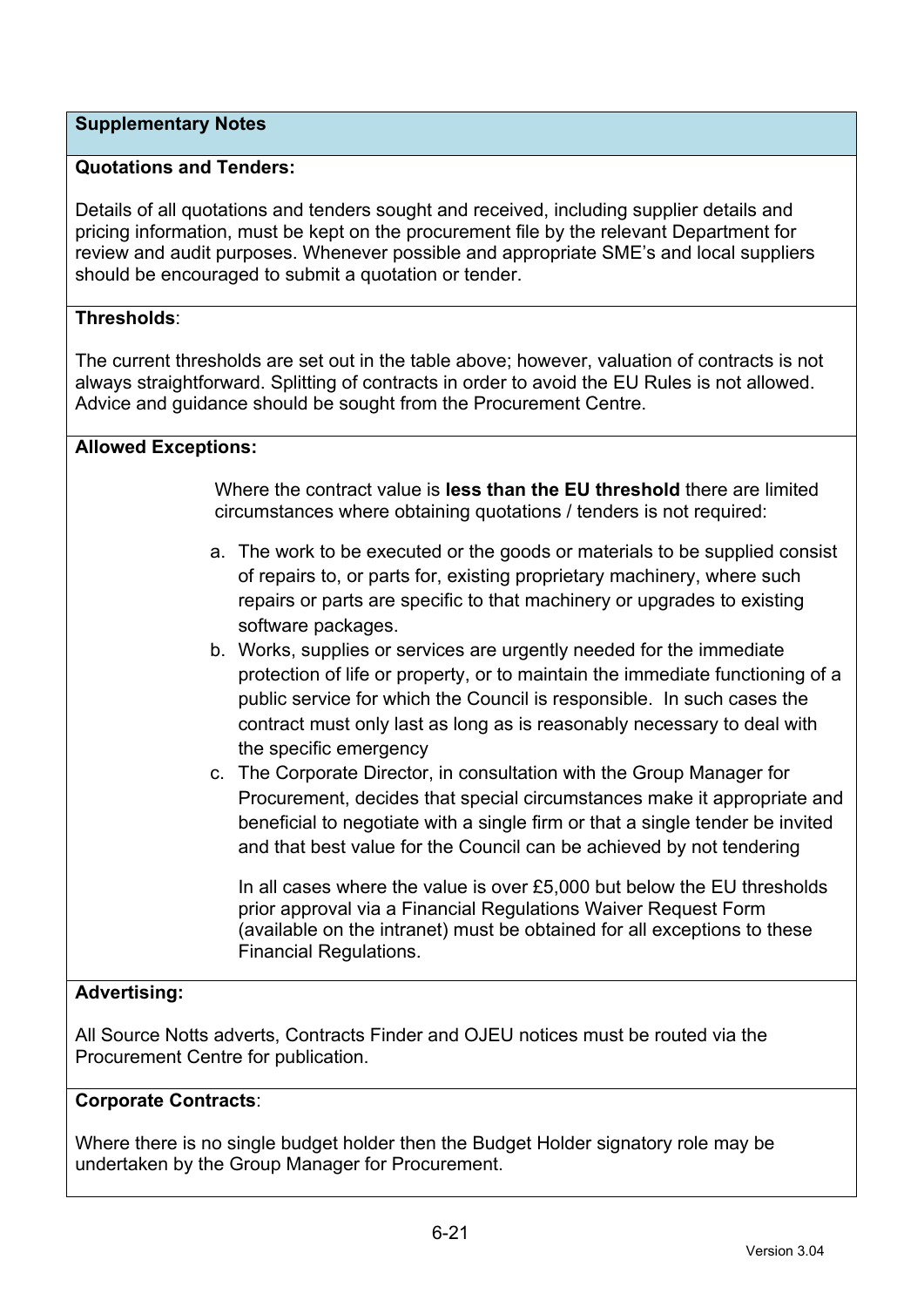## **Building Works**

Property Services should be contacted for any contracts that impact upon the Authority's property portfolio.

### **8.2 Joint Procurement**

- 8.2.1 The Council may procure goods, services and works through collaborative procurement exercises or joint commissioning in partnership with other public sector organisations. The organisations involved in the exercise must decide which of them is to act as the lead and the procurement procedures of the lead body must be followed.
- 8.2.2 Where the Council acts as lead authority it must carefully assess the risks involved, ensure that it does not take on liabilities of other public bodies by acting as lead and must follow any procedural safeguards as advised by the Group Manager for Legal Services and financial arrangements determined by the Section 151 Officer to protect the Council's position.

#### **8.3 Tender Principles**

- Unless expressly approved in writing by the Group Manager for Procurement, all procurement must be undertaken using the Council's electronic system and procedures determined by the Section 151 Officer in consultation with the Group Manager for Legal Services.
- 8.3.2 If the specification for any tender is developed by or in conjunction with any consultant or supplier, then that consultant or supplier shall be excluded from a future tendering exercise for those services, supplies or works for as long as that specification is in use.
- Councillors and Officers who have a financial or personal interest in a contract or other procurement decision must ensure they comply with the appropriate codes of conduct and must not be supplied with or given access to any tender documents, contracts or other relevant related information without the authority of the Monitoring Officer.
- 8.3.4 Where a contract contains onerous obligations for the Council, such as an indemnity or guarantee, advice must be sought from the Group Manager for Legal Services.
- 8.3.5 Where ICT equipment, software and services to be purchased or for upgrades to software the Service Director, ICT should also be consulted.
- The Council's information management policies and procedures should be followed in respect of retention of records and disclosure of information relating to contracts and tenders.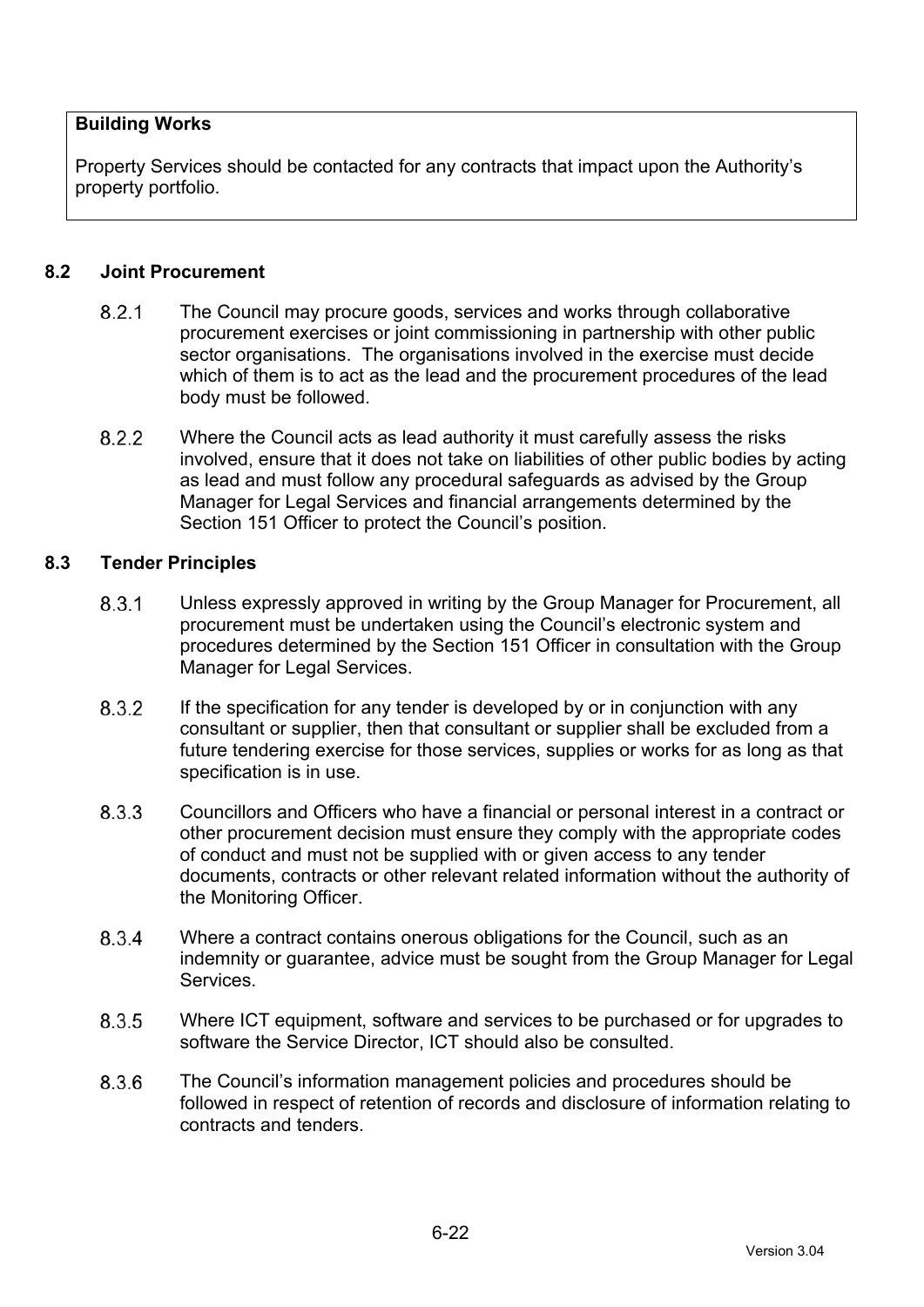- 8.3.7 The Corporate Director must ensure that where any officer who is not an employee of the Council is responsible for the letting, administration and management of a contract on the Council's behalf, they must:
	- retain all relevant documentation on the Council's approved systems;
	- retain all relevant original records (see paragraph 8.3.5) and provide it to the Corporate Director or Section 151 Officer on request and in any event prior to the end of their contract with the Council;
	- provide all the appropriate drawings, including the final 'as built' drawings, together with all project and contract documentation to the Corporate Director and in any event within three months of completion of the works.
- Subject to any statutory requirements relating to disclosure, the names of, prices contained in or other confidential information from any tender must not be divulged to other bidders, or individuals not properly connected with the tender process.

## **8.4 Invitation to Tender**

- Every invitation to tender must state that a tender will only be considered if it is submitted in accordance with the instructions to tenderers. The invitation to tender must also state that tenders which do not comply fully may be rejected.
- All invitations to quote/tender must specify that the Council is not bound to accept the lowest or any quotation or tender.
- 8.4.3 Tenders may be evaluated on the basis of price, or a mixture of price and quality criteria. The basis on which the tender will be evaluated must be determined before tenders are invited and included as part of the invitation to tender information.
- 8.4.4 Where prior advertisement has not specified the award criteria, the invitation to tender must state the award criteria together with the weighting for each of the chosen criteria.
- The invitation to tender must include the Council's contract terms for that contract.
- 8.4.6 The invitation to tender for contracts above EU thresholds must contain information for tenderers about the way the standstill period will be applied (see paragraph 8.8.2).
- 8.4.7 Subject to prior discussion with the Procurement Centre and Legal Services, approval shall be sought from the Section151 Officer regarding whether: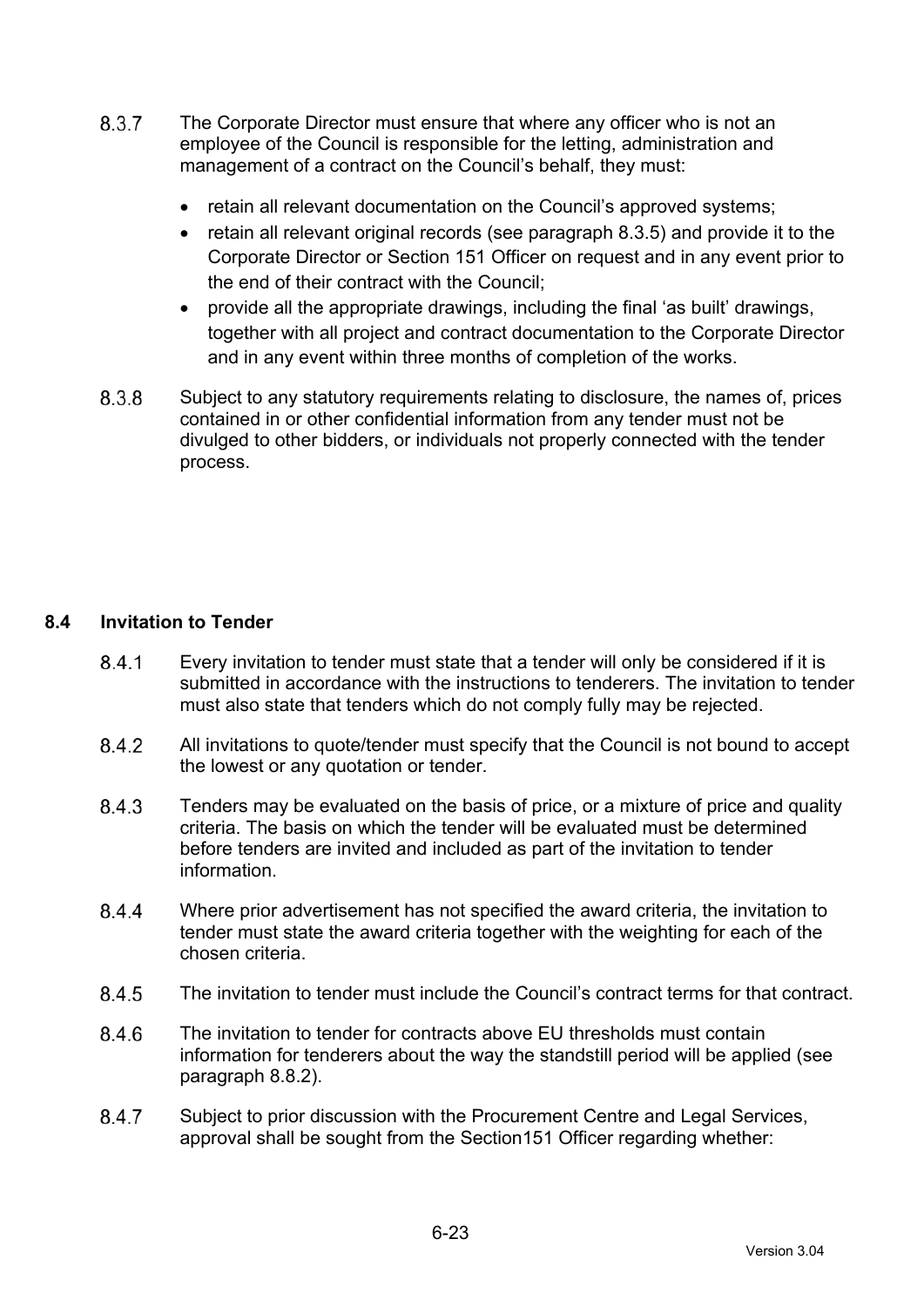- 8.4.7.1 provision should be made for liquidated and/or ascertained damages in the contract, where the contract is for the supply of goods or materials by a particular date or series of dates and if required, the amount of such damages shall be determined by the appropriate technical officer in consultation with the Group Manager for Legal Services
- 8.4.7.2 security in the form of a bond and/or parent company guarantee is required for the due performance of a contract, where:
- The total value of the contract exceeds £1 million;

**or** 

- The total value of the contract is less than £1 million but the Corporate Director, appropriate technical officer or the Section 151 Officer considers that Council is at particular risk.
- 8.4.7.3 in the case of construction and maintenance contracts provision should be made for a payment retention (normally 5%) to be withheld for an appropriate period to allow for the rectification of faults and defects.
- 8.4.8 The release of any security must be authorised by the appropriate technical officer in consultation with the Section 151 Officer.
- 8.4.9 If a performance bond or other security is required the nature and amount of the security to be given must be set out in the specification.

### **8.5 Receipt and Opening of Tenders**

- Receipt and opening of tenders must be undertaken using the Council's approved electronic system.
- 8.5.2 Where the use of a paper-based tender process has been authorised by the Group Manager for Procurement in accordance with paragraph 8.3.1 above the following procedures must be followed:
	- 8.5.2.1 tenders shall be returned to the Group Manager for Procurement;
	- 8.5.2.2 until the time specified for opening tenders, tenders must remain unopened and be held securely.
	- 8.5.2.3 the opening and recording of tenders must be performed by a representative of the Procurement Centre who shall record the tenders in the official tender book in the presence of a representative from the client department.
	- 8.5.2.4 the official tender book shall include the following:
	- Description of the contract being let;
	- Date and time set for tender receipt;
	- Date and time tenders were opened;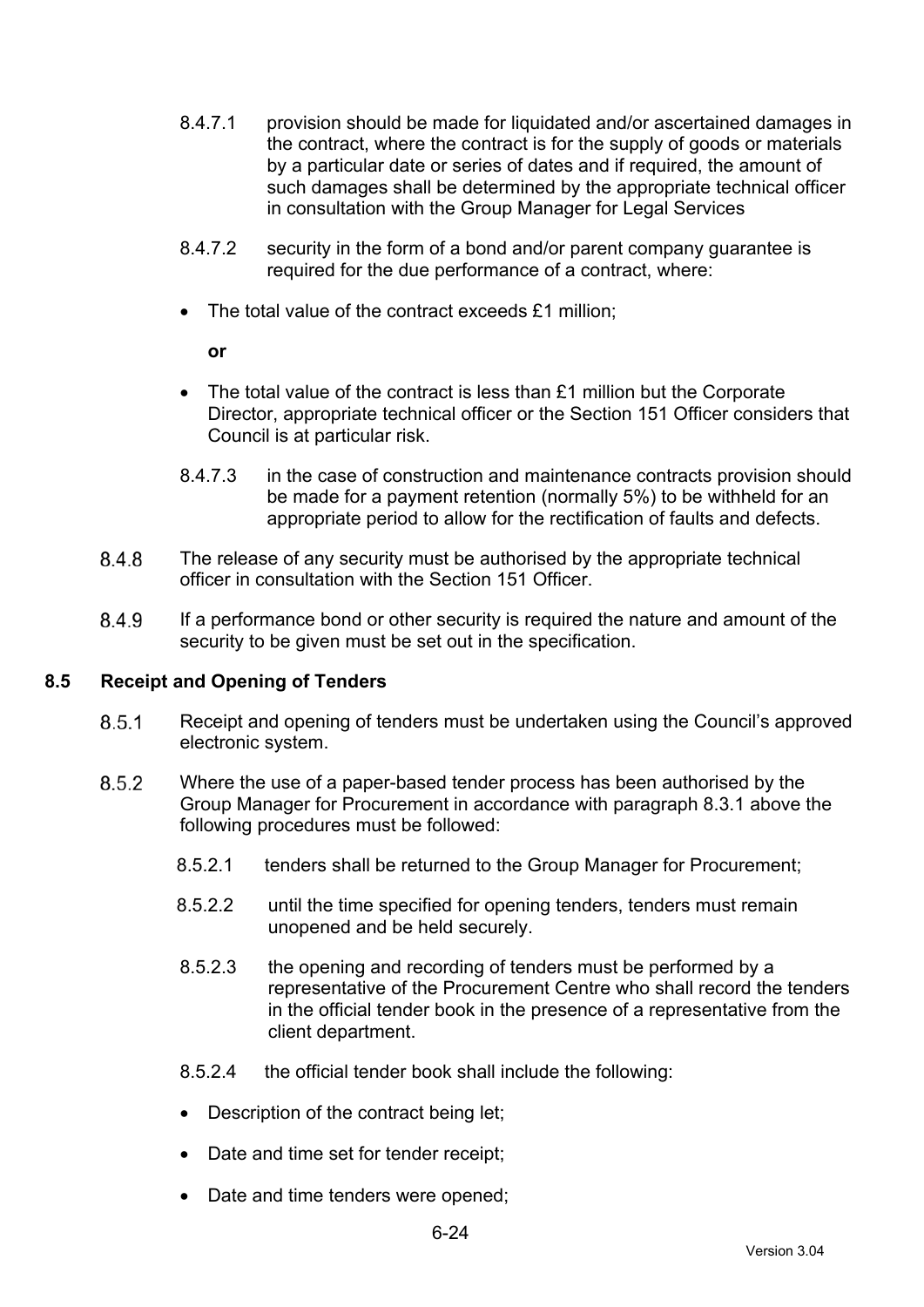- The officers present at the opening;
- Details of the following for each tender:
	- o Tenderers name;
	- o Date received:
	- o The tendered value (where applicable); and
	- o Details of any noteworthy events (e.g. Tender excluded with reasons).
- 8.5.2.5 Any issues on the opening and recording of tenders, including any tenders received late, shall be referred to Legal Services.

## **8.6 Clarification and Negotiation following tender submission**

- Where examination of tenders reveals errors which would affect the tender figure in an otherwise successful tender, the tenderer must be notified of such errors and be given the opportunity to clarify and confirm or withdraw their tender. Under no circumstances must the clarification process be used to attempt to seek an adjustment of prices or other changes to the specification tendered.
- EU Directives only allow for negotiations under specific circumstances where the procurement is above EU thresholds, they are:
	- competitive procedure with negotiation, no negotiation is permitted after receipt of final tenders.
	- or the Innovation Partnership Procedure all tenders except final tenders can be negotiated
	- Competitive Dialogue allows limited negotiation with the preferred bidder to confirm financial commitments or other terms of the tender. This negotiation is permitted provided that it does not have the effect of materially modifying essential aspects of the tender.

In these circumstances advice must be sought from the Group Manager for Legal Services.

8.6.3 For procurement below EU thresholds, guidance must be sought from the Procurement Centre about the circumstances in which negotiations are permissible and the procedure for the relevant contract procurement must be followed.

## **8.7 Tender Evaluation**

 All tenders must be evaluated in accordance with the published evaluation criteria set out in the contract notice or the invitation to tender.

### **8.8 Contract Award**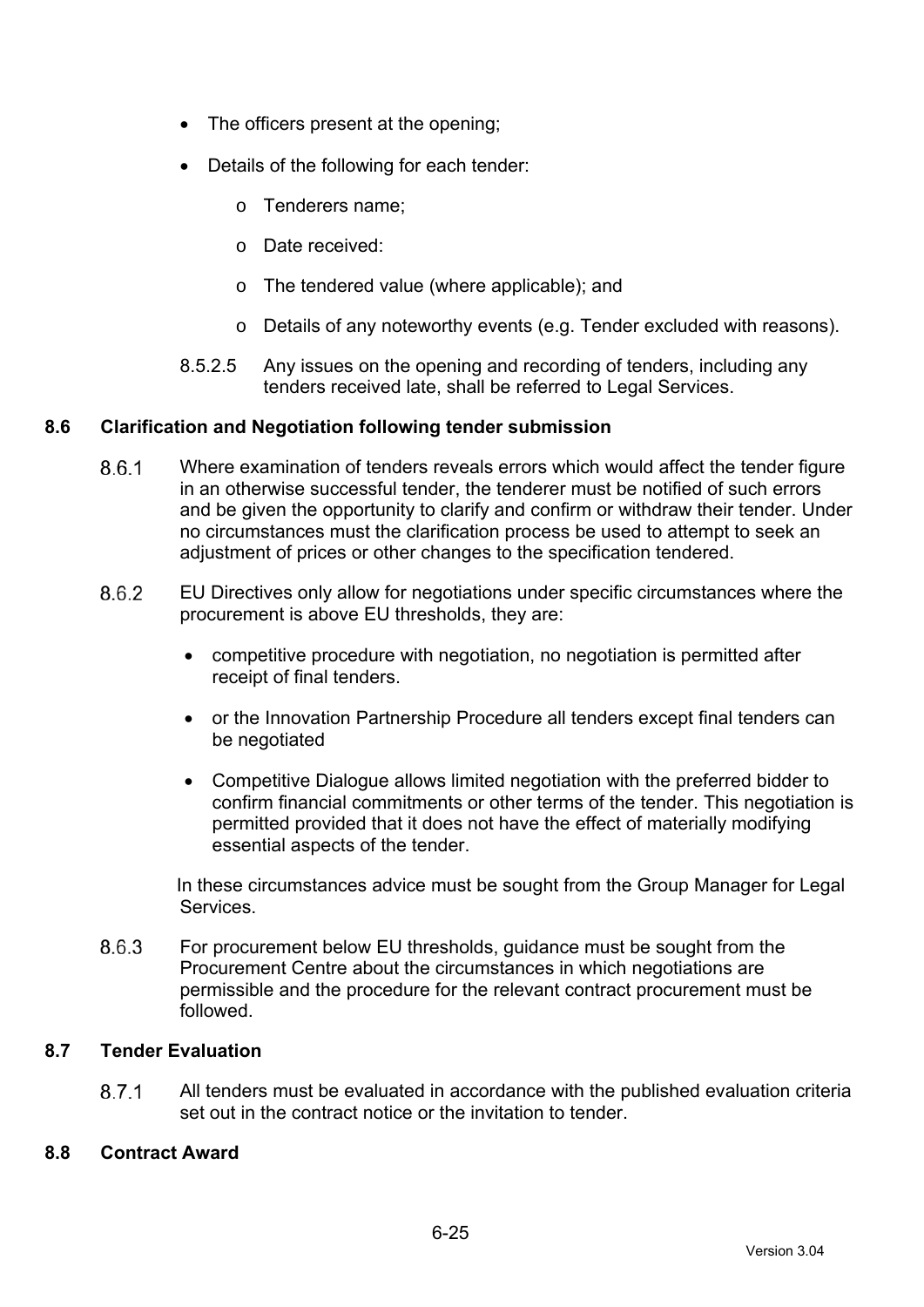- A tender may be accepted as the winning tender by the appropriate Corporate Director using a form of acceptance letter approved by the Group Manager for Legal Services and the Group Manager for Procurement.
- For contracts above the EU thresholds, there must be a minimum standstill period of at least 10 clear calendar days between communicating the award decision to all tenderers and candidates, and contract conclusion. A 10 day standstill period is also required before awarding a contract after a stand-alone e-auction is closed or at the end of an e-auction run within a Dynamic Purchasing System.
- All tenderers and candidates must be notified of the result of the procurement as soon as possible after the award decision.

The notification must contain:

- The award criteria:
- The reasons for the decision
- The tenderer's score:
- The winning tenderer's score
- The name of the winning tenderer
- A statement outlining the standstill period before the Council will enter into the contract or conclude the framework agreement

Further guidance is available from the Procurement Centre.

- Successful tenderers must be informed that no work may start on site or goods, services or materials ordered until either
	- An official order has been issued:

**or** 

- A formal contract (and, where applicable, a completed bond) has been completed by all parties.
- Within 48 days of awarding an EU contract, a Contract Award Notice, in the prescribed form, must be sent to the Official Journal of the European Union (OJEU).

### **8.9 Contract Administration**

- 8.9.1 Corporate Directors are responsible for ensuring that contracts are managed and monitored by suitably experienced officers with knowledge of the relevant contract terms and conditions.
- All contracts must be performance managed by the commissioning department in accordance with best practice, the Strategic Management Framework and any applicable performance management requirements including relevant committee oversight. Any significant contract management concerns or issues should be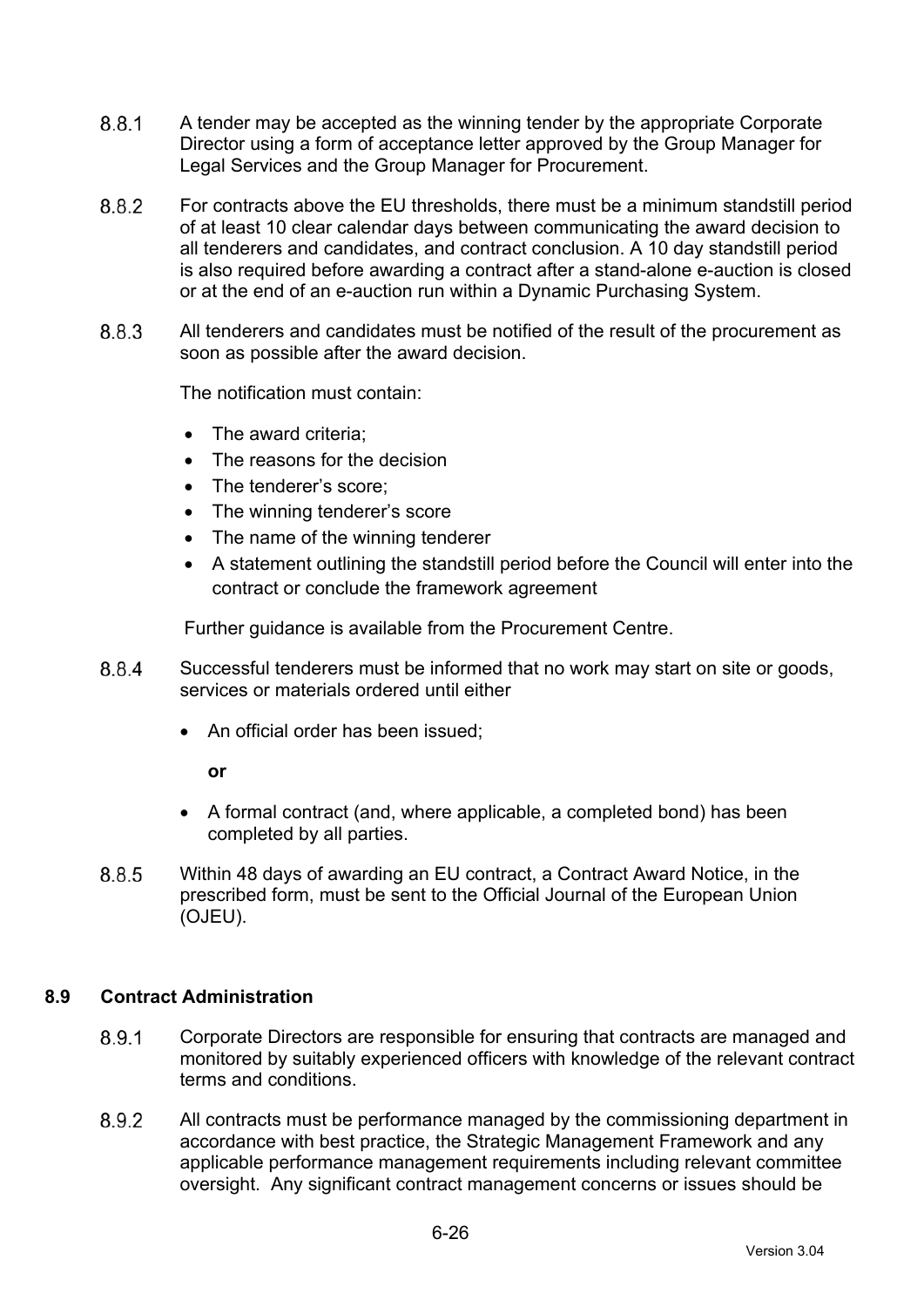reported to the Section 151 Officer and the Group Manager responsible for Performance.

- 8.9.3 Contractors may only be paid for matters which fall within the terms of the contract. Any claims for payment falling outside the terms of the contract must be referred to the Group Manager for Legal Services for consideration of the Council's legal liability as soon as possible. Where the Group Manager for Legal Services considers it necessary, these claims must also be referred to the Section 151 Officer for consideration before any settlement is reached.
- Valid claims for loss and expense arising from delays and disruption must be notified to the Group Manager for Legal Services where they are likely to exceed £100,000 or for any amount where there is a possibility of legal proceedings, including arbitration or alternative dispute resolution procedures provided by the contract.
- Where there is provision in the contract for liquidated and/or ascertained damages, these rights must be enforced where contracts are not completed within the original contract period (plus any extensions of time granted in accordance with the contract) unless otherwise agreed in writing by the Section 151 Officer and the Group Manager for Legal Services.

### **8.10 Procurement and Ordering**

- 8.10.1 Purchase Orders must be in the form approved by the Group Manager for Procurement and Group Manager for Legal Services.
- Corporate Directors are responsible for the control of all official orders issued from their Department.
- Except in cases of emergency, no work shall be carried out or goods, materials or services ordered or a consultant appointed unless there is adequate budget available.
- For all goods, services or works an official purchase order should be raised before they are ordered.

All orders should be raised via the Council's Business Management System (BMS) unless the use of Purchase Card, Petty Cash or Legacy system has been approved. Within BMS the limit for system approvals is as follows:

| <b>Estimated Value</b> | <b>Level of Approval Required</b>   |
|------------------------|-------------------------------------|
| Under £200             | No additional approval required     |
| £200 to £100,000       | Senior Practitioner or Team Manager |
| £200 to £200,000       | <b>Group Manager</b>                |
| £200 to £2 Million     | Service Director                    |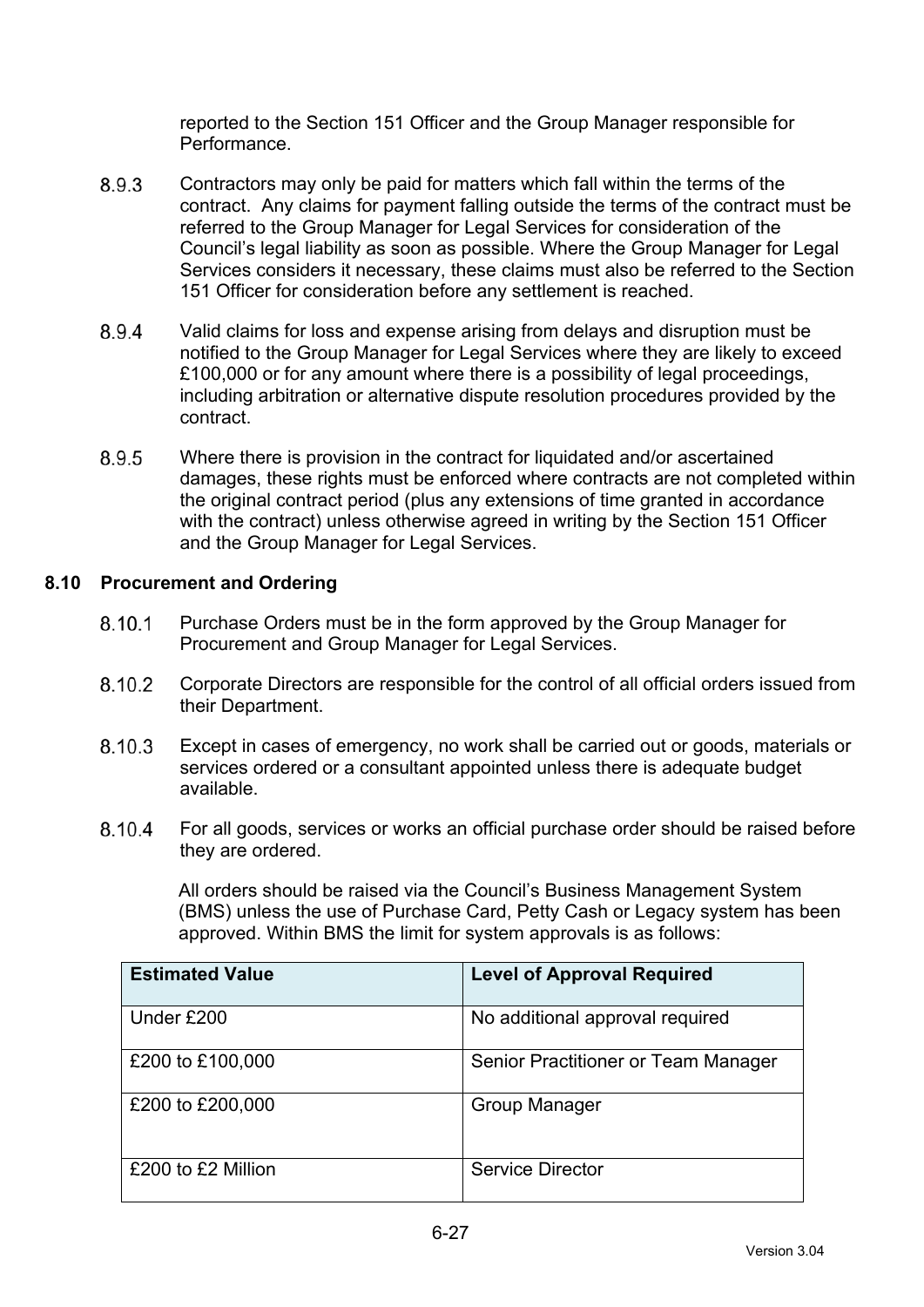| <b>Unlimited</b> | Corporate Director / Chief Executive |
|------------------|--------------------------------------|
|                  |                                      |

- 8.10.5 Purchase Card purchases must only be made by authorised officers. Purchase Card application forms are available on the intranet and must be approved by the Group Manager for Procurement.
- Petty cash (Imprest Accounts) purchases must only be made by authorised officers and in accordance with the requirements set out under section 10.4.

## **9. PAYMENT FOR GOODS, SERVICES AND WORKS**

- 9.1 Payment for goods, services and works relating to approved orders in BMS do not need further approval. See separate guidance on raising, approving and making variations to purchase orders in BMS on the Council's BMS webpages.
- 9.2 For BMS non-purchase order related payments before authorising an official purchase invoice, or any process that may lead to a payment, officers must:
	- 9.2.1 ensure they are authorised to process the payment (see BMS limits for system approvals set out in paragraph 8.10.5);
	- 9.2.2 satisfy themselves that the goods/services/works are a proper charge on the funds under their control;
	- 9.2.3 satisfy themselves that the goods/services/works have been received, conform in all respects with the official order and are acceptable in every way;
	- 9.2.4 ensure that amounts are correct and include all discounts due;
- 9.3 Where payment is made by Purchase Card, charge card or credit card, it may not be possible to comply with paragraph 9.2.3 above but officers must ensure compliance with paragraphs 9.2.1, 9.2.2, and 9.2.4 and with the guidance for the use of Purchase Cards (see separate guidance on use of Purchase Cards on the Council's BMS webpages).
- 9.4 The Council's normal method of payment of monies owed is by BACS, cheque or Purchase Card.
- 9.5 Direct Debits must not be set up on any of the Council's bank accounts, including imprest accounts, without the prior written approval of the Section 151 Officer.
- 9.6 Direct Debits must be cancelled promptly when the related goods or services are no longer being received. All Direct Debits must be reviewed annually to confirm they are still appropriate.
- 9.7 An officer initiating payment should ensure that the account has not previously been passed for payment and that it is coded to the correct accountancy code for which prior approval has been obtained from the budget holder.
- 9.8 The duties of ordering, receiving goods and certifying invoices for payment must not be performed by the same officer without prior agreement of the Section 151 Officer. Where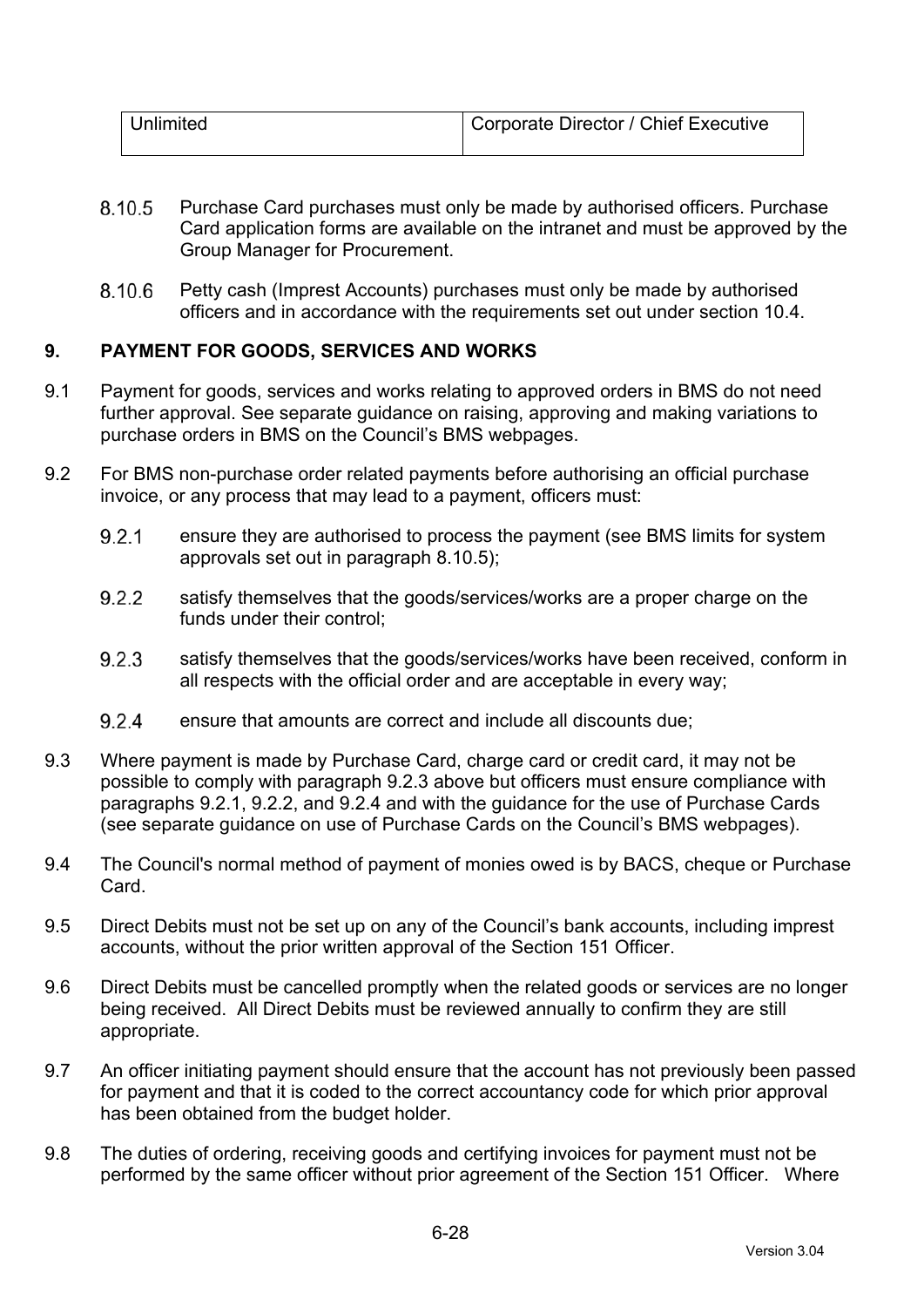alternative electronic procurement systems to BMS have been approved, these systems may allow single officers to do this, provided that they have suitable security protocols to the satisfaction of the Section 151 Officer.

- 9.9 VAT invoices must not be amended. A credit note or replacement invoice must be obtained from the supplier.
- 9.10 Invoices must not be made out by officers of the Council except in the case of recurring or other items, e.g. rent where no invoice is normally receivable, when a payment request form may be used. An officer must not add any additional item or items to an invoice received by the Council.

### **9.11 Contract Payments**

- 9.11.1 Where contracts provide for payment to be made by instalments, the appropriate Corporate Director must ensure that a record of the payments made is maintained on the project file. The record(s) must show the state of account on each contract between the Council and the contractor together with any other payments and the related professional fees.
- 9.11.2 Payments to contractors in instalments must be made only on provision of a certificate showing the total amount of contract, the value of the work executed to date, retention monies, the amount paid to date and the amount now certified. These certificates should be issued by the appropriate Corporate Director or by their authorised nominee.
- 9.11.3 The approved sum payable to the contractor is the tender sum as accepted under the procedure at paragraph 8.8 plus such additional sums due under the contract as have also been properly incurred and approved by the relevant budget holder.
- 9.11.4 As soon as it becomes apparent that the approved sum will be exceeded, a report must be presented to the Section 151 Officer, who may also require a report to be submitted to the Finance Committee.
- Where claims for payment are submitted for amounts which exceed the approved sum the Section 151 Officer only has authority to pay such claims where the amounts can be justified as being in the best interest of the Council, having regard to the procedures in paragraph 8.5.
- 9.11.6 In respect of variable price contracts, such as PFI or PPP contracts which have complex variation procedures, the appropriate Corporate Director must periodically review the cost and report to the Section 151 Officer if the approved budget over the life of the contract is likely to be exceeded. These reports must be made whenever significant increases are identified up to completion of the contract. The Section 151 Officer may decide that a report must also be taken to the relevant Committee and/or Finance Committee.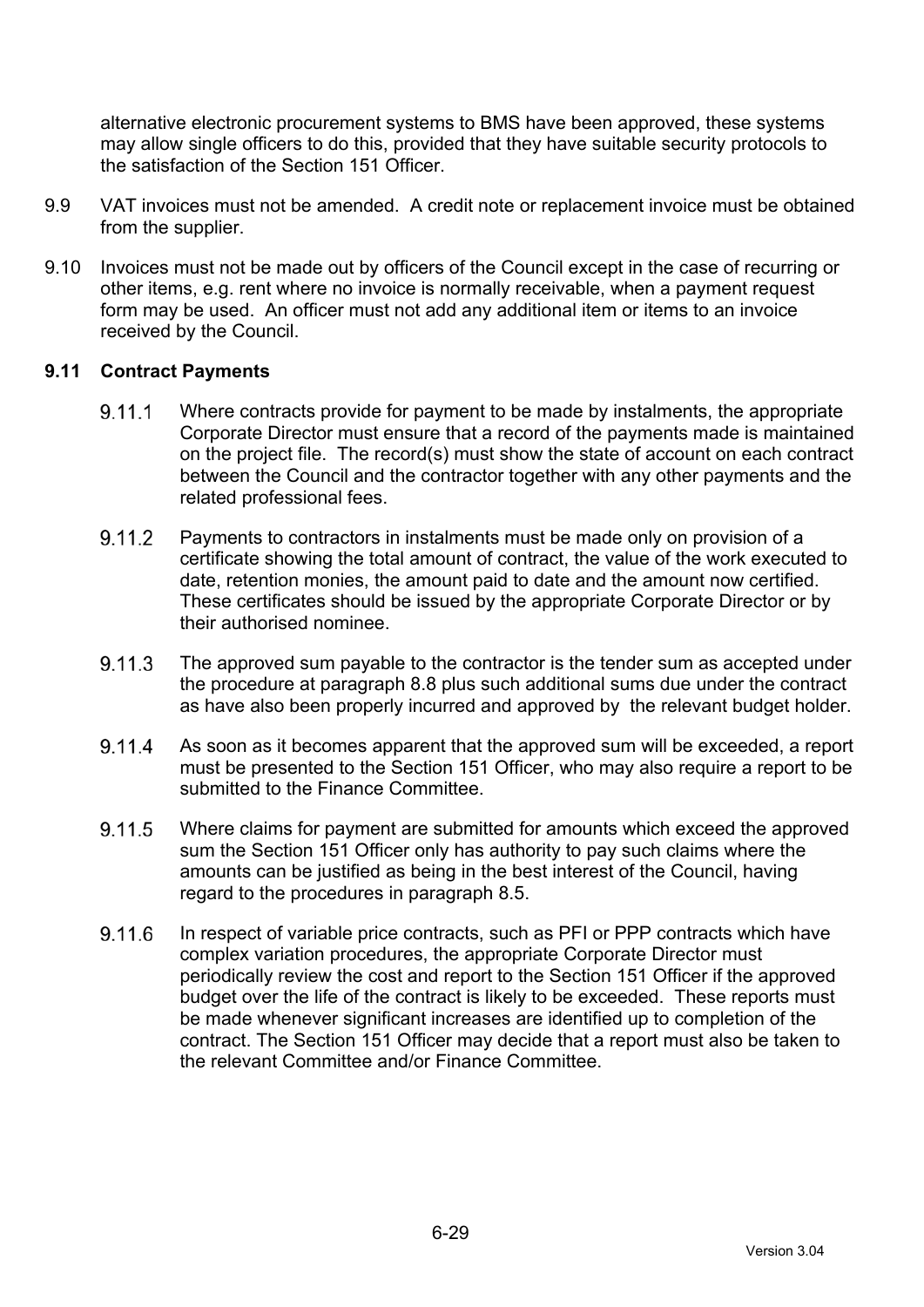## **10. INCOME, BANKING AND IMPREST ACCOUNTS (Known as Petty Cash)**

#### **10.1 Income and Receipts**

- The Council has nominated the Section 151 Officer as its anti-money-laundering officer. The Council's anti-money-laundering policy and guidance is available on the intranet. Corporate Directors must ensure compliance with this policy.
- Cash payments of more than £1,000 must not be accepted for a single transaction without the written approval of the Section 151 Officer.
- 10.1.3 The following requirements apply to all income received:
	- 10.1.3.1 all income must be recorded and accounted for immediately it is received. Where appropriate, an official receipt must be provided;
	- 10.1.3.2 the transfer of money from one employee to another must be properly recorded and acknowledged;
	- 10.1.3.3 income must be banked intact and not used to finance expenditure;
	- 10.1.3.4 encashment of personal cheques is forbidden;
	- 10.1.3.5 income must be held securely until suitable arrangements for banking it are made – see paragraphs 6.2 and 10.1.7.
- 10.1.4 All official receipt books relating to the collection of income are ordered, and issued by County Supplies. The officer the receipt book is issued to must acknowledge receipt in writing.
- 10.1.5 Where income is received by cheque, it must be cross-referenced on the bank paying-in slip to the drawer, either by receipt number or name. In addition, the reverse of each cheque must show the department, office or establishment that paid the cheque into the bank.
- For establishments with access to the BMS cash receipting system all income must be recorded by the end of the business day. The income must be recorded before it is banked, and the total shown on the bank paying-in slip must equal the total value entered onto the system.
- All monies received must be banked intact, and as promptly as possible and at least weekly.
- Where there is a main collection e.g. school meals money, all monies must be banked, or lodged with the approved collector, on the day of the collection.
- If an officer fails to comply with the above guidelines and a loss occurs, the Section 151 Officer may, where appropriate, seek restitution from the officer concerned in accordance with the Personnel Handbook, section D36.
- 10.1.10 Money received by officers which is held in trust (i.e. on behalf of someone else) but not being official Council money must be properly recorded in a form agreed by the Section 151 Officer.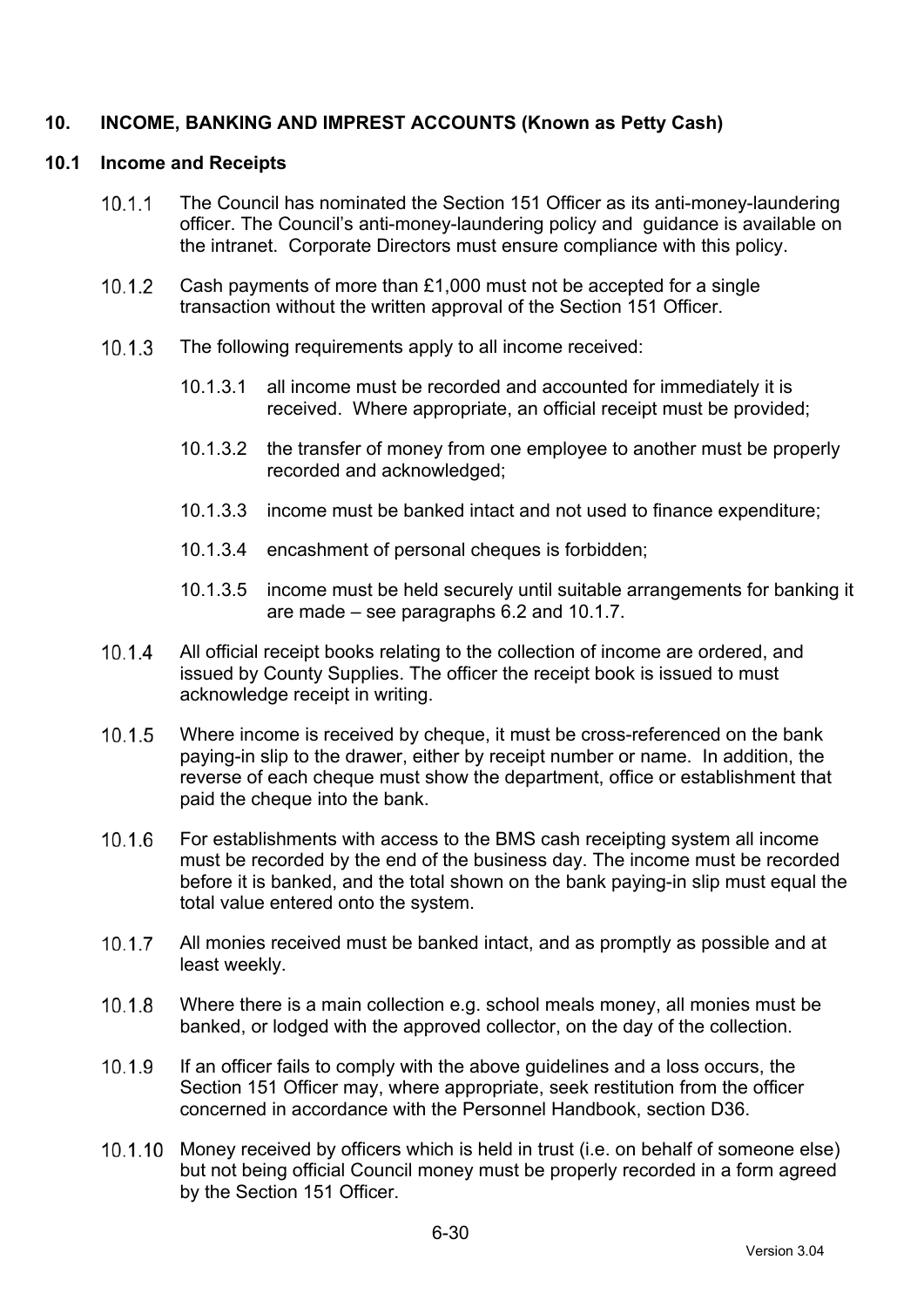- 10.1.11 All arrangements to receive payments by credit card, direct debit, standing order, or other e-payment methods must be first approved by the Section 151 Officer.
- 10.1.12 Prior approval of the Section 151 Officer is required before procuring an epayments on-line solution or electronic point of sale device. The Section 151 Officer will require details of the provider and PCI compliance certificate.

### **10.2 Accounts Receivable**

- The Council will seek to recover all debt owed to it in accordance with the approved payment terms. Corporate Directors must ensure all invoices comply with the Council's corporate invoicing standards, and are raised within 10 working days of the goods and/or services being provided unless otherwise approved by the Section 151 Officer.
- 10.2.2 Sales invoices should not normally be raised to cover sums due to the County of **LESS THAN £30**. Wherever possible small sums should be collected in advance.
- Accounts for sums due to the Council at fixed intervals e.g. rents, wayleaves, etc., must be issued promptly in accordance with the Council's approved systems.

### **10.3 Write-Offs**

- 10.3.1 Corporate Directors must seek approval from the Section 151 Officer for the writeoff of any debt. Amounts **over £1,000** may be written-off by the Section 151 Officer after consultation with the Group Manager for Legal Services.
- A summary of all write-offs must be included in the Final Accounts report to all relevant Committees.
- Where a sales invoice requires cancellation, a credit note must be raised complete with a cross-reference to the original sales invoice. The credit note must be authorised by the relevant budget holder.

### **10.4 Imprest Accounts (known as Petty Cash)**

- 10.4.1 Corporate Directors must operate imprest accounts in accordance with the guidance provided and arrangements between their department and the Section 151 Officer.
- 10.4.2 The Section 151 Officer will control the opening and closing of imprest accounts in line with overall banking arrangements at the request of the appropriate Corporate **Director**
- The Section 151 Officer will determine the appropriate level of the imprest, based on the average monthly level of petty cash expenditure in the establishment concerned.
- 10.4.4 The nominated imprest holder must ensure that all transactions are recorded promptly and that monthly statements are submitted to the Section 151 Officer.
- 10.4.5 The nominated imprest holder must ensure that the imprest account is not overdrawn.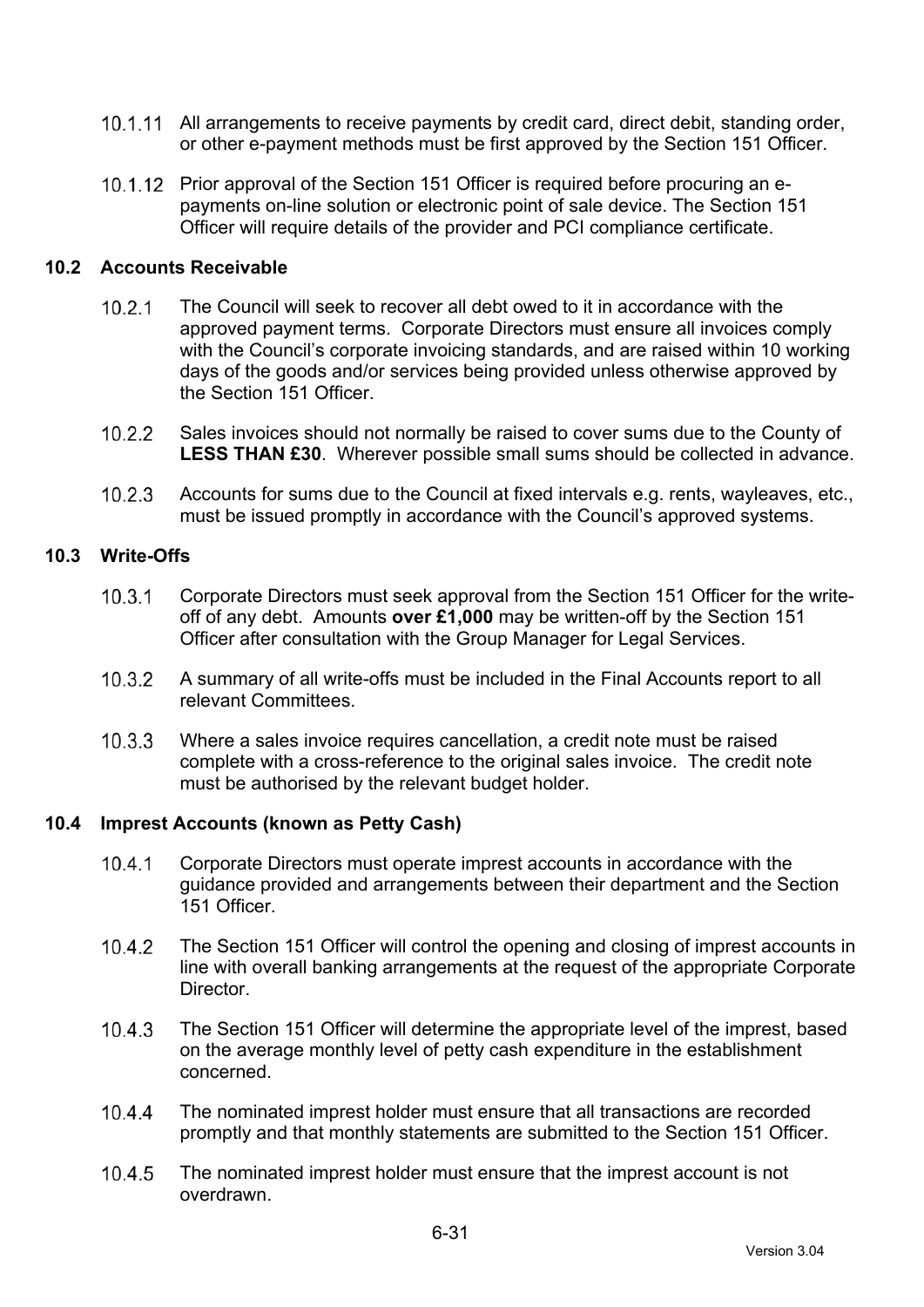- Income received on behalf of the Council must not be paid into an imprest account.
- 10.4.7 Payments from an imprest account should normally be limited to minor or urgent items of expenditure, or payments via charge cards. Each payment must be supported by a receipt which should be appended to the subsequent reimbursement claim.
- All imprest accounts are subject to Council audit. The nominated officer in charge of the account will be required to give the Section 151 Officer a certificate as to the state of the imprest account on request.
- Where a nominated officer responsible for an imprest account leaves the Council, the Corporate Director concerned must notify the Section 151 Officer as soon as possible that the officer is no longer responsible for that account and notify an alternative nominated officer.

## **10.5 Banking**

- 10.5.1 The Section 151 Officer must operate banking accounts in accordance with the bank contract approved by the Finance Committee. All bank accounts must have a title which incorporates the Council's name and in no circumstances should a bank account be opened or operated in the name of an individual.
- All payments to and from Council bank accounts must be made under the direction of the Section 151 Officer.
- All cheques drawn on the Council's main bank accounts must bear the printed signature of the Section 151 Officer. Where required by the Council's bank mandate, cheques must also be countersigned by a second officer who is authorised to do so by the Section 151 Officer. The Section 151 Officer must ensure a register of authorised cheque signatories is maintained.
- 10.5.4 All payments by CHAPS must be authorised by a senior officer nominated by the Section 151 Officer. Request for CHAPS payments and guidance on such payments is obtained from the Group Manager – Financial Strategy & Compliance.

## **11. RISK MANAGEMENT AND INSURANCE**

- 11.1 The Council's approach to risk management is detailed in its Risk Management Strategy and the Corporate Risk Register contains the key risks facing the Council and how these risks will be managed. Corporate Directors are responsible for ensuring that risk management is applied appropriately within their Department and for notifying the holder of the Corporate Risk Register of all appropriate risks in accordance with the Risk Management Strategy.
- 11.2 The Section 151 Officer is responsible for arranging all necessary insurance cover and for reviewing the adequacy of this cover regularly, in consultation with Corporate Directors. The Section 151 Officer will also keep Corporate Directors informed of claims experience.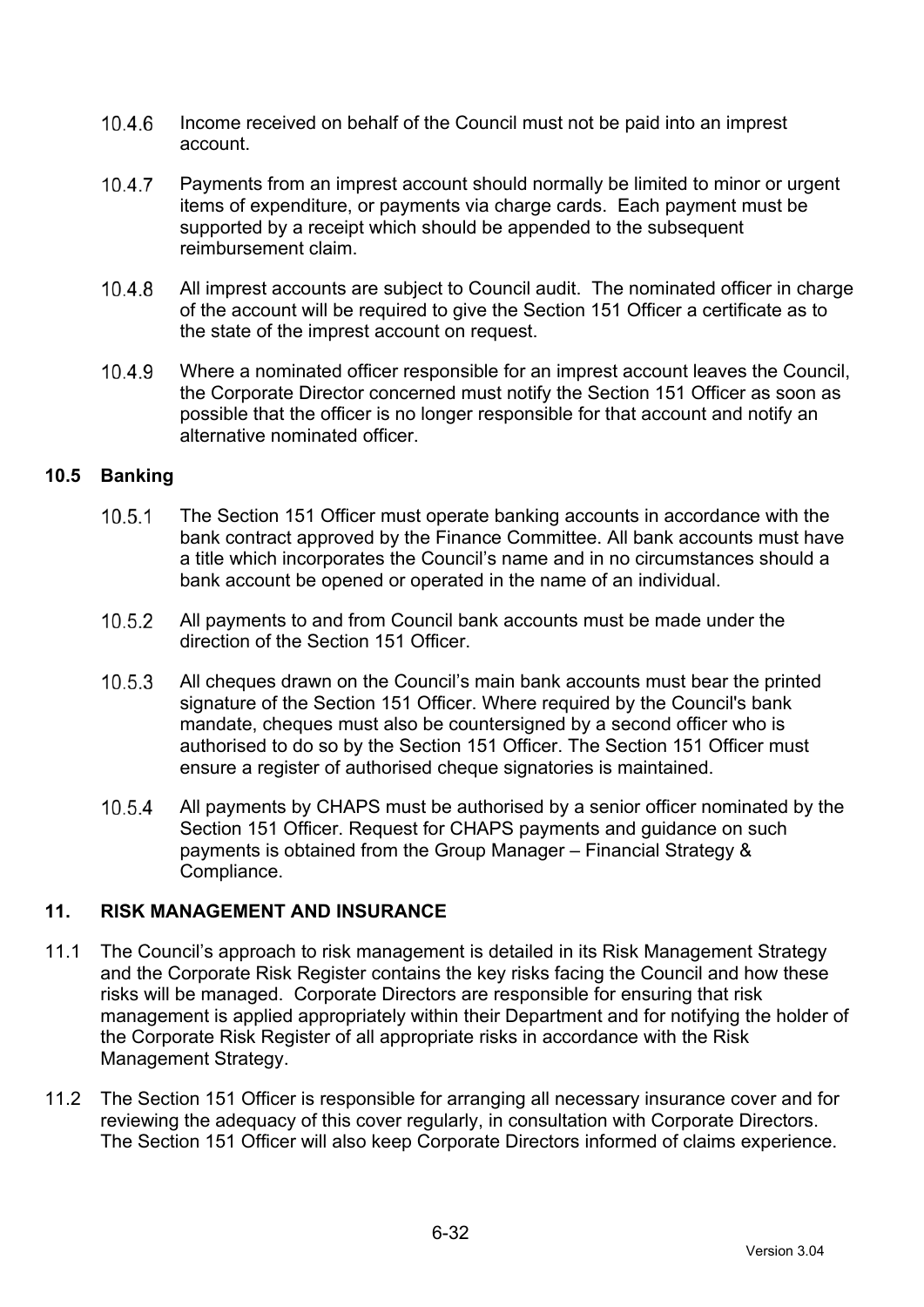- 11.3 Corporate Directors are responsible for notifying the Section 151 Officer of all material changes in insurance risks and must submit insurance claims in accordance with the arrangements made by the Section 151 Officer.
- 11.4 In the event of buildings, contents, motor vehicles etc. being lost, stolen or damaged, contact must be made with the Risk and Insurance Section on the same day, or if the incident is outside of office hours, immediately on the following day.
- 11.5 Where there is death or serious injury to an employee or other person arising from County Council operations (including the use of vehicles), the Risk and Insurance Section must be contacted as soon as possible for appropriate insurance advice.
- 11.6 Liability must not be admitted in connection with accidents involving a third party other than with the authority of the Risk and Insurance Section.
- 11.7 The Risk and Insurance Manager may negotiate and agree settlements on any insured loss / claim up to the individual policy excess. Above this limit, the Risk and Insurance Manager must consult the Section 151 Officer and agree settlements as appropriate, in consultation with the Council's insurers and loss adjusters. Reports related to significant claims settled will be submitted to the Finance Committee.

### **12. WORK FOR EXTERNAL BODIES (INCLUDING PARTNERSHIP WORKING)**

#### **12.1 General Requirements**

- 12.1.1 The Council has the power under the Local Authorities (Goods and Services) Act 1970 to undertake and tender for the work of other public bodies. Other powers introduced in the Local Government Act 2003 and the Localism Act 2011 enable the Council to:
	- 12.1.1.1 charge for discretionary services subject to certain rules; and
	- 12.1.1.2 trade for a profit provided that a separate company is set up.
- 12.1.2 In all cases where a Department wishes to explore the possibility of working for, or trading with, external bodies, Corporate Directors must consult with the Group Manager for Legal Services and the Section 151 Officer. This applies to new types of sold service or working for bodies not previously subject to consultation.
- 12.1.3 Where work is carried out for external bodies, officers must seek quidance from the Procurement Centre and Legal Services
- 12.1.4 Before entering into any contract or agreement to work for, or trade with, external bodies, Corporate Directors must present a report to, and obtain prior approval from the relevant Committee, including consideration of a business case where trading for a profit is proposed. See paragraph 12.3.2 below. This applies to new types of sold service or working for bodies not previously subject to a report.
- 12.1.5 All new contracts to supply services under the legislation listed in this section must be approved by the Group Manager for Legal Services and Section 151 Officer.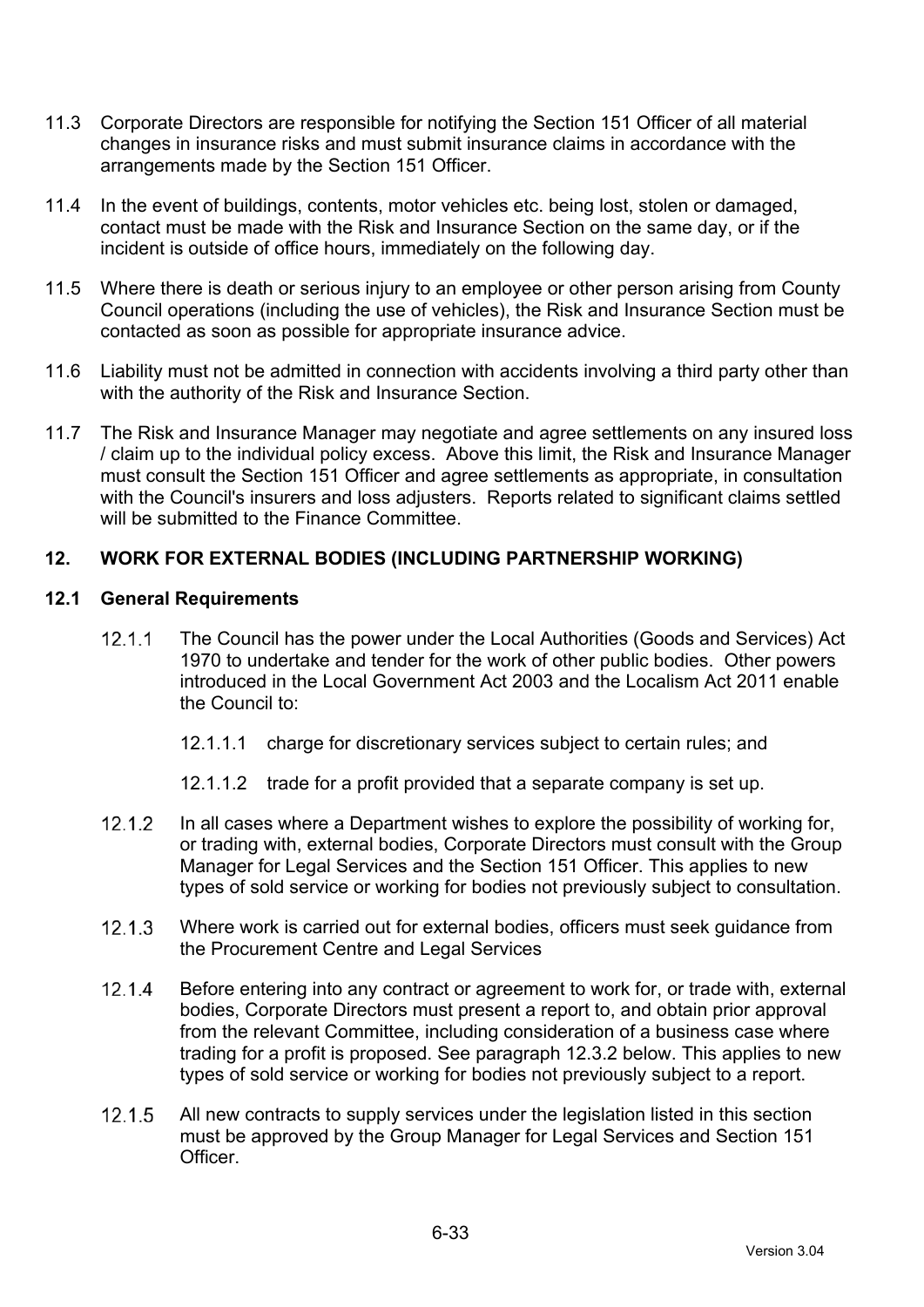#### **12.2 Charging for Discretionary Services**

- 12.2.1 The Council is able to charge for services which it has the power to provide, but is not obliged to provide to the public, i.e. discretionary services.
- 12.2.2 The Council is under a duty to ensure that, taking one year with another, the charges made do not exceed the cost of providing the services. Charges can be set so that different people are charged different amounts, or are not charged for the service at all.
- 12.2.3 The person receiving the service must have agreed to receive the service and pay for it.
- 12.2.4 The power does not override any other legislation which expressly prohibits the Council from charging for a discretionary service.
- 12.2.5 Where charges are made for discretionary services arrangements should be put in place, and fully documented in a form approved by Legal Services, to provide the recipient of the service with:
	- 12.2.5.1 the terms and conditions for the provision of the service;
	- 12.2.5.2 information about charges, including discounts and annual increases;
	- 12.2.5.3 billing and payment arrangements.
- 12.2.6 Careful consideration must also be given by the relevant department to the following issues :
	- 12.2.6.1 the risks to the Council as a whole of engaging in such activity;
	- 12.2.6.2 the need to ensure appropriate skill and expertise is in place before offering to undertake work;
	- 12.2.6.3 the need to ensure that the proposals are properly costed before agreeing to supply the goods, works or services;
	- 12.2.6.4 the type of warranties and/or indemnities that may be required from the Council regarding the quality of work/service provided (this is especially likely when tendering for work for other bodies);
	- 12.2.6.5 the provision of adequate insurance arrangements to cover the Council for any liability in negligence or contract for the work undertaken;
	- 12.2.6.6 due consideration being given to the impact of such arrangements on the Council's core duties, functions and obligations to prevent any adverse impact on them;
	- 12.2.6.7 ensuring that the Council is not at risk from bad debts and to seek, where possible, advance payment;
	- 12.2.6.8 ensuring that no contracts for external bodies are subsidised by the Council from public funds;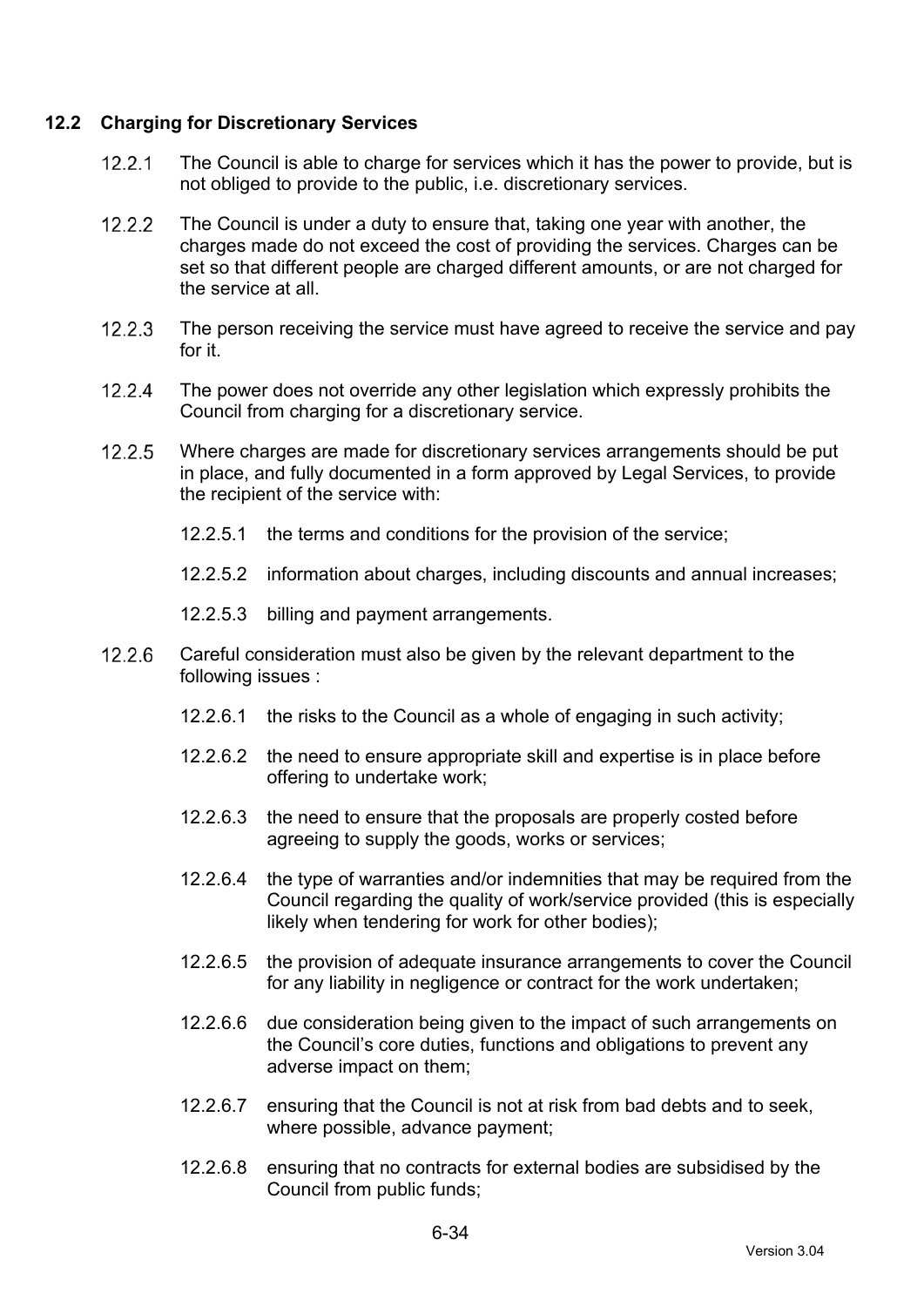#### 12.2.6.9 Any other considerations relevant to the particular activity.

#### **12.3 The power to trade**

- 12.3.1 This power allows the Council to trade for a commercial purpose (i.e. for profit) through a company.
- 12.3.2 All work for, or trade with, external bodies for profit must be conducted through a separate incorporated company which has been formally set up for the purpose. It should be noted that when the company has been established it will be a separate legal entity from the Council.
- 12.3.3 Where it is intended to trade for profit. Corporate Directors must prepare a sound business case for the proposed activity, based on a genuine risk-based approach. The business case must be a robust commercial assessment which explains why trading through a company is desirable and will provide best value for the Council.
- 12.3.4 Consideration within the business case will be required for each of the matters listed in paragraph 12.2.5 and 12.2.6 above plus such issues as:
	- 12.3.4.1 the need to transfer staff and consideration of the Transfer of Undertakings (Protection of Employment) regulations (TUPE);
	- 12.3.4.2 the impact on the trading activities of the service, as it may no longer be possible for the Council to award work directly to the company, instead it may have to bid for it via a competitive tender process;
	- 12.3.4.3 pensions implications;
	- 12.3.4.4 premises requirements;
	- 12.3.4.5 taxation implications.
- 12.3.5 The approval of Policy Committee will need to be sought to exercise a power to trade and to set up the company.

#### **12.4 Pricing, Charging and Accounting Issues**

- 12.4.1 As a general principle, the charge for any work performed for an external organisation should cover the estimated full cost of undertaking the work. The full cost would include the direct cost of undertaking the work (e.g. based on the number of days of staff time the work is likely to take, any associated travelling expenses, printing costs etc.) and a contribution towards overheads (e.g. office expenses, management overheads, accommodation costs etc.). Any deviation from this principle must be approved by the Section 151 Officer.
- Charging, accounting and monitoring arrangements should be as follows:
	- 12.4.2.1 income should be collected in accordance with these regulations;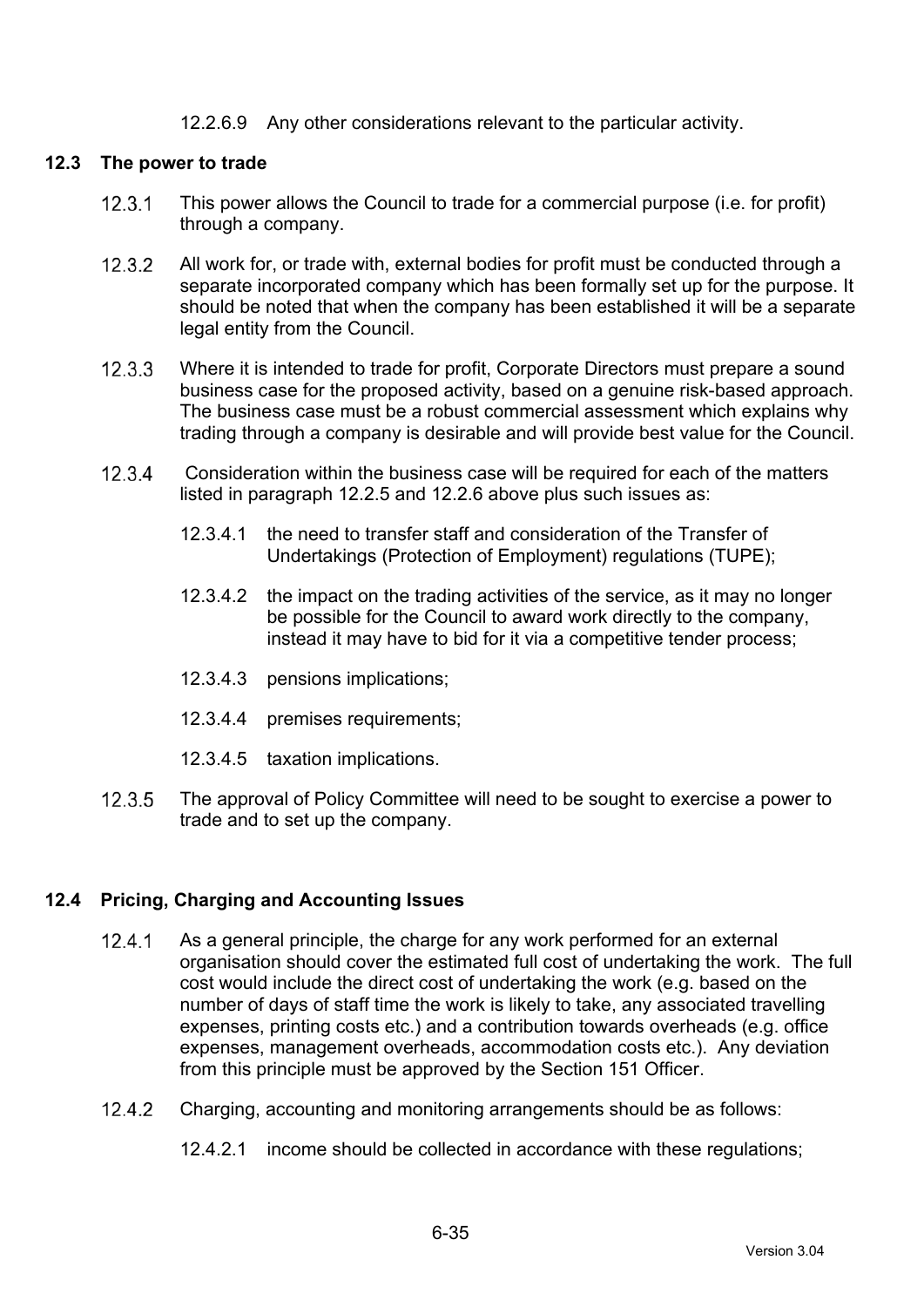- 12.4.2.2 invoices should be rendered promptly and normally within one month of supply or in accordance with the contractual arrangements;
- 12.4.2.3 the income arising from the performance of work for external organisations must be identified separately within the relevant service's accounts and it should be possible to determine associated direct expenditure;
- 12.4.2.4 appropriate arrangements should be devised to monitor resource inputs, e.g. if the contract price is based on person-days, the number of person-days actually taken should be monitored;
- 12.4.2.5 for External Audit requirements it is important to be able to identify work carried out for external organisations separately in the Council's accounts. Further guidance on accounting and monitoring should be sought from the relevant Senior Finance Business Partner.
- 12.4.3 Corporate Directors must produce an annual report on the work carried out for external organisations for the relevant Committee.

### **13. INVESTMENT AND BORROWING**

- 13.1 The Section 151 Officer is responsible for arranging the investment of Council funds and the Pension Fund in accordance with approved Council policies.
- 13.2 Each year Full Council will approve the Treasury Management Strategy and Policy.
- 13.3 The Section 151 Officer is responsible for arranging the borrowing and lending of money on the best available terms taking into account:
	- 13.3.1 present and anticipated economic conditions;
	- 13.3.2 projected flow of funds, and;
	- 13.3.3 the approved Treasury Management Strategy and Policy.
- 13.4 The Council has accepted the CIPFA Prudential Code for Capital Finance, and the Code of Treasury Management. The Section 151 Officer must report any significant variations to the Prudential Indicators, with any necessary explanations to the Finance Committee as soon as practical.

#### **14. LEGAL CLAIMS AND SETTLEMENTS**

- 14.1 Corporate Directors must
	- 14.1.1 Refer all potential legal claims for recovery of sundry debt collection matters to the corporate team responsible for debt recovery.
	- 14.1.2 Refer all potential or actual legal claims in relation to insured losses to the Risk and Insurance team.
	- 14.1.3 Seek advice from Legal Services on all other matters where the Council might have a legal claim against a third party and where there is likelihood that the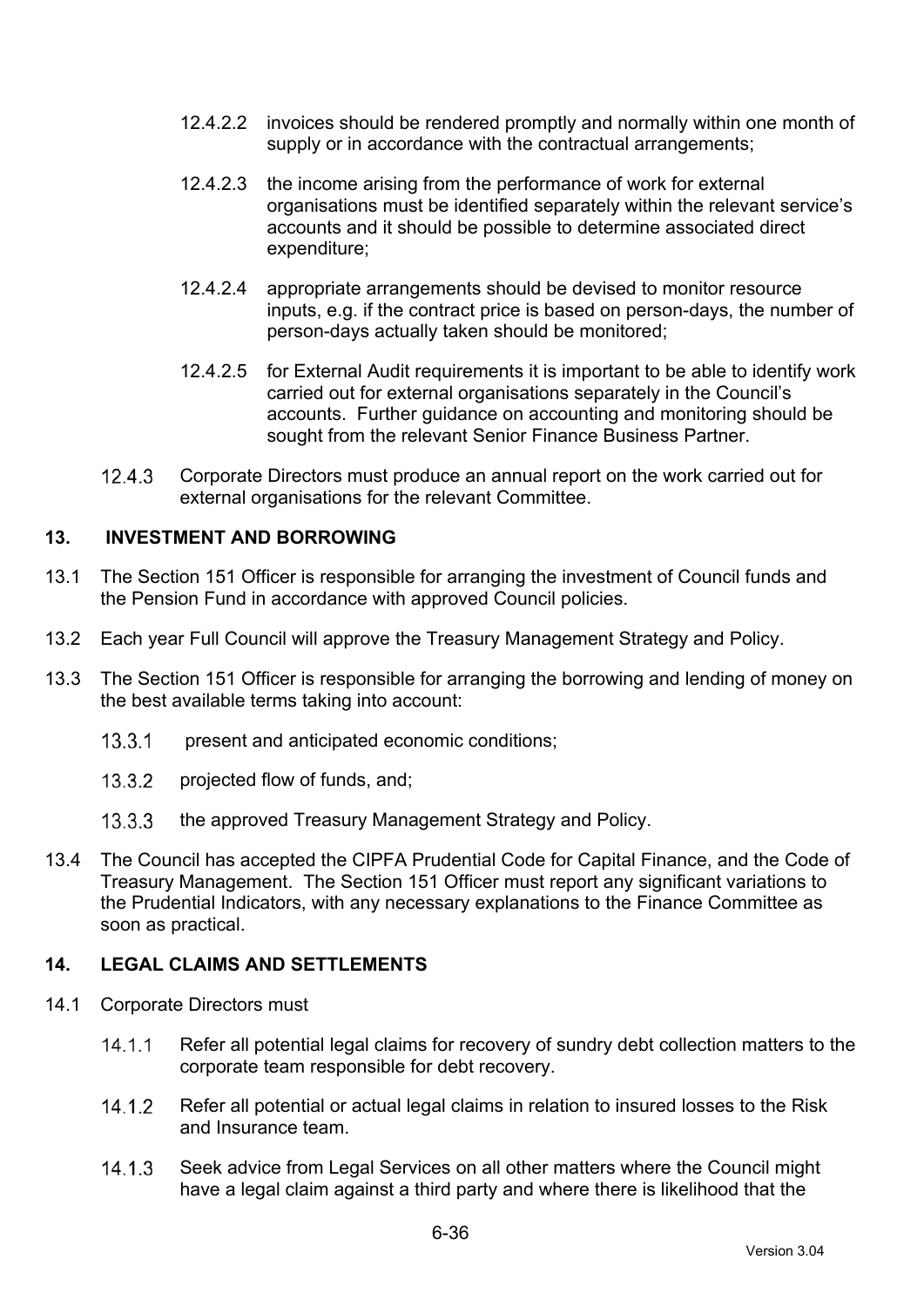Council will be sued by an outside body or individual or where legal proceedings are threatened or commenced. In addition, Corporate Directors must inform the Section 151 Officer where the Council's finances might be affected and must cooperate with and provide all information requested by Legal Services.

14.2 Corporate Directors, in consultation with the Group Manager for Legal Services, the head of the corporate team responsible for debt recovery or the head of Risk and Insurance team as appropriate, have the power to settle such claims in order to avoid litigation and/or to achieve best value for the Council subject to the provisions in relation to write-offs set out in paragraph 10.3.1 and the provisions in relation to insured losses set out in paragraph 11.7.

### **15. PROTECTING PUBLIC FUNDS AND ASSETS**

15.1 The Council has a responsibility to protect its public funds and assets and has developed a strategy to deter fraud and corruption together with a strategy for protecting public funds and assets and also has a Whistle Blowing Policy to allow concerns to be raised. These can be found on the Council's website.

### **16. AUDIT**

- 16.1 The Section 151 Officer is responsible for arranging the continuous independent internal audit of the Council. The role of the Internal Audit Service is set out in the Internal Audit Charter in compliance with the Public Sector Internal Audit Standards and the Accounts and Audit Regulations.
- 16.2 Internal Audit focuses on the Council's control environment and independently appraises the internal controls present in financial and other systems. The arrangements made by Corporate Directors for secure, economic, efficient and effective use of resources are also reviewed. Internal Audit reports are produced containing recommendations which must be responded to formally in writing. The results of Internal Audit work contribute to the Council's Annual Governance Statement.
- 16.3 Internal Audit staff have the right of access to such records, assets, premises and personnel, and are entitled to receive such information and explanation, as they think necessary for the proper fulfilment of their duties.
- 16.4 If an irregularity occurs or is suspected, which may involve financial loss it must be reported immediately to the Section 151 Officer who may investigate and report to the Monitoring Officer and the relevant Corporate Director. The Section 151 Officer and the Monitoring Officer will jointly determine what further action to take, in consultation with the Corporate Director.
- 16.5 The Internal Audit Service reports on relevant audit issues on a regular basis to the Council's Governance and Ethics Committee. Frequent liaison also occurs between Internal Audit and the Council's external auditors who rely upon the work of Internal Audit when forming their opinion on the Council's key financial and other systems.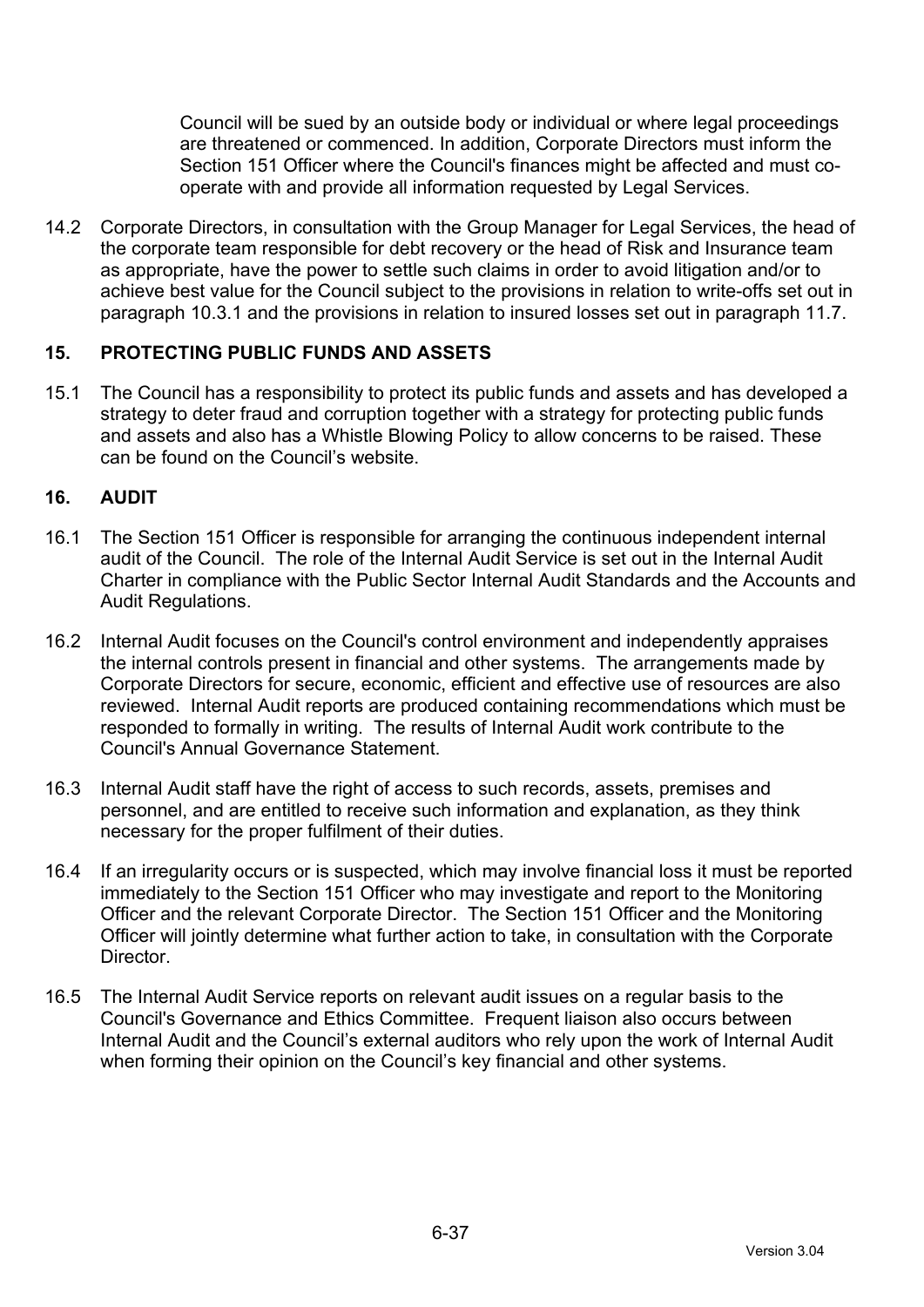# **17. LAND AND BUILDINGS**

### **17.1 Introduction**

- 17.1.1 The Policy Committee is responsible for all property related functions including the acquisition and disposal of land and buildings.
- 17.1.2 The Service Director for Property must maintain a record of all land and buildings owned or occupied by the Council and shall publish prescribed details as required by regulation.
- 17.1.3 Details of all land and buildings transactions must be notified promptly to the Section 151 Officer in order that the transactions may be properly recorded in the financial records.

### **17.2 General**

- 17.2.1 Councillors and officers who have any pecuniary or other private interest in any property transaction relating to any Council land or buildings must ensure that they comply with the appropriate codes of conduct, and shall not be supplied with or given access to any tender documents, contracts or other information without the authority of the Monitoring Officer.
- 17.2.2 The Service Director for Property will report periodically to the Policy Committee on all operational property transactions, summarising key transactional information, including how value for money was achieved.
- 17.2.3 Policy Committee clarifies annually the operational decision making boundaries for officers for all property transactions.
- 17.2.4 Policy Committee shall approve an annual Property Statement which includes information on the various appropriate methods of disposal and the most appropriate disposal strategy for different types of property assets.

# **17.3 Acquisition**

17.3.1 Funding for the acquisitions of land or buildings (including entering into leases of property) is dealt with under the rules governing capital expenditure and other major projects (see section 4).

# **17.4 Disposal (including granting rights and interests)**

- 17.4.1 The Council is under a statutory obligation when disposing of land or buildings to obtain the best price reasonable obtainable on the open market. Therefore, consideration must be maximised including, where appropriate, sharing in any increase in value of the land arising from future development ("overage provision"). Value for money is demonstrated by reference to the most current market valuation for the asset being disposed.
- 17.4.2 When selling land the effect on the value and use of the Council's retained land must be considered and appropriate value must be obtained.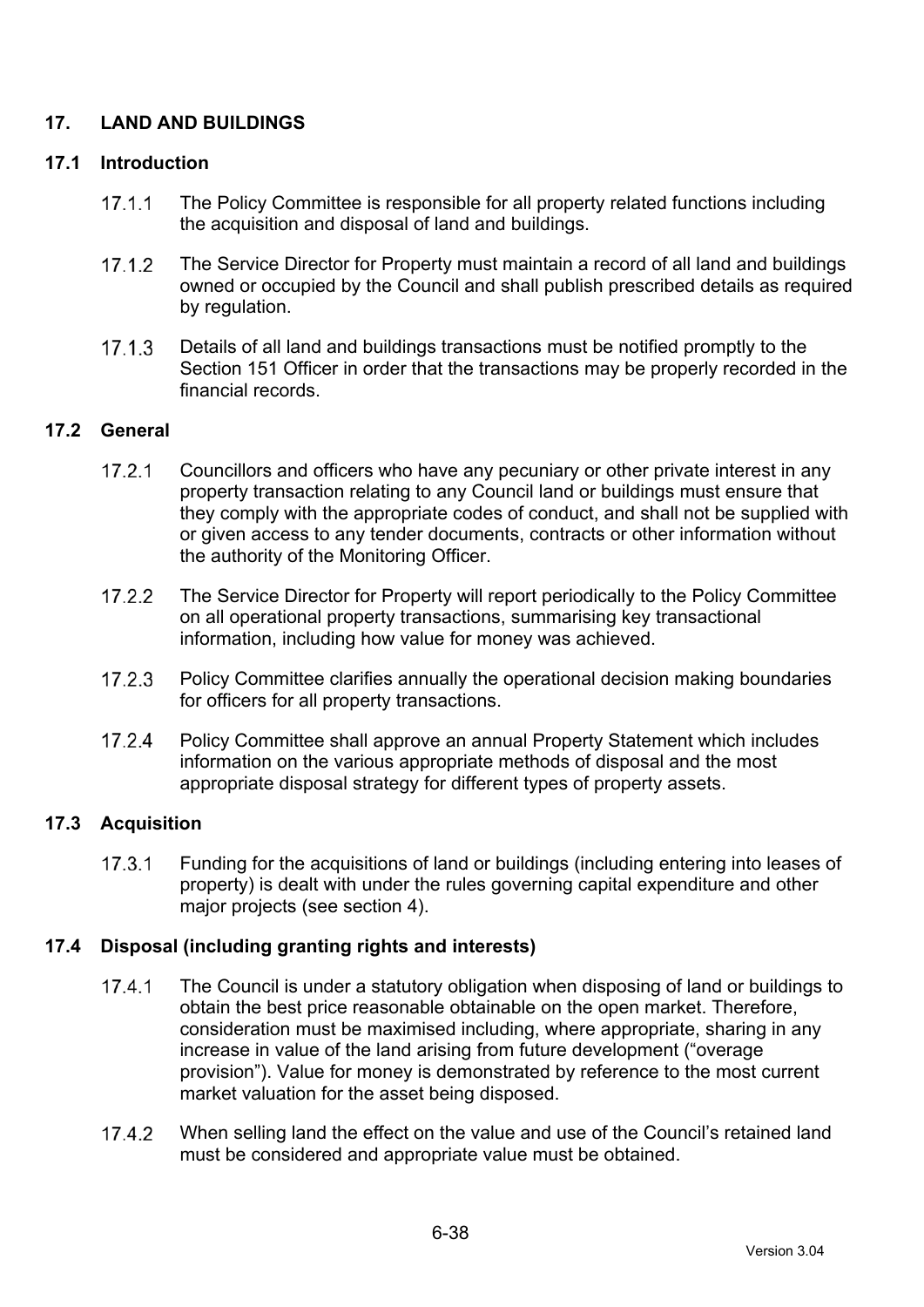- When **granting rights or interests** in land the effect on the value and use of the Council's retained land must be considered and appropriate value must be obtained.
- 17.4.4 Subject to Secretary of State approval, Policy Committee approval is required in all cases where the disposal or granting of an interest in land does not meet the current market value (a disposal at an **undervalue**). Such disposals also require the consent of the Secretary of State.

#### **17.5 Methods of Disposal**

17.5.1 Disposals must be by one of the methods outlined below:

#### $17.5.2$ **Formal Tender**

- 17.5.2.1 Under the formal tender process the tender documentation forms the contract for sale. Tenders will be paper based and must be submitted in accordance with the procedures set out below unless an electronic system approved by the section 151 Officer and the Group Manager for Legal Services is in operation.
- 17.5.2.2 The form of tender will be settled by the Service Director for Property after consultation with the Group Manager for Legal Services and must be capable of acceptance as a binding contract.
- 17.5.2.3 Every invitation to tender must state that a tender will only be considered if it is submitted in accordance with the instructions provided, and received by the date and time specified in the invitation to tender. The invitation to tender must also state that tenders which do not comply fully may be rejected and that the Council reserves the right not to accept the highest or any tender received.
- 17.5.2.4 At least 28 days before the last date for the receipt of tenders, an initial public notice must be placed in at least one local newspaper and, dependent on the nature of the land or buildings to be sold, in national newspapers and in such other publications as the Service Director for Property considers desirable. The notice must describe the land to be sold, invite requests for tender documents and state the date and time by which tenders are to be returned.
- 17.5.2.5 Tenders submitted must arrive in a sealed, plain envelope or package with the word "Tender" and the title of the contract clearly written on each envelope or package.
- 17.5.2.6 Such envelopes and packages must be addressed to the Service Director for Property and upon receipt each envelope must be stamped with the date and time they were received.
- 17.5.2.7 Until such time specified for opening tenders, tender envelopes or packages received must remain securely held in the custody of the Service Director for Property or their authorised nominee.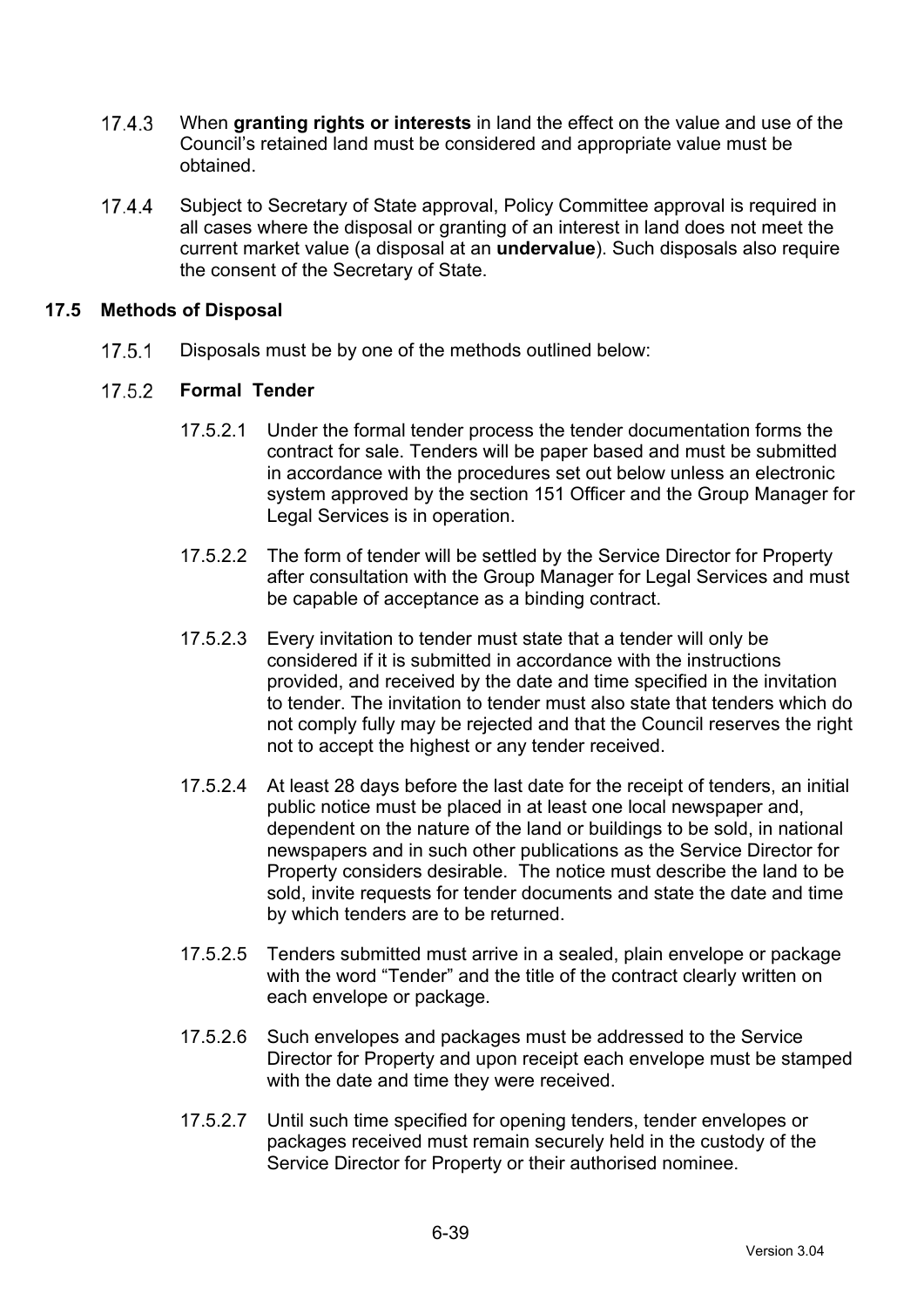17.5.2.8 The opening of tenders must comply with the following requirements:

**Total estimated cost less than £100,000** - tenders must be opened recorded at one time in the presence of:

- an officer from the Council's Property team; and
- a supervising officer, with suitable seniority, training and experience in the role and responsibilities of a supervising officer, who must not have any direct involvement in the disposal.

**The estimated cost £100,000 or more** - tenders must be opened and recorded at one time in the presence of:

- an officer from the Council's Property team; and
- a supervising officer, with suitable seniority, training and experience in the role and responsibilities of a supervising officer, provided by the Group Manager for Legal Services or the Section 151 Officer.
- 17.5.2.9 A formal record of all tenders received for each contract must be retained and include:
	- I. description of the land being disposed;
	- II. the date and time tenders were opened;
	- III. the supervising officer and other officers present;

And for each tender:

- IV. the tenderer's name;
- V. the date received;
- VI. the tendered value;
- VII. details of any noteworthy events (e.g. tender excluded with reasons, late tenders, complications etc.).
- 17.5.2.10 The procedures to be followed when opening tenders will be determined by the Group Manager for Legal Services and the Section 151 Officer. These procedures must include provision for dealing with late tenders and other complications that may arise.
- 17.5.2.11 All parties submitting unsuccessful tenders must be notified of the outcome of their offer.

#### **Informal Tender**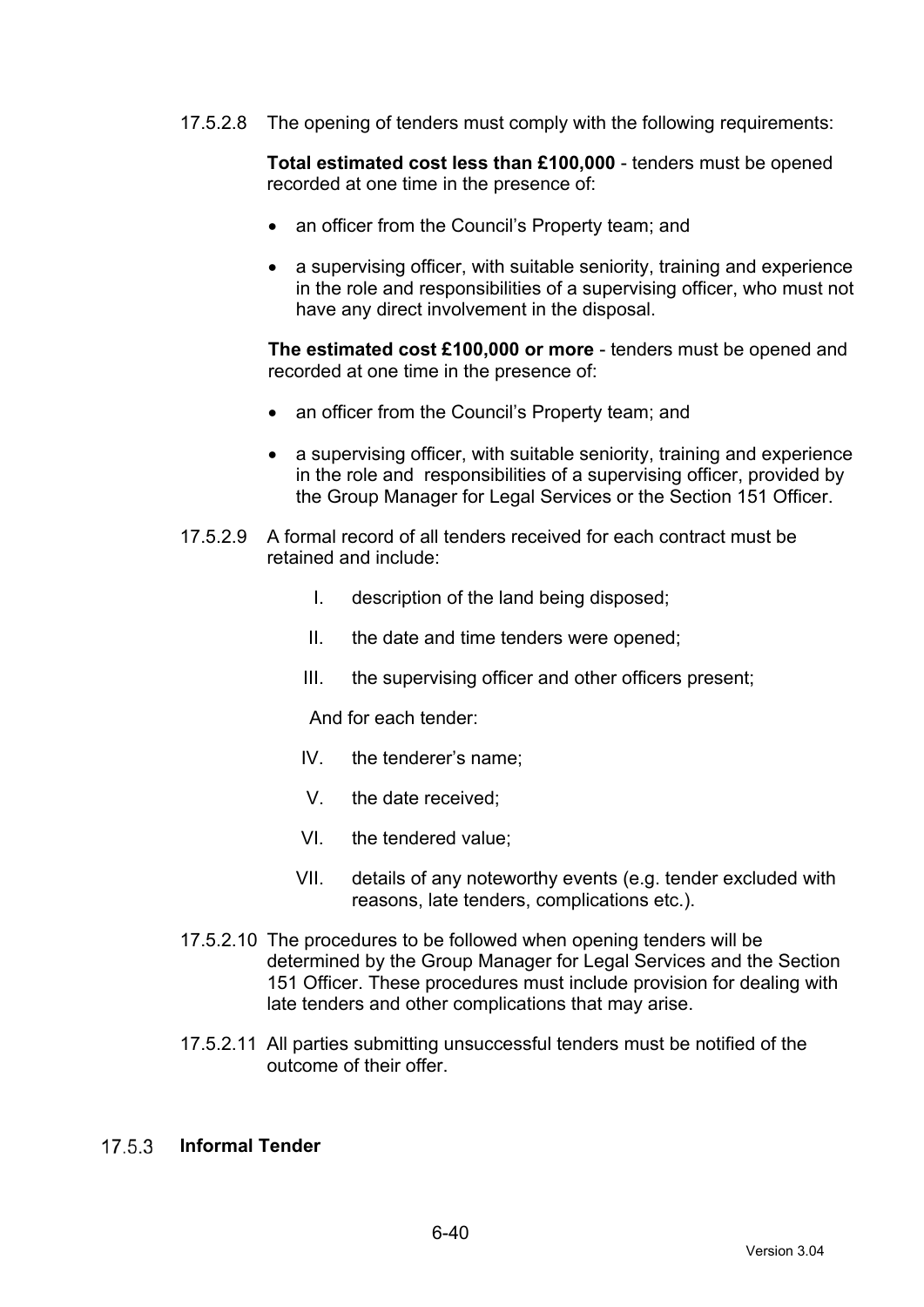17.5.3.1 Under the informal tender process the contract only confirms heads of terms and is not binding on all parties, however, the process to be followed is as the formal tender process.

#### $17.5.4$ **Public Auction**

- 17.5.4.1 The auctioneer should be briefed at an early stage, and fully involved in preparing conditions of sale and fixing the reserve price. Sale by auction requires preparation of all contractual details beforehand in order that a binding contract may be effected immediately a bid is accepted.
- 17.5.4.2 The following criteria must be taken into account when selecting an auctioneer: cost, quality and the nature of the asset, having regard to location and value of the asset to be sold. Any reserve price will be agreed by the Service Director for Property, in consultation with the Chairman of Policy Committee and with the chosen auctioneers.

#### $17.5.5$ **Private Treaty Disposal to One Party / Special Purchase**

- 17.5.5.1 After a reasonable period marketing the property, confidential negotiations are carried out with prospective buyers (or their agents), before contracts are exchanged.
- 17.5.5.2 Where the nature of the property or other special circumstances have identified that there is only likely to be one potential purchaser and prior to detailed negotiations, the Service Director for Property shall consult with, the Group Manager for Legal Services and the Section 151 Officer regarding the circumstances of the disposal as to whether it is appropriate to proceed with the sale.

#### 17.5.6 **Collaboration Agreements**

- 17.5.6.1 Where the Council is considering entering into a collaborative partnership which may ultimately result in the disposal of land advice must be sought from the Group Manager for Legal Services and the Section 151 Officer prior to entering into detailed negotiations.
- 17.5.6.2 Approval must be sought from Policy Committee before entering into a collaborative partnership or land development agreement.

# **17.6 Completion of Sale**

17.6.1 Once a sale has been agreed a reasonable period (not exceeding six months) will be allowed for completion of the transaction, except where a longer period is agreed at the time the transaction is approved. If completion has not taken place by the end of the agreed period the Service Director for Property will undertake a fresh valuation of the asset/interest being disposed of and if the value has increased shall report to the appropriate decision maker recommending that either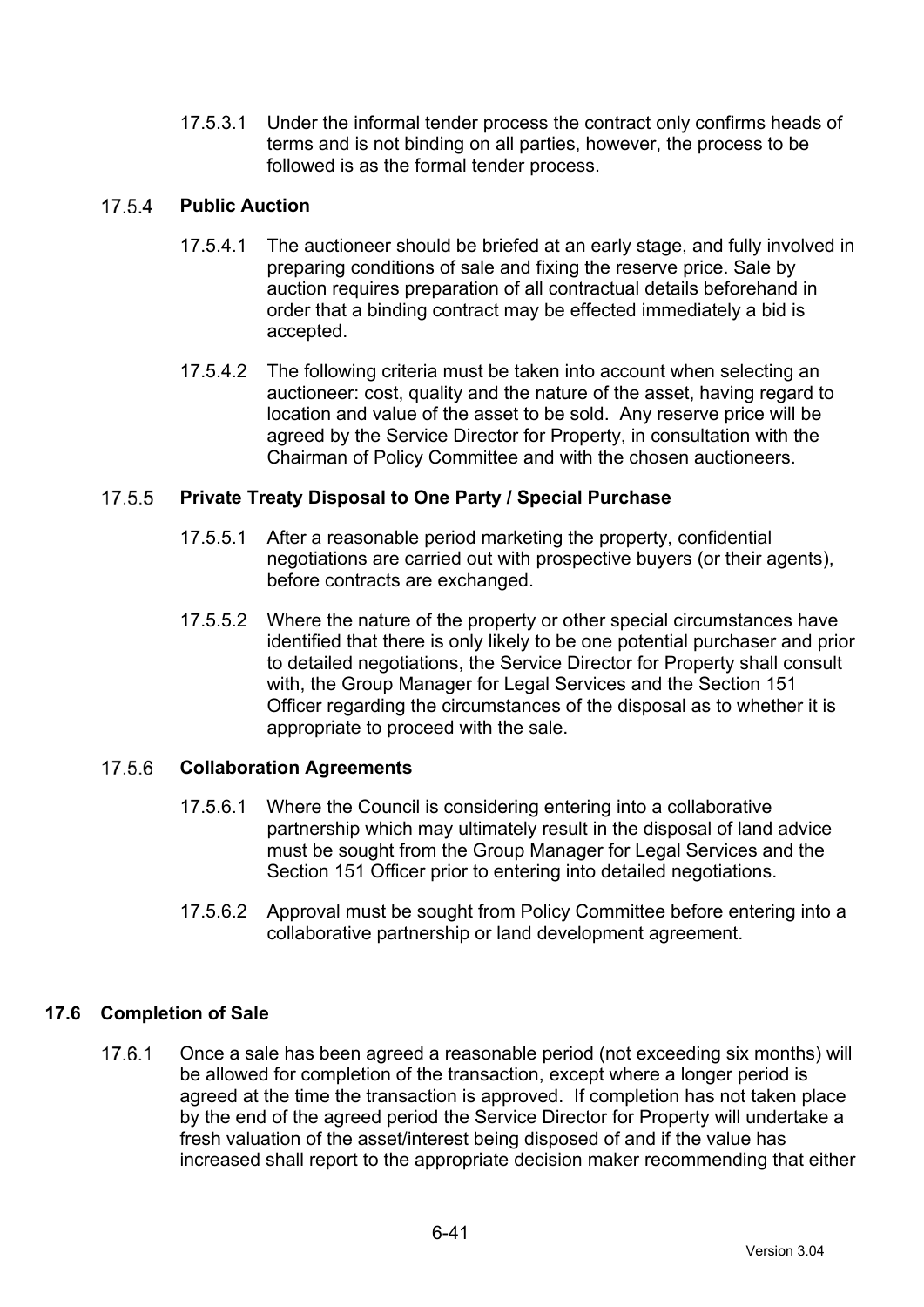the period for completion be extended, further negotiations take place or that sale proceedings be started afresh.

17.6.2 The Group Manager for Legal Services must be advised of all decisions to extend the completion date or to begin the sale proceedings afresh, so that they can inform all interested parties of the decision.

### **17.7 Cancellation**

17.7.1 Every contract for the disposal of land or property must include a clause to allow the Council to cancel the contract and to recover from the purchaser the amount of any loss resulting from the cancellation if there is evidence of bribery, fraud, contravention of the Bribery Act 2010, or other misfeasance.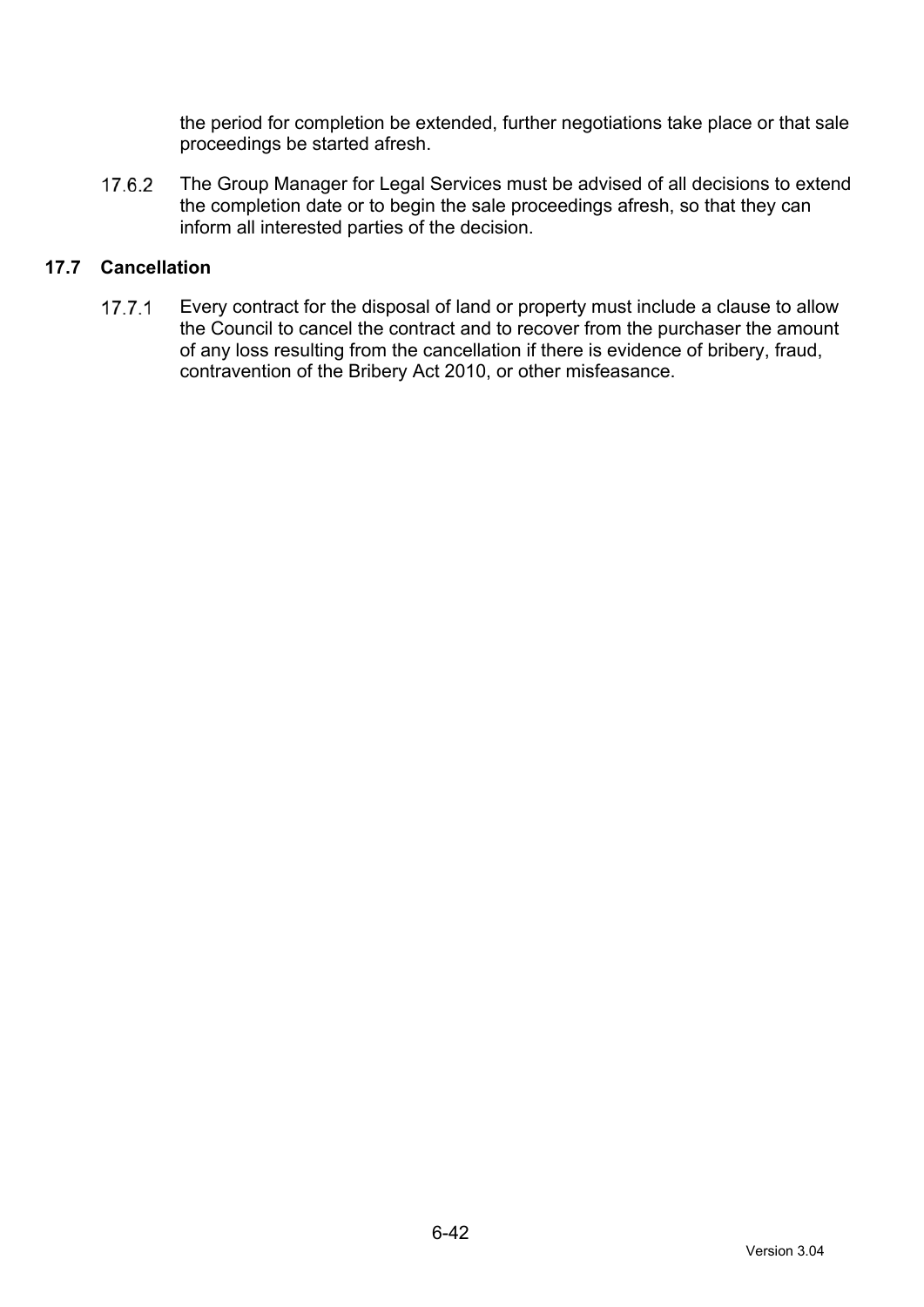#### 4.2.1 DECISION TREE - HOW TO GET A SCHEME INTO THE CAPITAL PROGRAMME.

All capital expenditure requires approval by the relevant approval body. All County Council projects requiring County Council funds should be appraised and prioritised by the Corporate Asset Management Group (CAMG). Proposed expenditure on land acquisitions and capital contributions may be exempted from the CAMG process if determined by the Section 151 Officer.

#### a. At the beginning of a Financial Year - The Annual Review Process

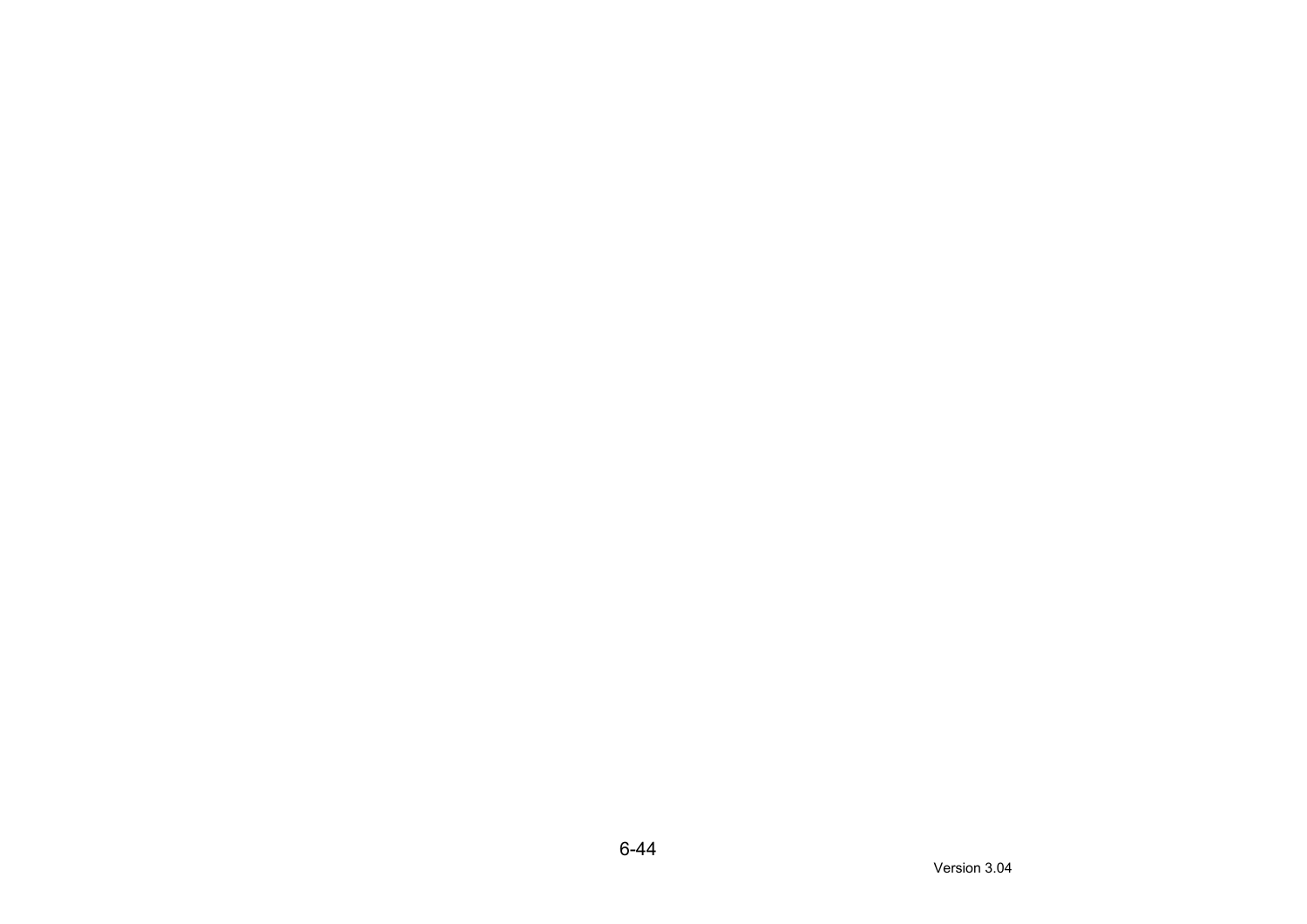# **Glossary**

| Corporate Asset Management Group<br>(CAMG)                  | A group of senior officers tasked with<br>ensuring that the County Council has a<br>clear and cohesive strategy for<br>managing its physical assets (including<br>property, highway assets, IT assets and<br>vehicles) and to oversee the<br>development and delivery of the County<br>Council's Capital Programme in support<br>of that strategy |  |
|-------------------------------------------------------------|---------------------------------------------------------------------------------------------------------------------------------------------------------------------------------------------------------------------------------------------------------------------------------------------------------------------------------------------------|--|
| <b>General Contingency</b>                                  | A centrally-held budget provided to cover<br>redundancy costs, delays in efficiency<br>savings, changes in legislation and other<br>eventualities                                                                                                                                                                                                 |  |
| <b>Group Manager for Legal Services</b>                     | The person with responsibility for the<br>Council's legal practice                                                                                                                                                                                                                                                                                |  |
| Section 151 Officer                                         | Chief Finance Officer as set out in the<br><b>Local Government Finance Act 1972</b>                                                                                                                                                                                                                                                               |  |
| <b>Treasury Management Strategy &amp; Policy</b><br>(TMS&P) | Approved annually by Full Council these<br>documents are prepared in accordance<br>with relevant regulations, guidance and<br>codes of practice to support the<br><b>Council's MTFS</b>                                                                                                                                                           |  |
| <b>Corporate Risk Register</b>                              | The Council has a procedure for<br>managing corporate risks. The<br>procedure is intended to identify, record,<br>and communicate risks in terms of their<br>comparative importance to the Council.<br>The risk register helps the Council to:<br>understand the nature of the risks<br>the it faces;                                             |  |
|                                                             | be aware of the extent of those<br>$\bullet$<br>risks;                                                                                                                                                                                                                                                                                            |  |
|                                                             | identify the level of risk that that it<br>is willing to accept;                                                                                                                                                                                                                                                                                  |  |
|                                                             | recognize its ability to control and<br>$\bullet$<br>reduce risk.                                                                                                                                                                                                                                                                                 |  |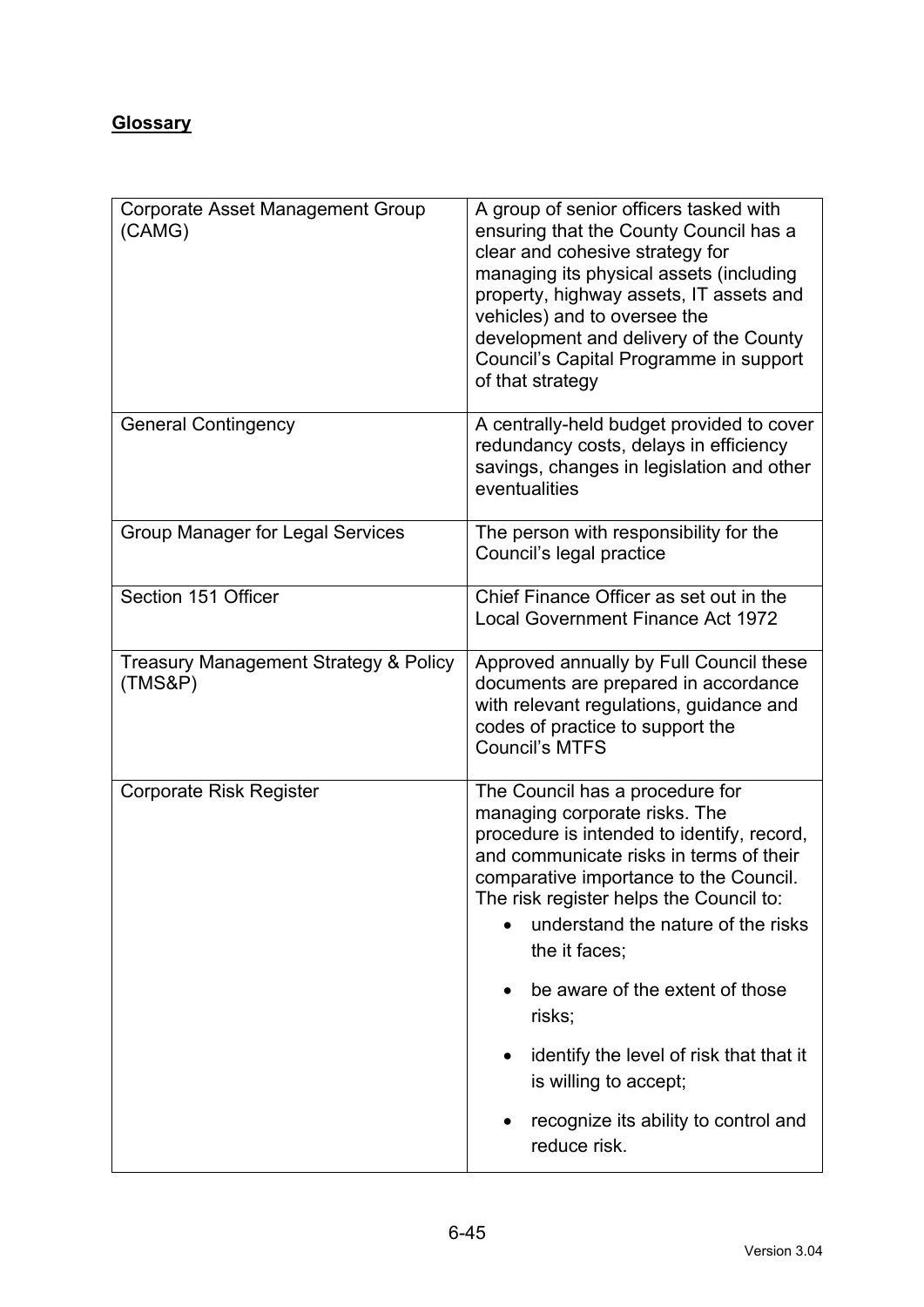| <b>PCI</b>                                       | <b>Payment Card Industry</b>                                                                                                                                                                                                                                                                             |
|--------------------------------------------------|----------------------------------------------------------------------------------------------------------------------------------------------------------------------------------------------------------------------------------------------------------------------------------------------------------|
| <b>Prudential Indicators for Capital Finance</b> | The Prudential Code for Capital Finance,<br>developed by the Chartered Institute of<br>Public Finance & Accountancy (CIPFA),<br>sets out a number of prudential<br>indicators that indicate how capital<br>expenditure will be financed by<br>borrowing in an affordable, prudent and<br>sustainable way |
| <b>MTFS</b>                                      | <b>Medium Term Financial Strategy</b>                                                                                                                                                                                                                                                                    |
| relevant Committee                               | Unless the context otherwise requires,<br>the relevant budget-holding Committee                                                                                                                                                                                                                          |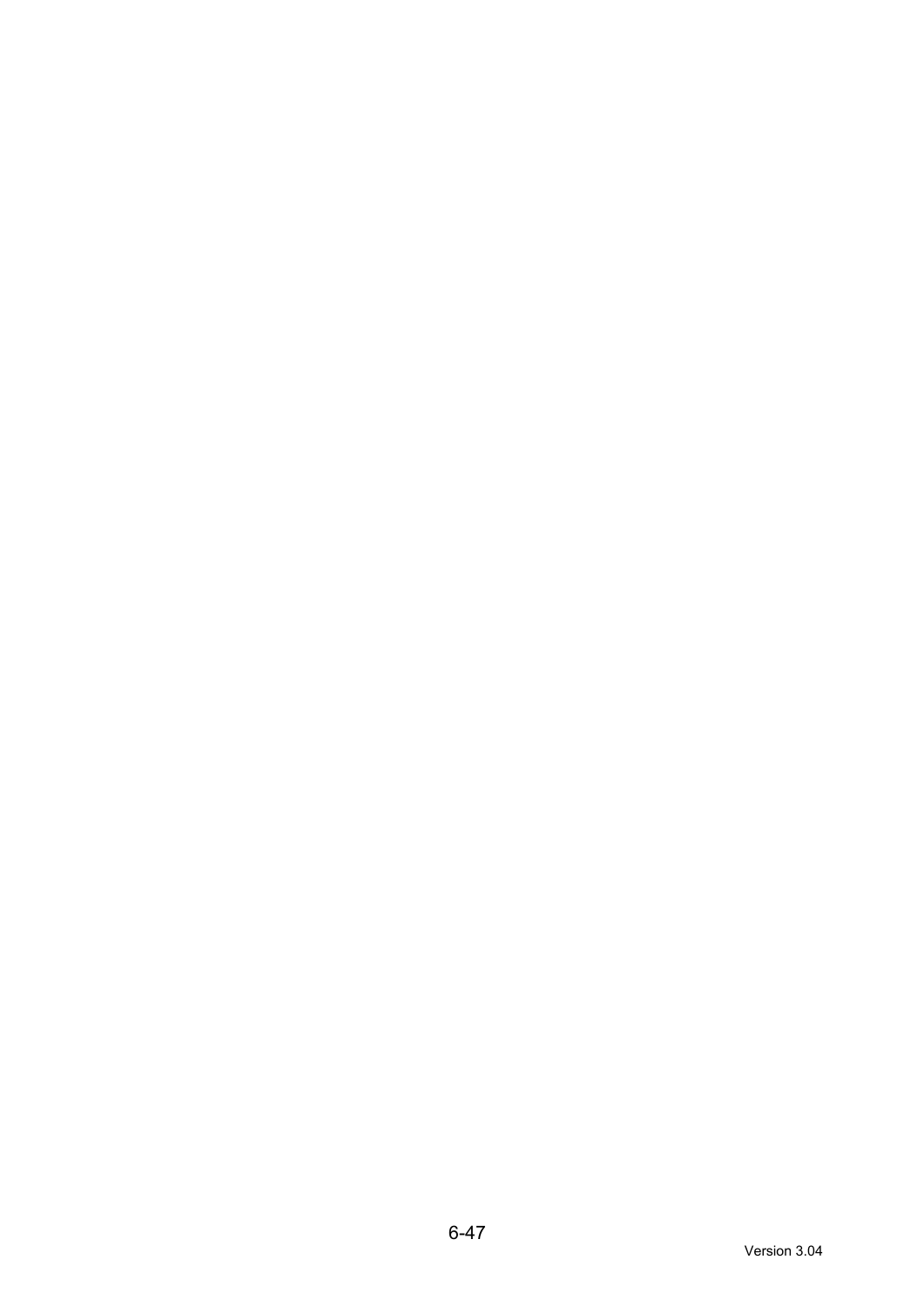# **COUNCILLORS' ALLOWANCES SCHEME**

- 1. This scheme, which may be cited as the **Nottinghamshire County Council Members' Allowances Scheme**, was approved by Nottinghamshire County Council on 13 July 2017, in exercise of the powers conferred by the Local Authorities (Members' Allowances) (England) Regulations 2003 ("the Regulations").
- 2. This Scheme replaces all previous Members' Allowances Schemes.
- 3. The Allowances mentioned in this scheme:

be implemented with effect from 25 May 2017**;**

be uprated in line with the headline pay award for Local Authority staff.

- 4. Any other amendments to the scheme will be determined solely by the County Council (following receipt of recommendations from the Independent Remuneration Panel unless the amendments are broadly within the spirit of the existing scheme).
- 5. In this scheme:

"councillor" means a Member of Nottinghamshire County Council who is a councillor;

"Independent Person" means a person appointed by the Council to provide their views regarding complaints under the Code of Conduct for Councillors and Coopted Members;

"statutory Co-optee means a person (other than a councillor) who is statutorily appointed to membership of a Council committee (other than the Health and Wellbeing Board) or an independent member of the Nottinghamshire Police and Crime Panel;

"year" means the 12 months ending with 31 March.

6. The amounts of Basic, Special Responsibility and Statutory Co-optees' Allowances specified in this Scheme will be rounded to the nearest £3.00 in accordance with normal Local Government practice.

# **PART A – ALLOWANCES FOR COUNCILLORS**

#### **BASIC ALLOWANCE**

7. Subject to paragraphs 12, 13 and 18, for each year a Basic Allowance of £15,015 shall be paid to each councillor.

# **SPECIAL RESPONSIBILITY ALLOWANCES**

8. Subject to paragraphs 12, 13 and 18, for each year a Special Responsibility Allowance shall be paid to those councillors who have been appointed or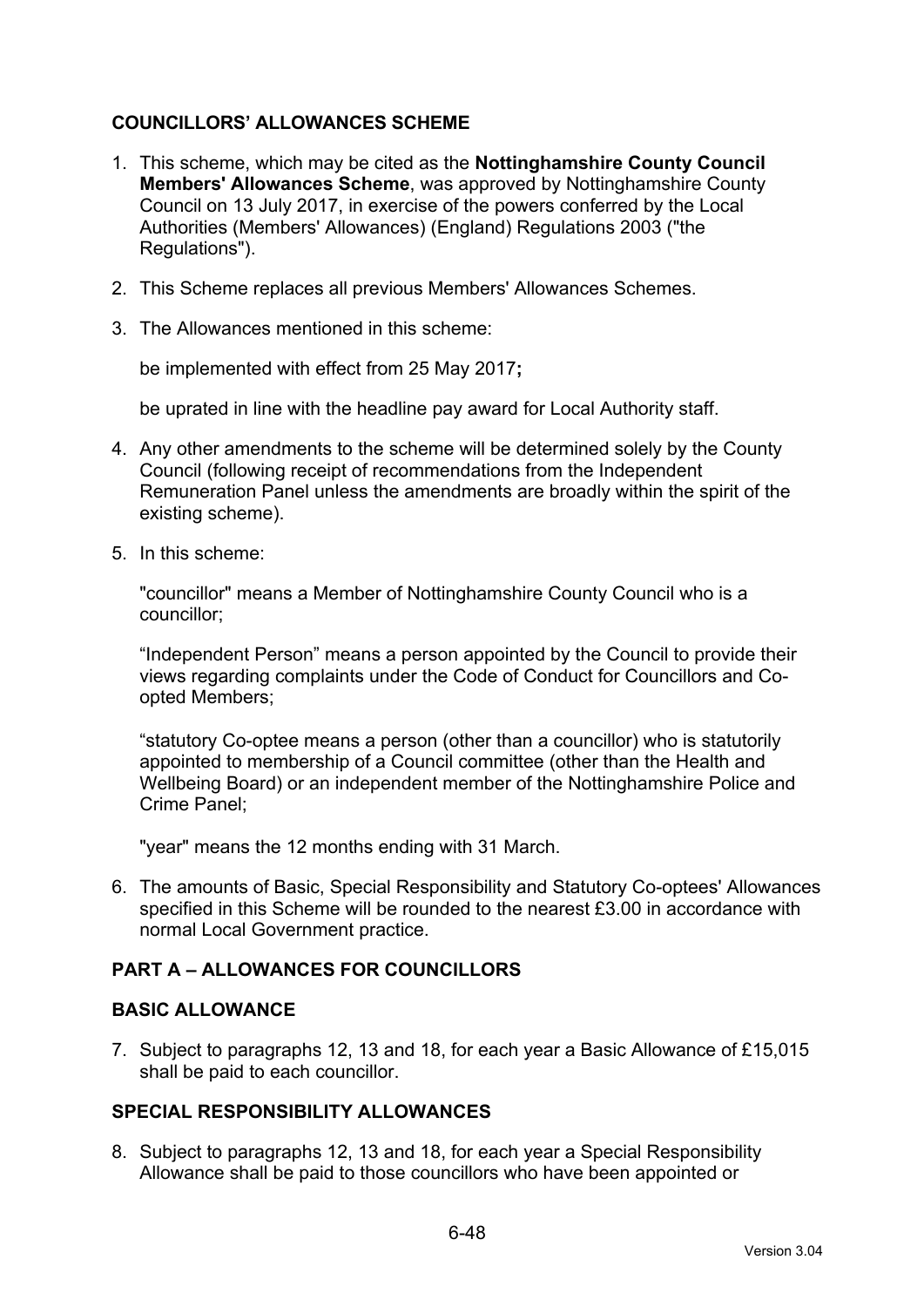recognised by the Council or have been notified to the Chief Executive by their Group as holding the special responsibilities in relation to the authority that are specified in Schedule 1 to this scheme.

- 9. Subject to paragraphs 12, 13 and 18, the amount of each such allowance shall be the amount specified against that special responsibility in Schedule 1.
- 10. No councillor may receive more than one Special Responsibility Allowance. In the event that a councillor holds more than one position for which a Special Responsibility Allowance is payable then s/he shall receive whichever of the applicable Allowances which s/he selects.

# **ATTENDANCE ALLOWANCE**

11. No attendance allowance shall be payable under this scheme, either for Council duties per se, or in respect of appointments to outside bodies.

#### **RENUNCIATION**

12. A councillor may by notice in writing given to the Chief Executive elect to forego any part of his/her entitlement to an allowance under this scheme.

#### **PART-YEAR ENTITLEMENTS**

- 13. In accordance with the requirements of the Regulations, pro-rata payments of Basic Allowance or Special Responsibility Allowances shall be payable to eligible councillors in any of the following circumstances:
	- a. if an amendment to this scheme changes the amount to which a councillor is entitled by way of a Basic Allowance or a Special Responsibility Allowance;
	- b. where the term of office of a councillor or their appointment to a role eligible for Special Responsibility Allowance begins or ends otherwise than at the beginning or end of a year.

#### **LONG-TERM SICKNESS**

- 14. Nothing in this section overrides the provisions of the Local Government Act 1972 relating to vacation of office by failure to attend meetings throughout a period of six months.
- 15. In the event of long-term sickness absence full Special Responsibility Allowance shall be payable to eligible councillors, reducing to 50% after six months and ceasing after 12 months. The Council's Governance and Ethics Committee may vary this in exceptional circumstances.
- 16. If a councillor is appointed to deputise for a councillor on long-term sickness the Governance and Ethics Committee may create a deputising allowance payable after the first three months.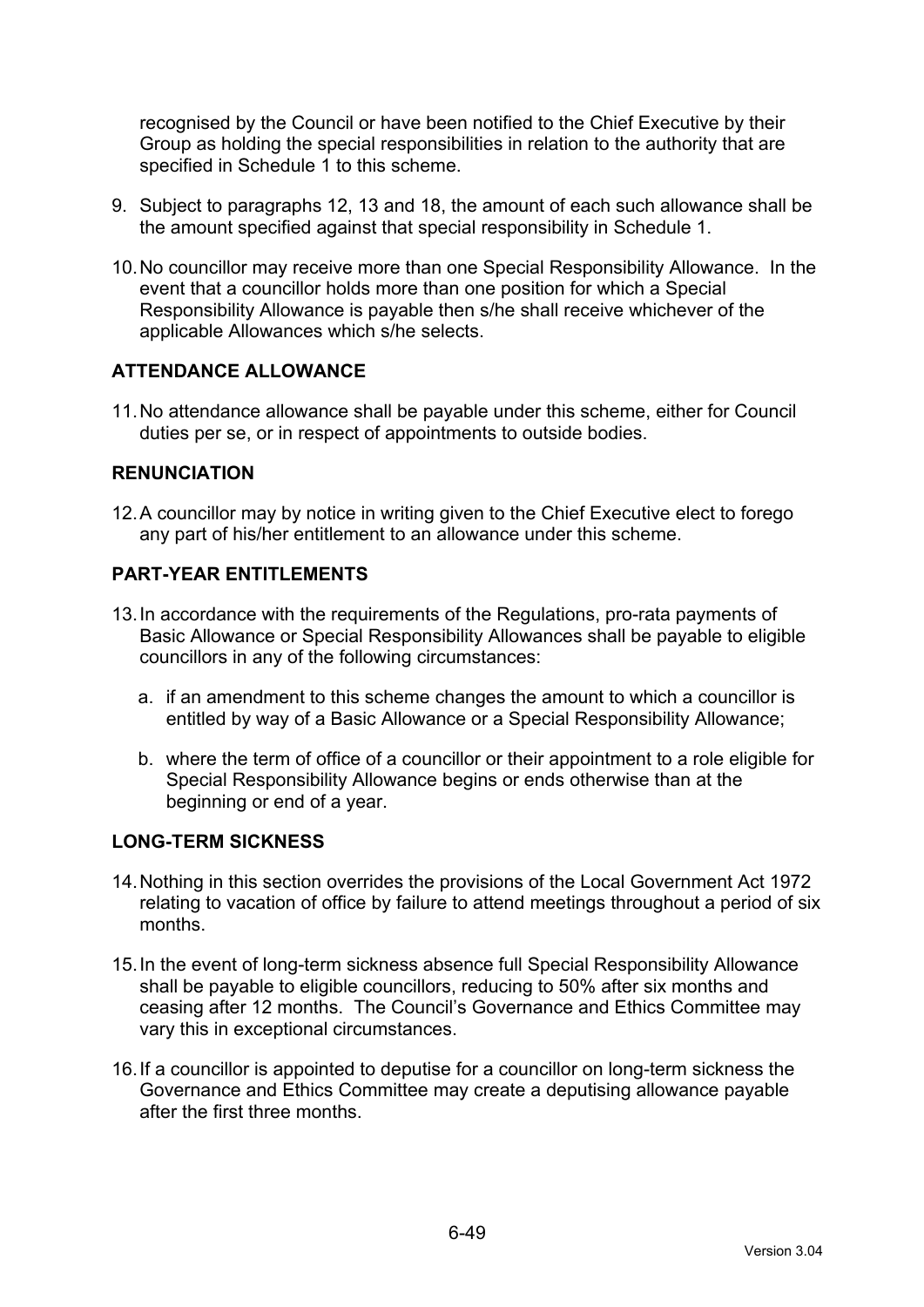# **MATERNITY / SHARED PARENTAL LEAVE AND ADOPTION LEAVE**

17. In the event of absence for maternity/shared parental leave or adoption full Special Responsibility Allowance shall be payable to eligible councillors for a period of up to six months.

# **PAYMENT**

18. Payment of Basic and Special Responsibility Allowances shall be made in equal instalments. The frequency of those instalments shall be monthly in arrears.

### **TRAVEL AND SUBSISTENCE ALLOWANCES**

19. Travel and in some circumstances subsistence allowances may be claimed by councillors. The arrangements for these allowances are included in Part D of this scheme.

### **DEPENDANTS' CARERS' ALLOWANCES**

- 20. Councillors may claim up to £7.50 per hour per child for child care and up to £15.49 per hour per dependant (to be automatically index-linked annually) for other dependants in respect of expenses for the care of their children or other dependants when attending meetings of the Council, its subordinate bodies or other approved duty as described in Schedule 2 to this scheme.
- 21. Only one payment of Dependants' Carers' Allowance may be claimed in respect of the household of each councillor.
- 22. Payments, which will not be payable to a member of the claimant's own household, will be made only when supported by a receipt.
- 23. In circumstances of particular difficulty the Monitoring Officer, in consultation with the Chairman of Governance and Ethics Committee, is authorised to increase the allowance payable.

# **PART B – ALLOWANCES FOR STATUTORY CO-OPTEES**

24. That any statutory co-optee receives an allowance of £639.

#### **Attendance Allowance**

25. No attendance allowance shall be payable under this scheme, either for Council duties per se, or in respect of appointments to outside bodies.

#### **Renunciation**

26. A Statutory Co-optee may by notice in writing given to the Chief Executive elect to forego any part of their entitlement to an allowance under this scheme.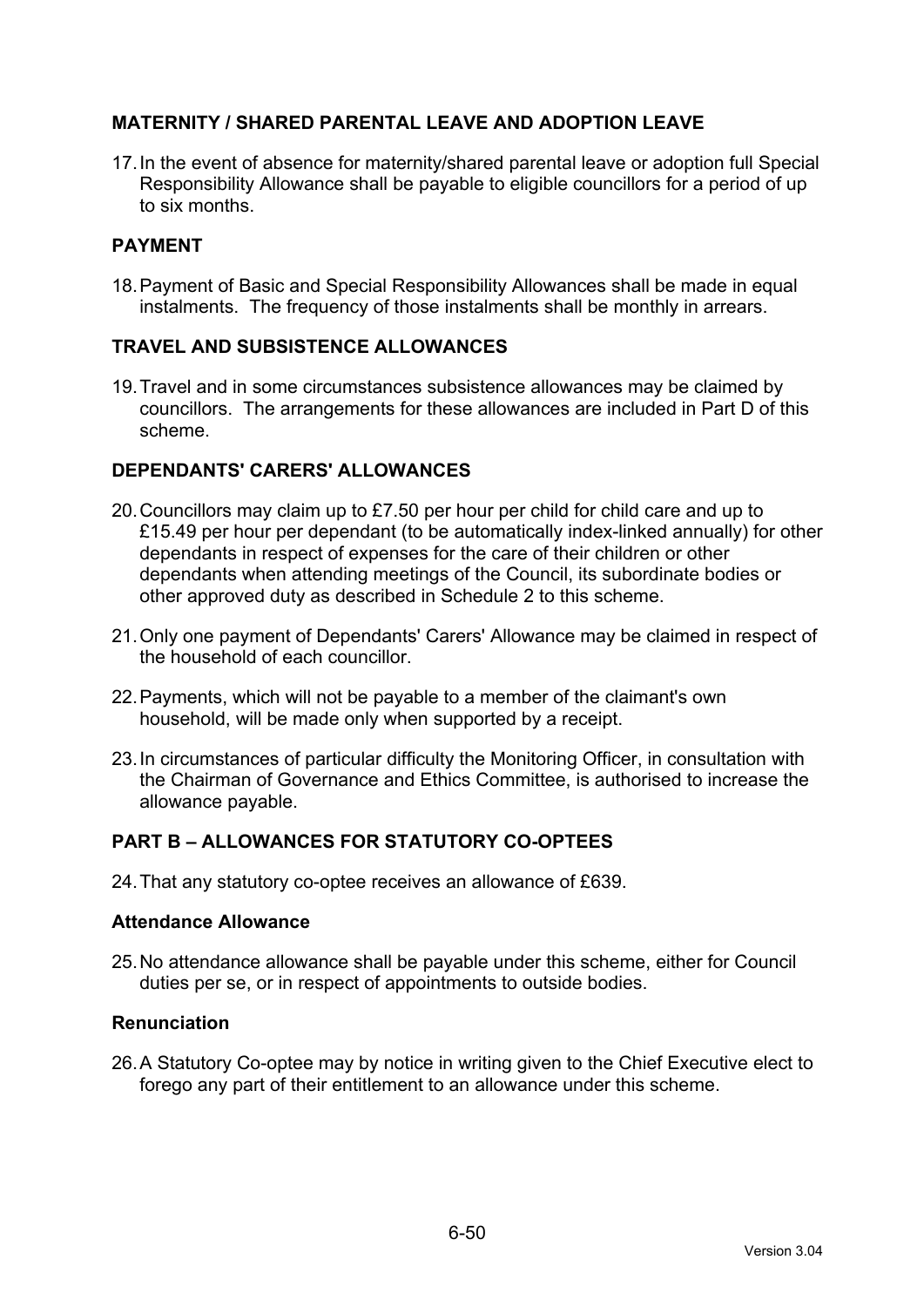# **Part-Year entitlements**

- 27. Pro-rata payments of the Statutory Co-optees Allowance shall be paid in any of the following circumstances:
	- a. if an amendment to this scheme changes the amount to which a Statutory Cooptee is entitled;
	- b. where the term of office of a Statutory Co-optee begins or ends otherwise than at the beginning or end of a year.

# **Payment**

28. Payment of the allowance described in paragraphs 28 to 30 shall be made in equal instalments. The frequency of those instalments shall be monthly in arrears.

### **Travel and subsistence allowances**

29. Travel and in some circumstances subsistence allowances may be claimed by Statutory Co-optees. The arrangements for those allowances are included in Part D of this Scheme and a description of the duties for which they may be claimed is shown at Schedule 2 to this scheme.

# **PART C – ALLOWANCES FOR EDUCATION APPEAL PANEL MEMBERS**

- 30. For the purposes of the payment of financial loss allowance under Section 173(4) of the Local Government Act 1972, Members of Education Appeal Panels are to be treated as Members of the authority.
- 31. Subject to providing sufficient documentary evidence identifying actual financial loss, allowances up to a maximum of £229.00 per day may be claimed by Panel Members for attendance at Panel meetings.
- 32. Travel allowances may be claimed by Panel Members. The arrangements for those allowances are included at Part D of this scheme. Lunch will be provided by the Council at no charge for Panel meetings.

# **PART D – TRAVELLING AND SUBSISTENCE**

33. The provisions contained in this part are aligned with the terms and conditions for County Council employees and any future changes to employee terms and conditions will also be reflected by changes to this part.

# **TRAVELLING ALLOWANCE**

34. This part is in accordance with Sections 174-175 and Regulations made under the Local Government Act 1972. It applies to Councillors, Statutory Co-optees, Members of Education Appeals Panels, Independent Persons and other Co-opted Members.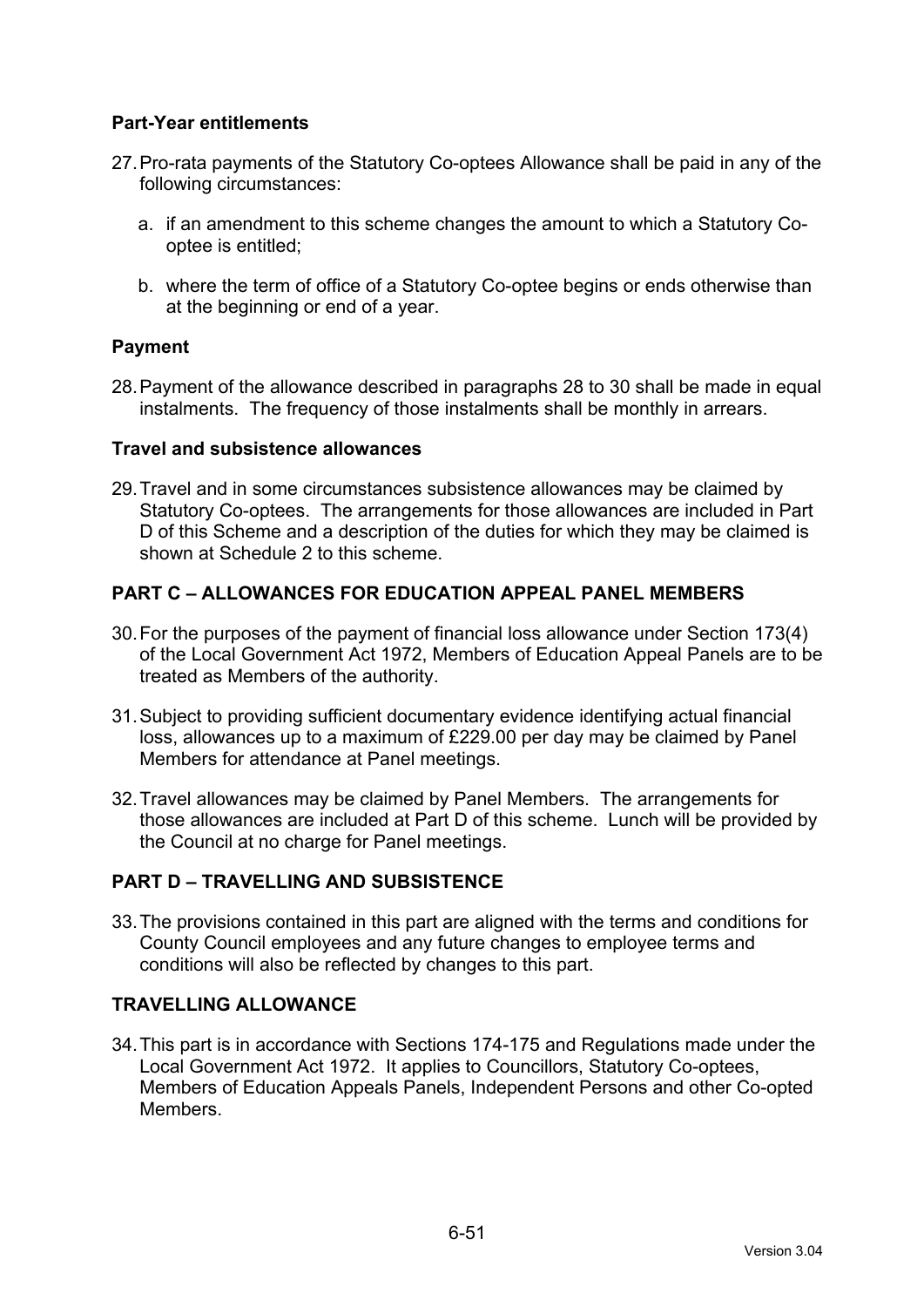- 35. Travelling allowances may be claimed in respect of each occasion on which one of the persons described above carries out a duty as described in Schedule 2 to this Scheme.
- 36. All travel arrangements must be in accordance with the County Council's TRAVEL AND ACCOMMODATION POLICY, which is appended to this scheme.
- 37. If a claimant uses their own motor car or one belonging to a member of his/her family, or otherwise provided for their use and subject to the claimant having the appropriate insurance, the rate for travel, which is the same as for officers using their own vehicles on a casual basis, shall be as follows:

| up to 10,000<br>miles<br>45.0p | over 10,000<br>miles<br>25.0 <sub>p</sub> |                   |
|--------------------------------|-------------------------------------------|-------------------|
| <b>Motor Cycles</b>            |                                           | 24.0p             |
| Cycles                         |                                           | 20.0 <sub>p</sub> |
| <b>Public Transport Rate</b>   |                                           | 22.6p             |

- 38. The distance claimed for mileage should be the shortest most reasonable journey by road from the point of departure to the point at which the duty is performed, and similarly from the duty point to the place of return.
- 39. If a claimant travels by taxi, the claim must not exceed:
	- a. in cases of urgency or where no public transport is reasonably available, the amount of the actual fare and any reasonable gratuity actually paid;
	- b. in any other case, the amount of the fare for travel by appropriate public transport.
	- c. Any claims by Members for travel costs where the Council has provided shared transport will only be payable in exceptional circumstance and subject to the agreement of the Team Manager (Democratic Services).

# **SUBSISTENCE ALLOWANCES**

- 40. This part is in accordance with Sections 174-175 and Regulations made under the Local Government Act 1972. It applies to Councillors, Statutory Co-optees and other Co-opted Members.
- 41. Subsistence allowances may be claimed only in exceptional circumstances such as overnight stays on occasions on which a person described above carries out a duty as specified in Schedule 2 to this scheme.
- 42. When carrying out approved duties within the UK and subsistence is payable due to exceptional circumstances, the amounts shown below may be claimed.
	- a. Breakfast where leave home before  $7.00$  am  $-2.448$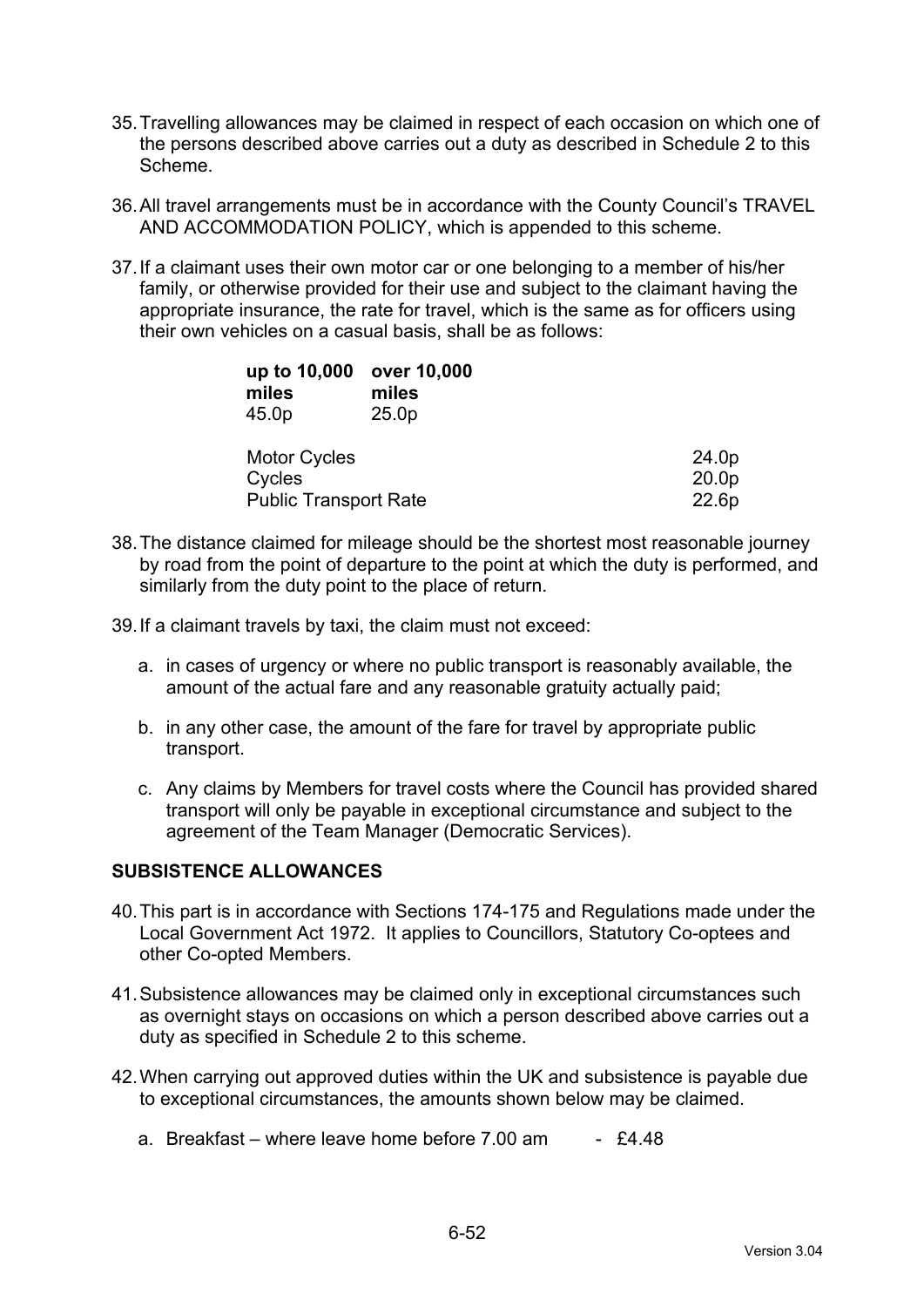| b. Lunch – where away from base for whole of lunch period<br>$(12.00$ and $2.00$ pm) | $-$ £6.17 |
|--------------------------------------------------------------------------------------|-----------|
| c. Tea $-$ if work continues after 6.30 pm                                           | $-$ £2.43 |
| d. Evening meal $-$ if work continues after 8.30 pm                                  | $-$ £7.64 |
| e. Tea and evening meal allowances are not normally payable on same day.             |           |

| f. Out of pocket expenses – single night |               | $-$ £3.63 |
|------------------------------------------|---------------|-----------|
|                                          | – weekly rate | - £14.55  |

- 43. Councillors, Statutory and other Co-optees may aggregate daily subsistence allowances.
- 44. Where a Councillor, Statutory or other Co-optee attends a UK conference or other event which involves an overnight stay, hotel accommodation will be booked and paid for by Travel and Transport Services in accordance with the TRAVEL AND ACCOMMODATION POLICY. In exceptional circumstances where this has not been possible, the County Council will reimburse reasonable expenses, provided they are supported by receipts and subject to a maximum overnight expenditure on accommodation of £115.00 (including VAT).
- 45. Where a claimant attends a conference or other event which is held outside the UK, s/he may claim the amounts shown in the Council's TRAVEL AND ACCOMMODATION POLICY.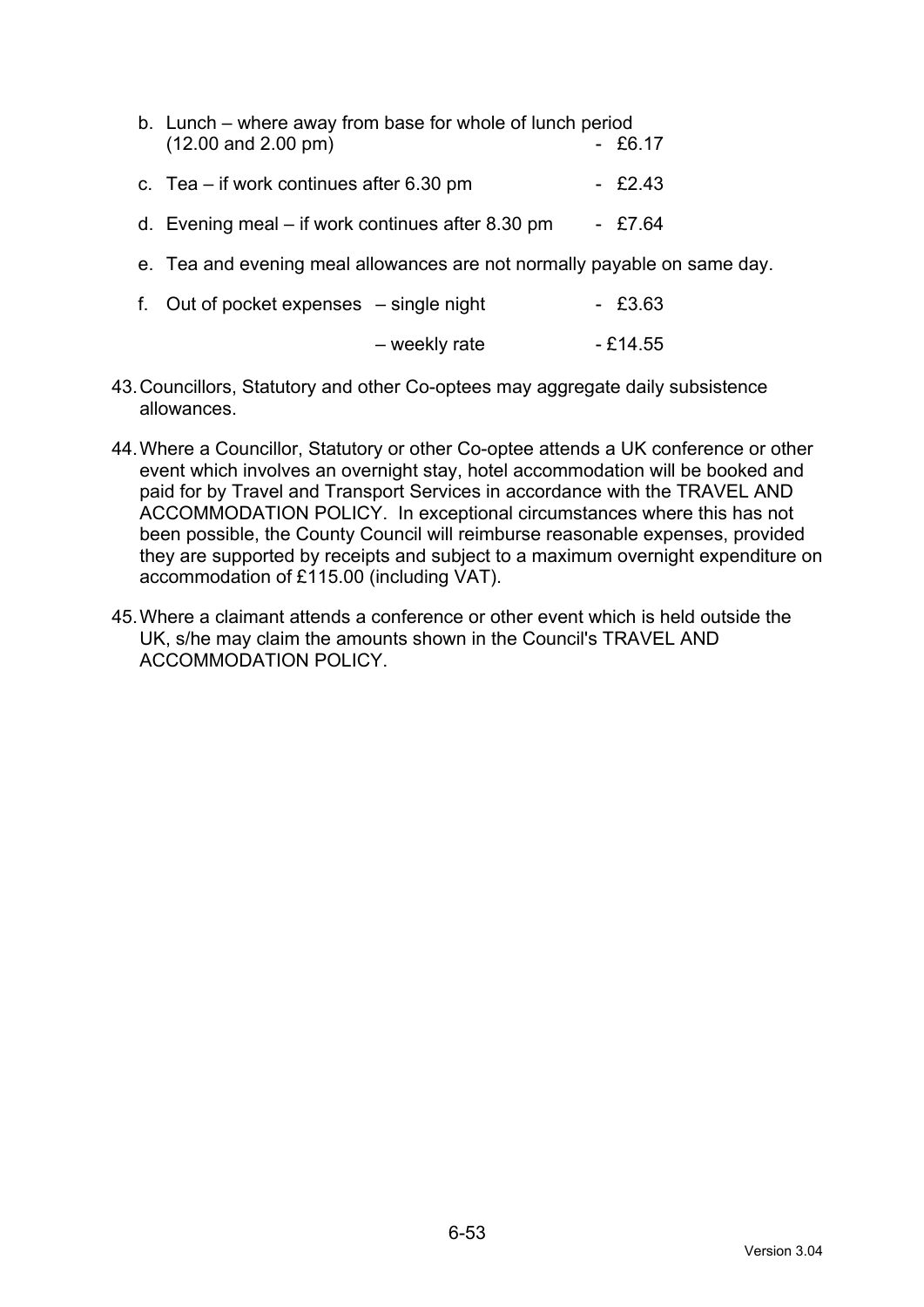# **SCHEDULE 1**

#### **SPECIAL RESPONSIBILITY ALLOWANCES**

| <b>Band</b>    | $%$ of     | <b>Amount of</b> | <b>Current role</b>                                          |  |
|----------------|------------|------------------|--------------------------------------------------------------|--|
|                | Leader's   | <b>Allowance</b> |                                                              |  |
|                | <b>SRA</b> | (pa)             |                                                              |  |
| 1              | 100        | £35,211          | Leader of the Council<br>$\bullet$                           |  |
| $\overline{2}$ | 70         | £24,648          | Deputy Leader of the Council<br>$\bullet$                    |  |
| $\overline{3}$ | 66         | £23,478          | <b>Chairmen of Committees</b><br>$\bullet$                   |  |
|                |            |                  | <b>Business Manager of Majority Group</b><br>$\bullet$       |  |
|                |            |                  | Leader of the main Minority Group<br>$\bullet$               |  |
| $\overline{4}$ | 50         | £17,607          | Chairman of County Council*<br>$\bullet$                     |  |
| 5              | 33         | £11,739          | <b>Vice-Chairmen of Committees</b><br>$\bullet$              |  |
|                |            |                  | Leader of smaller Minority Groups on the<br>$\bullet$        |  |
|                |            |                  | Council (provided the group has 5 or more                    |  |
|                |            |                  | Members)                                                     |  |
| 6              | 24         | £8,454           | Vice-Chairman of the County Council*<br>$\bullet$            |  |
|                |            |                  | Business Manager of the main Minority Group<br>$\bullet$     |  |
| $\overline{7}$ | 22         | £7,755           | Deputy Leader of the main Minority Group<br>$\bullet$        |  |
|                |            |                  | Main Minority Group Spokesmen on Committees<br>$\bullet$     |  |
| 8              | 12         | £4,227           | Chairman of the Nottinghamshire Police and<br>$\bullet$      |  |
|                |            |                  | Crime Panel (where that person is a County                   |  |
|                |            |                  | Councillor)                                                  |  |
| 9              | 4          | £1,413           | Business Manager of smaller Minority Groups on<br>$\bullet$  |  |
|                |            |                  | the Council (provided the group has 5 or more                |  |
|                |            |                  | Members)                                                     |  |
|                |            |                  | Deputy Leader of smaller Minority Groups on the<br>$\bullet$ |  |
|                |            |                  | Council (provided the group has 5 or more                    |  |
|                |            |                  | Members)                                                     |  |

**Note** 

\* These SRAs include an element for clothing. Sections 3(5) and 5(4) (as appropriate) of Part 1 of the Local Government Act 1972, enables the County Council to make a reasonable payment to the Chairman and Vice-Chairman to enable them to meet the expenses of their office.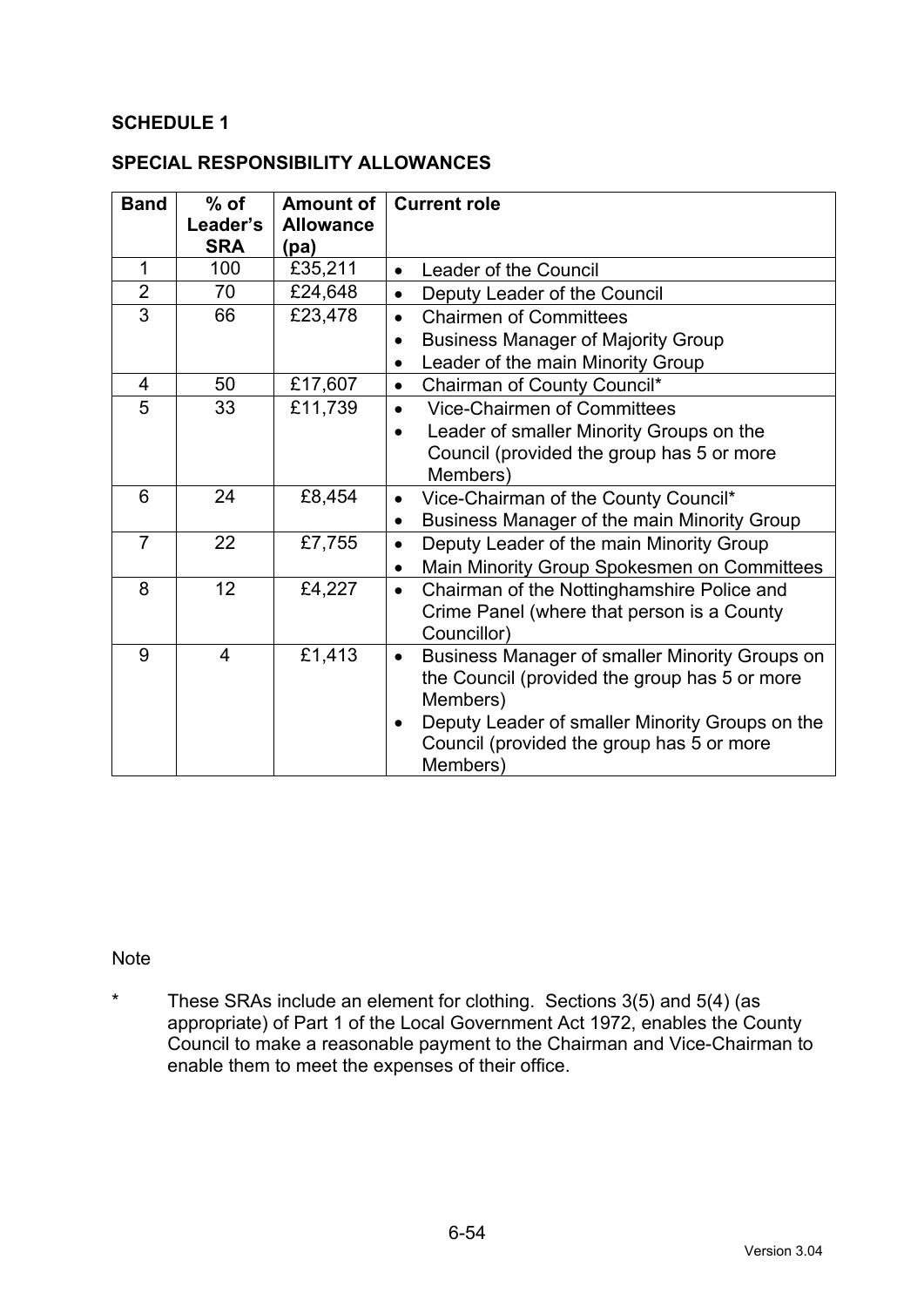# **SCHEDULE 2**

#### **APPROVED DUTIES (TRAVELLING AND SUBSISTENCE ALLOWANCES)**

#### **FOR COUNCILLORS**

#### **Approved Duties (Travelling and Subsistence Allowances) For Councillors**

Travel Expenses will be paid to Members when they are undertaking their duties as a County Councillor.

Duties covered include:-

- 1. Attendance at Council meetings or Joint Committees and attendance at Council offices or establishments.
- 2. Attendance at conference, seminars or other training or learning events, in connection with the functions of the County Council and related to your role as an elected representative, where no fee is payable. (N.B. Travel Claim Form must clearly state the title of the event).
- 3. Anywhere within the County area, in connection with the functions of the County Council and related to your role as an elected representative (N.B. Travel Claim Form must clearly state the purpose of the visit).
- 4. Attendance at any meeting or events of Outside Bodies or organisation to which you have been appointed by the Council unless a fee or allowance is paid by that body to you to cover such expenses. If such a body has its own travel scheme, claims should be made to that body.
- 5. Meetings of Political Groups are not covered unless they have been arranged solely for the purpose of discussing County Council business or are requested by the Chief Executive to discuss a particular issue.
- 6. Travel outside of the County Council administrative boundaries is also claimable where it can be evidenced that this is essential for County Council related business or conference, seminar or training or learning event where no fee is payable.
- 7. Travel expenses may be payable for events not covered above but this will be with approval of the Monitoring Officer in consultation with the Chair of the Governance and Ethics Committee.

#### **FOR CO-OPTEES**

Travel expenses will be paid to Co-optees when they are:-

1. Attending any meeting of the Council at which they are a properly appointed member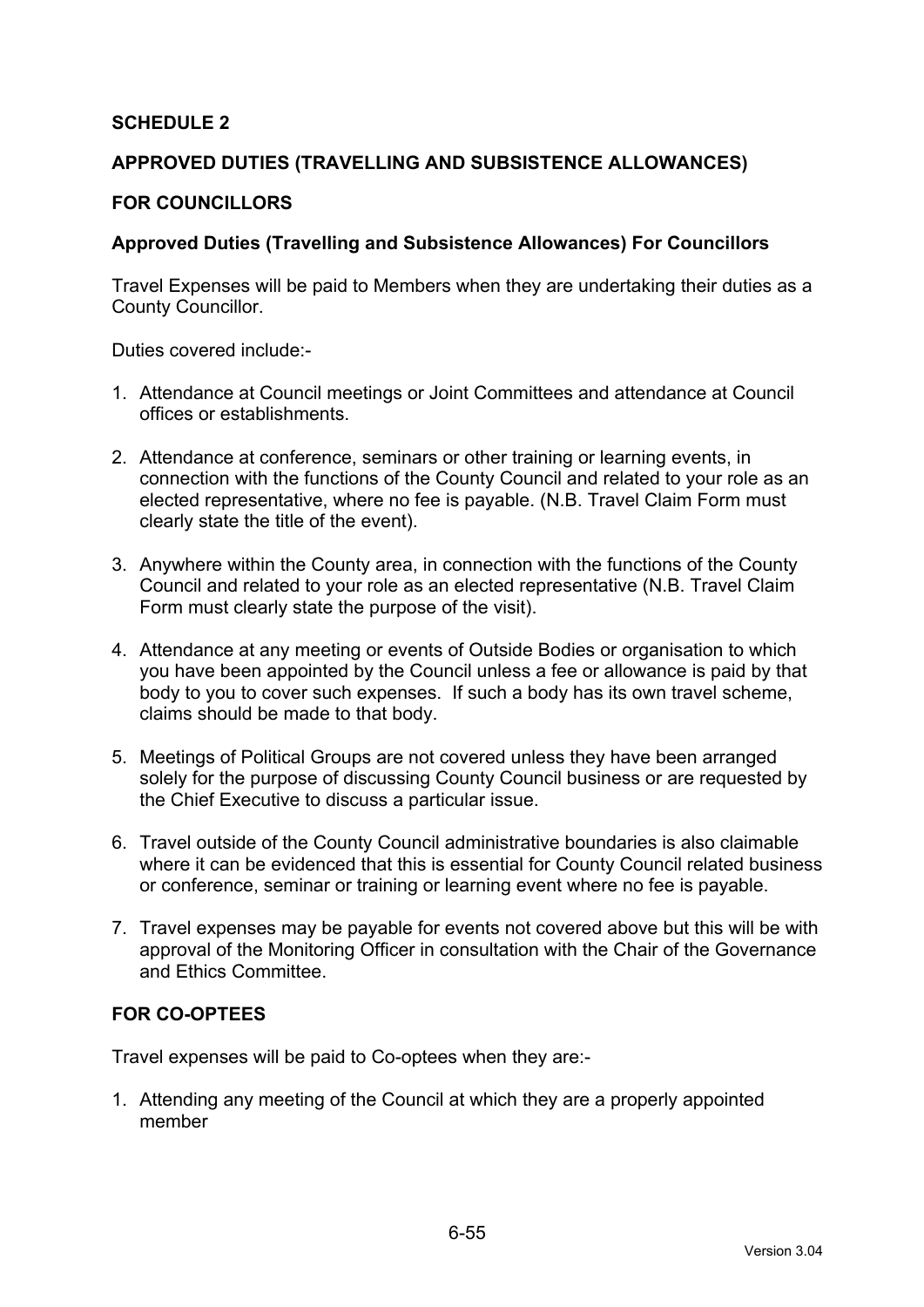2. Attending an event in connection with their role as co-optee on the relevant Council meeting (approved in advance if required).

# **MEMBERS OF EDUCATION APPEALS**

May claim travel allowance in respect of meetings and training events in connection with their role as Panel Members.

#### **INDEPENDENT PERSONS**

May claim travel allowances in respect of their statutory role as an Independent Person.

#### **FOREIGN TRAVEL**

No member, Co-optee or Independent Person can travel abroad on County Council business without prior approval in accordance with the Travel and Accommodation Policy.

#### **SUBSISTENCE**

Subsistence is only claimable in exceptional circumstances and will only be paid on receipt of actual expenses incurred and detail of meals provided. This will only apply to stays of under 72 hours. Subsistence will not be paid for any stay in excess of this without prior approval of the Monitoring Officer in consultation with the Chair of Governance and Ethics Committee.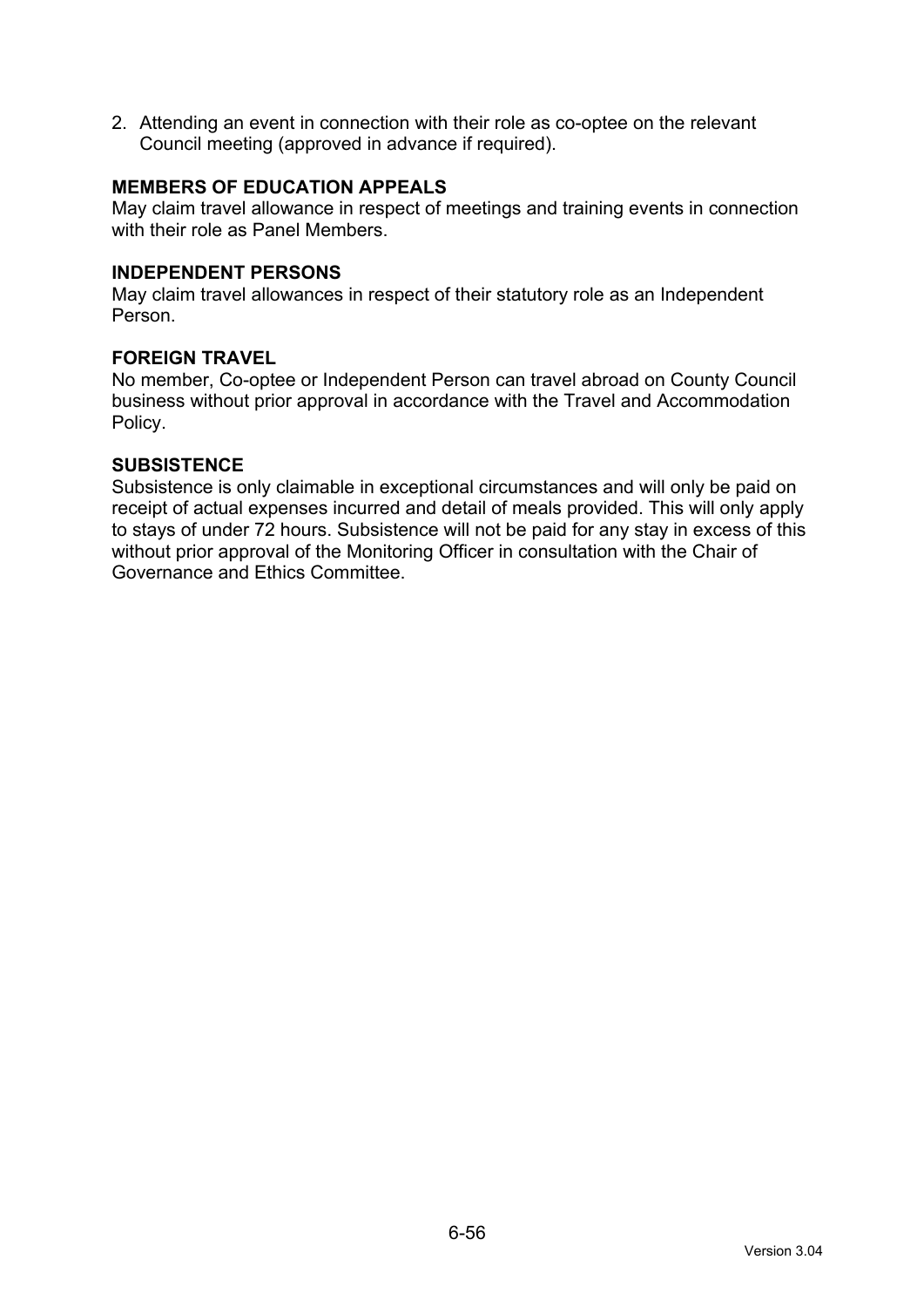# **APPENDIX**

#### **ADMINISTRATIVE MATTERS**

#### **SUBMISSION OF CLAIMS**

- 1. Claims are processed through Democratic Services and paid through the payroll system.
- 2. The following deductions will be applied to late claims:
	- a. 6-12 months' delay 10% reduction
	- b. more than 12 months' delay 20% reduction
	- c. more than 2 years' delay referral to Governance & Ethics Committee for consideration.

#### **INCOME TAX**

- 3. Tax will be deducted from payments of Basic Allowance and Special Responsibility Allowances. This will be at the standard rate of tax unless a Member makes arrangements with his Tax Inspector for a tax code to be allotted and notified to the County Council.
- 4. The County Council deals with:

HM Inspector of Taxes (Nottingham 1) Castle Meadow Castle Meadow Road Nottingham NG2 1AB

- 5. A return of tax deducted from allowances is made to the Inland Revenue at the end of each financial year and a P60 is provided to each councillor.
- 6. Arrangements have been made with the Inspector of Taxes (Nottingham 1) whereby Councillors on application can obtain, where appropriate, tax relief on their expenses of office. Further guidance is available from the Chief Finance **Officer**

# **SOCIAL SECURITY**

- 7. Contributions
	- a. National insurance contributions are payable on any payment of Basic Allowance and Special Responsibility Allowances provided the gross amount reaches a lower earnings limit in a certain period, unless a certificate of nonliability is produced (supplied by the Contributions Agency). The Chief Finance Officer will advise on the detailed operation of the scheme.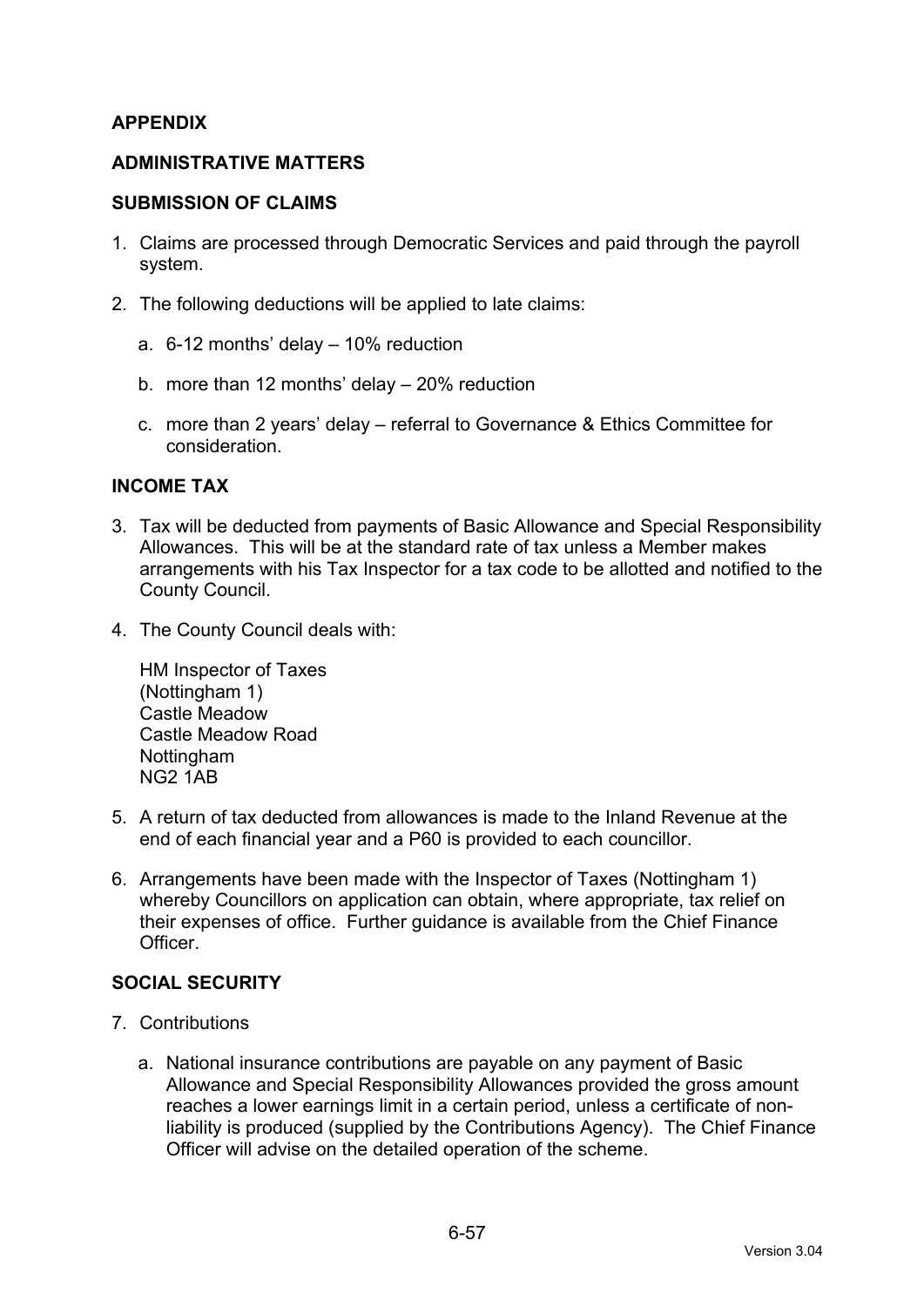# 8. Benefits

- a. The receipt of Basic and Special Responsibility Allowances affects benefits. Councillors should notify the Benefits Agency of amounts received.
- b. The contribution paid by Councillors counts toward the full range of contributory benefits.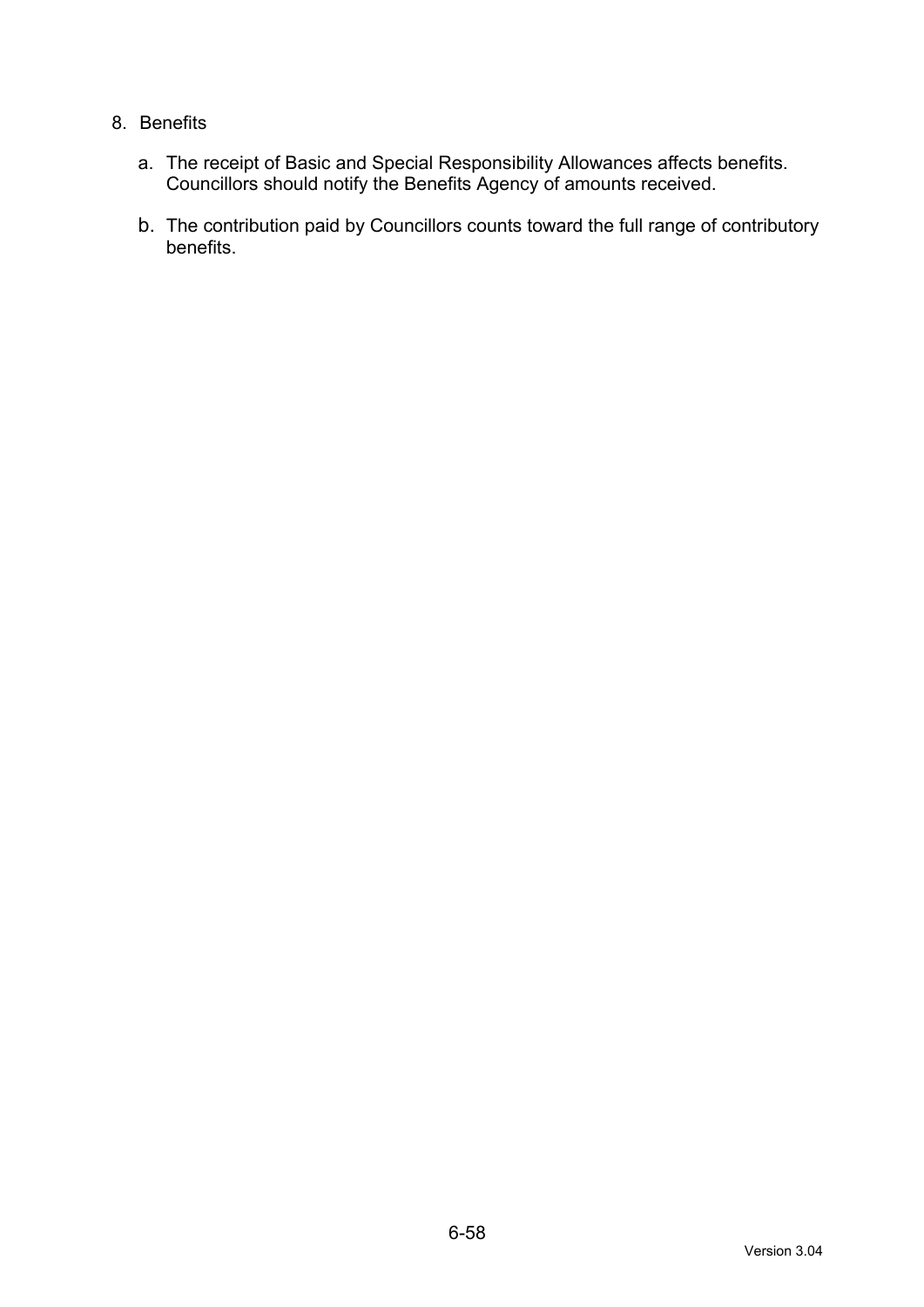# **TRAVEL AND ACCOMMODATION POLICY**

- 1. This policy (the Nottinghamshire County Council Travel Policy) covers the approval and booking arrangements for travel and accommodation required in connection with the Council's business. It does not apply to travel and accommodation required in connection with direct service delivery e.g. school, trips, service users' outings, where the relevant Departments will have their own procedures.
- 2. This policy replaces all previous policies, decisions and/or precedents relating to travel undertaken in connection with the business of the Council.
- 3. The power to amend this policy is reserved to the full Council.
- 4. The practices in this policy shall, as far as possible, reflect the contents of the County Council's Members' Allowances Scheme and the Terms and Conditions of Service for Employees (see paragraph 9 of the Financial Regulations and D7 and D10 of the Personnel Handbook).
- 5. In the event that a conflict arises between this Policy and the Members' Allowances Scheme the Monitoring Officer and the Chief Executive will mediate and determine the matter following consultation with the Leader.

# **GENERAL PRINCIPLES**

- 6. The policy is based on the following principles:
	- a. the proper conduct of business, and the overall efficiency of the Council;
	- b. transparency and accountability;
	- c. achieving Best Value in the use of the Council's resources, benefiting the community, the Council and councillors;
	- d. meeting the needs of those with disabilities and/or health problems.

# **APPROVAL PROCESSES**

- 7. The following travel may be undertaken without prior approval:
	- a. day to day travel within Nottinghamshire in connection with Nottinghamshire County Council business;
	- b. travel in connection with training and development events within the East Midlands which have been authorised in accordance with relevant policies.
- 8. All other travel must be approved in advance in accordance with the following: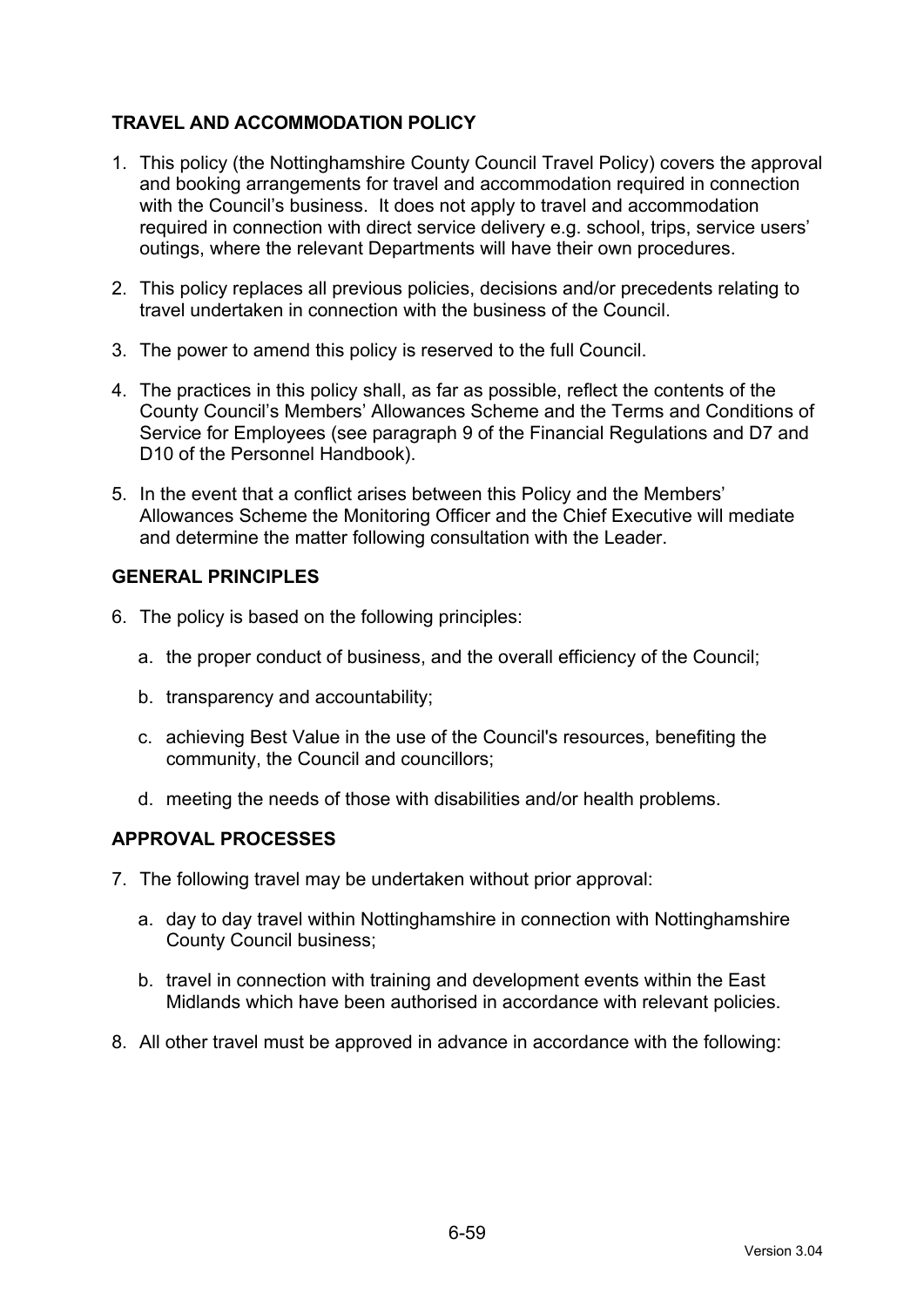| Participant                                             | <b>Description</b>                                                                                                     | Approval required from                                                                        |
|---------------------------------------------------------|------------------------------------------------------------------------------------------------------------------------|-----------------------------------------------------------------------------------------------|
| Councillors, Statutory<br>and other co-opted<br>members | All travel within mainland<br>(a)<br>UK not described in<br>Schedule 2 of the<br><b>Members' Allowances</b><br>Scheme. | <b>Policy Committee</b>                                                                       |
|                                                         | Outside the UK<br>b)                                                                                                   | <b>Policy Committee</b>                                                                       |
| <b>Officers</b>                                         | Within the UK<br>(a)                                                                                                   | Relevant chief or other<br>officer in accordance with<br>departmental procedures              |
|                                                         | Outside the UK<br>(b)                                                                                                  | <b>Relevant Corporate</b><br>Director with a quarterly<br>report to the relevant<br>committee |

9. The County Council recognises that, in cases of genuine urgency, it may not be possible to obtain formal approval from the relevant committee prior to the expected date of travel. In these cases, the Urgency Procedure (Part Five of the Constitution) should be used.

# **BOOKING ARRANGEMENTS**

- 10. With the exception of travel by private car in connection with the day to day business of the Council, all arrangements and/or bookings for travel and accommodation approved under this policy must be made by Transport and Travel Services in the Place Department.
- 11. Provisional bookings will not be made unless approval has been given in accordance with paragraph 7b of this policy.

# **METHOD OF TRAVEL**

12. At all times, the chosen method of travel must be the most cost-effective method, taking into account the value of time saved, anticipated subsistence and other expenses and any other relevant matters.

# **TRAVEL WITHIN THE UK (MAINLAND)**

- 13. Public transport should normally be used, unless the use of private/self-drive hire/civic cars is proved to be the most cost effective option, taking into account mileage charges, anticipated subsistence, other expenses and any other relevant consideration including but not limited to those at paragraph 60
- 14. The use of private cars to attend events out of the County area must be determined in relation to the following criteria:
	- a. cost in comparison to other options;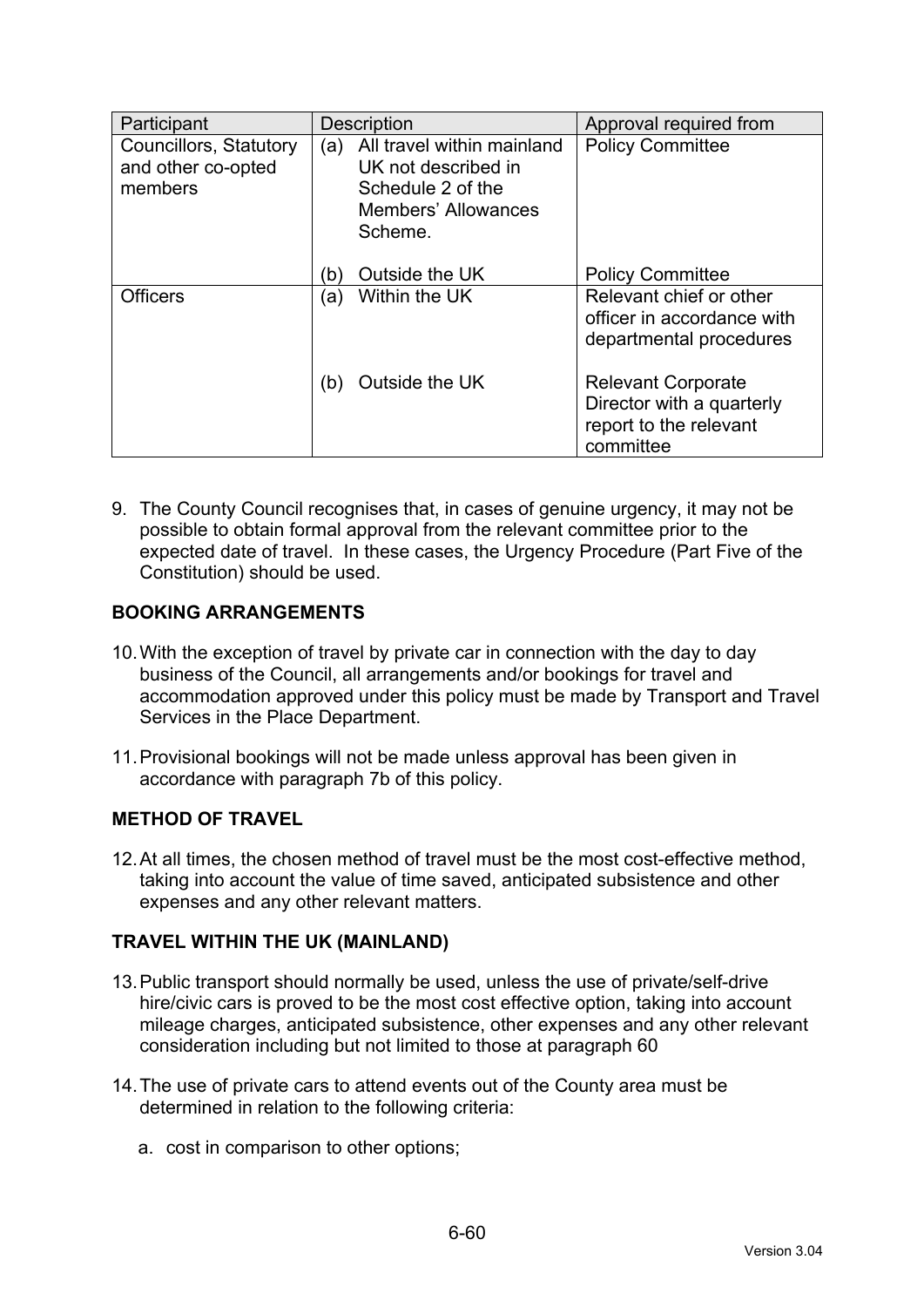- b. availability of public transport;
- c. business requirements;
- d. disability or health considerations.
- 15. Other options which must be considered prior to approving the use of private cars are:
	- a. car sharing;
	- b. use of hire cars/pool cars;
	- c. use of civic cars.
- 16. Any travel by train within mainland UK will usually be standard class fare unless travel by other classes of ticket is cheaper overall.
- 17. Any councillor or officer requesting first class rail travel must give reasons which shall be recorded in the register referred to the section below.
- 18. Councillors are encouraged to purchase appropriate railcards if eligible, in which case the Council will reimburse two-thirds of the cost. Councillors should advise Transport and Travel Services that they have a railcard at the time of booking, to ensure that a reduced price ticket is obtained.
- 19. Air travel within mainland UK will be permitted only where the cost/convenience brings benefits to the Council.

# **TRAVEL TO NORTHERN IRELAND/REPUBLIC OF IRELAND/OUTSIDE THE UK**

- 20. Where available, and subject as follows, economy class should be used for all air, sea or land (i.e. rail) travel where this the most cost effective.
- 21. The County Council recognises that there will be occasions where it is not appropriate to use economy class i.e. where there are health or disability issues to be considered. In these cases, a higher class of travel may be permitted, wherever possible, subject to prior approval being by Policy Committee.

# **ACCOMMODATION**

- 22. Mid-range hotels of good standard with appropriate business facilities will be chosen within safe and reasonable access to where the business of the visit is to take place.
- 23. For conferences, the added value of all-inclusive packages will be evaluated against making separate hotel arrangements.

# **SUBSISTENCE AND OTHER EXPENSES**

# **WITHIN THE UK (INCLUDING NORTHERN IRELAND)**

24. All costs of the approved method of travel will be paid by the County Council.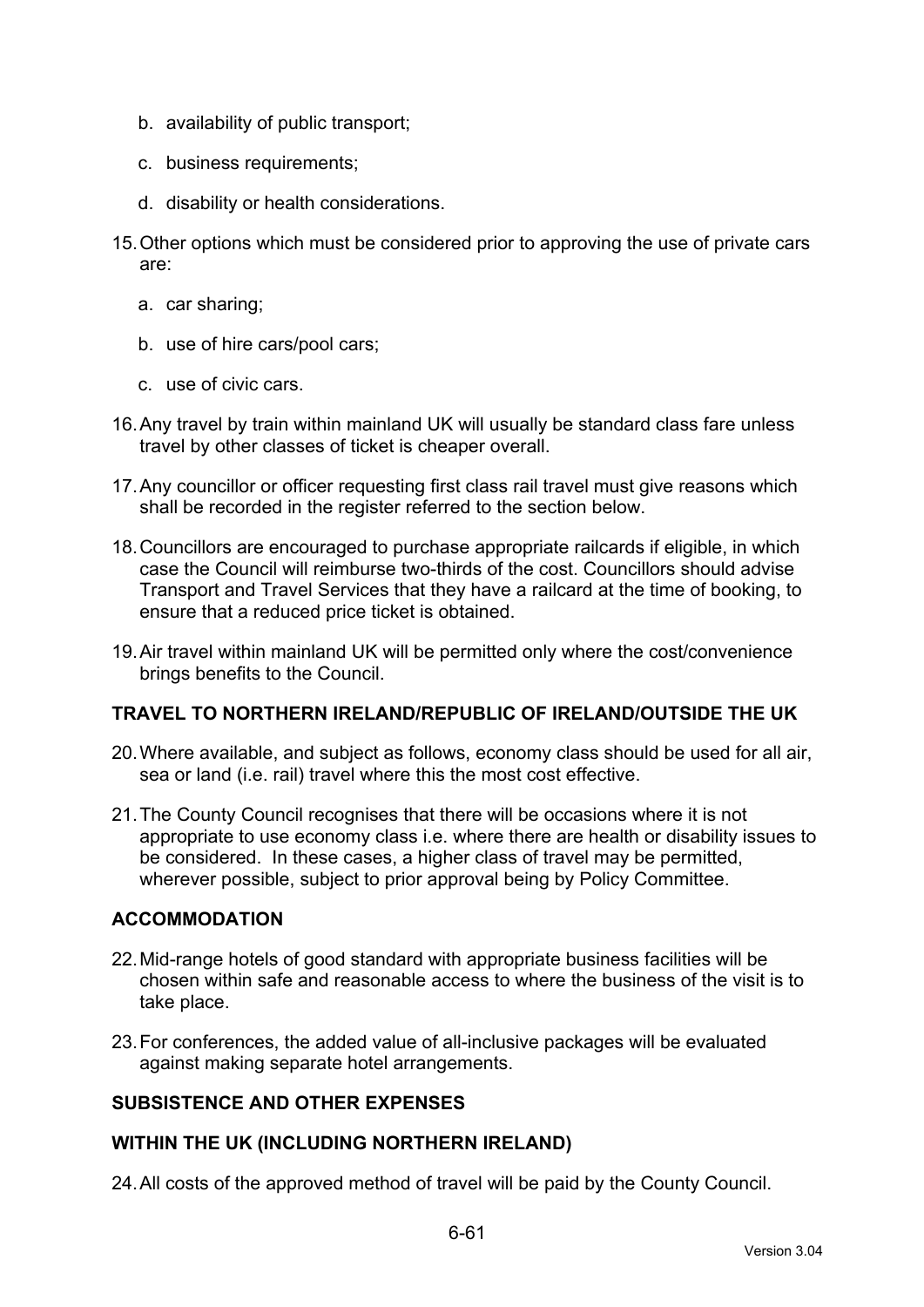- 25. Subsistence allowances may be claimed in exceptional circumstances. They will be the same for councillors, Statutory Co-optees, other co-opted Members and officers. Details of the amounts which may be claimed are in the Members' Allowances Scheme.
- 26. Claims should be made on the forms provided as follows:
	- a. officers from their Department;
	- b. councillors and others covered by the Members' Allowances Scheme from Democratic Services.
- 27. Receipts should be obtained for all expenditure incurred.

#### **OUTSIDE THE UK**

- 28. Accommodation will be booked and paid for by Transport and Travel Services in the Place Department on behalf of the County Council.
- 29. Subsistence allowance may be claimed for actual reasonable expenses incurred on meals, beverages, transport within the foreign country, laundry, 'phone calls etc.
	- a. The current maximum amount for subsistence per 24 hours for countries within the European Union is £75.00 (plus £10 per day for unreceipted out of pocket expenses).
	- b. For travel to other destinations, Transport and Travel Services will calculate a maximum amount for subsistence per 24 hours. That amount will be notified to relevant committee when approval is sought for the travel to be undertaken.
- 30. The above rates assume that all meals (excluding breakfast) will have to be paid for from the subsistence allowance. If meals are provided as part of the visit and at no personal cost to the Council's representative(s) the daily allowance will be reduced by 20% for each meal provided.
- 31. Receipts must be obtained wherever practicable for all claimable expenditure. Where this is not possible, a written statement will be required from the person claiming allowances.

#### **ADMINISTRATION OF THE POLICY**

- 32. All travel tickets and/or accommodation required under this policy must be booked through Transport and Travel Services in the Place Department.
- 33. Before any bookings are made, Transport and Travel Services will require written confirmation of approval. Where the cost is to be met by a Department, the appropriate budget code(s) for the expenditure will also be required.
- 34. Subject to normal formalities, Transport and Travel Services can arrange advances of cash, foreign currency and travellers' cheques. Any unspent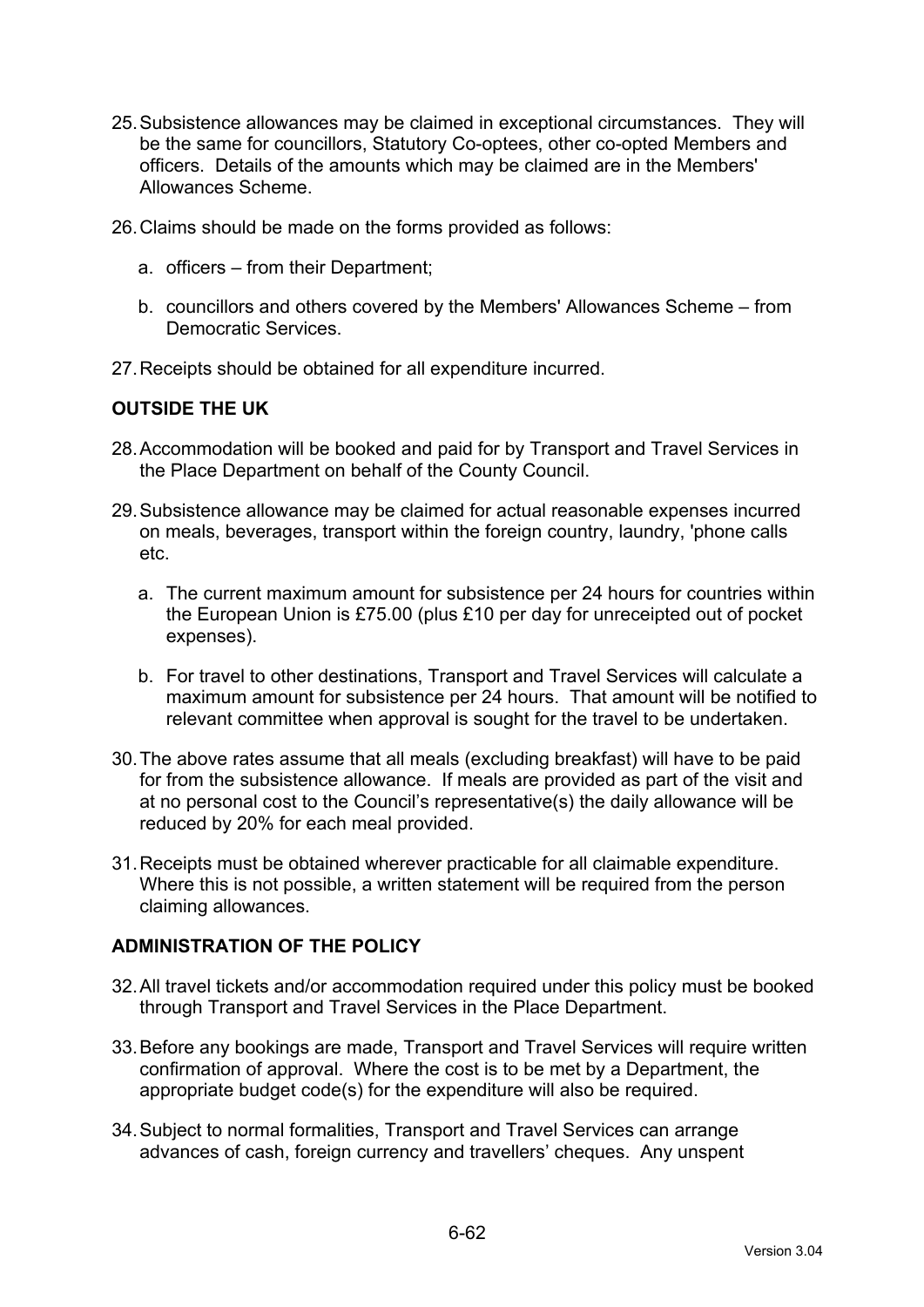cash/currency or travellers cheques must be returned to Transport and Travel Services within one month of return from the visit.

- 35. All claim forms, together with receipts and details of expenses incurred must be submitted within one month of return from the visit.
- 36. County Council credit cards must only be used for claimable expenses incurred in carrying out the County Council's business and all receipts/vouchers in respect of any expenditure met in this way must be passed to Financial Services within one month of return from the visit.
- 37. Where the Council's representative wishes, for personal reasons, to extend their stay at the destination to which they have travelled, this is permitted on the strict understanding that no additional cost falls to be met by the Council and that all expenses in connection with the extension of stay are reimbursed before the date of outward travel.
- 38. Where the Council's representative is accompanied by a partner, the Council must be reimbursed for all expenses to be incurred in respect of travel arrangements made by Transport and Travel Services in respect of the partner before the date of outward travel.

### **RECORD KEEPING**

- 39. Transport and Travel Services will maintain a public register of the following information in respect of each item or travel undertaken under this policy:
	- a. name of traveller/participant;
	- b. purpose of travel/visit;
	- c. dates of travel;
	- d. destination;
	- e. method/class/cost of travel and/or accommodation;
	- f. cost of insurance;
	- g. amount(s) of allowances paid;
	- h. details of the date approval was given and the identity of the decision maker (including details of specific additional approvals from time given in respect of, for instance, travel by other than standard class);
	- i. the date on which the Council's representative(s) submitted a report on the outcome/value of the visit, where appropriate.
- 40. The register shall be available for public inspection and shall be published on the Council's website.
- 41. Annual reports shall be made which shall give: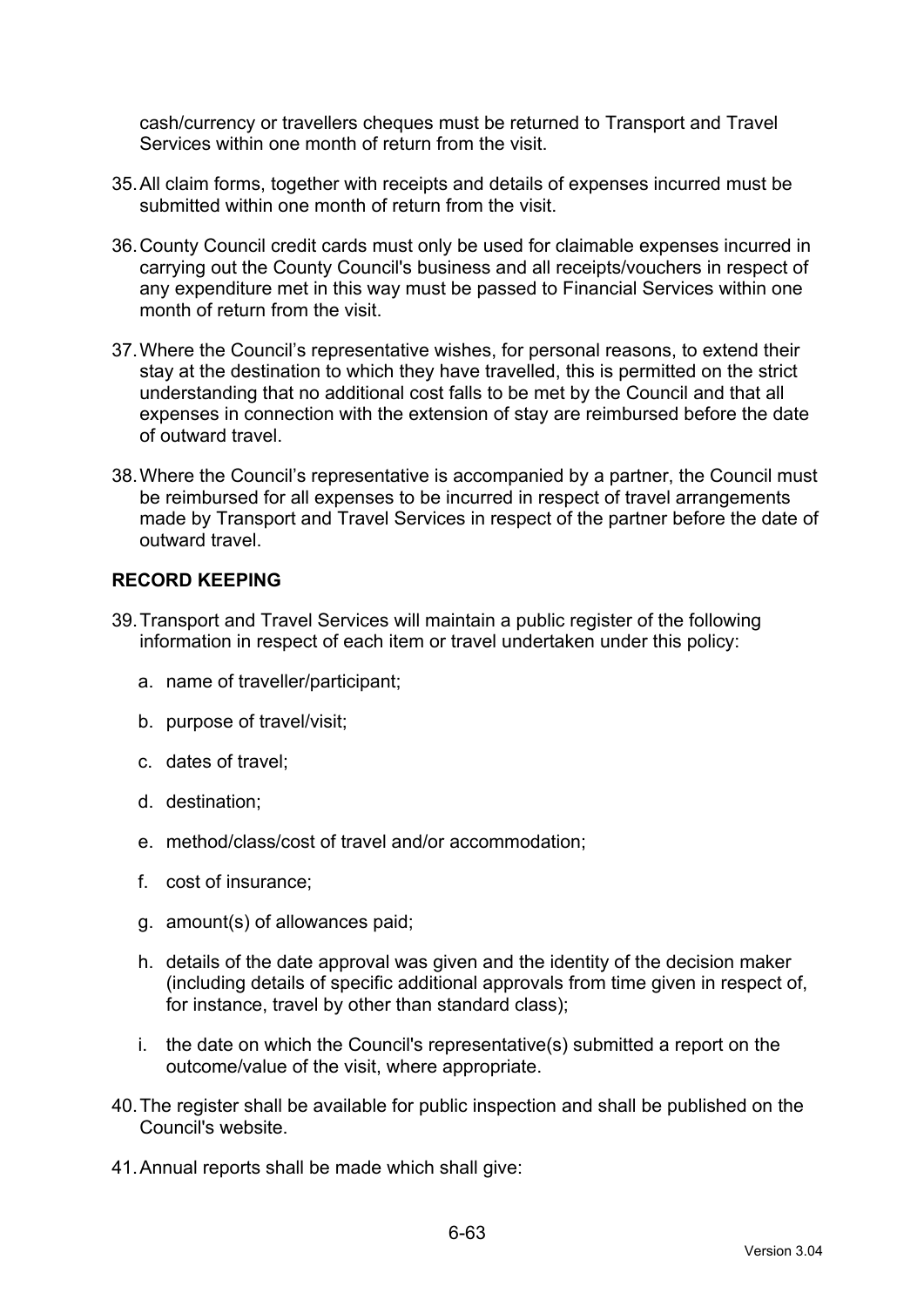- a. details of the totality of travel undertaken under this policy;
- b. information as to occasions upon which other than standard/economy class travel or its equivalent has been used.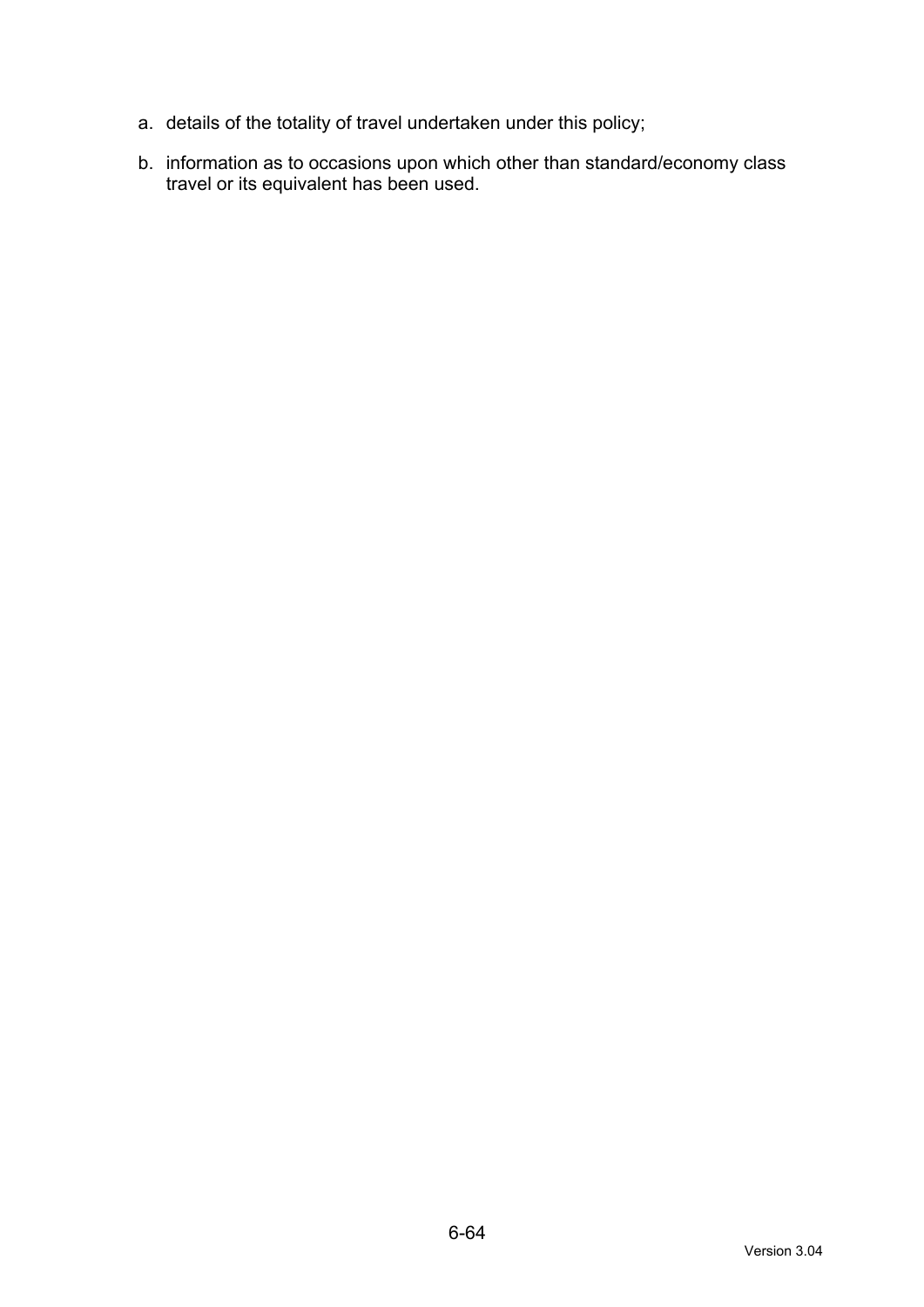#### **PART B – CODES OF CONDUCT AND GUIDANCE FOR COUNCILLORS AND OFFICERS**

### **CODE OF CONDUCT FOR COUNCILLORS AND CO-OPTED MEMBERS**

### **INTRODUCTION**

- 1. The public is entitled to expect the highest standards of conduct from all Councillors and co-opted members of the County Council.
- 2. The Code sets out the standards of service that are expected from Councillors and co-opted members of the Council. In particular, Councillors and co-opted members should act in an open and transparent manner and should not do anything which would prejudice the reputation of the Council.
- 3. It is important Councillors and co-opted members understand their position as regards standards of conduct, and if in any doubt should seek guidance. This is because in some circumstances a breach of the Code could be a criminal offence and because any person could make a complaint to the Council if they believe a Councillor or co-opted member has breached the Code.
- 4. This Code is adopted in accordance with Section 27(2) of the Localism Act 2011. This Code is accompanied by a Councillors' Interests Protocol and a Procedure for Dealing with Conduct Allegations.

#### **UNDERLYING PRINCIPLES**

- 5. As a Councillor or co-opted member of the Council you must have regard to the following principles – selflessness, integrity, objectivity, accountability, openness, honesty and leadership – the seven 'Nolan Principles' of public life.
- 6. This Code applies when you are acting in your capacity as a Councillor or coopted member. This includes attendance at formal committee meetings, acting as a formal representative of the Council, discharging your electoral division functions, meetings with County Council officers and site visits. Also all telephone calls, emails, letters and social media posts where it could be perceived that you are acting in your capacity as a Councillor or co-opted member.
- 7. It may sometimes be difficult to distinguish between whether you are acting in a public or private capacity, for example on social media and when attending public events. You are an ambassador for the County Council whenever you are in public, whether on social media or in person. You should bear in mind at all times and in all situations the obligations you have under this Code.

# **GENERAL CONDUCT**

- 8. Accordingly, when acting in your capacity as a Councillor or co-opted member:
	- a) You must act solely in the public interest and should never improperly confer an advantage or disadvantage on any person or act to gain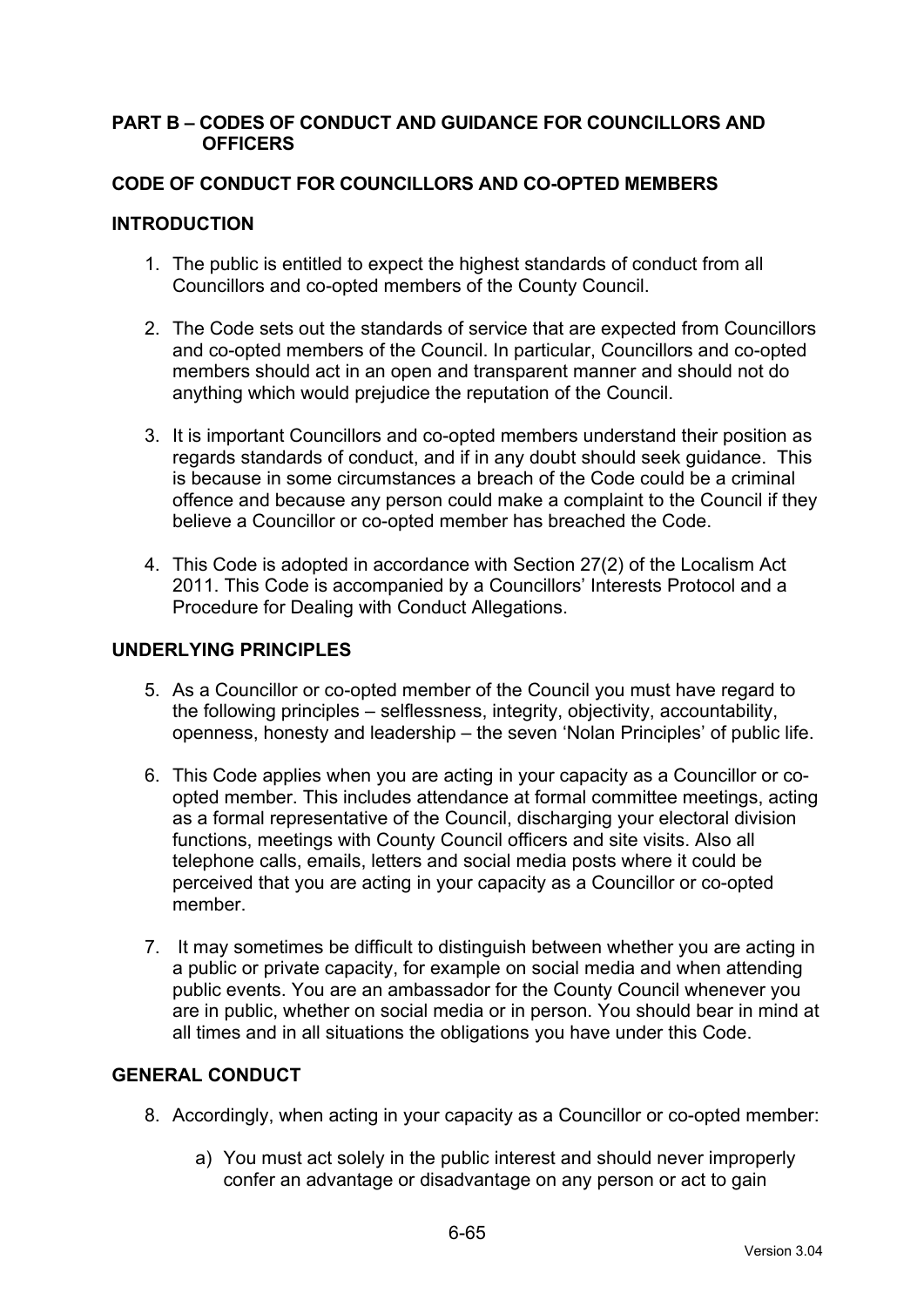financial or other material benefits for yourself, your family, a friend or close associate;

- b) You must not place yourself under a financial or other obligation to outside individuals or organisations that might seek to influence you in the performance of your official duties;
- c) When carrying out your public duties you must make all choices, such as making public appointments, awarding contracts or recommending individuals for rewards or benefits, on merit;
- d) You are accountable for your decisions to the public and you must cooperate fully with whatever scrutiny is appropriate to your office;
- e) You must be as open as possible about your decisions and actions and the decisions and actions of the Council and should be prepared to give reasons for those decisions and actions;
- f) You must declare any private interests, both pecuniary and nonpecuniary, that relate to your public duties and must take steps to resolve any conflicts arising in a way that protects the public interest, including registering and declaring interests in a manner conforming with the procedures set out in the box below;
- g) You must, when using or authorising the use by others of the resources of the Council, ensure that such resources are not used improperly for political purposes (including party political purposes) and you must have regard to any applicable Local Authority Code of Publicity made under the Local Government Act 1986;
- h) You must promote and support high standards of conduct when serving in your public post, in particular as characterised by the above requirements, by leadership and example, by respecting others and not bullying, intimidating or harassing any person, or behaving in an improper or offensive manner (including by using offensive language or making personal remarks abouts individuals), by respecting the confidentiality of information you receive, and by not conducting yourself in a manner which is likely to bring the authority into disrepute.

### **POLICIES, PROTOCOLS AND PROCEDURES**

- 9. You must comply with the Council's adopted policies, protocols and procedures including:
	- a. Policies
		- i. Councillor Divisional Fund Policy and Guidance
		- ii. Equality and Diversity Policy
		- iii. ICT policies and Councillor's ICT Acceptable Use Guidance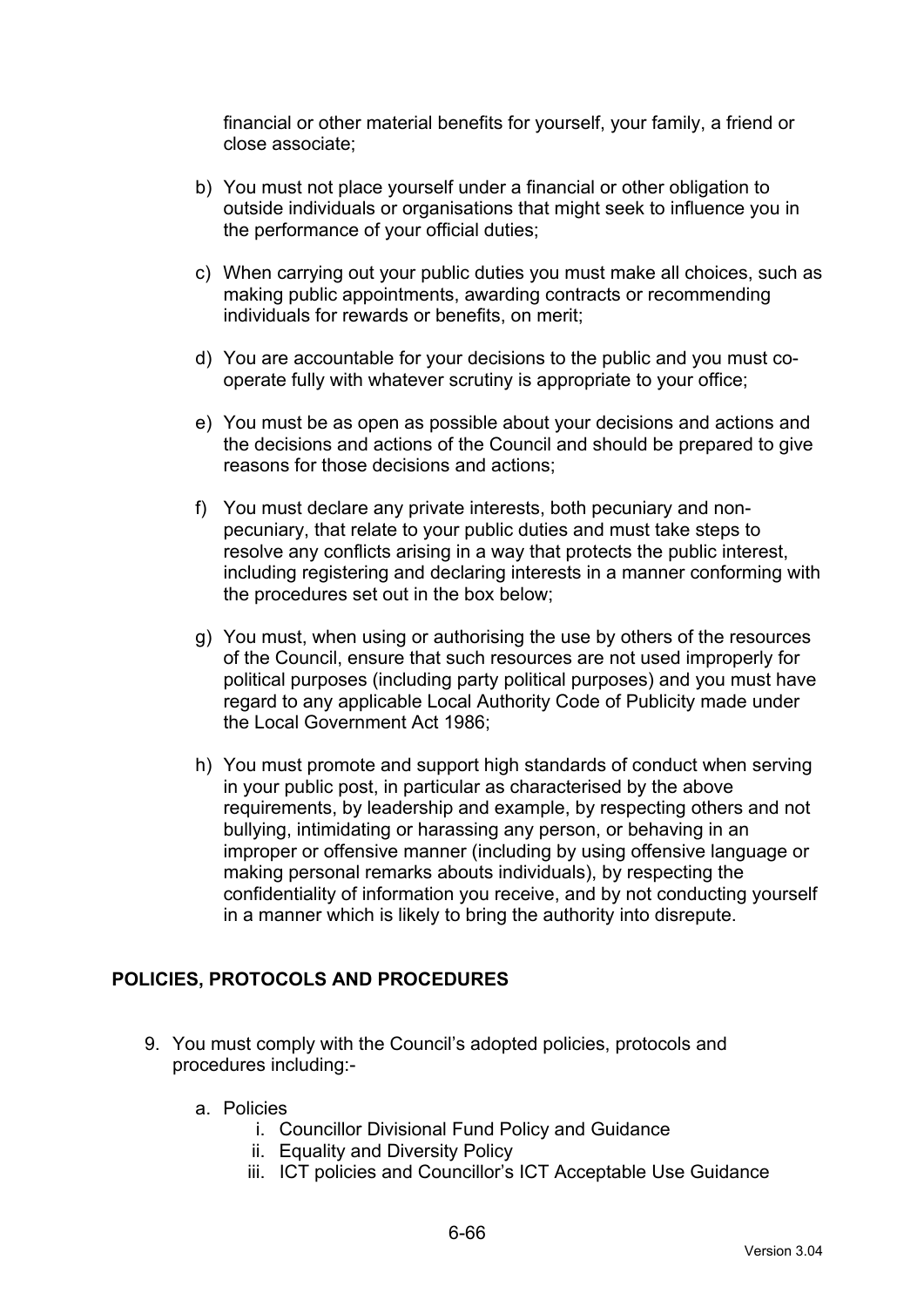- iv. Information Management policies
- v. Travel and Accomodation Policy
- b. Protocols
	- i. Councillor Interests Protocol
	- ii. Councillor Gifts and Hospitality Protocol
	- iii. Councillor Use of Resources Protocol
	- iv. Councillors' Social Media Protocol
	- v. Protocol for Councillor and Officer relationships
	- vi. Protocol for involvement in outside bodies
- c. Procedures/Schemes
	- i. Councillors' Allowances Scheme<br>ii. Disclosure and Barring Scheme of
	- Disclosure and Barring Scheme checks procedure
	- iii. Procedure rules for meetings of Full Council and Committees

#### **REGISTERING AND DECLARING PECUNIARY AND NON-PECUNIARY INTERESTS**

- 10. You must, within 28 days of taking office as a Councillor or co-opted member, notify the Council's Monitoring Officer of any Disclosable Pecuniary Interest (we have set out the definition of a Disclosable Pecuniary Interest in the Councillor Interests Protocol which accompanies this Code), where the pecuniary interest is yours, or that of your spouse, civil partner, or a person you are cohabiting with. **Failure to do so is a criminal offence.** On reelection you much check, within 28 days, whether any amendment is needed to the information you provided previously. Again, **failure to do so is a criminal offence.**
- 11. You must declare any Disclosable Pecuniary Interests to any meeting of the Council at which you are present and have an interest in any matter being considered. **Failure to do so is a criminal offence.**
- 12. Following any disclosure at a meeting of a Disclosable Pecuniary Interest not already on the Council's register, you must notify the Monitoring Officer of the interest within 28 days of the date of disclosure. **Failure to do so is a criminal offence.**
- 13. Unless dispensation has been granted, you may not participate in any discussion of, vote on, or discharge any function in relation to any business in which you have a Disclosable Precunirary Interest. **Failure to do so is a crimincal offence**. Additionally, you are required to leave the room in which the meeting is being held whilst the matter is under consideration in accordance with the Council and Committee procedure rules.
- 14. In addition you must declare any Private Interests, both pecuniary and nonpecuniary, to any meeting of the Council at which you are present and have an interest in any matter being considered. You may still participate in the item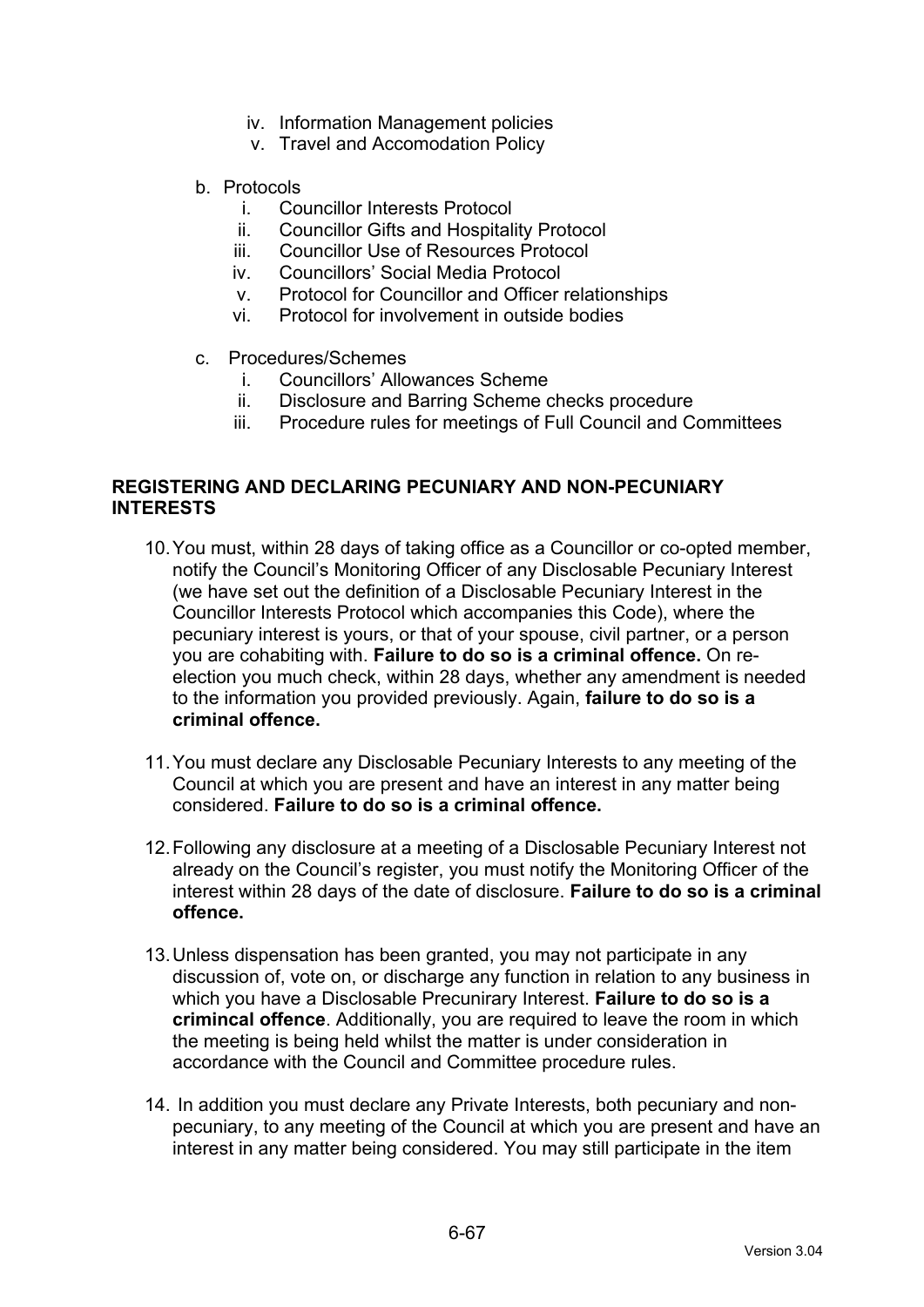under discussion and vote, although depending on the circumstances you may decide it would be more appropriate not to.

- 15. A Privare Interest is where a decision in relation to that interest might reasonably be regarded as affecting the wellbeing or financial standing of you or a member of your family or a person you have a close association with, more than it would other people in your electoral division or the County Council's area. It may also include other positions held where relevant, for example membership of a board or association or being a school governor. In short, anything you think the public would expect to know about if, as a Councillor or co-opted member, you were involved in a matter relating to it.
- 16. Where you are concerned that the disclosure of an interest would lead to you or a person connected with you being subject to violence or intimidation, you may request the Monitoring Officer to agree that the interest is a "sensitive interest".
- 17. If the Monitoring Officer agrees, then at a meeting you merely have to disclose the existence of the sensitive interest rather than the detail of it. Where it is a Disclosable Pecuiary Interest, the Monitoring Officer will also exclude the detail of the sensitive interest from the Council's publicly available version of the register. If circumstances change, you should notify the Monitoring Officer so that the public register can be amended accordingly.
- 18. The Council has adopted a Councillor Interests Protocol to accompany this Code of Conduct; Councillors and co-opted members should refer to it for further information and guidance.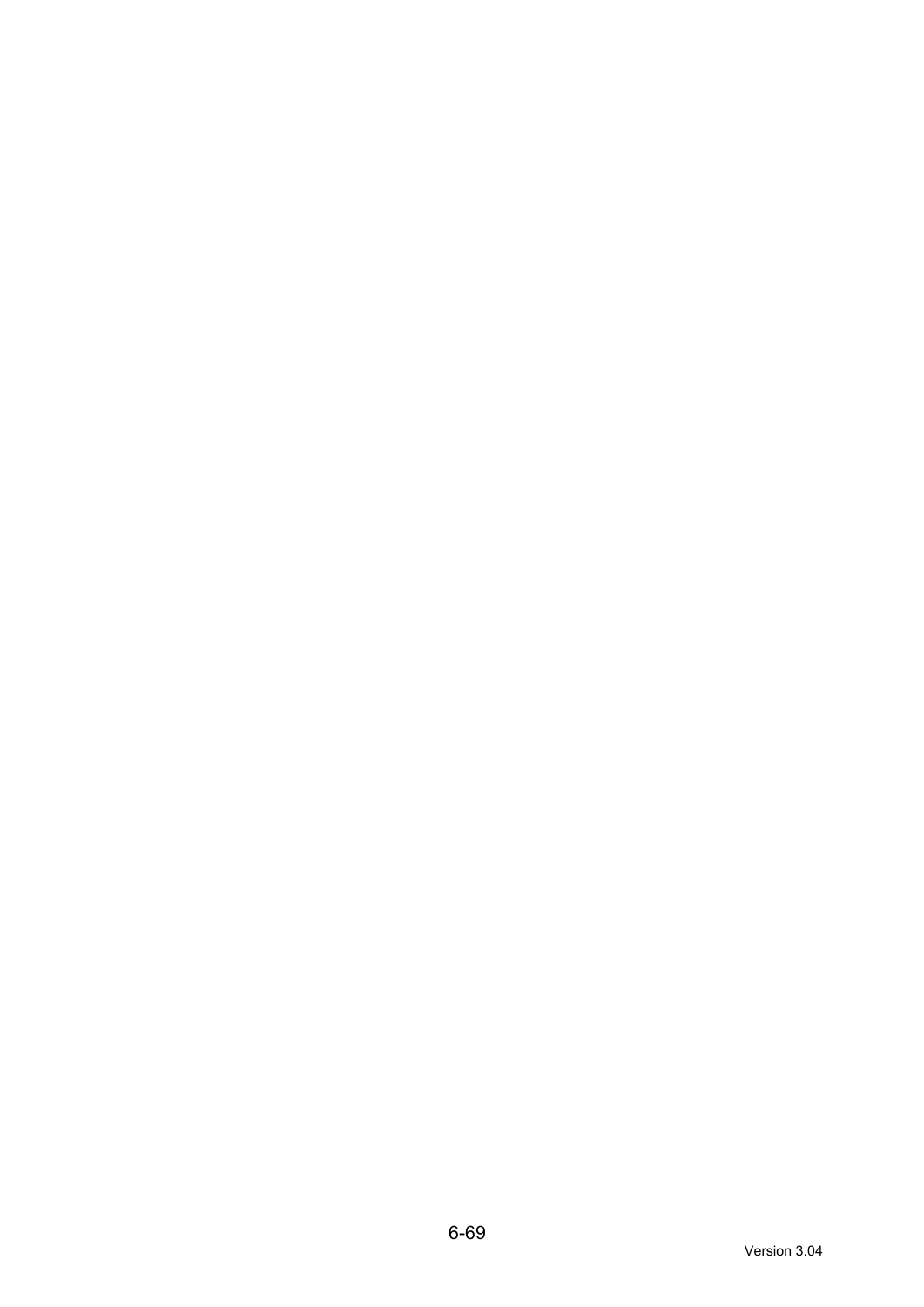## **OFFICER CODE OF CONDUCT**

### **INTRODUCTION**

- 1. The public is entitled to expect the highest standards of conduct from all officers of the County Council.
- 2. The Code sets out the standards of service that are expected from officers of the Council. In particular, officers should act in an open and transparent manner and should not do anything which would prejudice the reputation of the Council.
- 3. The Code should be read and operated in conjunction with the Council's Constitution and the Personnel Handbook. It is important officers understand their position as regards standards of conduct, and if in any doubt should seek guidance.

## **UNDERLYING PRINCIPLES**

- 4. All officers of the Council must at all times observe this Code. Failure to comply with the Code and the standards of service expected could result in disciplinary action.
- 5. All officers must act within the law whilst undertaking their official duties. Where an officer is a member of a professional body, the officer must also comply with any standards of conduct which are set by that body.
- 6. Officers are expected to:
	- a. Provide the highest possible standard of service to the public. Where officers are aware of any contraventions of this Code, illegality, misconduct or breach of procedure they should notify their line manager;
	- b. Provide appropriate advice to Councillors and other officers with impartiality.
- 7. Officers must consult the Monitoring Officer and the Chief Finance Officer if they have doubts about the legality of a decision, or suspect maladministration or financial impropriety.
- 8. The Code does not seek to address every possible circumstance, and simply because a particular action may not be addressed within the Code, this does not condone that action by omission.

### **PERSONAL INTERESTS**

- 9. Officers must declare to their Corporate Director any financial interests or non-financial interests which could or could be perceived to conflict with their role with the Council
- 10. A record of any such interests will be maintained by the relevant Corporate Director.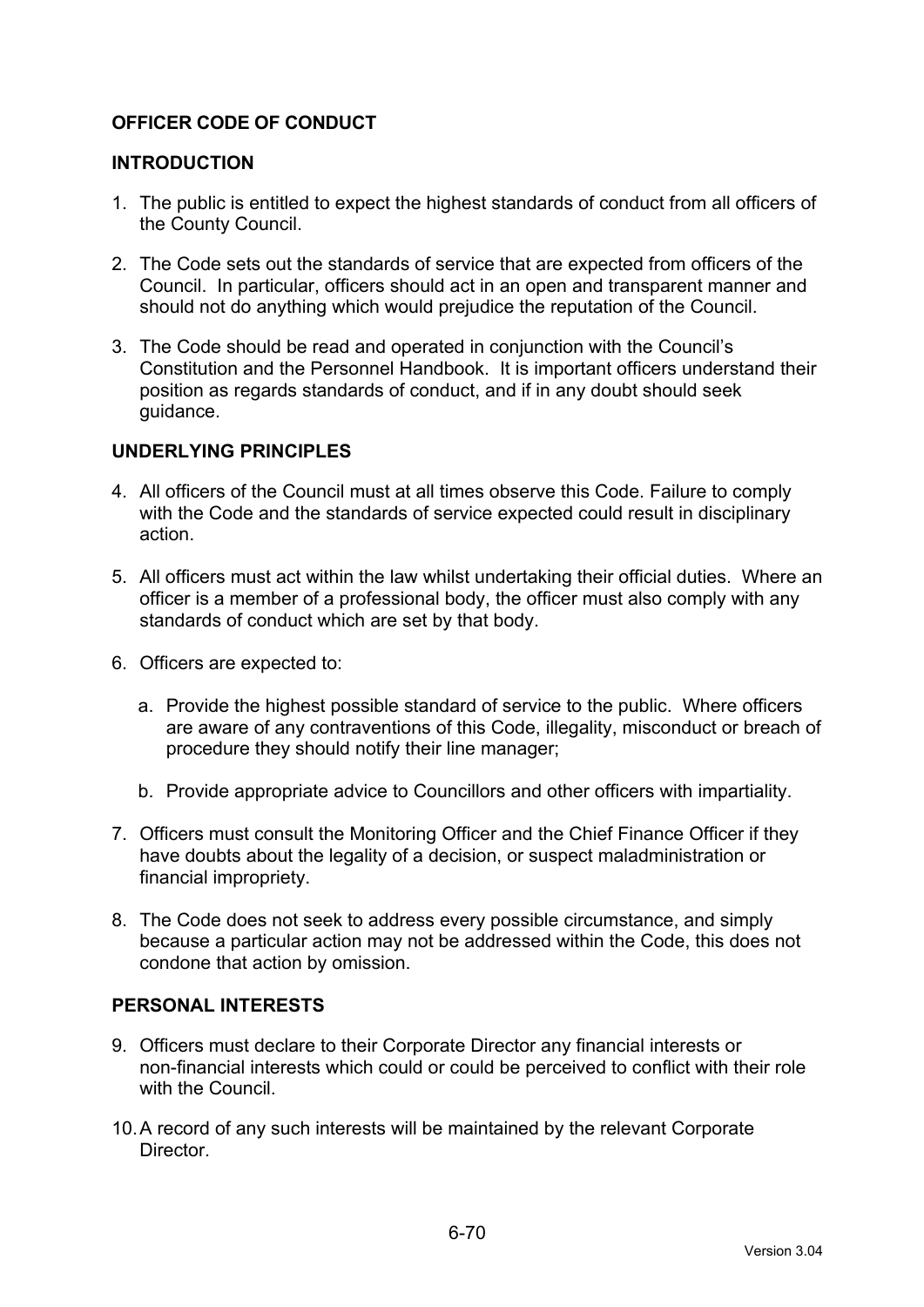- 11. Officers who have a direct or indirect financial interest in any contract must ensure that their Corporate Director is aware and should have no involvement with the award of or management of that contract.
- 12. If an officer is not sure about whether they have an interest, they should seek advice from the Monitoring Officer.

## **BRIBERY AND CORRUPTION**

- 13. Officers must be aware that it is a serious criminal offence for them to receive or give any gift, loan, fee, reward or advantage for doing or not doing anything or showing favour or disfavour to any person in their official capacity as a result of any such gift, etc.
- 14. It should be stressed that this covers all aspects of an officer's responsibilities. For example, showing favouritism to a client in the provision of a service in return for a favour or gift would be corrupt. As would awarding a contract to a contractor as a direct result of receiving a gift.
- 15. In particular:
	- a. Officers should not accept a gift or hospitality from a contractor or other person outside the Council if they know or suspect that it is offered or provided with the expectation that a commercial or contractual advantage will be provided in return;
	- b. Officers should not accept a payment from a contractor or other person outside the Council if they know or suspect that it is offered or provided with the expectation that they will obtain a commercial or contractual advantage in return;
	- c. Officers should not give, promise to give, or offer a payment, gift or hospitality with the expectation or hope that a commercial or contractual advantage will be received, or to reward a commercial or contractual advantage already given.

## **WHAT TO DO IF YOU ARE OFFERED A GIFT**

- 16. It is reasonable to accept a modest gift of a promotional character given to a wide range of people, and not uniquely to the officer, such as calendars, diaries, pens and other articles of use in the office or job. Modest gifts at the conclusion of any courtesy visit to a factory or firm of the sort normally given by that firm may also be accepted.
- 17. From time to time, officers may be offered other higher value or personal gifts. You need to consider why you have been offered the gift. If you are in doubt as to the motive behind the gift, you should seek advice from your Corporate Director as to whether it is appropriate to accept it. No gift worth over £25 should be accepted under any circumstances. Any gift offered, whether accepted or refused, should be recorded in the departmental gift and hospitality register.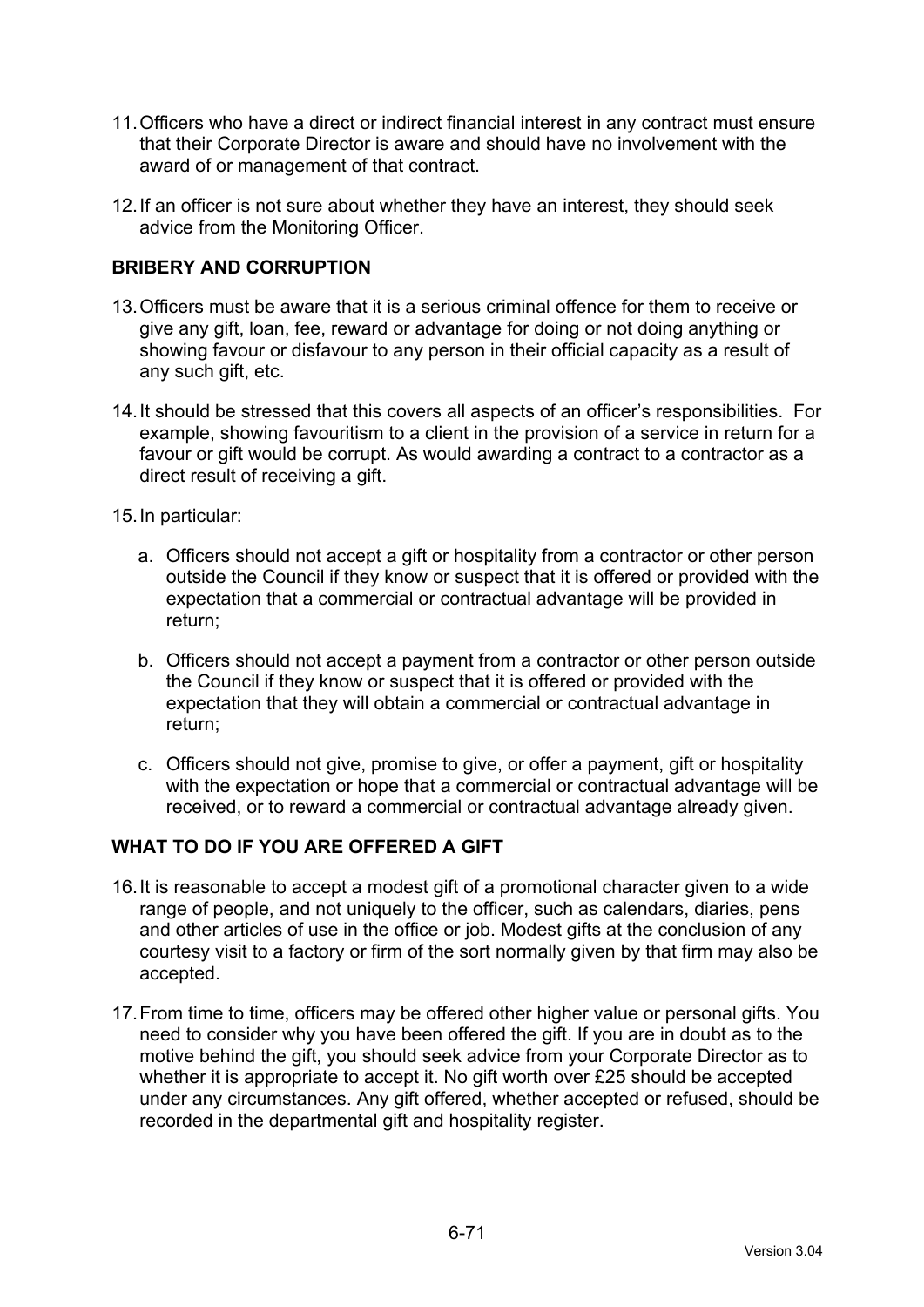# **WHAT TO DO IF YOU ARE OFFERED HOSPITALITY**

- 18. Officers of the Council should only accept offers of hospitality if they are invited in their role as a Council representative. Offers to attend purely social or sporting functions should be accepted only when these are significant for Nottinghamshire, or where the Council should be seen to be represented. Acceptance of such invitations should be cleared in advance with the relevant Corporate Director, and should be recorded in the departmental gift and hospitality register.
- 19. When hospitality has to be declined, the third party offering the hospitality should be courteously but firmly informed of the procedures and standards operating within the Council. When receiving hospitality, officers should be particularly sensitive as to its timing in relation to decisions which the Council may be taking affecting those providing the hospitality.
- 20. There may be circumstances where it will not always be possible, or even desirable, to reject offers of hospitality on a modest scale. Acceptable examples would include official hospitality at a function organised by a public authority; refreshments following a site visit; or a working lunch of a modest standard to enable the parties to continue to discuss business. The decision whether to accept or not must depend on the circumstances in each case. These circumstances will also determine whether the hospitality needs to be entered in the register of officers' interests. If in doubt officers should err on the side of caution and enter the appropriate details in the departmental register of officers' interests.

## **RECEIVING SPONSORSHIP OR GRANT AID**

21. Officers must provide details to their Corporate Director of any benefit they (or their partner, spouse or relative) may be likely to receive as a result of any proposed Council sponsorship or grant aid.

## **USE OF PUBLIC FUNDS**

22. Officers must ensure that they use public funds entrusted to them in a responsible and lawful manner. They should strive to ensure value for money to the local community and to avoid legal challenge to the Council.

## **POLITICAL NEUTRALITY**

- 23. Officers serve the Council as a whole. It follows they must serve all Councillors and not just those of the majority group, and must ensure that the individual rights of all Councillors are respected.
- 24. Officers may be required to advise political groups. They must do so in ways which do not compromise their political neutrality.
- 25. Officers must follow Council policies and must not allow their own personal or political opinions to interfere with their work.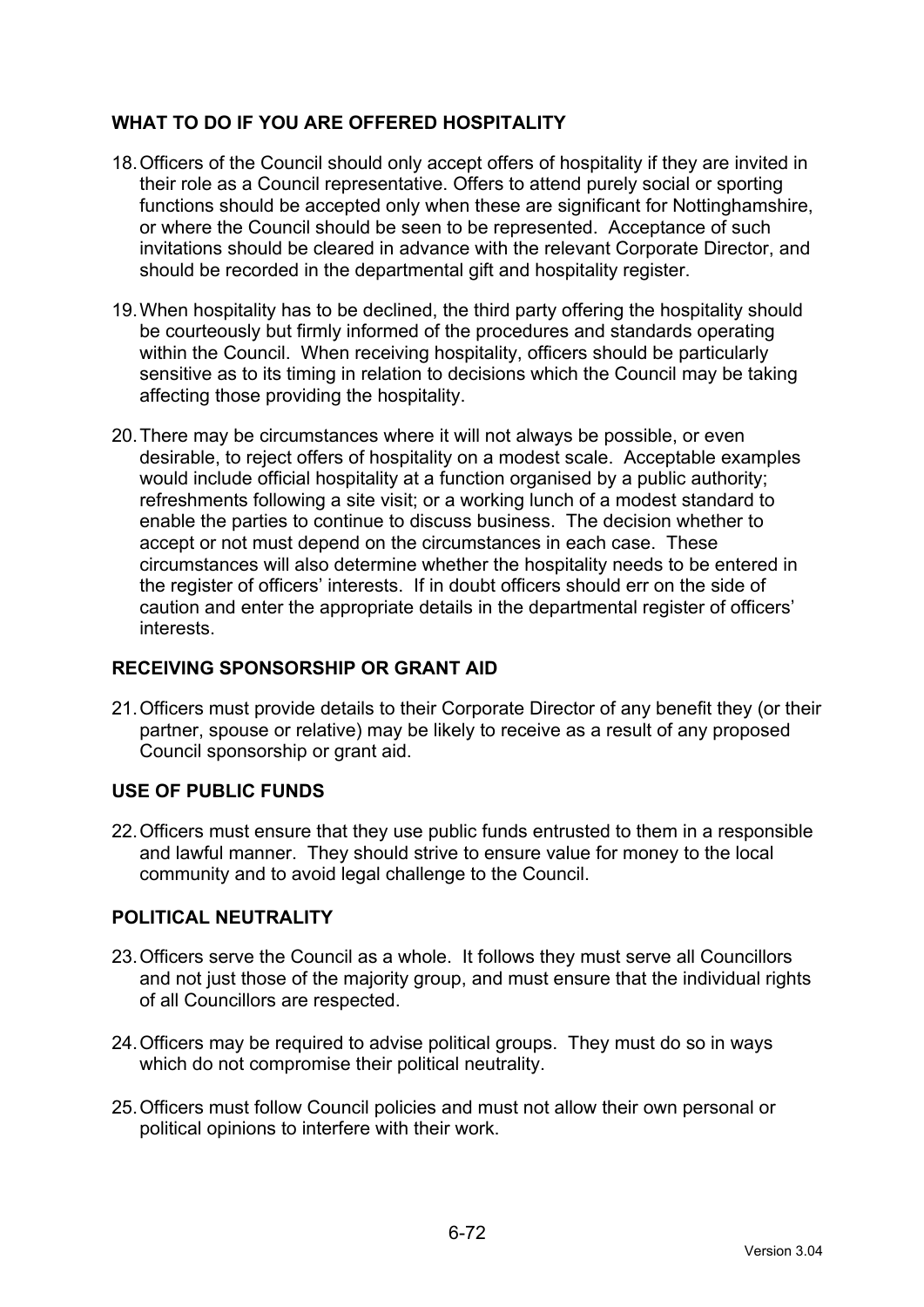## **EQUALITY ISSUES**

- 26. The Council believes in equality and will not tolerate any harassment, intimidation, unfair discrimination or victimisation, by officers.
- 27. The Council has a statutory duty to promote equality. Officers should not by their manner or speech be discriminatory with regards to a person's age, disability, gender reassignment, marriage and civil partnership, pregnancy and maternity, race, religion or belief, sex or sexual orientation.
- 28. Each officer has a duty to ensure that the appropriate standards of conduct are upheld both by themselves and by colleagues at all times.

## **THE RELATIONSHIP BETWEEN OFFICERS AND COUNCILLORS**

29. Officers should refer to the Protocol for Councillor/Officer Working Relations in Part Six of this Constitution.

## **THE RELATIONSHIP BETWEEN OFFICERS AND THE PUBLIC**

- 30. Officers should always remember their responsibilities to the community of Nottinghamshire and ensure courteous, efficient and impartial service delivery to all groups and individuals they have dealings with.
- 31. Officers should be cautious when blogging or using social networking sites outside of work and avoid publishing, or allowing to be published, any material, including comments or images, which could damage their professional reputation and/or bring the Council into disrepute.

## **THE RELATIONSHIP BETWEEN OFFICERS AND CONTRACTORS**

- 32. All relationships of a business or private nature with external contractors, or potential contractors, should be made known to an appropriate senior manager.
- 33. Officers must exercise fairness and impartiality when dealing with all customers, suppliers, other contractors and sub-contractors.
- 34. Officers who are privy to confidential information on tenders or costs for either internal or external contractors should not disclose that information to any unauthorised party or organisation.
- 35. Further guidance on the procedures to follow during the tendering process is contained in the Financial Regulations in Part Six of this Constitution.

### **APPOINTMENT AND OTHER EMPLOYMENT MATTERS**

- 36. Officers involved in appointments should ensure that these are made on the basis of merit.
- 37. In order to avoid any possible accusation of bias, officers wherever possible should not be involved in an appointment where they are related to an applicant, or have a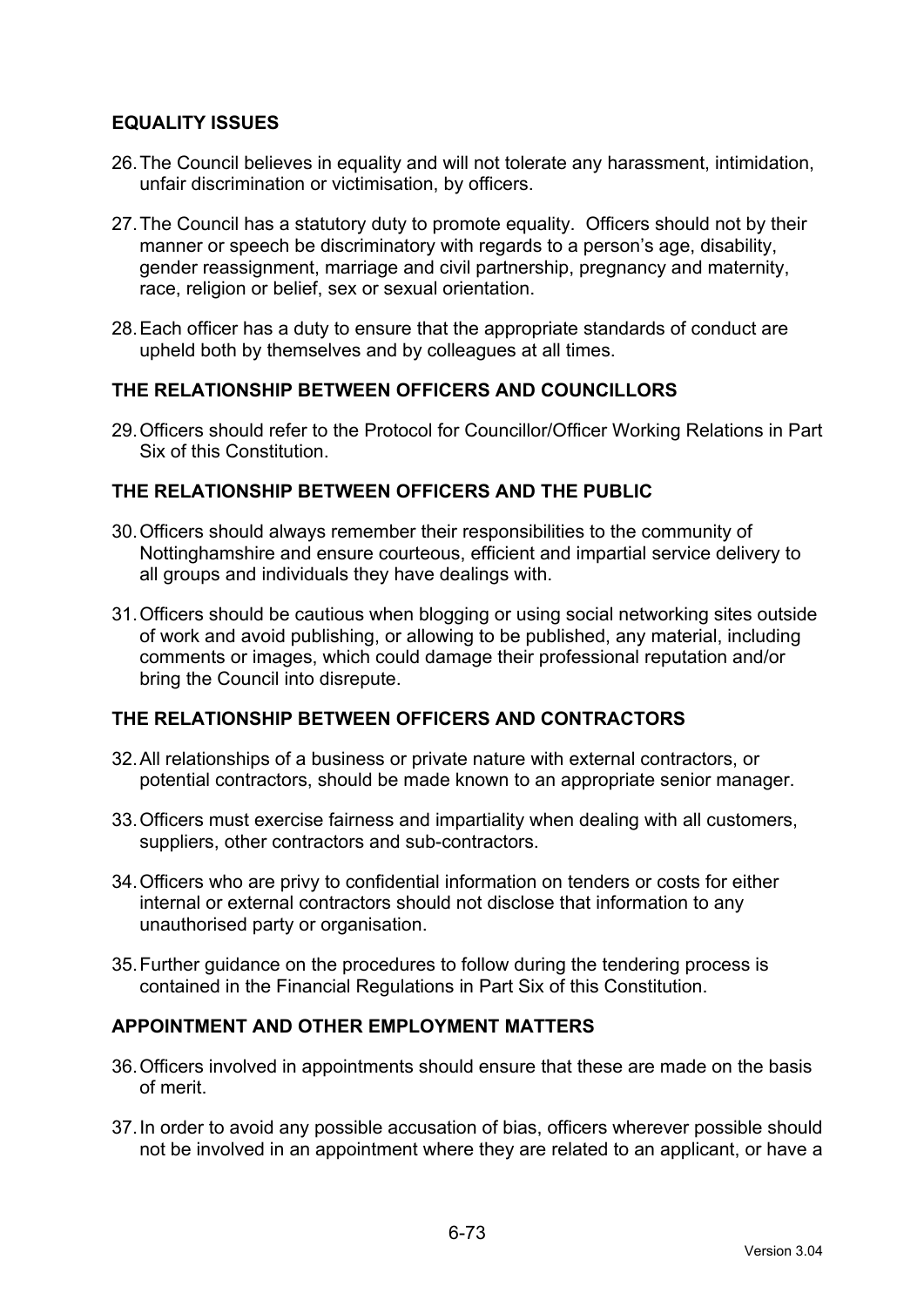close personal relationship outside work with him or her. If they must be involved, then the relationship must be disclosed to all the parties.

38. Similarly, officers should not be involved in decisions relating to discipline, promotion or pay adjustments for any officer who is a relative, partner etc.

### **WORKING FOR OUTSIDE ORGANISATIONS**

39. Officers working for outside organisations should refer to the Protocol for Involvement in Outside Bodies.

### **USE OF COUNCIL PREMISES OR FACILITIES FOR WORK NOT CONNECTED WITH THE COUNCIL**

40. Officers must not use the Council's premises or facilities for activities which are not connected with their employment with the Council, for instance the use of email, telephones, computers, photocopiers, typists, etc. A small amount of personal use may be acceptable.

## **PUBLIC SPEAKING**

- 41. Where officers are invited to address public meetings, undertake radio or television interviews etc, they will be acting as the representative of the Council, and as such should communicate the policies and procedures of the County Council in a factual and unbiased way. Officers must not express personal views in such situations.
- 42. If in a private capacity an officer is invited to comment publicly on Council policies, they should reflect upon the impact of this on the County Council's reputation and consider whether it is appropriate to comment.

### **OFFICERS FACING CRIMINAL CHARGES**

43. Any officer facing criminal charges must inform their line manager without delay.

### **HEALTH AND SAFETY**

44. It is the responsibility of all officers to take reasonable care for the health and safety of themselves and others.

### **DISCLOSURE OF INFORMATION**

- 45. Officers must not disclose information given to them in confidence without consent, unless the circumstances are exceptional. In this situation, advice should be sought from their line manager.
- 46. Officers disclosing personal information must comply with the Data Protection Act.
- 47. Officers should not use confidential information obtained in the course of their employment with the Council for personal use, nor should they pass it on to others who might use it for unauthorised purposes.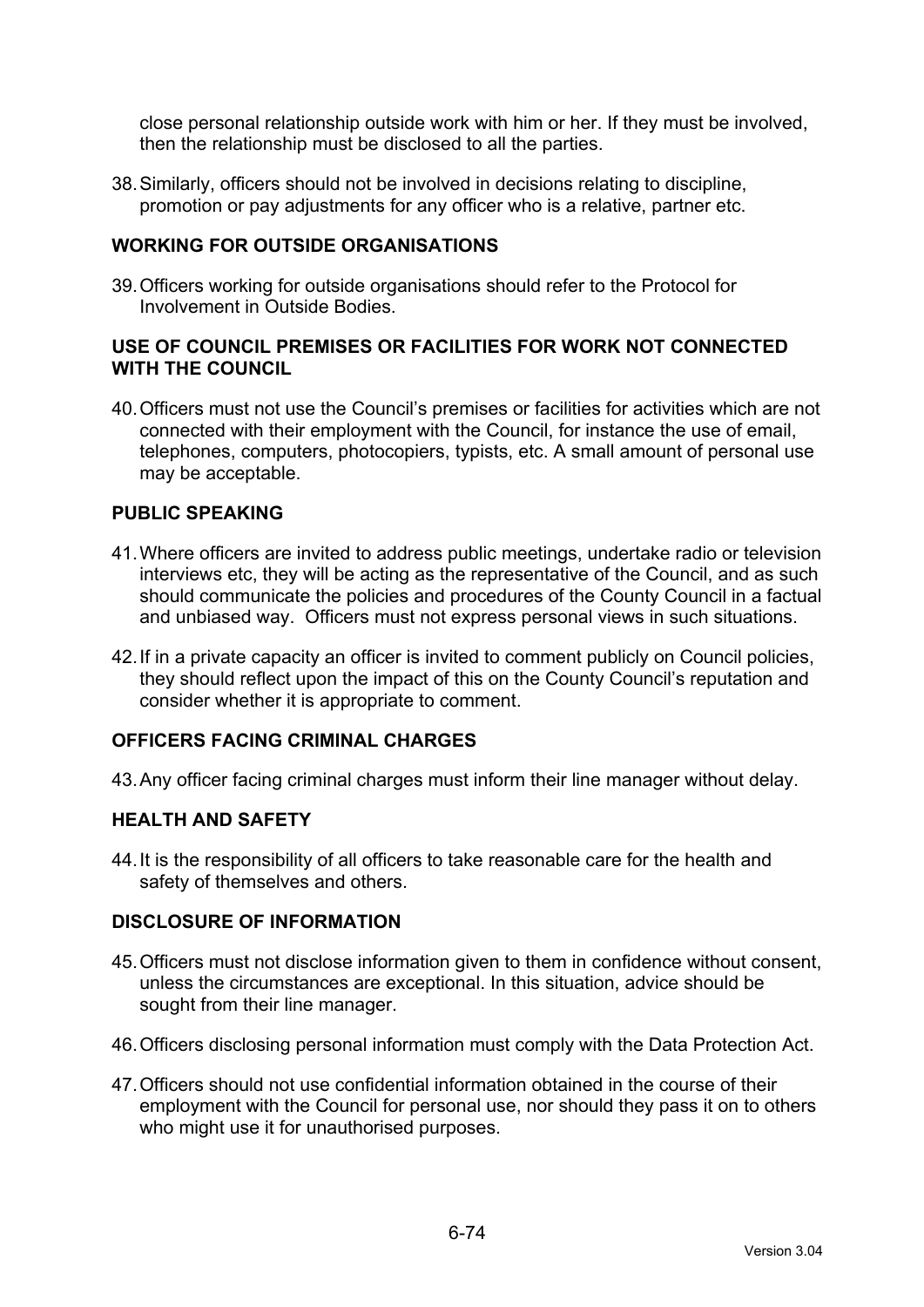48. Guidance about the information which Councillors and the public are entitled to is contained in Part Three of this Constitution.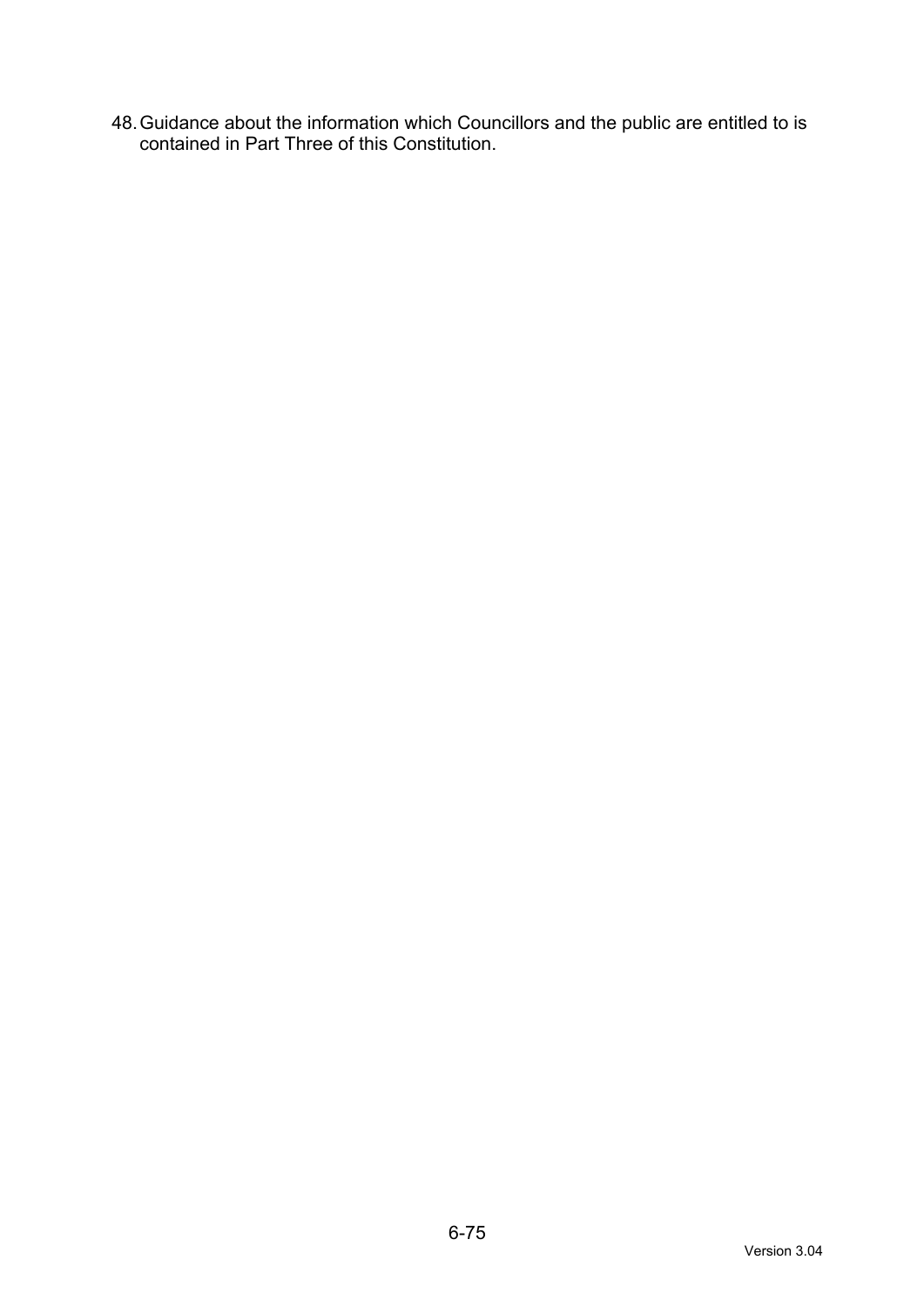## **PROTOCOL FOR COUNCILLOR AND OFFICER RELATIONSHIPS**

## **INTRODUCTION**

- 1. Mutual trust and respect between Councillors and employees is at the heart of good governance for councils. They are essential elements of the partnership necessary for the effective running of a local authority.
- 2. This protocol is a written guide to the basic elements of the relationships between Councillors and employees and seeks to:
	- a. promote trust, openness, fairness and honesty;
	- b. define roles to clarify responsibilities, avoid conflict, prevent duplication and secure compliance with the law and codes of conduct;
	- c. maintain and enhance the integrity of local government which demands the highest standards of personal conduct.
- 3. This protocol should be read and operated in conjunction with the Council's constitution, codes of conduct relating to Councillors and employees and relevant legislative requirements.
- 4. Unless the context otherwise requires, reference to a Councillor will include reference to a co-opted member.

### **UNDERLYING PRINCIPLES**

- 5. Councillors and employees must at all times observe this protocol.
- 6. Councillors and employees must always respect the roles and duties of each other as set out below.

### **THE ROLE OF MEMBERS**

- 7. It is the role of Councillors:
	- a. To represent the people within their communities and bring their views into the Council's decision making process through working individually or in partnership
	- b. To promote the interests of the people of Nottinghamshire when acting collectively as the Council's decision-makers
	- c. To promote the social, economic and environmental wellbeing of the community.
	- d. Collectively to agree the policy of the County Council
	- e. To deal with individual casework and act as an advocate for constituents in resolving concerns or complaints.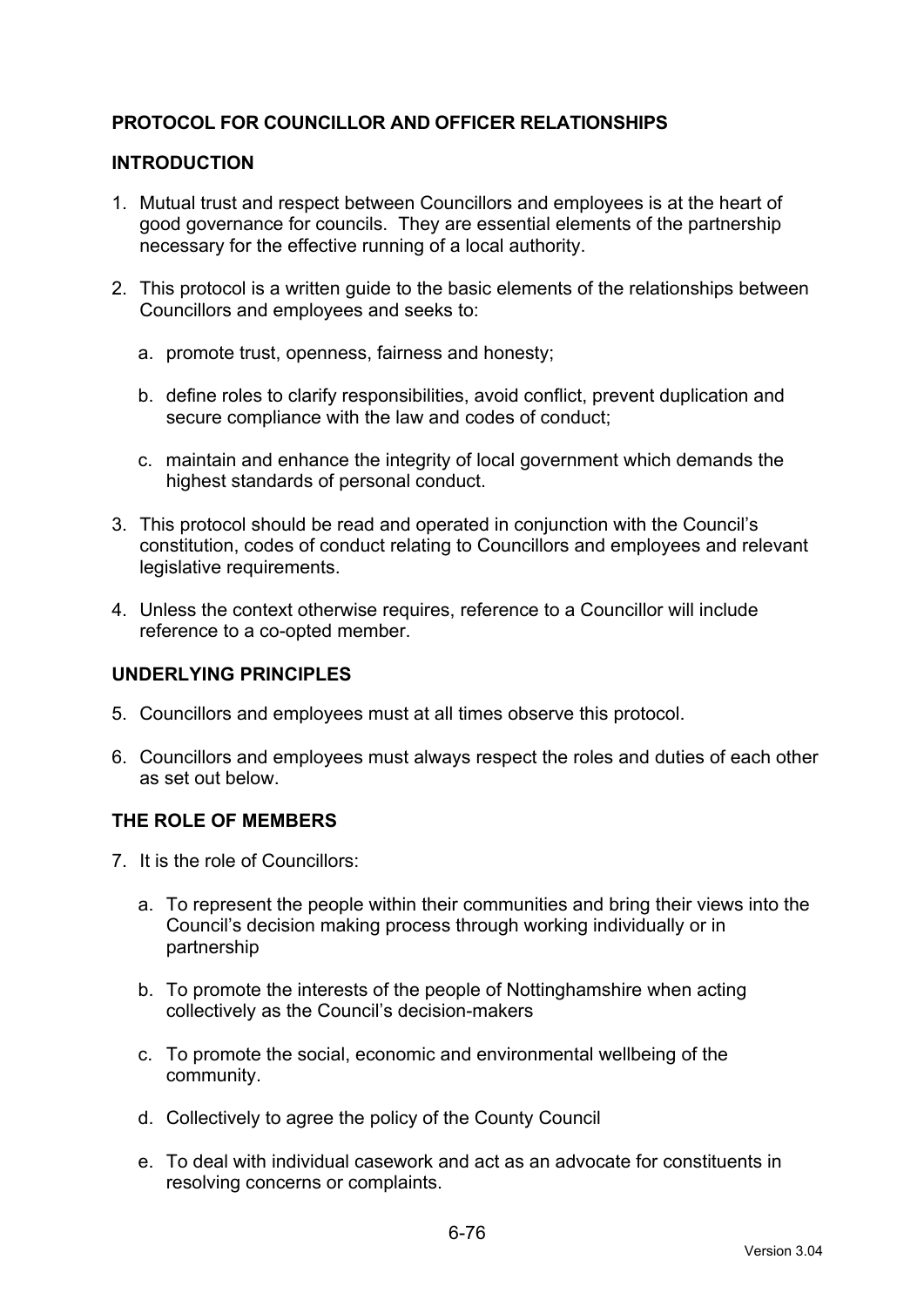- f. To balance different interests within their electoral division and represent the division as a whole.
- g. To represent the Council on external bodies as required.
- h. To promote the highest standards of conduct and ethics.

## **THE ROLE OF OFFICERS**

- 8. It is the role of officers:
	- a. To serve the community of Nottinghamshire and to deliver the highest standards of service in the most cost effective, efficient and professional manner.
	- b. To implement the policies and decisions made by Councillors.
	- c. To provide professional and technical advice.
	- d. To carry out the functions delegated to them, including the management of staff.
	- e. To provide help, support and advice to Councillors in respect of their duties and responsibilities
	- f. To report to Government departments, as required.
	- g. To represent the Council on external bodies as required.

### **THE RELATIONSHIP BETWEEN EMPLOYEES AND COUNCILLORS**

- 9. The relationship between employees and Councillors should be characterised by mutual respect and courtesy and recognition of each other's roles and responsibilities.
- 10. Collaborative working between Councillors and employees is essential but close personal familiarity can lead to damaging assumptions by others. Councillors and employees should inform the Monitoring Officer of any relationship either personal or family, or business connection which might be seen as unduly influencing their work in their respective roles. The Monitoring Officer will consider what action, if any, should be taken.
- 11. With the exception of staff specially appointed to support political groups, employees work to the instructions of their managers not individual Councillors.
- 12. Councillors must not require employees to change their professional advice or take any action which the employee considers unlawful or illegal or which would amount to maladministration or breach of a statutory duty.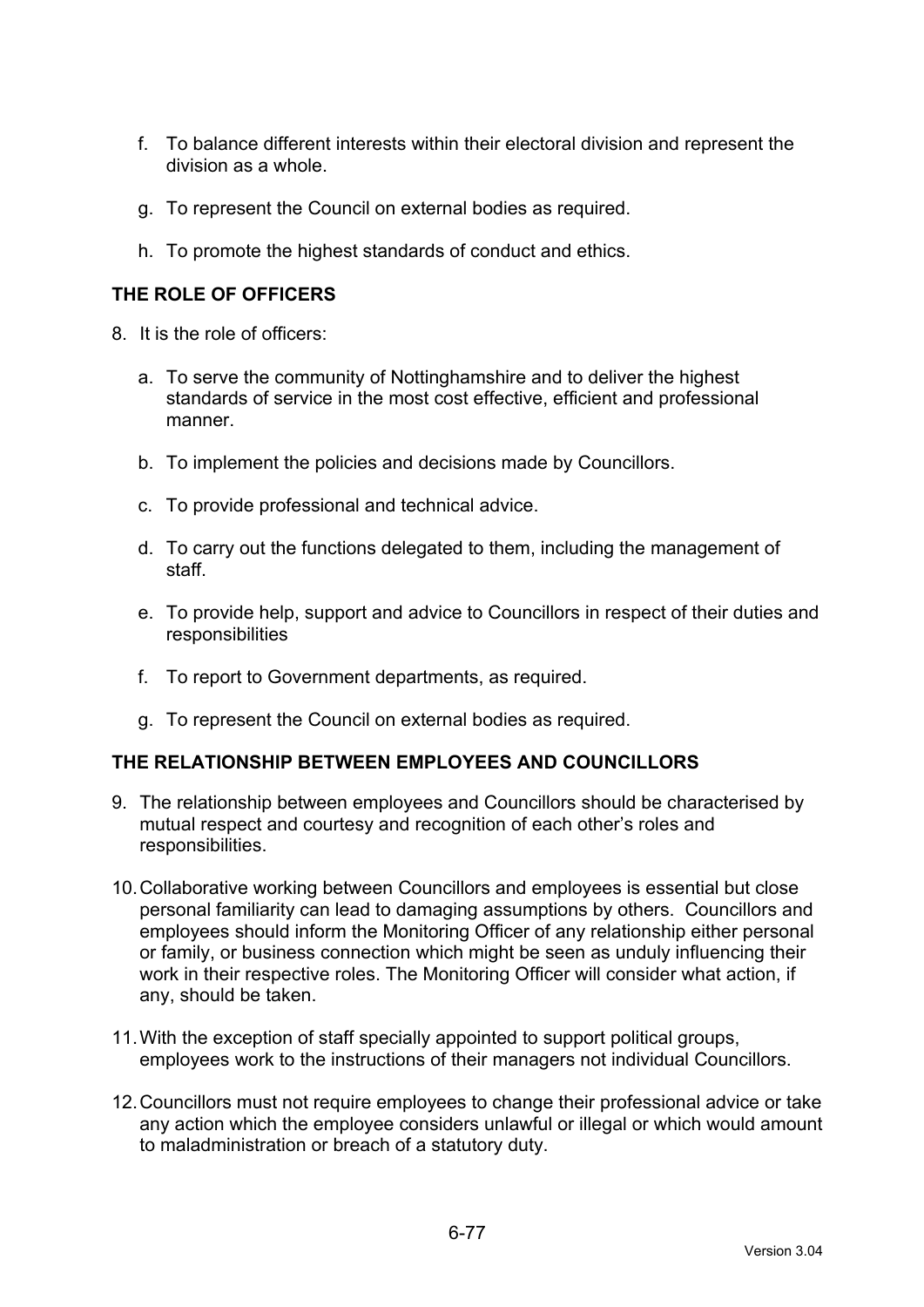- 13. Councillors should not raise matters relating to the conduct or capability of a Council employee or of employees collectively at meetings held in public or in the press. Any concerns should be raised using the procedure set out at paragraph 25 below.
- 14. The advice provided and actions taken by employees should be sensitive to the political nature of the organisation, but their advice should always be independent and unbiased.
- 15. Members must consult with the Monitoring Officer and the Chief Finance Officer about legality, maladministration and financial impropriety and if they have doubts as to whether a particular decision is or is likely to be contrary to the policy framework or budget.
- 16. The Council has a statutory duty to positively promote equality. Councillors and employees should not by their manner, speech, or in any written communication, be discriminatory with regards to a person's age, disability, gender reassignment, marriage and civil partnership, pregnancy and maternity, race, religion or belief, sex or sexual orientation.

## **OFFICER RELATIONSHIPS WITH PARTY GROUPS**

- 17. It must be recognised by all employees and Councillors that in discharging their duties employees serve the Council as a whole and not exclusively any political group, combination of groups or individual Councillors.
- 18. Employees may properly be called upon to provide advice and information to political groups but must at all times maintain political neutrality. All employees must, in their dealings with political groups and individual Councillors, treat them in a fair and even handed manner.
- 19. Employees must respect the confidentiality of any party group discussions at which they are present and unless they are requested to do so by that party group, must not relay the content of such discussions to another party group or to any other Councillor.
- 20. The only basis on which the Council can lawfully provide support services (eg stationery, typing, printing, photocopying) to Councillors is to assist them in discharging their role in their official capacity as Councillor. Such support services must therefore only be used for Council business. They must never be used for party political or campaigning activity or for private purposes.

### **EMPLOYEES TO KEEP COUNCILLORS INFORMED ABOUT LOCAL ISSUES**

21. To enable them to carry out their divisional role effectively, Councillors need to be fully informed about matters affecting their division. Corporate Directors must ensure that their staff are aware of the requirement to keep local Councillors informed.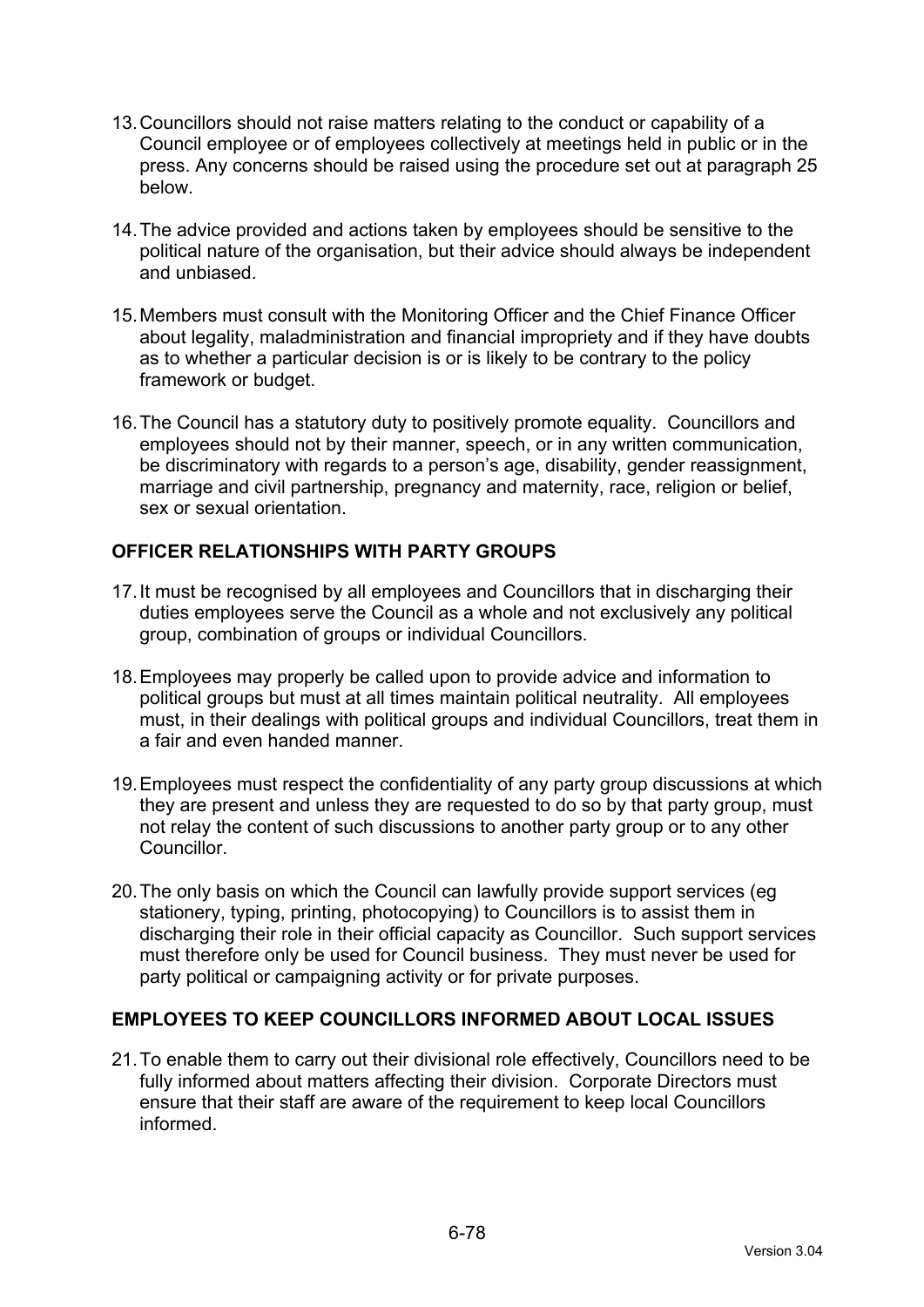22. Whenever a public meeting is organised by the Council to consider a local issue it is recommended that all Councillors representing the divisions affected should be invited to attend the meeting.

### **MEDIA RELATIONS**

- 23. All relations with the media must be conducted in accordance with the Council's agreed procedures and the law on Local Authority publicity.
- 24. Employees will make every effort to keep Councillors informed of media interest in Council activities relevant to their responsibilities and the electoral divisions they represent, especially regarding strategic or contentious matters.

### **COMPLAINTS/CONCERNS**

### **PROCEDURE FOR COUNCILLORS**

25. If a Councillor is dissatisfied with the conduct, behaviour or performance of an officer they should raise the matter privately with the relevant Corporate Director. If their concerns relate to a Corporate Director the concern should be raised with the Chief Executive. If the concerns relates to the Chief Executive then the concern should be raised with the Monitoring Officer and Service Director responsible for Human Resources.

## **PROCEDURE FOR EMPLOYEES**

- 26. If an employee is unhappy with the conduct or behaviour of a Councillor they should seek to resolve the matter by appropriate discussion and involvement of their Corporate Director.
- 27. In the event that matters remain unresolved they should inform the Monitoring Officer who will consider what action should be taken.

### **SUMMARY**

28. Councillors and employees can expect the following from each other:

- a. Respect and courtesy
- b. The highest standards of integrity
- c. A working partnership
- d. An understanding of and support for respective roles, work loads and pressures
- e. Confidentiality
- f. A commitment to the Council as a whole
- 29. In addition Councillors can expect from employees:
	- a. Timely responses to enquiries
	- b. Professional advice
	- c. Regular up to date information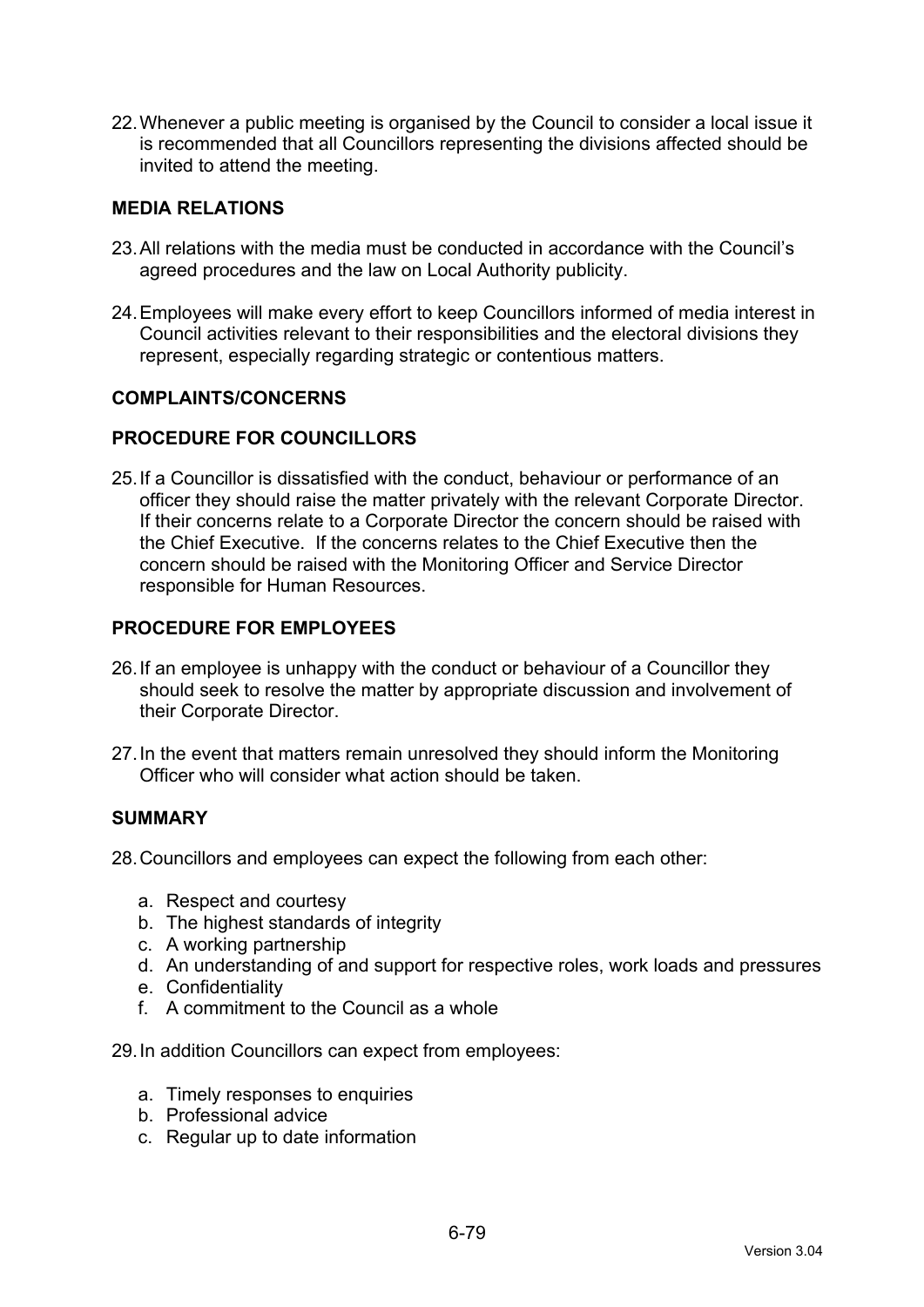## **PROTOCOL FOR INVOLVEMENT IN OUTSIDE BODIES**

1. The Council is committed to working with other local authorities, the private, voluntary and community sectors to deliver services in the most effective way. As a result Councillors and officers are often required to act as representatives on outside bodies. This document provides guidance for those acting as representatives.

### **APPOINTMENTS TO OUTSIDE BODIES**

2. The Council's Policy Committee is responsible for deciding which organisation are included on the list of Outside Bodies and each committee will determine which outside bodies it should receive regular updates from.

## **SUPPORT FOR REPRESENTATIVES ON OUTSIDE BODIES**

- 3. The Council will provide indemnity insurance in appropriate circumstances.
- 4. The Council will make every effort to maintain a fact sheet on each outside body, stating the purpose of representation, the responsibilities of Council representatives on those bodies, and the insurance position.
- 5. The Council has produced guidance regarding representatives' specific responsibilities when sitting on different types of bodies, such as limited and local authority companies, statutory bodies and charities. Further support is available from Democratic Services.

## **RESPONSIBILITIES OF COUNTY COUNCIL REPRESENTATIVES ON OUTSIDE BODIES**

- 6. Representatives must ensure they understand the capacity in which they are appointed to the outside body. This is important for two reasons:
	- a. The terms of appointment could mean that the individual takes on formal responsibilities, such as those of a company director or charitable trustee, and in some cases, personal liability. Representatives need to understand the extent of their role and be satisfied that appropriate indemnity insurance cover is provided either by the Council or the outside body.
	- b. In some instances the primary purpose is to represent the interests of the County Council, and in some the main duty is to the outside body. This may affect the considerations that are taken into account when contributing to the outside body's decision-making. Also, it is possible that a conflict of interest will arise between the Council and the outside body, for example where there is a disagreement over a funding issue. In the event this happens the representative must be clear in whose interests they are acting. If a conflict does arise the representative must seek advice from the Council's Monitoring Officer.
- 7. Representatives must follow the Council's Code of Conduct for Councillors and Coopted Members or the Code of Conduct for Officers when they are acting in that capacity, including where they are representing the Council on an outside body. They must also ensure they follow any separate code of conduct that applies to the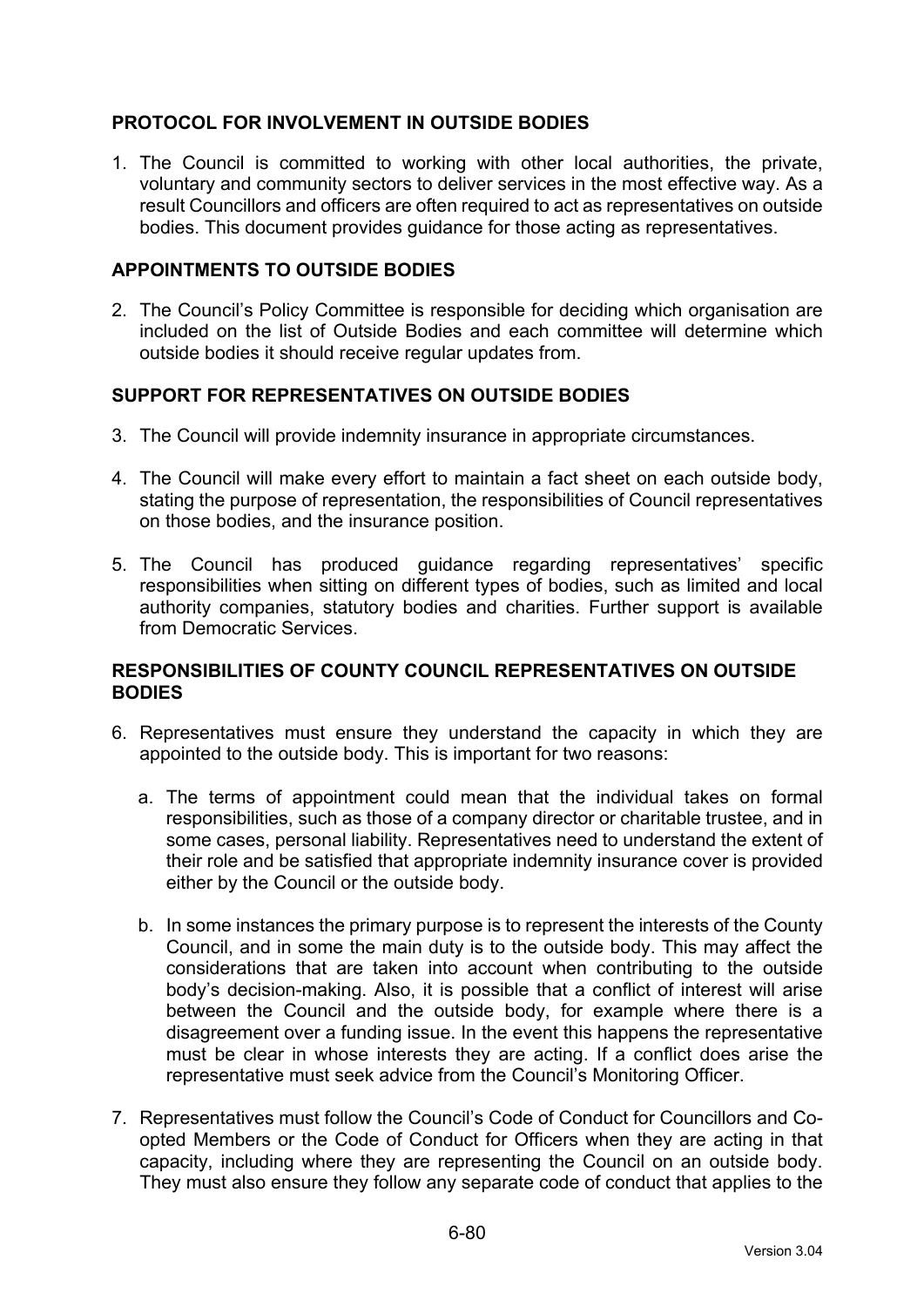outside body. In the unlikely event there is a conflict they must seek advice from the Council's Monitoring Officer.

- 8. Representatives should always consider their duty of confidentiality to the Council, and where appropriate, to the outside body.
- 9. Representatives must report back to the relevant County Council committee as required.
- 10. It is good practice to check when first appointed whether expenses for travel and/or subsistence should be claimed from the County Council or the outside body.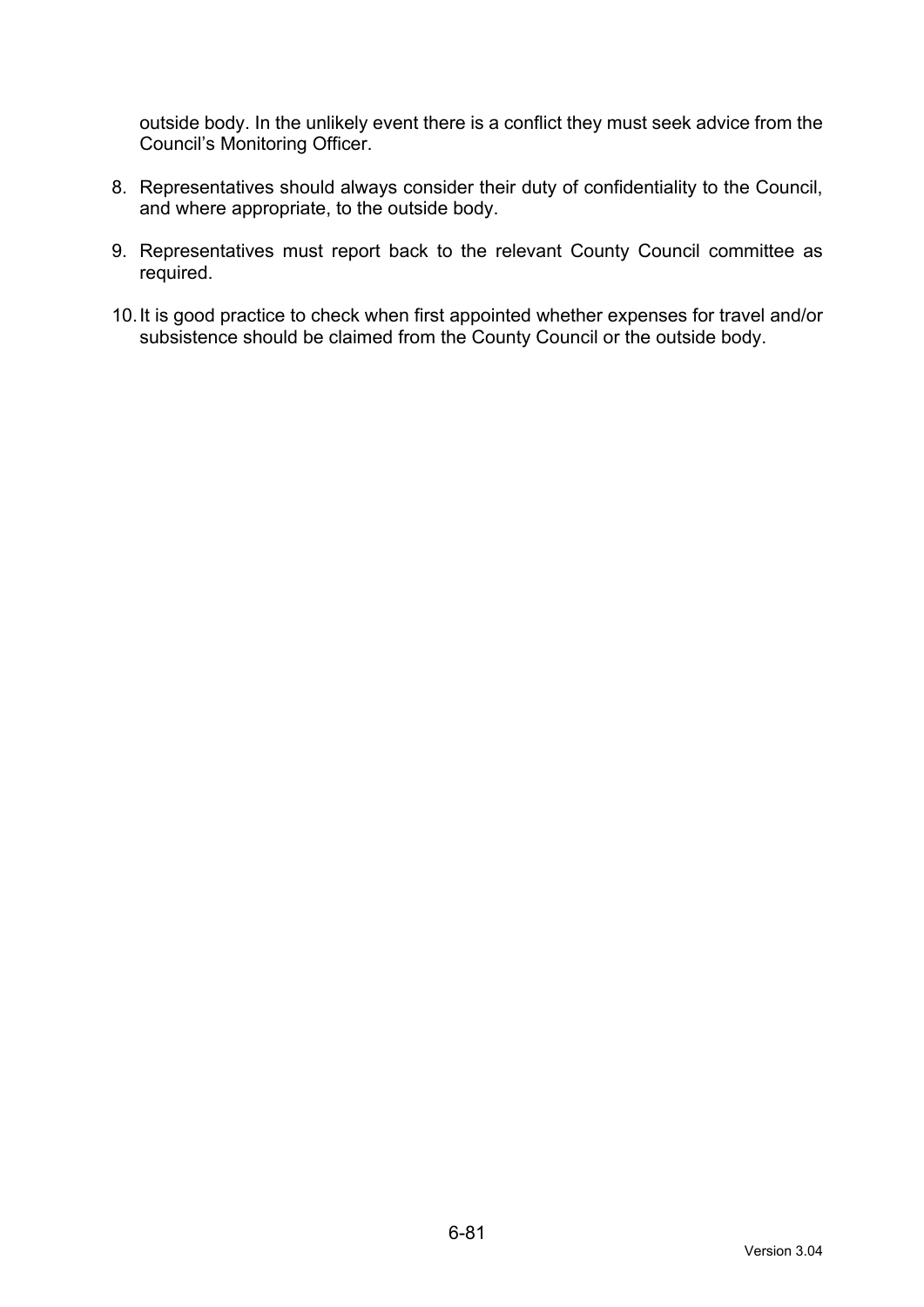# **PART C – EMPLOYMENT PROCEDURE RULES**

### **INTRODUCTION**

- 1. The Council has developed these regulations in order to outline the process to be followed when appointing or dismissing employees or taking disciplinary action against employees.
- 2. These regulations also deal with who has responsibility for changes to staffing structures. Staffing structures specify the number and types of posts that exist in each department.

## **APPOINTMENT AND DISMISSAL - SENIOR EMPLOYEES**

- 3. The Senior Staffing Sub-Committee is responsible for the appointment and dismissal of, and the taking of disciplinary action against, the following employees (who will be known as "Senior Employees" for the purposes of these regulations):
	- a. Chief Executive;
	- b. Corporate Directors;
	- c. Service Directors;
	- d. where the statutory role of the Head of Paid Service, Chief Finance Officer or Monitoring Officer is held by another post holder, that post holder.
- 4. The Senior Staffing Sub-Committee will meet as and when required.
- 5. The appropriate committee Chairman for the post being considered will always be present as a member of the Senior Staffing Sub-Committee. Where the issue being considered relates to the Chief Executive or a Corporate Director, the Senior Staffing Sub-Committee will have a membership of nine; otherwise the Senior Staffing Sub-Committee will have a membership of five.
- 6. The Senior Staffing Sub-Committee will be required to follow the Council's Recruitment and Selection Policy.

## **APPOINTMENTS**

- 7. The Council may choose to appoint any of the Senior Employees from an internal pool of candidates or by externally advertising.
- 8. The Council will draw up a job description and person specification which will be sent to any person on request.
- 9. The Senior Staffing Sub-Committee will draw up a shortlist of candidates for interview and assessment and will interview all short-listed candidates in accordance with:
	- a. the Recruitment and Selection Policy; and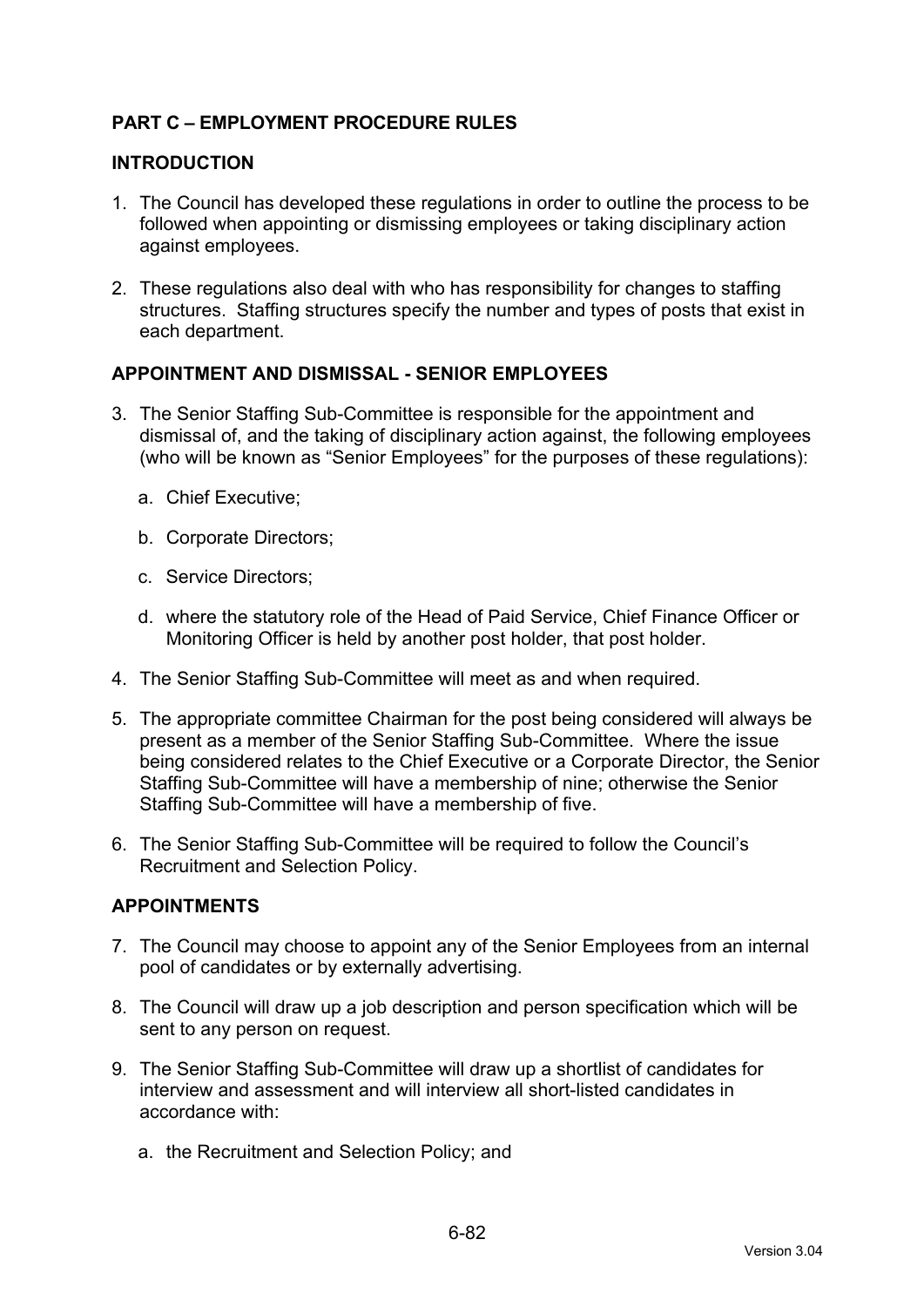- b. the advice of an appropriate HR advisor.
- 10. The preferred candidate will be offered the post subject to satisfactory references and pre-employment checks.
- 11. A final decision in respect of the appointment of the Head of Paid Service, Chief Finance Officer and Monitoring Officer rests with Full Council.
- 12. Where a reorganisation affects the structure/numbers of Senior Employee posts, posts in the new structure will be filled in line with the enabling process agreed at the time. Any competitive interviews will be carried out by the Senior Staffing Sub-Committee in accordance with the enabling process.

## **DISMISSALS AND DISCIPLINARY ACTION**

- 13. In the case of dismissals, the Senior Staffing Sub-Committee will hear the case against the Senior Employee concerned and the hearing will be conducted in accordance with the Council's Disciplinary Procedure.
- 14. A final decision in respect of the dismissal of the Head of Paid Service, the Chief Finance Officer and the Monitoring Officer rests with full Council. Full Council will approve such dismissal before the notice of dismissal is issued.
- 15. The Senior Employee (unless the employee is the Head of Paid Service, the Chief Finance Officer or the Monitoring Officer) will have a right of appeal in accordance with the appeals process set out in the Personnel Handbook.
- 16. In the case of the Head of Paid Service, the Chief Finance Officer and the Monitoring Officer, no disciplinary action may be taken until the advice, views or recommendations of an independent panel are considered. The neutral act of suspension for the purpose of investigating the alleged misconduct can be made by:
	- a. the Monitoring Officer in relation to the Head of Paid Service; or
	- b. the Head of Paid Service in relation to the Chief Finance Officer or the Monitoring Officer,

in consultation with the Council Leader and Chairman of the Personnel Committee and any suspension will be on full pay and for a period of no longer than two months.

## **APPOINTMENT OF ASSISTANTS TO POLITICAL GROUPS**

17. The appointment of any person as a political assistant must be done in accordance with legislative requirements.

### **APPOINTMENT, DISMISSAL AND MANAGEMENT OF ALL OTHER EMPLOYEES**

18. The appointment, dismissal and management of employees (except Senior Employees) including disciplinary action will be carried out by properly authorised officers of the Council in line with the Recruitment and Selection Policy, other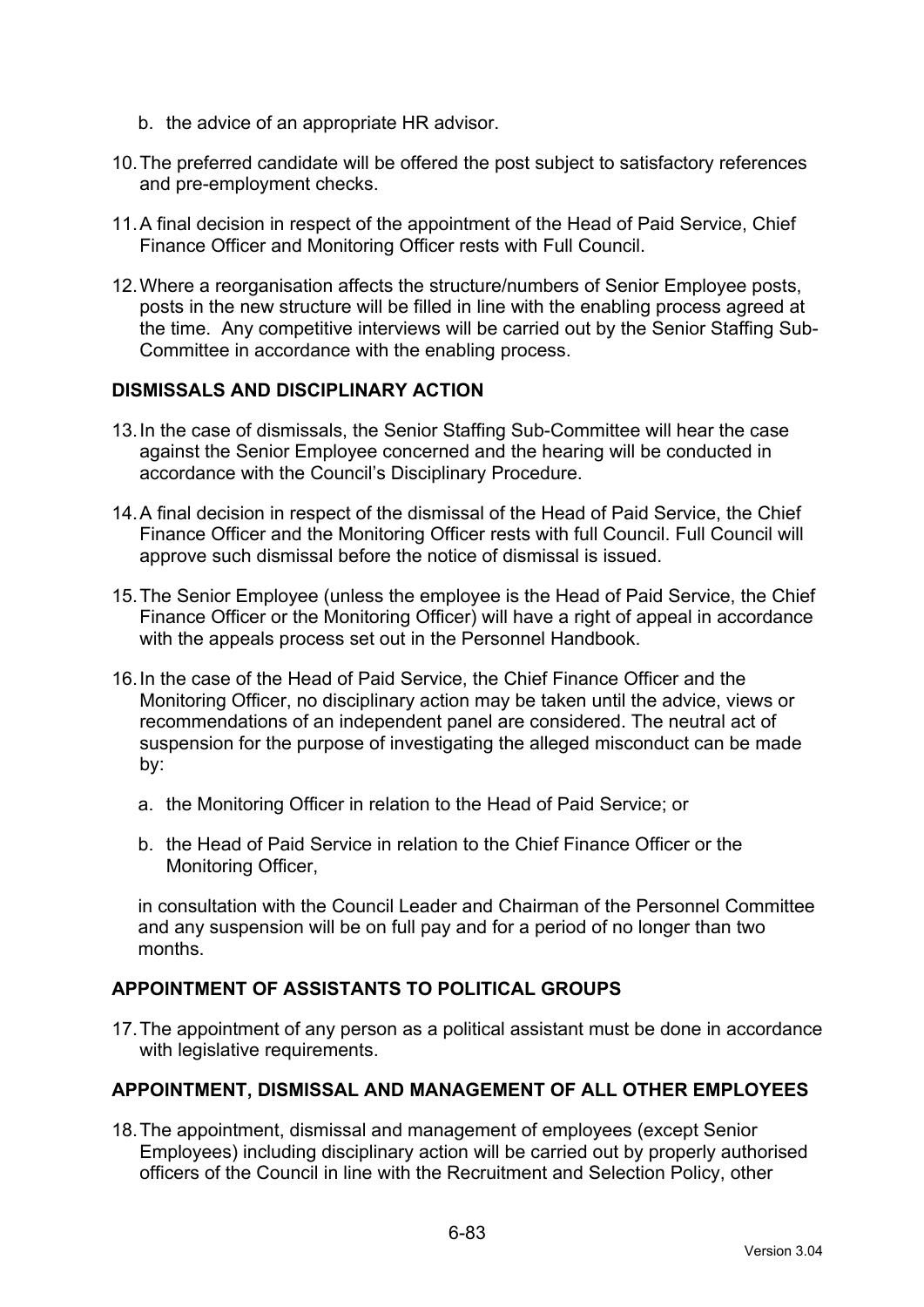employment policy and procedures agreed by the Council and in compliance with statutory obligations.

## **EMPLOYMENT POLICIES AND PROCEDURES**

- 19. The Council recognises national collective bargaining and acknowledges the role of national negotiating bodies in agreeing a framework of terms and conditions for local government employees.
- 20. Regular information will be provided to committees as and when required and requested regarding staffing.
- 21. The Council will develop and amend employment policies as required.
- 22. Proposals for new initiatives, for changes to existing employment policies and the development of management guidance will be developed by Personnel Committee.
- 23. Proposals for new employment policies or changes to existing policies will be subject to consultation and negotiation with the recognised trade unions through the agreed mechanisms as set out in the Employment Relations Agreement as amended from time to time. Following consultation changes to existing employment policies and new policy matters will be considered by Personnel Committee and recommended to Policy Committee for approval.
- 24. Details of approved employment policies and procedures and any changes will be set out in the Personnel Handbook, policy documents or guidelines as appropriate.
- 25. The Council will recommend that community schools adopt the Council's approved employment policies and procedures; however the adoption or otherwise of such policies will be a matter for the school governing body, if such responsibility rests with them.

## **CHANGES TO STAFFING STRUCTURES**

- 26. Changes to staffing structures must be made by the relevant committees unless the post is temporary for less than 3 months. In such cases, the relevant Corporate Director can authorise the appointment (provided that, if the requirement for the temporary appointment continues after this time, the relevant committee's approval will be required).
- 27. A formal report will need to be presented to the relevant committee and will include the required advice and HR comments.
- 28. The recognised trade unions will be consulted on all proposed changes to staffing structures and any views given should be fully considered prior to a decision being made.

## **CHANGES TO STAFFING AND STRUCTURE RECORDS**

29. The Business Services Centre (BSC) will maintain staffing and structure records. The Chief Executive and his/her nominees must ensure that any changes to the